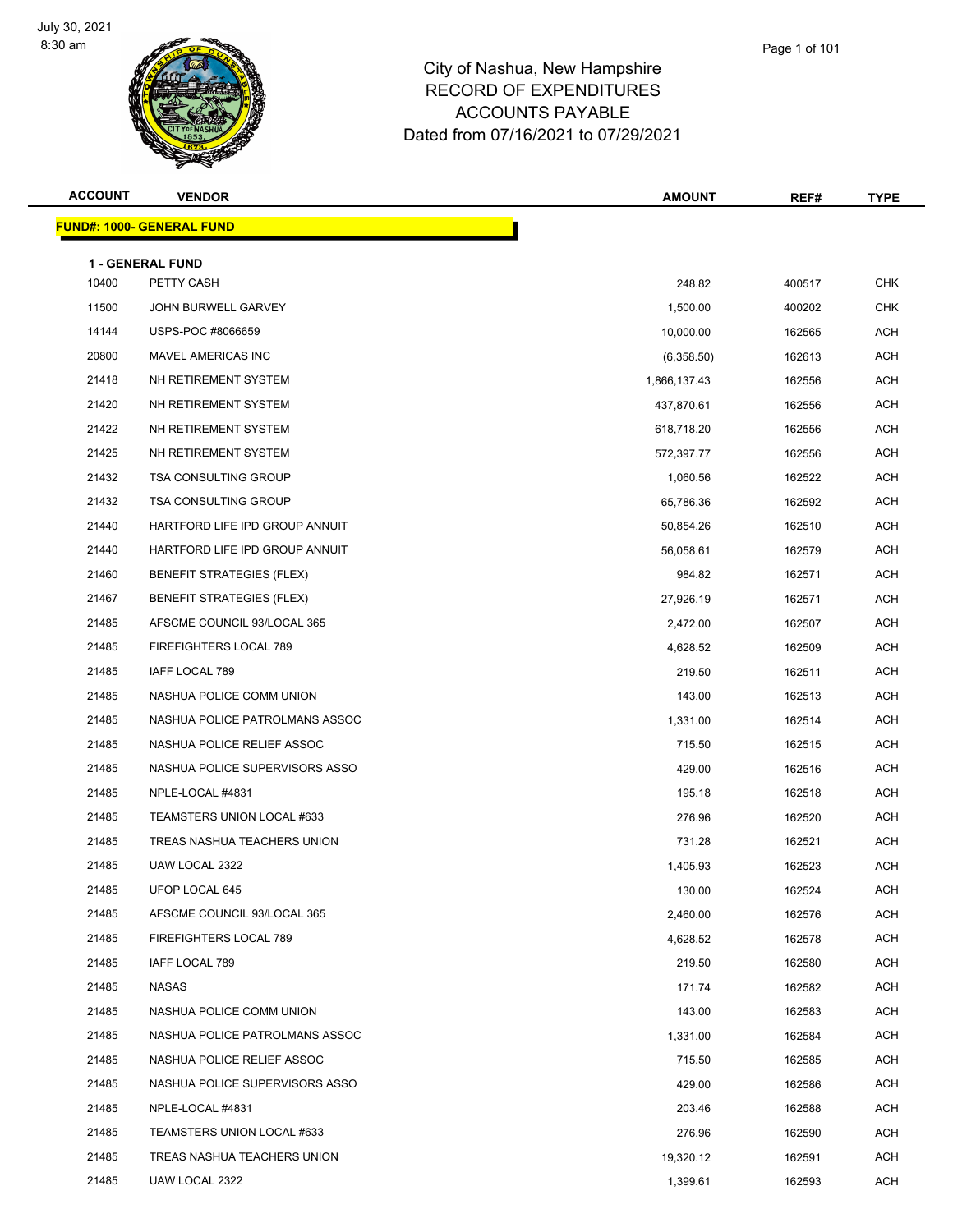

| Page 2 of 101 |  |
|---------------|--|
|               |  |

| <b>ACCOUNT</b> | <b>VENDOR</b>                             | <b>AMOUNT</b> | REF#   | <b>TYPE</b> |
|----------------|-------------------------------------------|---------------|--------|-------------|
|                | <b>FUND#: 1000- GENERAL FUND</b>          |               |        |             |
|                |                                           |               |        |             |
| 21485          | <b>1 - GENERAL FUND</b><br>UFOP LOCAL 645 | 130.00        | 162594 | <b>ACH</b>  |
| 21485          | AMERICAN FEDERATION OF TEACHER            | 82.50         | 400495 | <b>CHK</b>  |
| 21490          | UNITED WAY OF GREATER NASHUA              | 35.06         | 162525 | ACH         |
| 21490          | UNITED WAY OF GREATER NASHUA              | 151.06        | 162595 | <b>ACH</b>  |
| 21495          | <b>WAGE ASSIGNMENT</b>                    | 300.00        | 162512 | <b>ACH</b>  |
| 21495          | <b>WAGE ASSIGNMENT</b>                    | 259.00        | 162519 | <b>ACH</b>  |
| 21495          | <b>WAGE ASSIGNMENT</b>                    | 300.00        | 162581 | <b>ACH</b>  |
| 21495          | <b>WAGE ASSIGNMENT</b>                    | 259.00        | 162589 | <b>ACH</b>  |
| 21495          | <b>WAGE ASSIGNMENT</b>                    | 1,011.50      | 400100 | <b>CHK</b>  |
| 21495          | <b>WAGE ASSIGNMENT</b>                    | 100.00        | 400101 | <b>CHK</b>  |
| 21495          | <b>WAGE ASSIGNMENT</b>                    | 155.00        | 400102 | <b>CHK</b>  |
| 21495          | <b>WAGE ASSIGNMENT</b>                    | 104.00        | 400103 | <b>CHK</b>  |
| 21495          | <b>WAGE ASSIGNMENT</b>                    | 25.00         | 400104 | <b>CHK</b>  |
| 21495          | <b>WAGE ASSIGNMENT</b>                    | 110.00        | 400105 | <b>CHK</b>  |
| 21495          | <b>WAGE ASSIGNMENT</b>                    | 1,800.36      | 400106 | <b>CHK</b>  |
| 21495          | <b>WAGE ASSIGNMENT</b>                    | 11.54         | 400107 | <b>CHK</b>  |
| 21495          | <b>WAGE ASSIGNMENT</b>                    | 1,011.50      | 400496 | <b>CHK</b>  |
| 21495          | <b>WAGE ASSIGNMENT</b>                    | 100.00        | 400497 | <b>CHK</b>  |
| 21495          | <b>WAGE ASSIGNMENT</b>                    | 479.00        | 400498 | <b>CHK</b>  |
| 21495          | <b>WAGE ASSIGNMENT</b>                    | 155.00        | 400499 | <b>CHK</b>  |
| 21495          | <b>WAGE ASSIGNMENT</b>                    | 104.00        | 400500 | <b>CHK</b>  |
| 21495          | <b>WAGE ASSIGNMENT</b>                    | 25.00         | 400501 | <b>CHK</b>  |
| 21495          | <b>WAGE ASSIGNMENT</b>                    | 110.00        | 400502 | <b>CHK</b>  |
| 21495          | <b>WAGE ASSIGNMENT</b>                    | 1,787.60      | 400503 | <b>CHK</b>  |
| 21495          | <b>WAGE ASSIGNMENT</b>                    | 11.54         | 400504 | <b>CHK</b>  |
| 21538          | NASHUA TEACHERS UNION                     | 42.01         | 162517 | <b>ACH</b>  |
| 21538          | NASHUA TEACHERS UNION                     | 1,543.83      | 162587 | ACH         |
| 21780          | COELHO, ANTONIO                           | 1,265.70      | 400465 | <b>CHK</b>  |
| 21780          | CORELOGIC TAX SERVICES                    | 2,721.11      | 400466 | <b>CHK</b>  |
| 21780          | DHARMARAJ, BALAGURUMOORTHY &              | 2,350.31      | 400467 | <b>CHK</b>  |
| 21780          | DOWLING-MCMAHON, MARY ROSE &              | 1,050.06      | 400468 | <b>CHK</b>  |
| 21780          | DUNHAM, ANDREW J                          | 3,264.88      | 400469 | <b>CHK</b>  |
| 21780          | ESTATE OF CHARLES C BENZING               | 857.87        | 400470 | <b>CHK</b>  |
| 21780          | FIRST AMERICAN TITLE INS CO               | 108,876.19    | 400471 | <b>CHK</b>  |
| 21780          | FROST, CLARENCE G SR                      | 2,829.64      | 400472 | <b>CHK</b>  |
| 21780          | GALLAGHER & CAVANAUGH, LLP                | 8.97          | 400473 | <b>CHK</b>  |
| 21780          | <b>GOTTESMAN &amp; HOLLIS PA</b>          | 2,622.76      | 400474 | <b>CHK</b>  |
| 21780          | INZERILLO FAMILY REVOCABLE LIV            | 4,924.46      | 400475 | <b>CHK</b>  |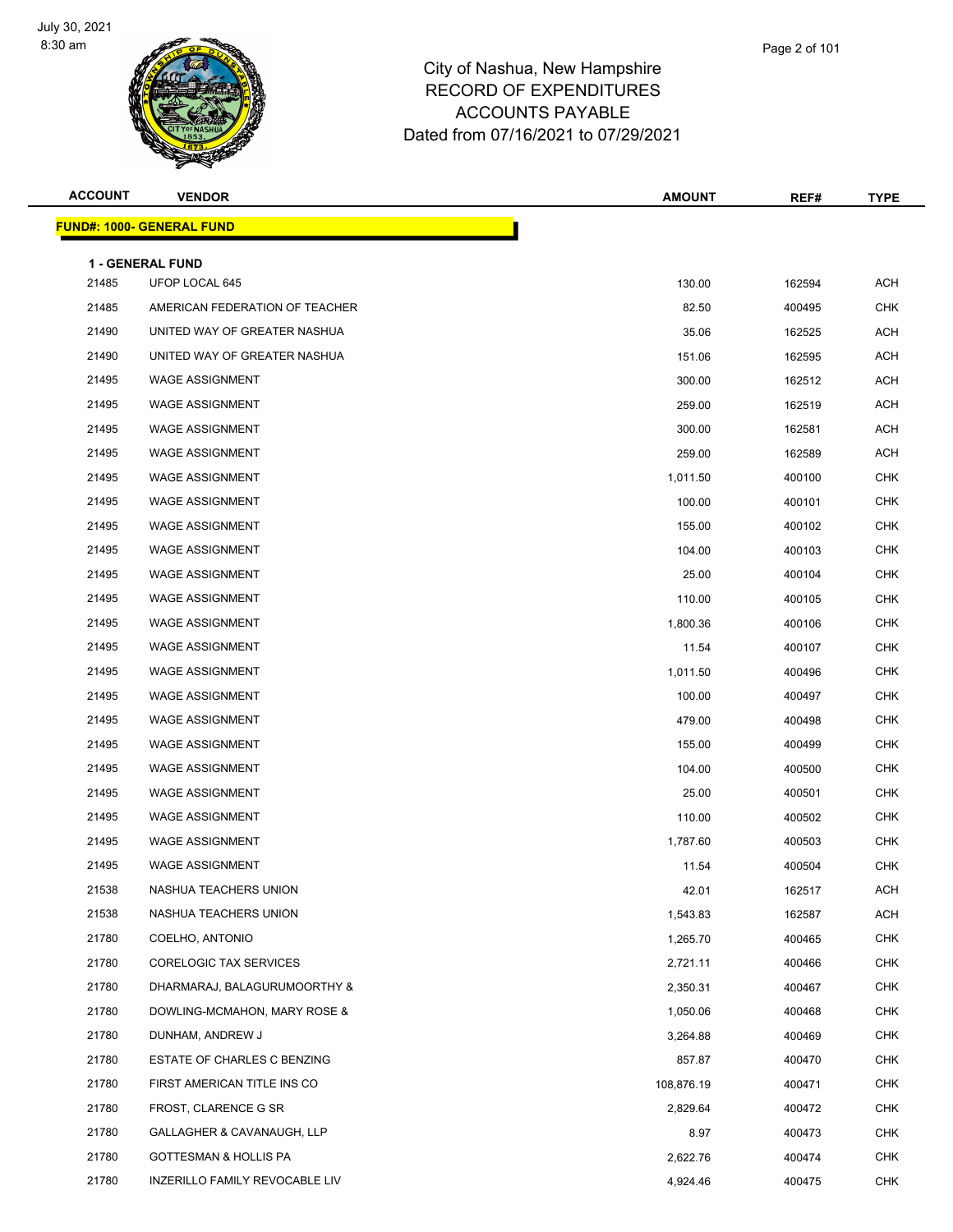

**FUND#: 1000- GENERAL FUND**

#### City of Nashua, New Hampshire RECORD OF EXPENDITURES ACCOUNTS PAYABLE Dated from 07/16/2021 to 07/29/2021

|                |                                  | <b>ACCOUNTS PAYABLE</b><br>Dated from 07/16/2021 to 07/29/2021 |        |             |
|----------------|----------------------------------|----------------------------------------------------------------|--------|-------------|
| <b>ACCOUNT</b> | <b>VENDOR</b>                    | <b>AMOUNT</b>                                                  | REF#   | <b>TYPE</b> |
|                | <u> IND#: 1000- GENERAL FUND</u> |                                                                |        |             |
|                | <b>1 - GENERAL FUND</b>          |                                                                |        |             |
| 21780          | KALIL, JOHN E                    | 1,232.89                                                       | 400477 | <b>CHK</b>  |
| 21780          | KULVETE, DAVID J REVOCABLE TRU   | 784.46                                                         | 400478 | <b>CHK</b>  |
| 21780          | MALLORY, STEVEN J &              | 124.57                                                         | 400479 | <b>CHK</b>  |
| 21780          | MANNONE, PAMELA D                | 1,218.82                                                       | 400480 | <b>CHK</b>  |
| 21780          | MARTIN, SCOTT JOSEPH &           | 3,610.82                                                       | 400481 | <b>CHK</b>  |
| 21780          | MOORE, FRANCIS E &               | 863.78                                                         | 400482 | <b>CHK</b>  |
|                |                                  |                                                                |        |             |

| 21780 | MANNONE, PAMELA D            | 1,218.82   | 400480 | <b>CHK</b> |
|-------|------------------------------|------------|--------|------------|
| 21780 | MARTIN, SCOTT JOSEPH &       | 3,610.82   | 400481 | <b>CHK</b> |
| 21780 | MOORE, FRANCIS E &           | 863.78     | 400482 | CHK        |
| 21780 | MURPHY, EDWARD M &           | 1,155.35   | 400483 | <b>CHK</b> |
| 21780 | PERRIN, DANNY R &            | 1,387.58   | 400484 | CHK        |
| 21780 | PHILLIPS, JENNIFER           | 2,828.51   | 400485 | <b>CHK</b> |
| 21780 | PONNUSAMY, SHANMUGAVEL &     | 733.63     | 400486 | <b>CHK</b> |
| 21780 | ROGER MORRISSETTE            | 3,048.96   | 400487 | <b>CHK</b> |
| 21780 | RUSSOTTI, JAMIE T & AMANDA S | 1,082.12   | 400488 | <b>CHK</b> |
| 21780 | SAUNDERS, LORNA              | 3,100.97   | 400489 | CHK        |
| 21780 | STEMKOWSKI, MATTHEW &        | 774.23     | 400490 | <b>CHK</b> |
| 21780 | STRANDBERG, KATYE MICHELLE   | 939.75     | 400491 | CHK        |
| 21780 | VANTAGE POINT TITLE INC      | 3,188.93   | 400492 | <b>CHK</b> |
| 21780 | WASH DEPOT                   | 23,905.04  | 400493 | <b>CHK</b> |
| 21780 | <b>CITY OF NASHUA</b>        | 450.34     | 400778 | <b>CHK</b> |
| 21780 | <b>CITY OF NASHUA</b>        | 501.26     | 400779 | <b>CHK</b> |
| 21780 | <b>CITY OF NASHUA</b>        | 172.69     | 400780 | CHK        |
| 21780 | <b>CITY OF NASHUA</b>        | 182.91     | 400781 | <b>CHK</b> |
| 21780 | CITY OF NASHUA               | 183,260.46 | 400782 | <b>CHK</b> |
| 21780 | <b>CITY OF NASHUA</b>        | 217,531.40 | 400783 | <b>CHK</b> |
| 21780 | AIMCO ROYAL CREST-NASHUA LLC | 138,642.82 | 400785 | <b>CHK</b> |
| 21780 | CHRISTOPHER SALTER, ATTORNEY | 3,230.49   | 400787 | <b>CHK</b> |
| 21780 | <b>JENNIFER LINATSAS</b>     | 2,092.22   | 400789 | <b>CHK</b> |
| 21780 | XINHUA EDUCATION CONSULTING  | 875,460.22 | 400802 | <b>CHK</b> |
| 21921 | STATE OF NH-MV               | 35,302.79  | 162502 | <b>ACH</b> |
| 21921 | STATE OF NH-MV               | 25,063.49  | 162503 | <b>ACH</b> |
| 21921 | STATE OF NH-MV               | 30,898.56  | 162504 | <b>ACH</b> |
| 21921 | STATE OF NH-MV               | 23,336.77  | 162505 | <b>ACH</b> |
| 21921 | STATE OF NH-MV               | 20,926.99  | 162526 | <b>ACH</b> |
| 21921 | STATE OF NH-MV               | 19,265.15  | 162570 | <b>ACH</b> |
| 21921 | STATE OF NH-MV               | 19,771.19  | 162572 | <b>ACH</b> |
| 21921 | STATE OF NH -MV              | 24,639.15  | 162573 | <b>ACH</b> |
| 21921 | STATE OF NH-MV               | 20,236.92  | 162574 | <b>ACH</b> |

STATE OF NH -MV 18,942.02 162596 ACH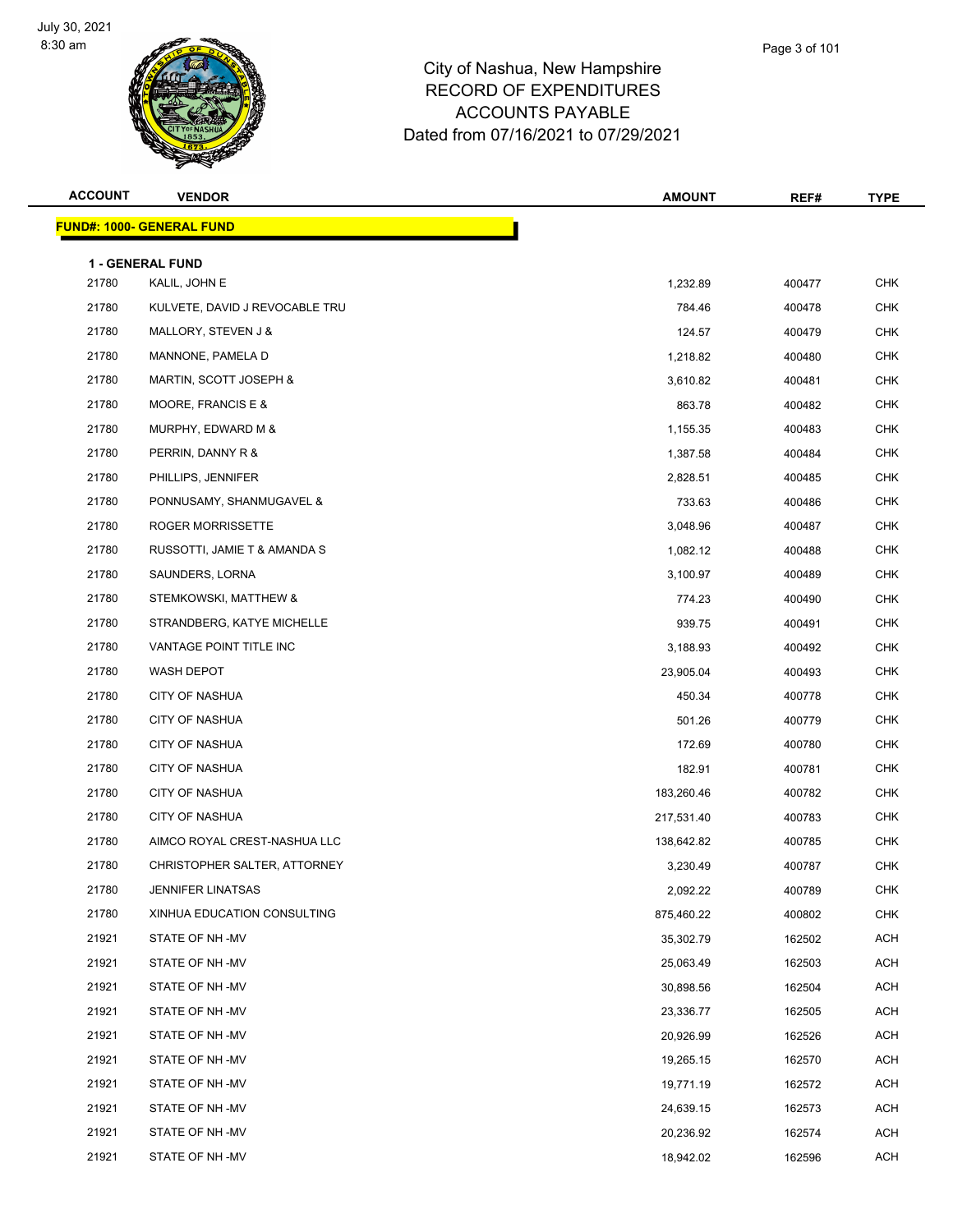

| <u> FUND#: 1000- GENERAL FUND</u><br>TOTAL 1 - GENERAL FUND<br><b>101 - MAYOR</b><br>WB MASON CO INC<br><b>CECILIA ULIBARRI</b><br><b>TOTAL 101 - MAYOR</b><br><b>103 - LEGAL</b><br><b>HCSO</b> | \$5,598,025.11<br>201.26<br>79.99<br>\$281.25                                                                                                                                                                          | 400297<br>400518                                        | <b>CHK</b><br><b>CHK</b>                                 |
|--------------------------------------------------------------------------------------------------------------------------------------------------------------------------------------------------|------------------------------------------------------------------------------------------------------------------------------------------------------------------------------------------------------------------------|---------------------------------------------------------|----------------------------------------------------------|
|                                                                                                                                                                                                  |                                                                                                                                                                                                                        |                                                         |                                                          |
|                                                                                                                                                                                                  |                                                                                                                                                                                                                        |                                                         |                                                          |
|                                                                                                                                                                                                  |                                                                                                                                                                                                                        |                                                         |                                                          |
|                                                                                                                                                                                                  |                                                                                                                                                                                                                        |                                                         |                                                          |
|                                                                                                                                                                                                  |                                                                                                                                                                                                                        |                                                         |                                                          |
|                                                                                                                                                                                                  |                                                                                                                                                                                                                        |                                                         |                                                          |
|                                                                                                                                                                                                  |                                                                                                                                                                                                                        |                                                         |                                                          |
|                                                                                                                                                                                                  |                                                                                                                                                                                                                        |                                                         |                                                          |
|                                                                                                                                                                                                  | 31.00                                                                                                                                                                                                                  | 400621                                                  | <b>CHK</b>                                               |
| UNITED PARCEL SERVICE                                                                                                                                                                            | 21.93                                                                                                                                                                                                                  | 400142                                                  | <b>CHK</b>                                               |
| UNITED PARCEL SERVICE                                                                                                                                                                            | 5.52                                                                                                                                                                                                                   | 400557                                                  | <b>CHK</b>                                               |
| MATTHEW BENDER & CO INC                                                                                                                                                                          | 541.13                                                                                                                                                                                                                 | 400233                                                  | <b>CHK</b>                                               |
| MATTHEW BENDER & CO INC                                                                                                                                                                          | 328.86                                                                                                                                                                                                                 | 400631                                                  | <b>CHK</b>                                               |
| TOTAL 103 - LEGAL                                                                                                                                                                                | \$928.44                                                                                                                                                                                                               |                                                         |                                                          |
| 107 - CITY CLERK                                                                                                                                                                                 |                                                                                                                                                                                                                        |                                                         |                                                          |
| TREASURER STATE OF NH                                                                                                                                                                            | 10,527.00                                                                                                                                                                                                              | 400555                                                  | <b>CHK</b>                                               |
| INCLUSION SOLUTIONS LLC                                                                                                                                                                          | 6,972.47                                                                                                                                                                                                               | 400219                                                  | <b>CHK</b>                                               |
| LHS ASSOCIATES INC                                                                                                                                                                               | 3,000.00                                                                                                                                                                                                               | 400628                                                  | <b>CHK</b>                                               |
| <b>NAGARA</b>                                                                                                                                                                                    | 225.00                                                                                                                                                                                                                 | 400240                                                  | <b>CHK</b>                                               |
| THOMPSON-REUTERS                                                                                                                                                                                 | 93.78                                                                                                                                                                                                                  | 400673                                                  | <b>CHK</b>                                               |
| PETTY CASH                                                                                                                                                                                       | 50.00                                                                                                                                                                                                                  | 400516                                                  | <b>CHK</b>                                               |
| <b>SUSAN LOVERING</b>                                                                                                                                                                            | 51.96                                                                                                                                                                                                                  | 162609                                                  | <b>ACH</b>                                               |
| <b>ALLISON WAITE</b>                                                                                                                                                                             | 22.99                                                                                                                                                                                                                  | 400519                                                  | <b>CHK</b>                                               |
| WB MASON CO INC                                                                                                                                                                                  | 19.18                                                                                                                                                                                                                  | 400297                                                  | CHK                                                      |
| <b>TOTAL 107 - CITY CLERK</b>                                                                                                                                                                    | \$20,962.38                                                                                                                                                                                                            |                                                         |                                                          |
|                                                                                                                                                                                                  |                                                                                                                                                                                                                        |                                                         |                                                          |
| ELIZABETH UX                                                                                                                                                                                     | 46.00                                                                                                                                                                                                                  | 400124                                                  | <b>CHK</b>                                               |
| <b>TOTAL 111 - HUMAN RESOURCES</b>                                                                                                                                                               | \$46.00                                                                                                                                                                                                                |                                                         |                                                          |
|                                                                                                                                                                                                  |                                                                                                                                                                                                                        |                                                         |                                                          |
| <b>120 - TELECOMMUNICATIONS</b>                                                                                                                                                                  |                                                                                                                                                                                                                        |                                                         | <b>CHK</b>                                               |
|                                                                                                                                                                                                  |                                                                                                                                                                                                                        |                                                         | <b>CHK</b>                                               |
|                                                                                                                                                                                                  |                                                                                                                                                                                                                        |                                                         | <b>CHK</b>                                               |
|                                                                                                                                                                                                  |                                                                                                                                                                                                                        |                                                         | <b>CHK</b>                                               |
|                                                                                                                                                                                                  |                                                                                                                                                                                                                        |                                                         | <b>CHK</b>                                               |
|                                                                                                                                                                                                  |                                                                                                                                                                                                                        |                                                         | <b>CHK</b>                                               |
|                                                                                                                                                                                                  | <b>111 - HUMAN RESOURCES</b><br>CONSOLIDATED COMMUNICATIONS<br>CONSOLIDATED COMMUNICATIONS<br>CONSOLIDATED COMMUNICATIONS<br>CONSOLIDATED COMMUNICATIONS<br>CONSOLIDATED COMMUNICATIONS<br>CONSOLIDATED COMMUNICATIONS | 97.96<br>44.18<br>277.96<br>1,213.96<br>243.00<br>81.00 | 400127<br>400129<br>400524<br>400525<br>400527<br>400528 |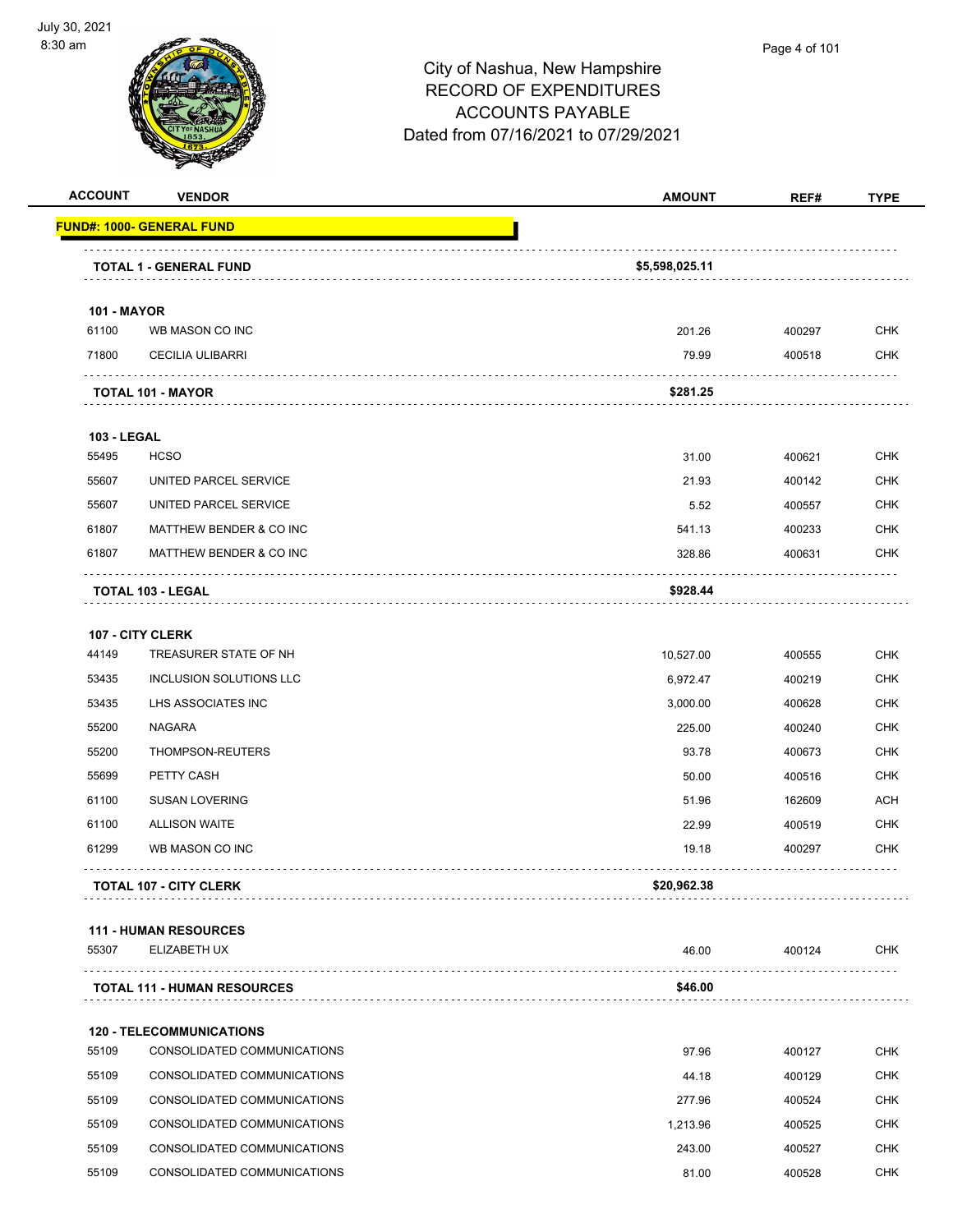

| <b>ACCOUNT</b> | <b>VENDOR</b>                             | <b>AMOUNT</b>                                                                                                                                                                                                                                                                                                                                                                                                                                                                                                                                                                                                                                                                                                                                                                                     | REF#   | TYPE       |
|----------------|-------------------------------------------|---------------------------------------------------------------------------------------------------------------------------------------------------------------------------------------------------------------------------------------------------------------------------------------------------------------------------------------------------------------------------------------------------------------------------------------------------------------------------------------------------------------------------------------------------------------------------------------------------------------------------------------------------------------------------------------------------------------------------------------------------------------------------------------------------|--------|------------|
|                | <u> FUND#: 1000- GENERAL FUND</u>         |                                                                                                                                                                                                                                                                                                                                                                                                                                                                                                                                                                                                                                                                                                                                                                                                   |        |            |
|                | <b>120 - TELECOMMUNICATIONS</b>           | <b>CHK</b><br>44.15<br>400529<br>44.15<br><b>CHK</b><br>400530<br><b>CHK</b><br>44.15<br>400531<br>44.15<br>400532<br><b>CHK</b><br><b>CHK</b><br>47.62<br>400533<br><b>CHK</b><br>47.62<br>400534<br><b>CHK</b><br>694.36<br>400565<br><b>CHK</b><br>2,265.17<br>400566<br>129.69<br>400520<br><b>CHK</b><br>\$5,319.12<br><b>CHK</b><br>400284<br>11,500.00<br><b>CHK</b><br>400642<br>19,950.00<br><b>CHK</b><br>6,566.25<br>400194<br><b>CHK</b><br>6,000.00<br>400250<br>465.68<br>400179<br><b>CHK</b><br><b>CHK</b><br>1,071.53<br>400600<br>7.57<br><b>CHK</b><br>400516<br><b>ACH</b><br>29.66<br>162528<br><b>ACH</b><br>61.93<br>162528<br>\$45,652.62<br>227.20<br>400160<br><b>CHK</b><br><b>CHK</b><br>16.60<br>400177<br>CHK<br>159.20<br>400192<br><b>CHK</b><br>201.00<br>400226 |        |            |
| 55109          | CONSOLIDATED COMMUNICATIONS               |                                                                                                                                                                                                                                                                                                                                                                                                                                                                                                                                                                                                                                                                                                                                                                                                   |        |            |
| 55109          | CONSOLIDATED COMMUNICATIONS               |                                                                                                                                                                                                                                                                                                                                                                                                                                                                                                                                                                                                                                                                                                                                                                                                   |        |            |
| 55109          | CONSOLIDATED COMMUNICATIONS               |                                                                                                                                                                                                                                                                                                                                                                                                                                                                                                                                                                                                                                                                                                                                                                                                   |        |            |
| 55109          | CONSOLIDATED COMMUNICATIONS               |                                                                                                                                                                                                                                                                                                                                                                                                                                                                                                                                                                                                                                                                                                                                                                                                   |        |            |
| 55109          | CONSOLIDATED COMMUNICATIONS               |                                                                                                                                                                                                                                                                                                                                                                                                                                                                                                                                                                                                                                                                                                                                                                                                   |        |            |
| 55109          | CONSOLIDATED COMMUNICATIONS               |                                                                                                                                                                                                                                                                                                                                                                                                                                                                                                                                                                                                                                                                                                                                                                                                   |        |            |
| 55109          | <b>WINDSTREAM</b>                         |                                                                                                                                                                                                                                                                                                                                                                                                                                                                                                                                                                                                                                                                                                                                                                                                   |        |            |
| 55109          | <b>WINDSTREAM</b>                         |                                                                                                                                                                                                                                                                                                                                                                                                                                                                                                                                                                                                                                                                                                                                                                                                   |        |            |
| 55118          | AT & T MOBILITY                           |                                                                                                                                                                                                                                                                                                                                                                                                                                                                                                                                                                                                                                                                                                                                                                                                   |        |            |
|                | <b>TOTAL 120 - TELECOMMUNICATIONS</b>     |                                                                                                                                                                                                                                                                                                                                                                                                                                                                                                                                                                                                                                                                                                                                                                                                   |        |            |
|                | <b>122 - INFORMATION TECHNOLOGY</b>       |                                                                                                                                                                                                                                                                                                                                                                                                                                                                                                                                                                                                                                                                                                                                                                                                   |        |            |
| 54407          | SUNVIEW SOFTWARE INC                      |                                                                                                                                                                                                                                                                                                                                                                                                                                                                                                                                                                                                                                                                                                                                                                                                   |        |            |
| 54407          | PATRIOT PROPERTIES INC                    |                                                                                                                                                                                                                                                                                                                                                                                                                                                                                                                                                                                                                                                                                                                                                                                                   |        |            |
| 54414          | ELECTRONIC ENVIRONMENTS CORP              |                                                                                                                                                                                                                                                                                                                                                                                                                                                                                                                                                                                                                                                                                                                                                                                                   |        |            |
| 54414          | NEW ERA TECHNOLOGY NH                     |                                                                                                                                                                                                                                                                                                                                                                                                                                                                                                                                                                                                                                                                                                                                                                                                   |        |            |
| 54421          | CONWAY TECHNOLOGY GROUP                   |                                                                                                                                                                                                                                                                                                                                                                                                                                                                                                                                                                                                                                                                                                                                                                                                   |        |            |
| 54421          | CONWAY TECHNOLOGY GROUP                   |                                                                                                                                                                                                                                                                                                                                                                                                                                                                                                                                                                                                                                                                                                                                                                                                   |        |            |
| 61100          | PETTY CASH                                |                                                                                                                                                                                                                                                                                                                                                                                                                                                                                                                                                                                                                                                                                                                                                                                                   |        |            |
| 61607          | AMAZON CAPITAL SERV (CITY ACH)            |                                                                                                                                                                                                                                                                                                                                                                                                                                                                                                                                                                                                                                                                                                                                                                                                   |        |            |
| 71221          | AMAZON CAPITAL SERV (CITY ACH)            |                                                                                                                                                                                                                                                                                                                                                                                                                                                                                                                                                                                                                                                                                                                                                                                                   |        |            |
|                | <b>TOTAL 122 - INFORMATION TECHNOLOGY</b> |                                                                                                                                                                                                                                                                                                                                                                                                                                                                                                                                                                                                                                                                                                                                                                                                   |        |            |
|                | <b>126 - FINANCIAL SERVICES</b>           |                                                                                                                                                                                                                                                                                                                                                                                                                                                                                                                                                                                                                                                                                                                                                                                                   |        |            |
| 42200          | <b>JOHN BENDER</b>                        |                                                                                                                                                                                                                                                                                                                                                                                                                                                                                                                                                                                                                                                                                                                                                                                                   |        |            |
| 42200          | ELIZABETH COLE                            |                                                                                                                                                                                                                                                                                                                                                                                                                                                                                                                                                                                                                                                                                                                                                                                                   |        |            |
| 42200          | SEREIVUTH EANG                            |                                                                                                                                                                                                                                                                                                                                                                                                                                                                                                                                                                                                                                                                                                                                                                                                   |        |            |
| 42200          | <b>ERICA LAFORTUNE</b>                    |                                                                                                                                                                                                                                                                                                                                                                                                                                                                                                                                                                                                                                                                                                                                                                                                   |        |            |
| 42200          | <b>KEITH MAXWELL</b>                      | 173.16                                                                                                                                                                                                                                                                                                                                                                                                                                                                                                                                                                                                                                                                                                                                                                                            | 400235 | <b>CHK</b> |
| 42200          | PETERS AUTO SALES                         | 7.00                                                                                                                                                                                                                                                                                                                                                                                                                                                                                                                                                                                                                                                                                                                                                                                              | 400261 | <b>CHK</b> |
| 53114          | <b>MELANSON PC</b>                        | 12,500.00                                                                                                                                                                                                                                                                                                                                                                                                                                                                                                                                                                                                                                                                                                                                                                                         | 400239 | <b>CHK</b> |
| 53467          | <b>MAILINGS UNLIMITED</b>                 | 1,532.24                                                                                                                                                                                                                                                                                                                                                                                                                                                                                                                                                                                                                                                                                                                                                                                          | 162550 | <b>ACH</b> |
| 55200          | <b>NHGFOA</b>                             | 250.00                                                                                                                                                                                                                                                                                                                                                                                                                                                                                                                                                                                                                                                                                                                                                                                            | 400551 | <b>CHK</b> |
| 55307          | LISA CARL                                 | 48.16                                                                                                                                                                                                                                                                                                                                                                                                                                                                                                                                                                                                                                                                                                                                                                                             | 400507 | <b>CHK</b> |
| 55607          | MAILINGS UNLIMITED                        | 224.21                                                                                                                                                                                                                                                                                                                                                                                                                                                                                                                                                                                                                                                                                                                                                                                            | 162550 | <b>ACH</b> |
| 55607          | UNITED PARCEL SERVICE                     | 11.28                                                                                                                                                                                                                                                                                                                                                                                                                                                                                                                                                                                                                                                                                                                                                                                             | 400142 | <b>CHK</b> |
| 55614          | TOTAL NOTICE LLC                          | 11,616.89                                                                                                                                                                                                                                                                                                                                                                                                                                                                                                                                                                                                                                                                                                                                                                                         | 400676 | <b>CHK</b> |
| 61100          | AMAZON CAPITAL SERV (CITY ACH)            | 41.53                                                                                                                                                                                                                                                                                                                                                                                                                                                                                                                                                                                                                                                                                                                                                                                             | 162599 | ACH        |

Page 5 of 101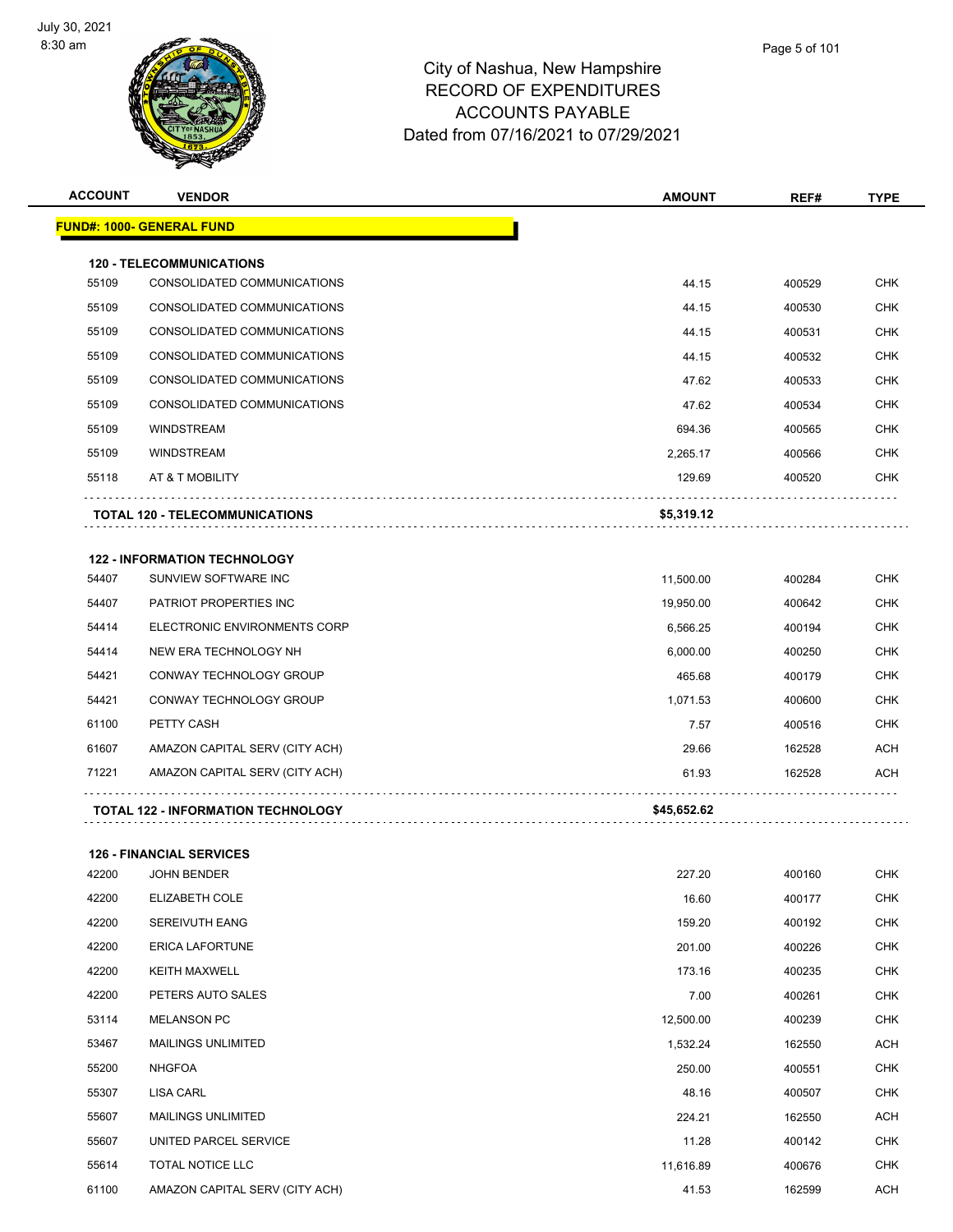

|                | <b>VENDOR</b>                                            | <b>AMOUNT</b>   | REF#             | <b>TYPE</b>                                                                                                  |
|----------------|----------------------------------------------------------|-----------------|------------------|--------------------------------------------------------------------------------------------------------------|
|                | <b>FUND#: 1000- GENERAL FUND</b>                         |                 |                  |                                                                                                              |
|                | <b>126 - FINANCIAL SERVICES</b>                          |                 |                  |                                                                                                              |
| 61100          | WB MASON CO INC                                          | 236.85          | 400297           | CHK                                                                                                          |
|                | <b>TOTAL 126 - FINANCIAL SERVICES</b>                    | \$27,245.32     |                  |                                                                                                              |
|                |                                                          |                 |                  |                                                                                                              |
| 54100          | <b>129 - CITY BUILDINGS</b><br><b>EVERSOURCE</b>         |                 |                  | <b>CHK</b>                                                                                                   |
| 54100          |                                                          | 3,498.00        | 400537           | CHK                                                                                                          |
| 54114          | <b>BURKE STREET NASHUA LLC</b><br>LIBERTY UTILITIES - NH | 70.46<br>67.95  | 400591<br>400132 | <b>CHK</b>                                                                                                   |
| 54114          | <b>LIBERTY UTILITIES - NH</b>                            | 192.04          | 400133           | <b>CHK</b>                                                                                                   |
| 54114          | LIBERTY UTILITIES - NH                                   | 201.72          | 400134           | CHK                                                                                                          |
| 54141          | PENNICHUCK WATER WORKS INC                               | 1,207.03        | 400554           | <b>CHK</b>                                                                                                   |
| 54228          | <b>BAIN PEST CONTROL SERVICE INC.</b>                    |                 |                  | <b>CHK</b>                                                                                                   |
| 54280          | BAIN PEST CONTROL SERVICE INC                            | 147.85<br>75.00 | 400157<br>400157 | <b>CHK</b>                                                                                                   |
| 54280          | HOME DEPOT CREDIT SERVICE 3065                           | 995.34          |                  | <b>CHK</b>                                                                                                   |
| 54280          | <b>CLASSIC SIGNS INC</b>                                 | 725.00          | 400217<br>400598 | <b>CHK</b>                                                                                                   |
| 54280          | DMS PLUMBING & HEATING LLC                               | 1,500.00        | 400605           | <b>CHK</b>                                                                                                   |
| 54280          | HOME DEPOT CREDIT SERVICE 3065                           | 55.92           | 400622           | CHK                                                                                                          |
|                |                                                          |                 |                  |                                                                                                              |
|                | <b>TOTAL 129 - CITY BUILDINGS</b>                        | \$8,736.31      |                  |                                                                                                              |
|                | <b>130 - PURCHASING</b>                                  |                 |                  |                                                                                                              |
| 55500          | THE TELEGRAPH                                            | 7,616.05        | 400672           |                                                                                                              |
|                | SHRED-IT USA                                             | 83.71           | 400140           |                                                                                                              |
| 55699<br>61100 | WB MASON CO INC                                          | 800.17          | 400297           |                                                                                                              |
|                | PRINT FACTORY                                            | 893.76          | 400266           |                                                                                                              |
| 61242<br>61295 | PITNEY BOWES INC                                         | 249.95          | 400139           |                                                                                                              |
|                | <b>TOTAL 130 - PURCHASING</b>                            | \$9,643.64      |                  |                                                                                                              |
|                | 132 - ASSESSING                                          |                 |                  |                                                                                                              |
| 55100          | VERIZON WIRELESS-342053899-004                           | 200.05          | 400143           |                                                                                                              |
|                | NH ASSC OF ASSESSING OFFICIALS                           | 165.00          | 400550           |                                                                                                              |
|                | WB MASON CO INC                                          | 147.81          | 400297           |                                                                                                              |
| 55200<br>61100 | .<br><b>TOTAL 132 - ASSESSING</b>                        | \$512.86        |                  |                                                                                                              |
|                | <b>142 - WOODLAWN CEMETERY</b>                           |                 |                  |                                                                                                              |
| 61300          | <b>GLOBAL MONTELLO GROUP CORP</b>                        | 314.00          | 400206           | <b>CHK</b><br><b>CHK</b><br>CHK<br><b>CHK</b><br><b>CHK</b><br><b>CHK</b><br><b>CHK</b><br>CHK<br><b>CHK</b> |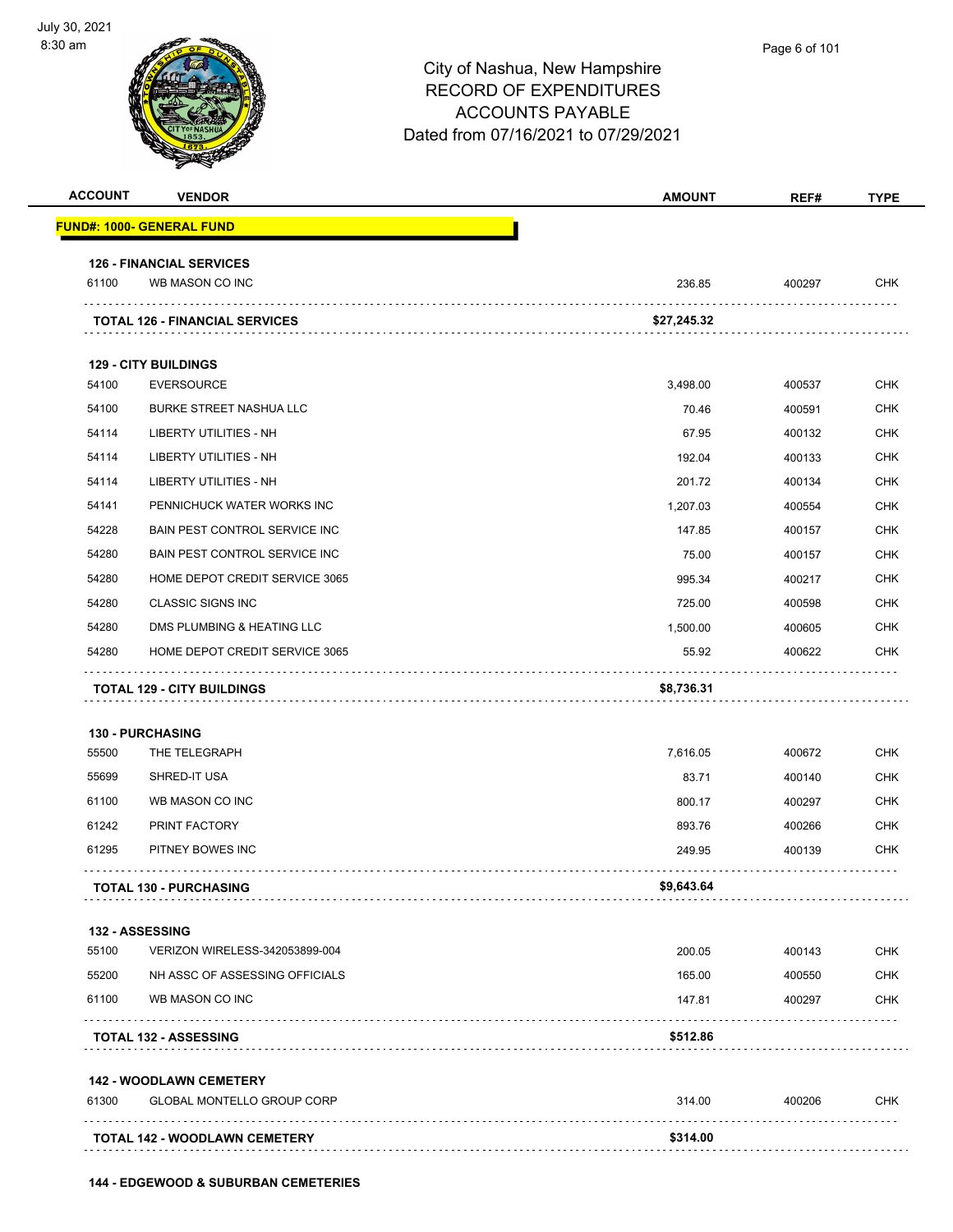

**ACCOUNT VENDOR AMOUNT REF# TYPE**

|              | <u> FUND#: 1000- GENERAL FUND</u>                     |            |        |
|--------------|-------------------------------------------------------|------------|--------|
|              | <b>144 - EDGEWOOD &amp; SUBURBAN CEMETERIES</b>       |            |        |
| 54141        | PENNICHUCK WATER WORKS INC                            | 317.90     | 400138 |
| 54280        | HOME DEPOT CREDIT SERVICE 3065                        | 128.68     | 400217 |
| 54280        | LOWE'S - 3502                                         | 206.46     | 400230 |
| 54600        | CARPARTS DISTRIBUTION CENTER,                         | 84.66      | 400173 |
| 55699        | GATE CITY FENCE CO INC                                | 1,275.00   | 400203 |
| 61300        | <b>GLOBAL MONTELLO GROUP CORP</b>                     | 235.50     | 400613 |
|              | <b>TOTAL 144 - EDGEWOOD &amp; SUBURBAN CEMETERIES</b> | \$2,248.20 |        |
| 150 - POLICE |                                                       |            |        |
| 45900        | <b>JOSEPHINE FRIONI</b>                               | 600.00     | 400115 |
| 53135        | ST JOSEPH BUSINESS & HEALTH                           | 557.40     | 400661 |
| 53149        | BROOKLINE ANIMAL HOSPITAL                             | 198.40     | 400590 |
| 54114        | LIBERTY UTILITIES - NH                                | 1,060.17   | 400541 |
| 54114        | LIBERTY UTILITIES - NH                                | 10.29      | 400542 |
| 54114        | LIBERTY UTILITIES - NH                                | 60.10      | 400546 |
| 54141        | PENNICHUCK WATER WORKS INC                            | 29.31      | 400138 |
| 54280        | THE DURKIN CO INC                                     | 1,025.00   | 400191 |
| 54407        | <b>MUNISSION LLC</b>                                  | 299.00     | 162615 |
| 54407        | POWER DMS INC                                         | 7,963.22   | 400649 |
| 54600        | <b>BEST FORD</b>                                      | 192.00     | 400585 |
| 54849        | <b>CAITLIN BOUCHER</b>                                | 45.96      | 400111 |
| 54849        | PETER CINFO                                           | 45.96      | 400113 |
| 54849        | <b>JOSHUA ST ONGE</b>                                 | 45.96      | 400122 |
| 54849        | <b>COMCAST</b>                                        | 184.85     | 400522 |
| 54849        | <b>COMCAST</b>                                        | 943.45     | 400523 |
| 55109        | <b>WINDSTREAM</b>                                     | 174.58     | 400565 |
| 55118        | VERIZON WIRELESS-581499451                            | 640.66     | 400559 |
| 55400        | RILEY DOWD                                            | 59.36      | 400114 |
| 55400        | <b>HANNAH MERULLO</b>                                 | 475.00     | 400118 |
| 55400        | <b>BLAKE CHESTNA</b>                                  | 364.00     | 400508 |
| 55400        | GREATER NASHUA CHAMBER OF                             | 1,250.00   | 400616 |
| 55500        | ALL SPORTS HEROES UNIFORMS                            | 272.00     | 400148 |
| 55500        | <b>ALPHAGRAPHICS</b>                                  | 973.90     | 400151 |
| 55607        | UNITED PARCEL SERVICE                                 | 24.43      | 400557 |
| 55699        | ADAM ANDERSON                                         | 264.00     | 400110 |
| 55699        | CANAL ART & FRAMING                                   | 168.00     | 400170 |
| 55699        | NASHUA MILLYARD ASSOC INC                             | 388.46     | 400242 |
| 55699        | FRIEDMAN FEENEY PLLC                                  | 1,980.00   | 400511 |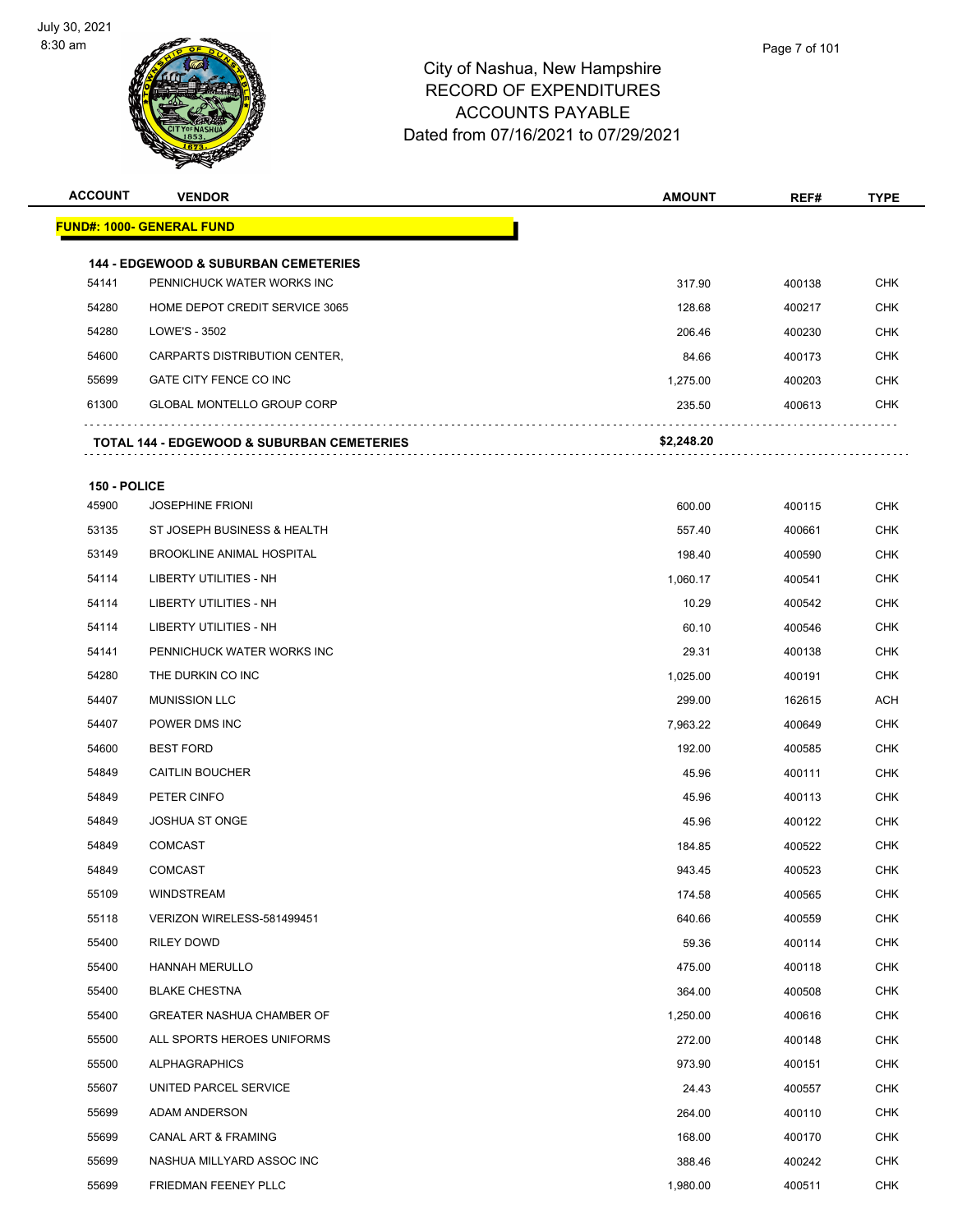

| <b>ACCOUNT</b> | <b>VENDOR</b>                         | <b>AMOUNT</b> | REF#   | <b>TYPE</b> |
|----------------|---------------------------------------|---------------|--------|-------------|
|                | <b>FUND#: 1000- GENERAL FUND</b>      |               |        |             |
| 150 - POLICE   |                                       |               |        |             |
| 55699          | <b>CANAL ART &amp; FRAMING</b>        | 695.87        | 400593 | <b>CHK</b>  |
| 61100          | AMAZON CAPITAL SERV (CITY ACH)        | 11.21         | 162528 | ACH         |
| 61100          | AMAZON CAPITAL SERV (CITY ACH)        | 94.54         | 162599 | <b>ACH</b>  |
| 61100          | WB MASON CO INC                       | 519.96        | 400297 | <b>CHK</b>  |
| 61100          | WB MASON CO INC                       | 1,681.10      | 400687 | <b>CHK</b>  |
| 61107          | <b>EAST COAST EMERGENCY OUTFITTER</b> | 114.30        | 400606 | <b>CHK</b>  |
| 61110          | EAST COAST EMERGENCY OUTFITTER        | 59.89         | 400193 | <b>CHK</b>  |
| 61110          | <b>STAR PACKER BADGES</b>             | 991.35        | 400283 | <b>CHK</b>  |
| 61121          | <b>BROWNELLS INC</b>                  | 145.51        | 400167 | <b>CHK</b>  |
| 61121          | AAA POLICE SUPPLY                     | 795.00        | 400567 | <b>CHK</b>  |
| 61121          | ATLANTIC TACTICAL INC                 | 270.09        | 400578 | <b>CHK</b>  |
| 61121          | <b>BATTERIES PLUS</b>                 | 632.30        | 400582 | <b>CHK</b>  |
| 61185          | ARROWHEAD FORENSICS                   | 234.54        | 400152 | <b>CHK</b>  |
| 61299          | MOTOROLA SOLUTIONS INC                | 2,263.20      | 162553 | ACH         |
| 61299          | ADAM ANDERSON                         | 45.94         | 400110 | <b>CHK</b>  |
| 61299          | <b>CONNOR PERRY</b>                   | 205.00        | 400515 | <b>CHK</b>  |
| 61299          | HOME DEPOT CREDIT SERVICE 3065        | 35.40         | 400622 | <b>CHK</b>  |
| 61300          | <b>WEX BANK</b>                       | 1,483.11      | 400688 | <b>CHK</b>  |
| 61428          | THE DURKIN CO INC                     | 142.66        | 400191 | <b>CHK</b>  |
| 61428          | HOME DEPOT CREDIT SERVICE 3073        | 37.69         | 400623 | <b>CHK</b>  |
| 61650          | WB MASON CO INC                       | 473.25        | 400687 | <b>CHK</b>  |
| 61799          | <b>BEST FORD</b>                      | 279.23        | 400162 | <b>CHK</b>  |
| 61799          | DENNIS K BURKE INC                    | 1,375.89      | 400184 | <b>CHK</b>  |
| 61799          | CARPARTS DISTRIBUTION CENTER,         | 79.20         | 400594 | <b>CHK</b>  |
| 61799          | DEPENDABLE LOCK SERVICE INC           | 131.88        | 400604 | CHK         |
| 61799          | MACMULKIN CHEVROLET INC               | 355.54        | 400629 | <b>CHK</b>  |
| 61799          | QUIRK GM PARTS DEPOT                  | 1,788.83      | 400652 | <b>CHK</b>  |
| 61799          | SNAP-ON CREDIT LLC                    | 124.91        | 400659 | <b>CHK</b>  |
| 71000          | AMAZON CAPITAL SERV (CITY ACH)        | 305.72        | 162528 | ACH         |
| 71221          | <b>GOVCONNECTION INC</b>              | 350.00        | 162542 | <b>ACH</b>  |
| 71400          | LOGO LOC INC                          | 40.00         | 400229 | <b>CHK</b>  |
|                | <b>TOTAL 150 - POLICE</b>             | \$36,058.57   |        |             |
|                |                                       |               |        |             |

#### **152 - FIRE**

| 53135 | DR NICOLE SAWYER PSYD PLLC | 7.000.00 | 400276 | <b>CHK</b> |
|-------|----------------------------|----------|--------|------------|
| 54114 | LIBERTY UTILITIES - NH     | 441.88   | 400136 | CHK        |
| 54114 | LIBERTY UTILITIES - NH     | 63.78    | 400540 | <b>CHK</b> |
| 54141 | PENNICHUCK WATER WORKS INC | 1.044.10 | 400138 | <b>CHK</b> |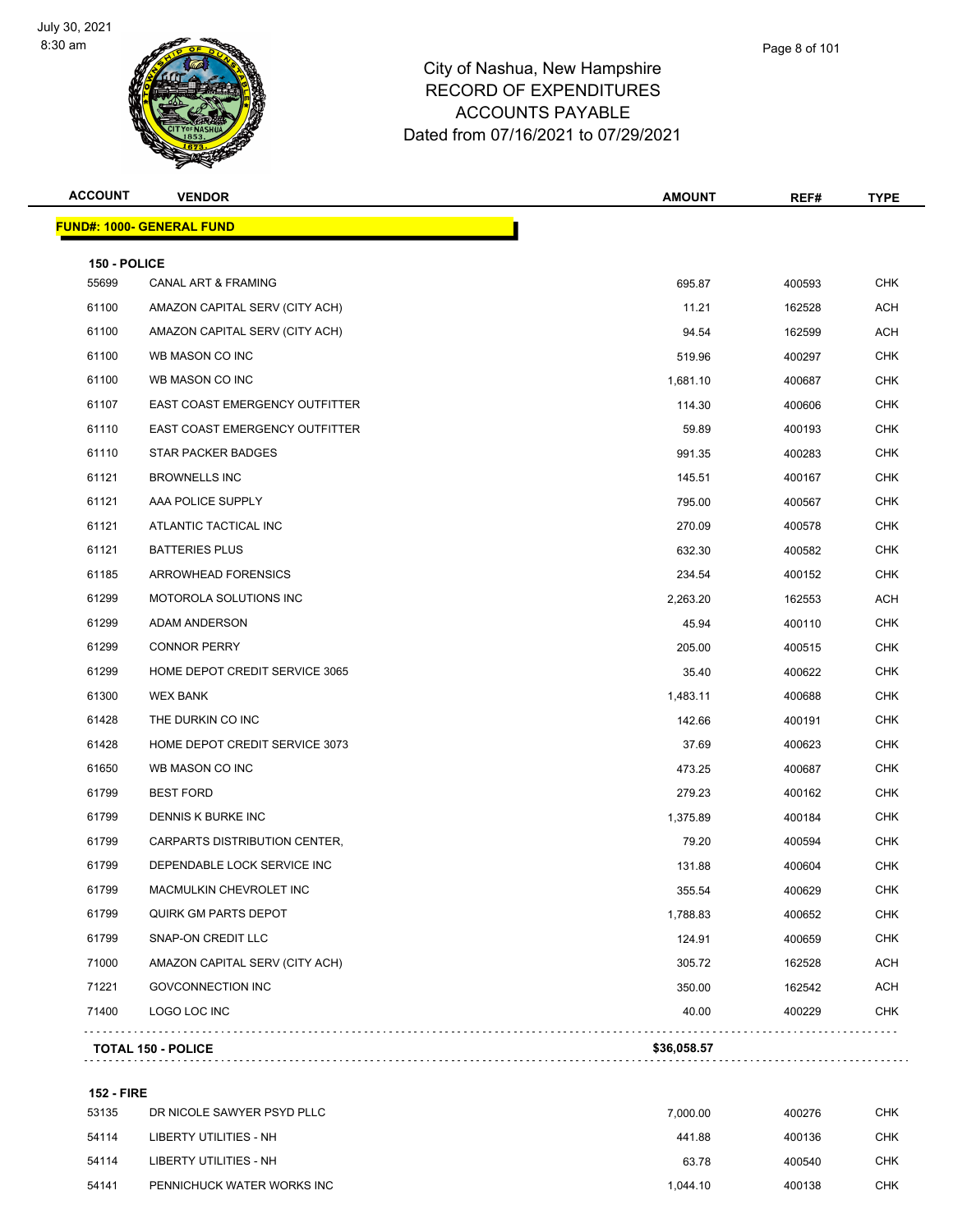

| Page 9 of 101 |
|---------------|
|               |

| <b>FUND#: 1000- GENERAL FUND</b><br><b>152 - FIRE</b><br>54141<br>NEW ENGLAND BACKFLOW INC<br>54141<br>PENNICHUCK WATER WORKS INC<br>54228<br>JP PEST SERVICES LLC<br>54228<br><b>JP PEST SERVICES LLC</b><br>54243<br>AE MECHANICAL INC<br>54280<br>DM IRRIGATION & LANDSCAPING<br>54487<br>AMAZON CAPITAL SERV (CITY ACH)<br>54600<br>NORTHERN FOREIGN CAR PARTS INC<br><b>NFPA</b><br>55200<br>55421<br><b>GREATER NASHUA CHAMBER OF</b><br>61100<br><b>GLENN W NIELSEN</b><br>61100<br>WB MASON CO INC<br>61107<br><b>JB SIMONS INC</b><br>61110<br>BERGERON PROTECTIVE CLOTHING<br>61110<br>BERGERON PROTECTIVE CLOTHING<br>61166<br>MAINE OXY | 500.00<br>811.18<br>89.00 | 400246<br>400554 |            |
|-----------------------------------------------------------------------------------------------------------------------------------------------------------------------------------------------------------------------------------------------------------------------------------------------------------------------------------------------------------------------------------------------------------------------------------------------------------------------------------------------------------------------------------------------------------------------------------------------------------------------------------------------------|---------------------------|------------------|------------|
|                                                                                                                                                                                                                                                                                                                                                                                                                                                                                                                                                                                                                                                     |                           |                  |            |
|                                                                                                                                                                                                                                                                                                                                                                                                                                                                                                                                                                                                                                                     |                           |                  |            |
|                                                                                                                                                                                                                                                                                                                                                                                                                                                                                                                                                                                                                                                     |                           |                  | <b>CHK</b> |
|                                                                                                                                                                                                                                                                                                                                                                                                                                                                                                                                                                                                                                                     |                           |                  | <b>CHK</b> |
|                                                                                                                                                                                                                                                                                                                                                                                                                                                                                                                                                                                                                                                     |                           | 162547           | ACH        |
|                                                                                                                                                                                                                                                                                                                                                                                                                                                                                                                                                                                                                                                     | 247.00                    | 162608           | <b>ACH</b> |
|                                                                                                                                                                                                                                                                                                                                                                                                                                                                                                                                                                                                                                                     | 4,372.65                  | 400571           | <b>CHK</b> |
|                                                                                                                                                                                                                                                                                                                                                                                                                                                                                                                                                                                                                                                     | 842.54                    | 400186           | <b>CHK</b> |
|                                                                                                                                                                                                                                                                                                                                                                                                                                                                                                                                                                                                                                                     | 192.15                    | 162599           | <b>ACH</b> |
|                                                                                                                                                                                                                                                                                                                                                                                                                                                                                                                                                                                                                                                     | 206.90                    | 400253           | <b>CHK</b> |
|                                                                                                                                                                                                                                                                                                                                                                                                                                                                                                                                                                                                                                                     | 175.00                    | 400137           | <b>CHK</b> |
|                                                                                                                                                                                                                                                                                                                                                                                                                                                                                                                                                                                                                                                     | 1,250.00                  | 400616           | CHK        |
|                                                                                                                                                                                                                                                                                                                                                                                                                                                                                                                                                                                                                                                     | 33.98                     | 400251           | <b>CHK</b> |
|                                                                                                                                                                                                                                                                                                                                                                                                                                                                                                                                                                                                                                                     | 1,629.79                  | 400297           | <b>CHK</b> |
|                                                                                                                                                                                                                                                                                                                                                                                                                                                                                                                                                                                                                                                     | 5,252.75                  | 400221           | <b>CHK</b> |
|                                                                                                                                                                                                                                                                                                                                                                                                                                                                                                                                                                                                                                                     | 509.48                    | 400161           | <b>CHK</b> |
|                                                                                                                                                                                                                                                                                                                                                                                                                                                                                                                                                                                                                                                     | 16,678.05                 | 400584           | CHK        |
|                                                                                                                                                                                                                                                                                                                                                                                                                                                                                                                                                                                                                                                     | 95.00                     | 400630           | <b>CHK</b> |
| 61245<br>AMAZON CAPITAL SERV (CITY ACH)                                                                                                                                                                                                                                                                                                                                                                                                                                                                                                                                                                                                             | 41.96                     | 162528           | <b>ACH</b> |
| 61299<br>NEW ENGLAND PAPER & SUPPLY                                                                                                                                                                                                                                                                                                                                                                                                                                                                                                                                                                                                                 | 19.95                     | 400638           | <b>CHK</b> |
| 61307<br>NEW ENGLAND KENWORTH                                                                                                                                                                                                                                                                                                                                                                                                                                                                                                                                                                                                                       | 170.52                    | 400247           | <b>CHK</b> |
| 61428<br>NEW ENGLAND PAPER & SUPPLY                                                                                                                                                                                                                                                                                                                                                                                                                                                                                                                                                                                                                 | 2,487.55                  | 400249           | CHK        |
| 61428<br>WB MASON CO INC                                                                                                                                                                                                                                                                                                                                                                                                                                                                                                                                                                                                                            | 130.32                    | 400297           | <b>CHK</b> |
| 61428<br>NEW ENGLAND PAPER & SUPPLY                                                                                                                                                                                                                                                                                                                                                                                                                                                                                                                                                                                                                 | 120.58                    | 400638           | <b>CHK</b> |
| 61650<br>WB MASON CO INC                                                                                                                                                                                                                                                                                                                                                                                                                                                                                                                                                                                                                            | 116.12                    | 400297           | CHK        |
| 61699<br>POWER & TELEPHONE SUPPLY CO                                                                                                                                                                                                                                                                                                                                                                                                                                                                                                                                                                                                                | 3,178.50                  | 400265           | <b>CHK</b> |
| 61699<br>WB MASON CO INC                                                                                                                                                                                                                                                                                                                                                                                                                                                                                                                                                                                                                            | 196.89                    | 400297           | CHK        |
| 61699<br>POWER & TELEPHONE SUPPLY CO                                                                                                                                                                                                                                                                                                                                                                                                                                                                                                                                                                                                                | 3,326.65                  | 400648           | CHK        |
| 61799<br><b>BELLETETES INC</b>                                                                                                                                                                                                                                                                                                                                                                                                                                                                                                                                                                                                                      | 277.07                    | 400159           | <b>CHK</b> |
| 61799<br><b>CUMMINS NORTHEAST LLC</b>                                                                                                                                                                                                                                                                                                                                                                                                                                                                                                                                                                                                               | 5,448.38                  | 400181           | <b>CHK</b> |
| 61799<br><b>FASTENAL CO</b>                                                                                                                                                                                                                                                                                                                                                                                                                                                                                                                                                                                                                         | 5.06                      | 400196           | <b>CHK</b> |
| 61799<br>NEW ENGLAND KENWORTH                                                                                                                                                                                                                                                                                                                                                                                                                                                                                                                                                                                                                       | (15.76)                   | 400247           | <b>CHK</b> |
| 61799<br>SANEL NAPA                                                                                                                                                                                                                                                                                                                                                                                                                                                                                                                                                                                                                                 | 243.66                    | 400274           | <b>CHK</b> |
| 61900<br><b>GLENN W NIELSEN</b>                                                                                                                                                                                                                                                                                                                                                                                                                                                                                                                                                                                                                     | 58.68                     | 400251           | <b>CHK</b> |
| 71025<br><b>GRANITE CITY ELECTRIC SUPPLY</b>                                                                                                                                                                                                                                                                                                                                                                                                                                                                                                                                                                                                        | 163.37                    | 400208           | <b>CHK</b> |
| 71400<br>FIRE TECH & SAFETY OF NEW ENGL                                                                                                                                                                                                                                                                                                                                                                                                                                                                                                                                                                                                             | 1,000.25                  |                  | <b>ACH</b> |
| <b>TOTAL 152 - FIRE</b>                                                                                                                                                                                                                                                                                                                                                                                                                                                                                                                                                                                                                             |                           | 162539           |            |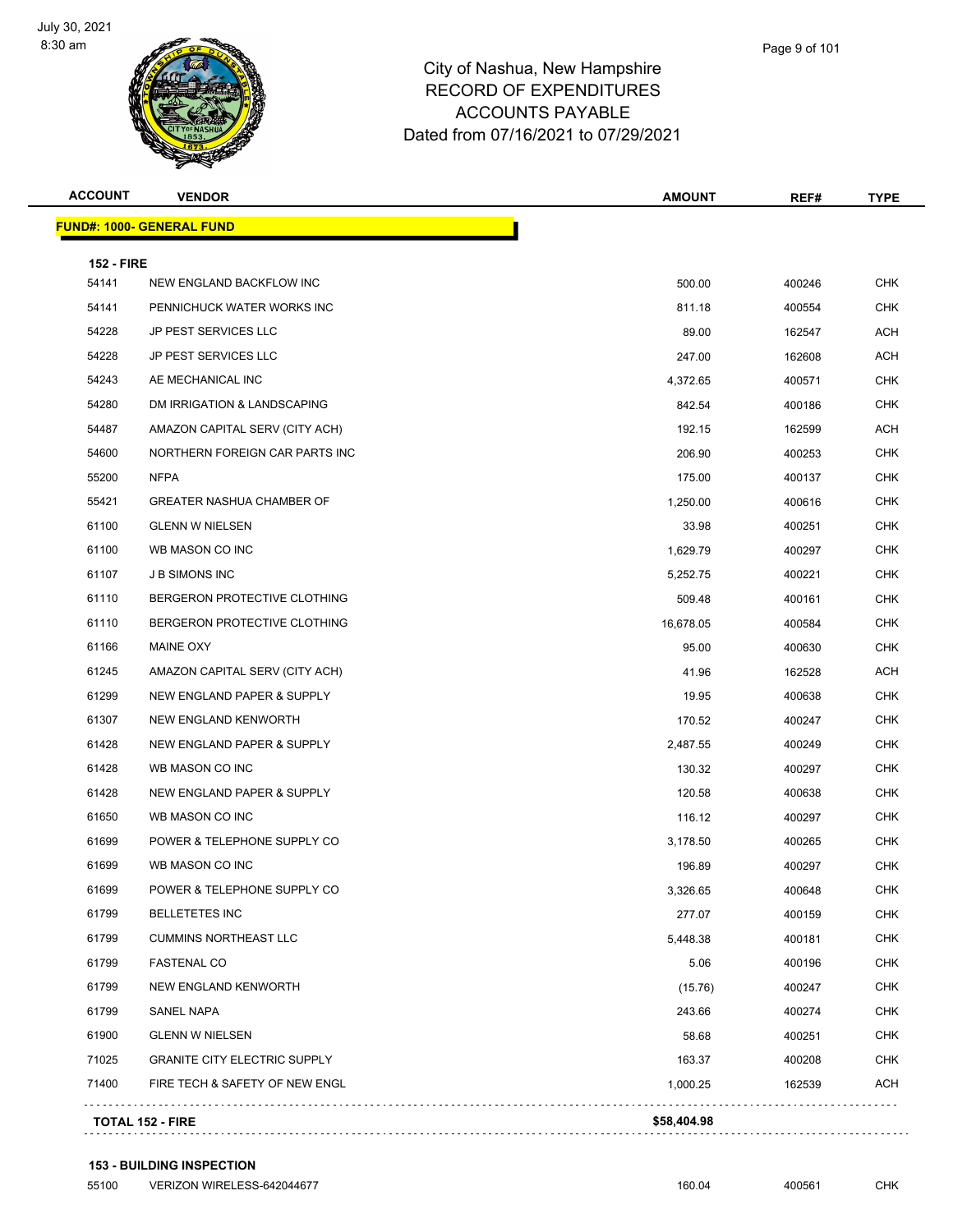

| <b>ACCOUNT</b> | <b>VENDOR</b>                              | <b>AMOUNT</b> | REF#   | <b>TYPE</b> |
|----------------|--------------------------------------------|---------------|--------|-------------|
|                | <u> FUND#: 1000- GENERAL FUND</u>          |               |        |             |
|                | <b>153 - BUILDING INSPECTION</b>           |               |        |             |
| 55200          | <b>NFPA</b>                                | 175.00        | 400549 | <b>CHK</b>  |
| 61807          | INTERNATIONAL CODE COUNCIL INC             | 1,301.04      | 400539 | CHK         |
|                | <b>TOTAL 153 - BUILDING INSPECTION</b>     | \$1,636.08    |        |             |
|                | <b>156 - EMERGENCY MANAGEMENT</b>          |               |        |             |
| 68325          | TREASURER STATE OF NH                      | 1,750.00      | 400556 | <b>CHK</b>  |
|                | TOTAL 156 - EMERGENCY MANAGEMENT           | \$1,750.00    |        |             |
|                | <b>157 - CITYWIDE COMMUNICATIONS</b>       |               |        |             |
| 54100          | <b>EVERSOURCE</b>                          | 660.65        | 400537 | <b>CHK</b>  |
| 54243          | AAA ENERGY SERVICE CO                      | 1,920.00      | 400145 | <b>CHK</b>  |
| 55100          | <b>COMCAST</b>                             | 185.00        | 400523 | <b>CHK</b>  |
| 55118          | VERIZON WIRELESS-581499451                 | 120.03        | 400559 | CHK         |
|                | <b>TOTAL 157 - CITYWIDE COMMUNICATIONS</b> | \$2,885.68    |        |             |
|                | <b>158 - PARKING ENFORCEMENT</b>           |               |        |             |
| 45400          | <b>JAMES LAWRENCE</b>                      | 10.00         | 400227 | <b>CHK</b>  |
| 54625          | 1ST PRIORITY TOWING & RECOVERY             | 1,415.00      | 400144 | CHK         |
| 54625          | <b>BROADSIDE COLLISION LLC</b>             | 1,795.00      | 400166 | <b>CHK</b>  |
| 54625          | D & R TOWING INC                           | 145.00        | 400183 | <b>CHK</b>  |
| 54625          | BROADSIDE COLLISION LLC                    | 145.00        | 400589 | CHK         |
| 61100          | ATLANTIC TACTICAL INC                      | 273.20        | 400154 | <b>CHK</b>  |
| 61100          | NEW ENGLAND PAPER & SUPPLY                 | 61.91         | 400249 | <b>CHK</b>  |
| 61100          | HOME DEPOT CREDIT SERVICE 3065             | 240.98        | 400622 | <b>CHK</b>  |
| 61107          | <b>M &amp; N SPORTS LLC</b>                | 79.90         | 162611 | ACH         |
|                | <b>TOTAL 158 - PARKING ENFORCEMENT</b>     | \$4,165.99    |        |             |
|                | <b>160 - PW-ADMIN &amp; ENGINEERING</b>    |               |        |             |
| 54114          | <b>LIBERTY UTILITIES - NH</b>              | 21.79         | 400542 | CHK         |
| 54141          | PENNICHUCK WATER WORKS INC                 | 132.50        | 400554 | <b>CHK</b>  |
| 55118          | VERIZON WIRELESS-542088278                 | 120.03        | 400562 | <b>CHK</b>  |
| 55118          | VERIZON WIRELESS-542274983                 | 260.04        | 400564 | <b>CHK</b>  |
| 61100          | AMAZON CAPITAL SERV (CITY ACH)             | 30.98         | 162599 | <b>ACH</b>  |
| 61100          | PETTY CASH                                 | 64.42         | 400120 | CHK         |
| 61100          | WB MASON CO INC                            | 257.64        | 400297 | <b>CHK</b>  |
| 61100          | WB MASON CO INC                            | (180.98)      | 400687 | CHK         |
| 61310          | ALTERNATIVE VEHICLE SERVICE GR             | 29.54         | 162600 | <b>ACH</b>  |
|                |                                            |               |        |             |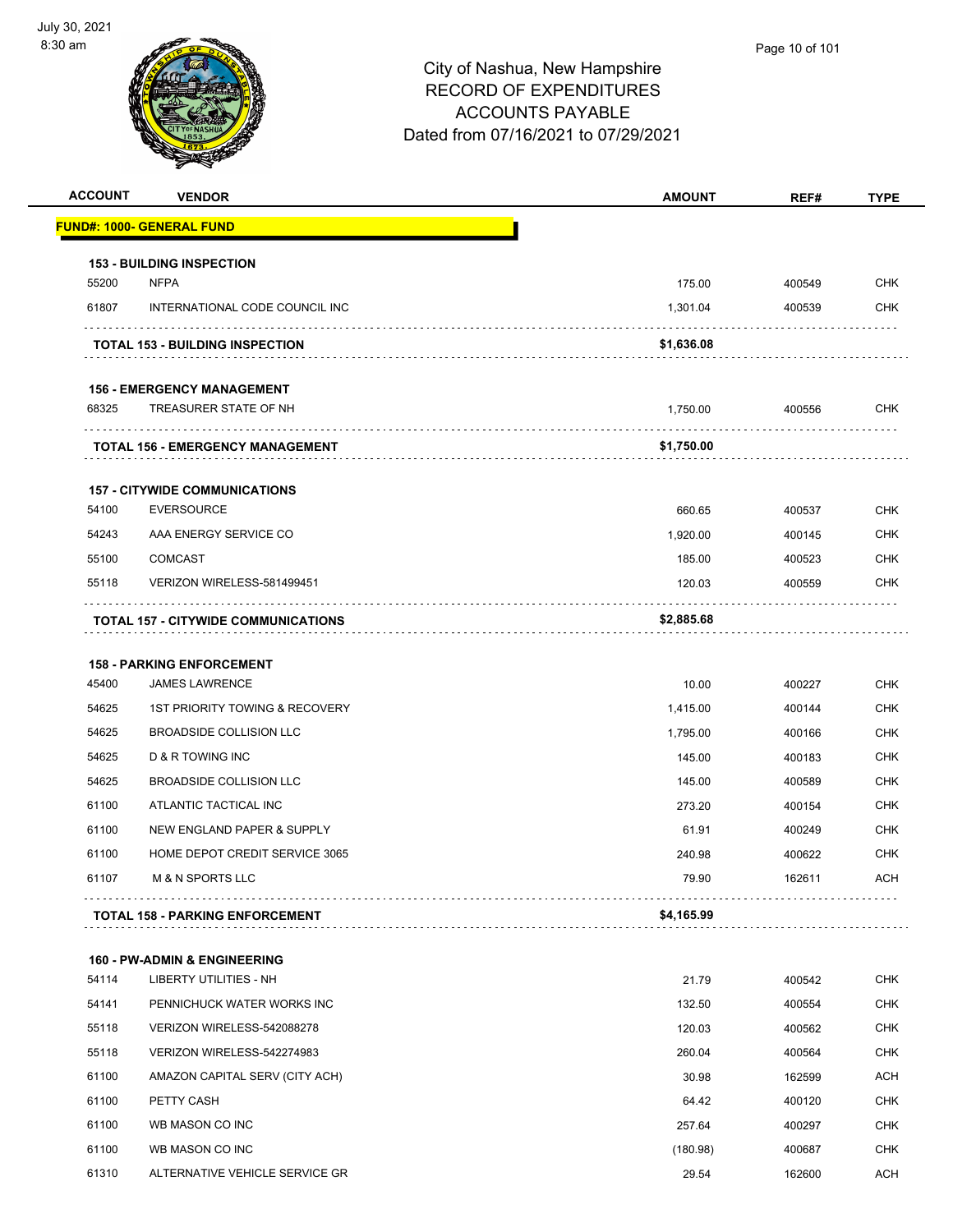| <b>ACCOUNT</b>         | <b>VENDOR</b>                                 | <b>AMOUNT</b> | REF#   | <b>TYPE</b> |
|------------------------|-----------------------------------------------|---------------|--------|-------------|
|                        | <u> FUND#: 1000- GENERAL FUND</u>             |               |        |             |
|                        | <b>160 - PW-ADMIN &amp; ENGINEERING</b>       |               |        |             |
| 71228                  | <b>CUBIC ITS INC</b>                          | 4,389.00      | 162535 | ACH         |
|                        | <b>TOTAL 160 - PW-ADMIN &amp; ENGINEERING</b> | \$5,124.96    |        |             |
|                        |                                               |               |        |             |
| 161 - STREETS<br>54100 | <b>EVERSOURCE</b>                             | 676.66        | 400537 | <b>CHK</b>  |
| 54114                  | LIBERTY UTILITIES - NH                        | 244.74        | 400544 | <b>CHK</b>  |
| 54200                  | RCL CLEANING SERVICES INC                     | 855.00        | 400653 | <b>CHK</b>  |
| 54228                  | JP PEST SERVICES LLC                          | 68.00         | 162547 | <b>ACH</b>  |
| 54236                  | <b>CALLOGIX INC</b>                           | 116.20        | 400592 | CHK         |
| 54600                  | <b>FACTORY MOTOR PARTS</b>                    | (87.72)       | 162605 | <b>ACH</b>  |
| 54600                  | ALLEGIANCE TRUCKS LLC                         | 2,407.29      | 400149 | <b>CHK</b>  |
| 54600                  | <b>BEST FORD</b>                              | 104.29        | 400162 | <b>CHK</b>  |
| 54600                  | CARPARTS DISTRIBUTION CENTER,                 | 1.59          | 400173 | <b>CHK</b>  |
| 54600                  | DONOVAN EQUIPMENT CO INC                      | 125.25        | 400187 | CHK         |
| 54600                  | <b>SANEL NAPA</b>                             | 69.69         | 400273 | <b>CHK</b>  |
| 54600                  | SANITARY EQUIPMENT CO INC                     | 1,310.16      | 400275 | <b>CHK</b>  |
| 54600                  | ALLEGIANCE TRUCKS LLC                         | 503.69        | 400574 | <b>CHK</b>  |
| 54600                  | AMBROSE EQUIPMENT CO INC                      | 57.18         | 400576 | <b>CHK</b>  |
| 54600                  | <b>BEST FORD</b>                              | 553.91        | 400585 | CHK         |
| 54600                  | CARPARTS DISTRIBUTION CENTER,                 | 183.35        | 400594 | <b>CHK</b>  |
| 54600                  | CHAPPELL TRACTOR SALES INC                    | 1,166.29      | 400596 | <b>CHK</b>  |
| 54600                  | F W WEBB COMPANY                              | 26.44         | 400610 | <b>CHK</b>  |
| 54600                  | NEW ENGLAND KENWORTH                          | 366.22        | 400636 | <b>CHK</b>  |
| 54600                  | POWERPLAN                                     | 177.44        | 400650 | CHK         |
| 54600                  | SOUTHWORTH-MILTON INC                         | 161.27        | 400660 | <b>CHK</b>  |
| 55118                  | VERIZON WIRELESS-542088278                    | 440.11        | 400562 | <b>CHK</b>  |
| 55118                  | VERIZON WIRELESS 242253167                    | 160.04        | 400563 | <b>CHK</b>  |
| 55118                  | VERIZON WIRELESS-542274983                    | 40.01         | 400564 | <b>CHK</b>  |
| 55699                  | SAFETY-KLEEN SYSTEMS INC                      | 392.90        | 400271 | <b>CHK</b>  |
| 55699                  | <b>HOP SALES &amp; SERVICE</b>                | 307.60        | 400624 | <b>CHK</b>  |
| 55699                  | PAN AM RAILWAYS                               | 3,821.70      | 400641 | <b>CHK</b>  |
| 61100                  | AMAZON CAPITAL SERV (CITY ACH)                | 31.11         | 162528 | ACH         |
| 61107                  | ALECS SHOE STORE INC                          | 524.90        | 400147 | <b>CHK</b>  |
| 61107                  | CINTAS #016                                   | 502.90        | 400176 | <b>CHK</b>  |
| 61107                  | ALECS SHOE STORE INC                          | 514.90        | 400573 | <b>CHK</b>  |
| 61166                  | <b>BELLETETES INC</b>                         | 9.95          | 400159 | <b>CHK</b>  |
| 61166                  | AIRGAS USA LLC                                | 717.50        | 400572 | <b>CHK</b>  |
| 61299                  | <b>BELLETETES INC</b>                         | 236.02        | 400159 | <b>CHK</b>  |
|                        |                                               |               |        |             |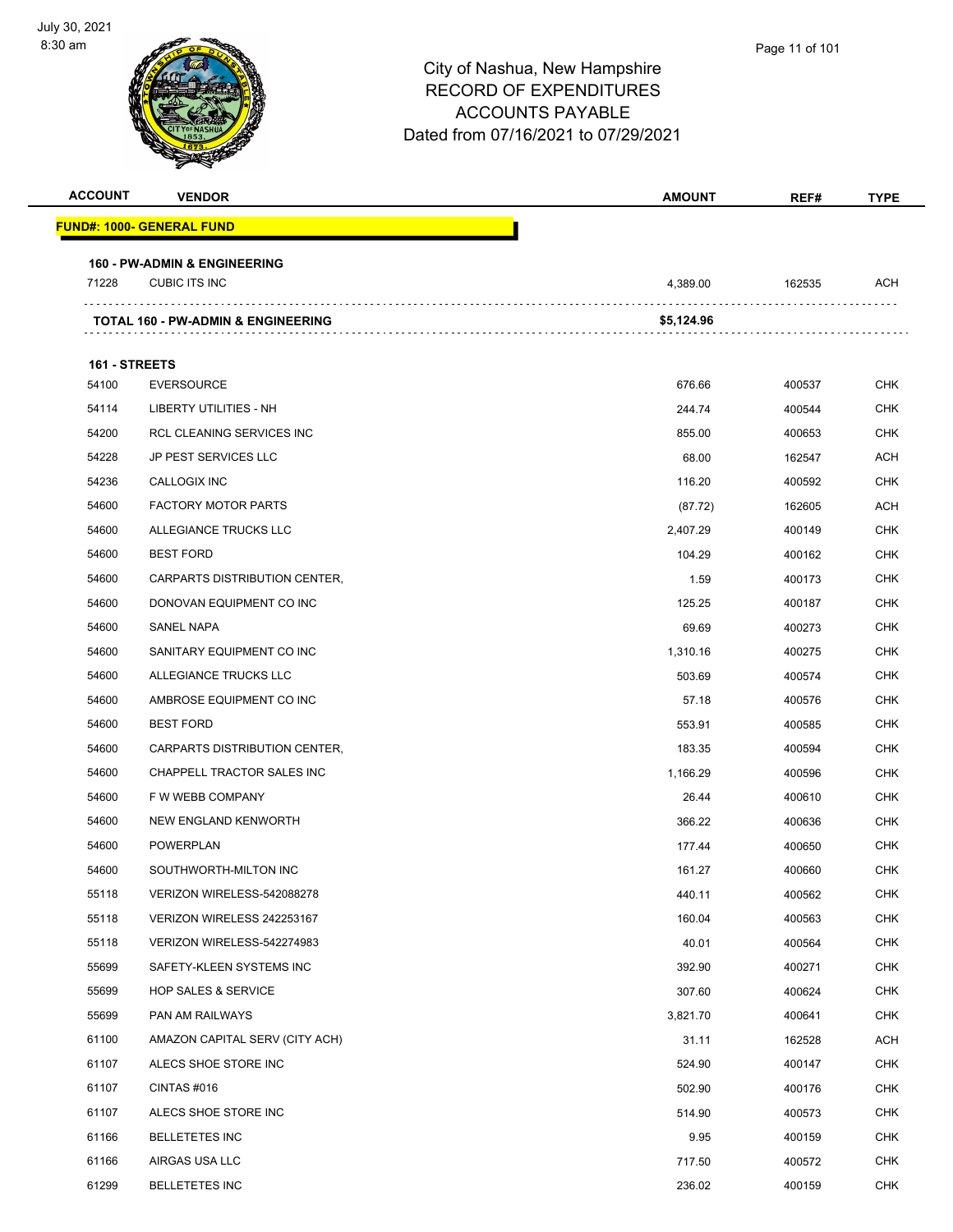

| <b>ACCOUNT</b> | <b>VENDOR</b>                     | <b>AMOUNT</b> | REF#   | TYPE       |
|----------------|-----------------------------------|---------------|--------|------------|
|                | <b>FUND#: 1000- GENERAL FUND</b>  |               |        |            |
| 161 - STREETS  |                                   |               |        |            |
| 61299          | HOME DEPOT CREDIT SERVICE 3065    | 33.84         | 400622 | <b>CHK</b> |
| 61300          | <b>GLOBAL MONTELLO GROUP CORP</b> | 9,419.81      | 400206 | <b>CHK</b> |
| 61300          | <b>GLOBAL MONTELLO GROUP CORP</b> | 19,624.62     | 400613 | <b>CHK</b> |
| 61310          | ALTERNATIVE VEHICLE SERVICE GR    | 1,020.95      | 162600 | ACH        |
| 61507          | CONTINENTAL PAVING INC            | 2,151.89      | 400178 | <b>CHK</b> |
| 61507          | <b>CONTINENTAL PAVING INC</b>     | 4,787.93      | 400599 | <b>CHK</b> |
| 61535          | <b>BROX INDUSTRIES INC</b>        | 115.35        | 162532 | ACH        |
| 61535          | <b>BROX INDUSTRIES INC</b>        | 1,079.25      | 162602 | <b>ACH</b> |
| 61542          | PERMA LINE CORP OF NEW ENGLAND    | 795.87        | 400259 | <b>CHK</b> |
| 61560          | <b>REDIMIX COMPANIES INC</b>      | 1,382.50      | 400505 | <b>CHK</b> |
| 61562          | <b>BELLETETES INC</b>             | 37.01         | 400159 | <b>CHK</b> |
| 61562          | PERMA LINE CORP OF NEW ENGLAND    | 7,155.00      | 400259 | <b>CHK</b> |
| 61705          | <b>MAYNARD &amp; LESIEUR INC</b>  | 130.00        | 400237 | <b>CHK</b> |
| 61705          | PETE'S TIRE BARNS INC             | 1,293.08      | 400644 | <b>CHK</b> |
| 61709          | SANITARY EQUIPMENT CO INC         | 603.95        | 400657 | <b>CHK</b> |
| 61799          | <b>FACTORY MOTOR PARTS</b>        | 293.00        | 162605 | <b>ACH</b> |
| 61799          | <b>BELLETETES INC</b>             | 46.10         | 400159 | CHK        |
| 61799          | PINE MOTOR PARTS                  | 27.00         | 400646 | <b>CHK</b> |
| 61799          | USP OF NEW ENGLAND                | 280.50        | 400683 | <b>CHK</b> |
| 71025          | <b>BELLETETES INC</b>             | 37.70         | 400159 | <b>CHK</b> |
| 71025          | CHAPPELL TRACTOR SALES INC        | 661.00        | 400596 | <b>CHK</b> |
| 71228          | OCEAN STATE SIGNAL CO             | 12,500.00     | 400255 | CHK        |
| 71999          | AMAZON CAPITAL SERV (CITY ACH)    | 19.99         | 162528 | <b>ACH</b> |
|                | <b>TOTAL 161 - STREETS</b>        | \$80,282.92   |        |            |
|                | <b>162 - STREET LIGHTING</b>      |               |        |            |
| 54100          | EVERSOUCE-POWER SUPPLY            | 26,375.48     | 400130 | <b>CHK</b> |
| 54100          | <b>EVERSOURCE</b>                 | 559.32        | 400537 | <b>CHK</b> |
| 54276          | <b>EVERSOURCE</b>                 | 587.00        | 400538 | <b>CHK</b> |
|                | TOTAL 162 - STREET LIGHTING       | \$27,521.80   |        |            |
|                | <b>166 - PARKING OPERATIONS</b>   |               |        |            |
| 45321          | <b>JACOB MAY</b>                  | 45.00         | 400236 | <b>CHK</b> |
| 45321          | <b>KEARA MCKENZIE-DAVIS</b>       | 20.00         | 400238 | <b>CHK</b> |
| 54100          | <b>EVERSOURCE</b>                 | 1,777.22      | 400537 | <b>CHK</b> |
| 54280          | <b>B DAVIS CONSTRUCTION CO</b>    | 7,650.00      | 400156 | <b>CHK</b> |
| 54280          | PAUL JARRY PLUMBING, HEATING      | 135.00        | 400643 | <b>CHK</b> |
| 55100          | CALE AMERICA INC                  | 1,090.00      | 400168 | <b>CHK</b> |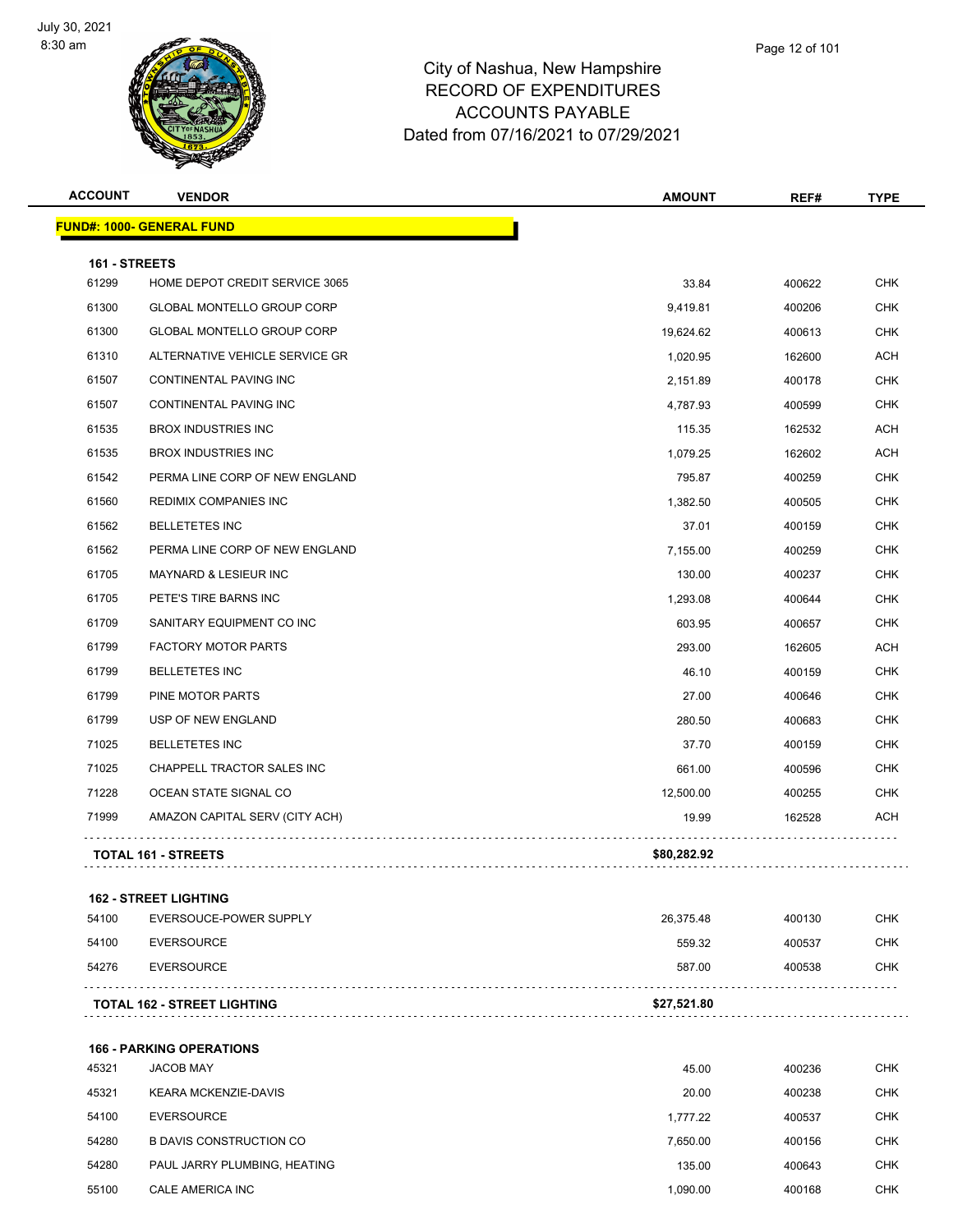

|                | <b>ACCOUNT</b><br><b>VENDOR</b>                                   | <b>AMOUNT</b>   | REF#             | <b>TYPE</b>                                   |
|----------------|-------------------------------------------------------------------|-----------------|------------------|-----------------------------------------------|
|                | <u> FUND#: 1000- GENERAL FUND</u>                                 |                 |                  |                                               |
|                | <b>166 - PARKING OPERATIONS</b>                                   |                 |                  |                                               |
| 55699          | ASAP ALARM & ELECTRICAL LLC                                       | 550.00          | 400153           | <b>CHK</b>                                    |
| 55699          | CALE AMERICA INC                                                  | 470.00          | 400168           | CHK                                           |
| 55699          | GAGNONS ELECTRICAL SERVICE INC                                    | 1,800.00        | 400201           | <b>CHK</b>                                    |
| 55699          | <b>B &amp; S LOCKSMITHS INC</b>                                   | 3,071.50        | 400579           | CHK                                           |
| 55699          | POM INC                                                           | 100.00          | 400647           | <b>CHK</b>                                    |
| 61100          | WB MASON CO INC                                                   | 80.66           | 400297           | <b>CHK</b>                                    |
| 61100          | HOME DEPOT CREDIT SERVICE 3065                                    | 205.06          | 400622           | CHK                                           |
| 61107          | <b>M &amp; N SPORTS LLC</b>                                       | 325.75          | 162611           | ACH                                           |
| 61299          | NASHUA WALLPAPER CO INC                                           | 41.99           | 400244           | <b>CHK</b>                                    |
| 61299          | PERMA LINE CORP OF NEW ENGLAND                                    | 998.40          | 400259           | <b>CHK</b>                                    |
| 61428          | NEW ENGLAND PAPER & SUPPLY                                        | 99.50           | 400249           | CHK                                           |
| 61428          | HOME DEPOT CREDIT SERVICE 3065                                    | 41.20           | 400622           | CHK                                           |
| 71025          | HOME DEPOT CREDIT SERVICE 3065                                    | 11.99           | 400622           | <b>CHK</b>                                    |
| 71600          | HOME DEPOT CREDIT SERVICE 3065                                    | 101.60          | 400622           | CHK                                           |
| 71600          | POM INC                                                           | 562.40          | 400647           | <b>CHK</b>                                    |
|                |                                                                   |                 |                  |                                               |
|                | <b>TOTAL 166 - PARKING OPERATIONS</b>                             | \$19,177.27     |                  |                                               |
|                |                                                                   |                 |                  |                                               |
|                | <b>170 - HYDROELECTRIC OPERATIONS</b>                             |                 |                  |                                               |
| 54100          | EVERSOUCE-POWER SUPPLY                                            | 86.50           | 400130           |                                               |
| 54221          | WHEELABRATOR HOLDCO 1 INC                                         | 137.00          | 400689           | <b>CHK</b><br>CHK                             |
| 54290          | <b>ESSEX POWER SERVICES INC</b><br>TRIANGLE PORTABLE SERVICES INC | 79,723.10       | 400609           | <b>CHK</b>                                    |
| 54821          |                                                                   | 266.00          | 400677           | <b>CHK</b>                                    |
| 55109<br>55514 | CONSOLIDATED COMMUNICATIONS<br>UNION LEADER CORPORATION           | 95.98<br>124.40 | 400526<br>400292 | CHK<br>CHK                                    |
|                | <b>TOTAL 170 - HYDROELECTRIC OPERATIONS</b>                       | \$80,432.98     |                  |                                               |
|                |                                                                   |                 |                  |                                               |
| 54100          | <b>171 - COMMUNITY SERVICES</b><br><b>EVERSOURCE</b>              | 2,184.30        | 400537           |                                               |
| 55307          | <b>BOBBIE BAGLEY</b>                                              | 29.68           | 400580           |                                               |
|                | AMAZON CAPITAL SERV (CITY ACH)                                    | 421.86          | 162528           |                                               |
| 61100<br>61100 | WB MASON CO INC                                                   | 330.92          | 400297           |                                               |
| 61100          | NICOLE CHUTE                                                      | 150.00          | 400639           | CHK<br><b>CHK</b><br>ACH<br><b>CHK</b><br>CHK |
| 61299          | AMAZON CAPITAL SERV (CITY ACH)                                    | 1,084.13        | 162528           | ACH                                           |

#### **172 - COMMUNITY HEALTH**

SASCHA POTZKA 2.24 162560 ACH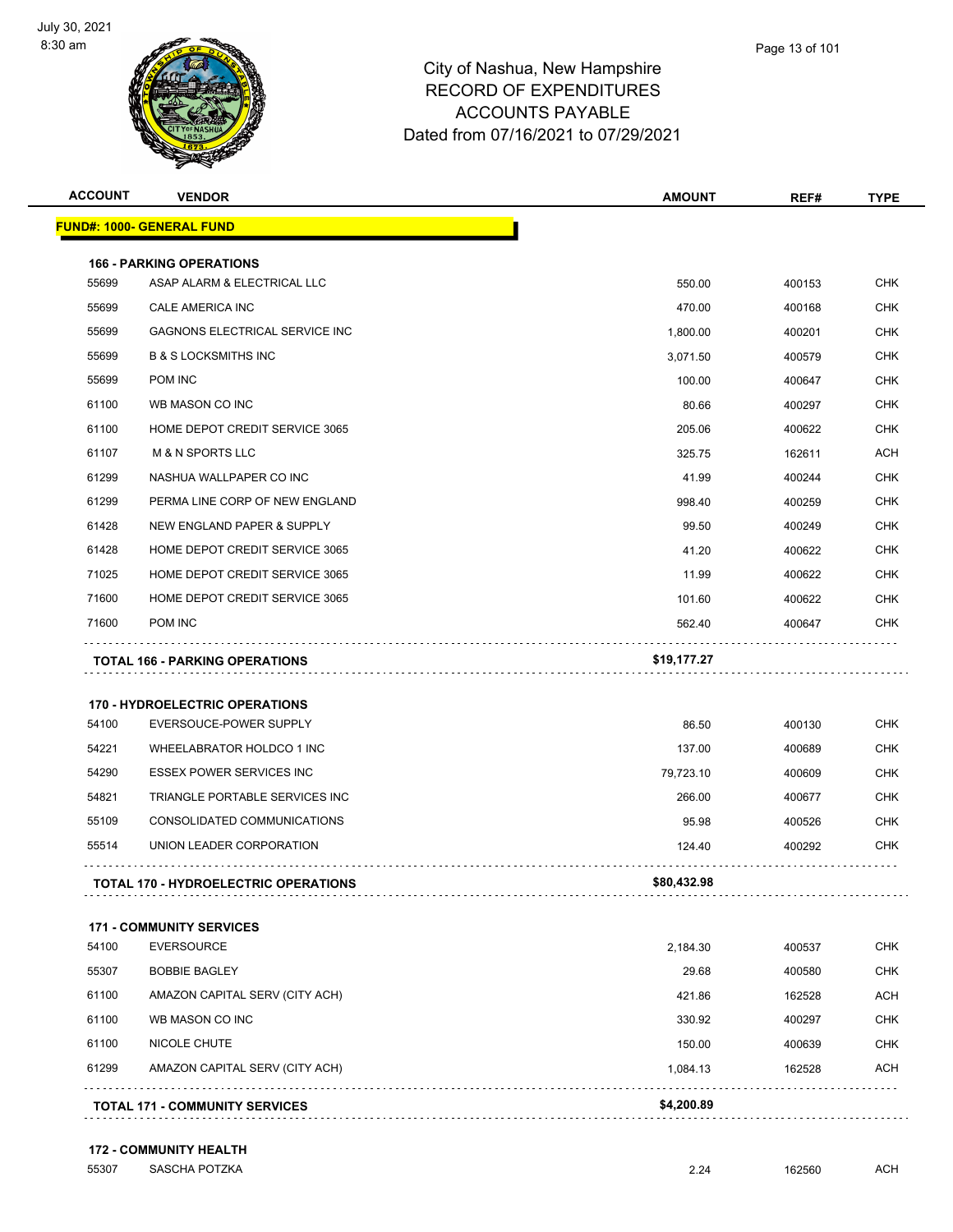

| <b>ACCOUNT</b> | <b>VENDOR</b>                           | <b>AMOUNT</b> | REF#   | <b>TYPE</b> |
|----------------|-----------------------------------------|---------------|--------|-------------|
|                | <u> FUND#: 1000- GENERAL FUND</u>       |               |        |             |
|                | TOTAL 172 - COMMUNITY HEALTH            | \$2.24        |        |             |
|                |                                         |               |        |             |
|                | 173 - ENVIRONMENTAL HEALTH              |               |        |             |
| 42142          | FRESH START FOOD CART                   | 40.00         | 400611 | CHK         |
| 61149          | WB MASON CO INC                         | 140.06        | 400687 | <b>CHK</b>  |
| 61299          | <b>ULINE</b>                            | 1,027.40      | 162562 | <b>ACH</b>  |
| 61299          | WB MASON CO INC                         | 17.49         | 400297 | <b>CHK</b>  |
| 61299          | WB MASON CO INC                         | 451.20        | 400687 | <b>CHK</b>  |
| 71300          | WB MASON CO INC                         | 389.19        | 400297 | CHK         |
| 71300          | WB MASON CO INC                         | 128.66        | 400687 | <b>CHK</b>  |
|                | <b>TOTAL 173 - ENVIRONMENTAL HEALTH</b> | \$2,194.00    |        |             |
|                | <b>175 - WELFARE ASSISTANCE</b>         |               |        |             |
| 55810          | D7 REAL ESTATE LLC                      | 1,220.00      | 400432 | <b>CHK</b>  |
| 55810          | <b>DOUGLAS DICHARD</b>                  | 600.00        | 400434 | <b>CHK</b>  |
| 55810          | <b>GATEWOOD MANOR LP</b>                | 574.00        | 400435 | <b>CHK</b>  |
| 55810          | HINCH CROWLEY REALTY ASSOC              | 1,700.00      | 400436 | <b>CHK</b>  |
| 55810          | <b>CRAIG WILLIAM NADLER</b>             | 1,375.00      | 400437 | <b>CHK</b>  |
| 55810          | <b>CLAUDE QUIRION</b>                   | 1,350.00      | 400438 | <b>CHK</b>  |
| 55810          | <b>MIKE RODRIGUES</b>                   | 1,325.00      | 400439 | <b>CHK</b>  |
| 55810          | W HOLLIS ST LLC                         | 550.00        | 400440 | <b>CHK</b>  |
| 55810          | 23-25 TEMPLE ST REALTY LLC              | 300.00        | 400804 | CHK         |
| 55810          | 31 BRIDGE ST REALTY LLC                 | 800.00        | 400805 | <b>CHK</b>  |
| 55810          | <b>MEJIA LLC</b>                        | 600.00        | 400806 | <b>CHK</b>  |
| 55814          | <b>EVERSOURCE</b>                       | 677.00        | 400430 | <b>CHK</b>  |
| 55814          | <b>EVERSOURCE</b>                       | 179.00        | 400803 | CHK         |
| 55820          | ANCTIL ROCHETTE FUNERAL HOME            | 750.00        | 400431 | <b>CHK</b>  |
| 55820          | DAVIS FUNERAL HOME                      | 1,500.00      | 400433 | <b>CHK</b>  |
|                | <b>TOTAL 175 - WELFARE ASSISTANCE</b>   | \$13,500.00   |        |             |
|                |                                         |               |        |             |
|                | <b>177 - PARKS &amp; RECREATION</b>     |               |        |             |
| 54100          | <b>EVERSOURCE</b>                       | 347.09        | 400131 | <b>CHK</b>  |
| 54100          | <b>EVERSOURCE</b>                       | 73.53         | 400537 | <b>CHK</b>  |
| 54114          | LIBERTY UTILITIES - NH                  | 60.62         | 400547 | CHK         |
| 54141          | PENNICHUCK WATER WORKS INC              | 8,652.88      | 400138 | CHK         |
| 54141          | PENNICHUCK WATER WORKS INC              | 3,476.53      | 400554 | <b>CHK</b>  |
| 54280          | FORCIER CONTRACTING & BUILDING          | 1,200.00      | 162540 | <b>ACH</b>  |
| 54280          | M & M ELECTRICAL SUPPLY CO INC          | 147.80        | 162549 | <b>ACH</b>  |
| 54280          | ACCURATE TREE SERVICE LLC               | 2,500.00      | 162597 | <b>ACH</b>  |
|                |                                         |               |        |             |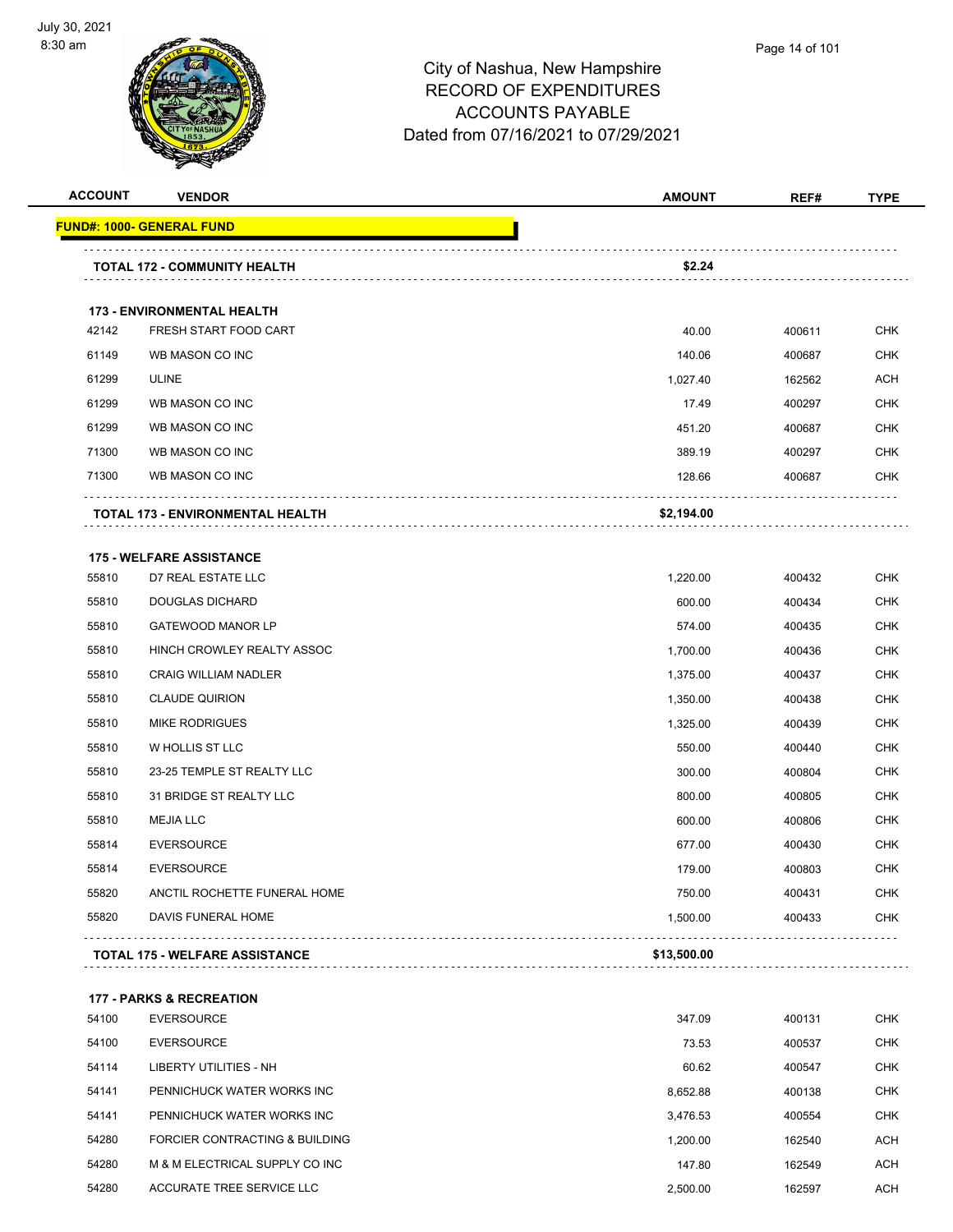

| npshire      |  |  |
|--------------|--|--|
| <b>TURES</b> |  |  |
| LE           |  |  |

Page 15 of 101

| <b>ACCOUNT</b> | <b>VENDOR</b>                        | <b>AMOUNT</b> | REF#   | TYPE       |
|----------------|--------------------------------------|---------------|--------|------------|
|                | <b>FUND#: 1000- GENERAL FUND</b>     |               |        |            |
|                | <b>177 - PARKS &amp; RECREATION</b>  |               |        |            |
| 54280          | JP PEST SERVICES LLC                 | 68.60         | 162608 | <b>ACH</b> |
| 54280          | <b>B &amp; S LOCKSMITHS INC</b>      | 18.00         | 400155 | <b>CHK</b> |
| 54280          | <b>BELLETETES INC</b>                | 99.43         | 400159 | <b>CHK</b> |
| 54280          | CAVICCHIO GREENHOUSES INC            | 4,500.00      | 400174 | CHK        |
| 54280          | <b>FASTENAL CO</b>                   | 33.39         | 400196 | <b>CHK</b> |
| 54280          | <b>HAJOCA CORPORATION</b>            | 43.94         | 400210 | <b>CHK</b> |
| 54280          | HOME DEPOT CREDIT SERVICE 3065       | 664.20        | 400217 | CHK        |
| 54280          | JOHNSONS ELECTRIC SUPPLY INC         | 462.90        | 400224 | <b>CHK</b> |
| 54280          | NASHUA WALLPAPER CO INC              | 121.47        | 400244 | <b>CHK</b> |
| 54280          | SITEONE LANDSCAPE SUPPLY LLC         | 27.25         | 400279 | <b>CHK</b> |
| 54280          | UNITED SITE SERVICES                 | 119.00        | 400294 | CHK        |
| 54280          | AIRGAS USA LLC                       | 247.10        | 400572 | CHK        |
| 54280          | <b>HAJOCA CORPORATION</b>            | 490.19        | 400618 | <b>CHK</b> |
| 54280          | HOME DEPOT CREDIT SERVICE 3065       | 1,305.37      | 400622 | CHK        |
| 54280          | JOHNSONS ELECTRIC SUPPLY INC         | 780.50        | 400625 | <b>CHK</b> |
| 54280          | NASHUA WALLPAPER CO INC              | 9.98          | 400633 | <b>CHK</b> |
| 54280          | RCL CLEANING SERVICES INC            | 300.00        | 400653 | CHK        |
| 54280          | TOM IRWIN INC                        | 2,148.00      | 400675 | <b>CHK</b> |
| 54280          | UNITED AG & TURF NE                  | 440.61        | 400680 | <b>CHK</b> |
| 54280          | UNITED SITE SERVICES                 | 238.00        | 400681 | <b>CHK</b> |
| 54487          | CHAPPELL TRACTOR SALES INC           | 65.00         | 400596 | <b>CHK</b> |
| 54600          | <b>GATE CITY SMALL ENGINE LLC</b>    | 350.00        | 400204 | CHK        |
| 54600          | UNITED AG & TURF NE                  | 2,303.29      | 400680 | <b>CHK</b> |
| 54821          | UNITED SITE SERVICES                 | 2,956.00      | 400681 | CHK        |
| 55118          | VERIZON WIRELESS-542088278           | 40.01         | 400562 | <b>CHK</b> |
| 55421          | MICHAEL ALLEN                        | 1,480.00      | 400150 | CHK        |
| 55654          | <b>CRAIG ENGEL</b>                   | 750.00        | 400180 | <b>CHK</b> |
| 55654          | <b>TWANGTOWN PARAMOURS</b>           | 800.00        | 400290 | CHK        |
| 55654          | SWANK MOTION PICTURES INC            | 425.00        | 400494 | <b>CHK</b> |
| 55654          | SWANK MOTION PICTURES INC            | 480.00        | 400666 | <b>CHK</b> |
| 55699          | HAMPSHIRE FIRE PROTECTION CO         | 157.00        | 400620 | <b>CHK</b> |
| 61107          | <b>M &amp; N SPORTS LLC</b>          | 145.95        | 162620 | ACH        |
| 61107          | CARAMBA SOCCER SKILLS CAMP           | 203.50        | 400172 | <b>CHK</b> |
| 61114          | <b>MARSHALL SIGNS INC</b>            | 335.00        | 400231 | <b>CHK</b> |
| 61114          | <b>MICHAEL ALLEN</b>                 | 29.94         | 400575 | <b>CHK</b> |
| 61114          | STREAMLINE AQUATICS                  | 1,521.96      | 400664 | CHK        |
| 61128          | <b>MAVERICKS STITCH &amp; SCREEN</b> | 372.35        | 400234 | <b>CHK</b> |
| 61156          | TOM IRWIN INC                        | 2,370.00      | 400675 | <b>CHK</b> |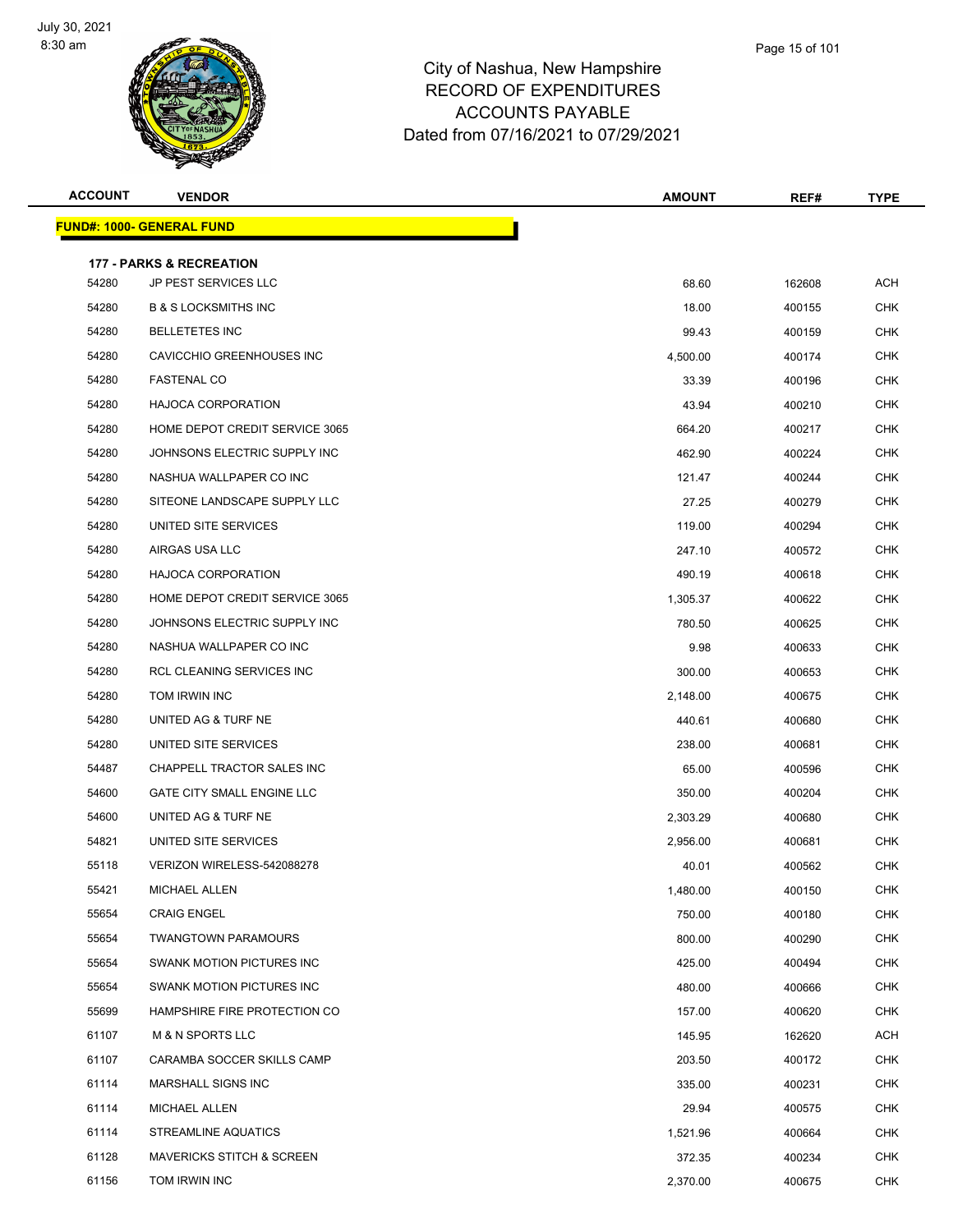

| <b>ACCOUNT</b> | <b>VENDOR</b>                       | <b>AMOUNT</b> | REF#   | <b>TYPE</b> |
|----------------|-------------------------------------|---------------|--------|-------------|
|                | <b>FUND#: 1000- GENERAL FUND</b>    |               |        |             |
|                | <b>177 - PARKS &amp; RECREATION</b> |               |        |             |
| 61299          | <b>B &amp; S LOCKSMITHS INC</b>     | 31.50         | 400155 | <b>CHK</b>  |
| 61300          | <b>GLOBAL MONTELLO GROUP CORP</b>   | 571.93        | 400206 | <b>CHK</b>  |
| 61310          | ALTERNATIVE VEHICLE SERVICE GR      | 447.44        | 162600 | <b>ACH</b>  |
| 61799          | AMAZON CAPITAL SERV (CITY ACH)      | 28.99         | 162528 | ACH         |
| 61799          | CARPARTS DISTRIBUTION CENTER,       | 99.88         | 400173 | <b>CHK</b>  |
| 61799          | <b>TURF PRODUCTS</b>                | 107.25        | 400289 | <b>CHK</b>  |
| 61799          | <b>BEST FORD</b>                    | 334.77        | 400585 | <b>CHK</b>  |
| 61799          | CARPARTS DISTRIBUTION CENTER,       | 19.85         | 400594 | <b>CHK</b>  |
| 61799          | <b>GRANITE STATE GLASS</b>          | 287.40        | 400615 | <b>CHK</b>  |
| 61799          | SOUTHWORTH-MILTON INC               | 351.72        | 400660 | <b>CHK</b>  |
| 61799          | <b>TURF PRODUCTS</b>                | 143.74        | 400678 | <b>CHK</b>  |
| 71025          | AMAZON CAPITAL SERV (CITY ACH)      | 141.12        | 162528 | ACH         |
| 71625          | ULTIPLAY PARKS AND RECREATION       | 66.45         | 400291 | <b>CHK</b>  |
|                |                                     |               |        |             |
|                | TOTAL 177 - PARKS & RECREATION      | \$45,993.42   |        |             |
| 179 - LIBRARY  |                                     |               |        |             |
| 54114          | LIBERTY UTILITIES - NH              | 247.69        | 400135 | <b>CHK</b>  |
| 54141          | PENNICHUCK WATER WORKS INC          | 269.60        | 400554 | <b>CHK</b>  |
| 54280          | HARRY W WELLS & SON INC             | 520.00        | 400213 | <b>CHK</b>  |
| 54280          | LOWE'S - 3502                       | 48.42         | 400230 | <b>CHK</b>  |
| 54280          | NORTHEAST DOOR CORP                 | 165.00        | 400252 | <b>CHK</b>  |
| 54428          | <b>OCLC INC</b>                     | 2,510.18      | 162559 | <b>ACH</b>  |
| 54428          | <b>COMCAST</b>                      | 243.35        | 400126 | <b>CHK</b>  |
| 54428          | <b>CELESTE GUIDICE</b>              | 157.50        | 400175 | <b>CHK</b>  |
| 54428          | PACIFIC TELEMANAGEMENT SERVICE      | 53.00         | 400258 | <b>CHK</b>  |
| 54428          | <b>SIRSIDYNIX</b>                   | 73,324.91     | 400278 | <b>CHK</b>  |
| 55607          | USPS-CMRS-PB #49113079              | 1,000.00      | 162564 | ACH         |
| 61100          | WB MASON CO INC                     | 5.91          | 400297 | <b>CHK</b>  |
| 61299          | AMAZON CAPITAL SERV (CITY ACH)      | 3.49          | 162599 | ACH         |
| 61428          | NEW ENGLAND PAPER & SUPPLY          | 135.64        | 400638 | <b>CHK</b>  |
| 61807          | AMAZON CAPITAL SERV (CITY ACH)      | 16.95         | 162528 | ACH         |
| 61807          | <b>INGRAM LIBRARY SERVICES LLC</b>  | 363.88        | 162545 | ACH         |
| 61807          | INGRAM LIBRARY SERVICES LLC         | 584.43        | 162607 | ACH         |
| 61807          | <b>BAKER &amp; TAYLOR</b>           | 189.69        | 400158 | <b>CHK</b>  |
| 61807          | HARPER COLLINS PUBLISHERS LLC       | 39.71         | 400212 | <b>CHK</b>  |
| 61807          | <b>BAKER &amp; TAYLOR</b>           | 1,713.27      | 400581 | <b>CHK</b>  |
| 61807          | THOMPSON-REUTERS                    | 93.78         | 400673 | <b>CHK</b>  |
| 61814          | AMAZON CAPITAL SERV (CITY ACH)      | 15.99         | 162528 | ACH         |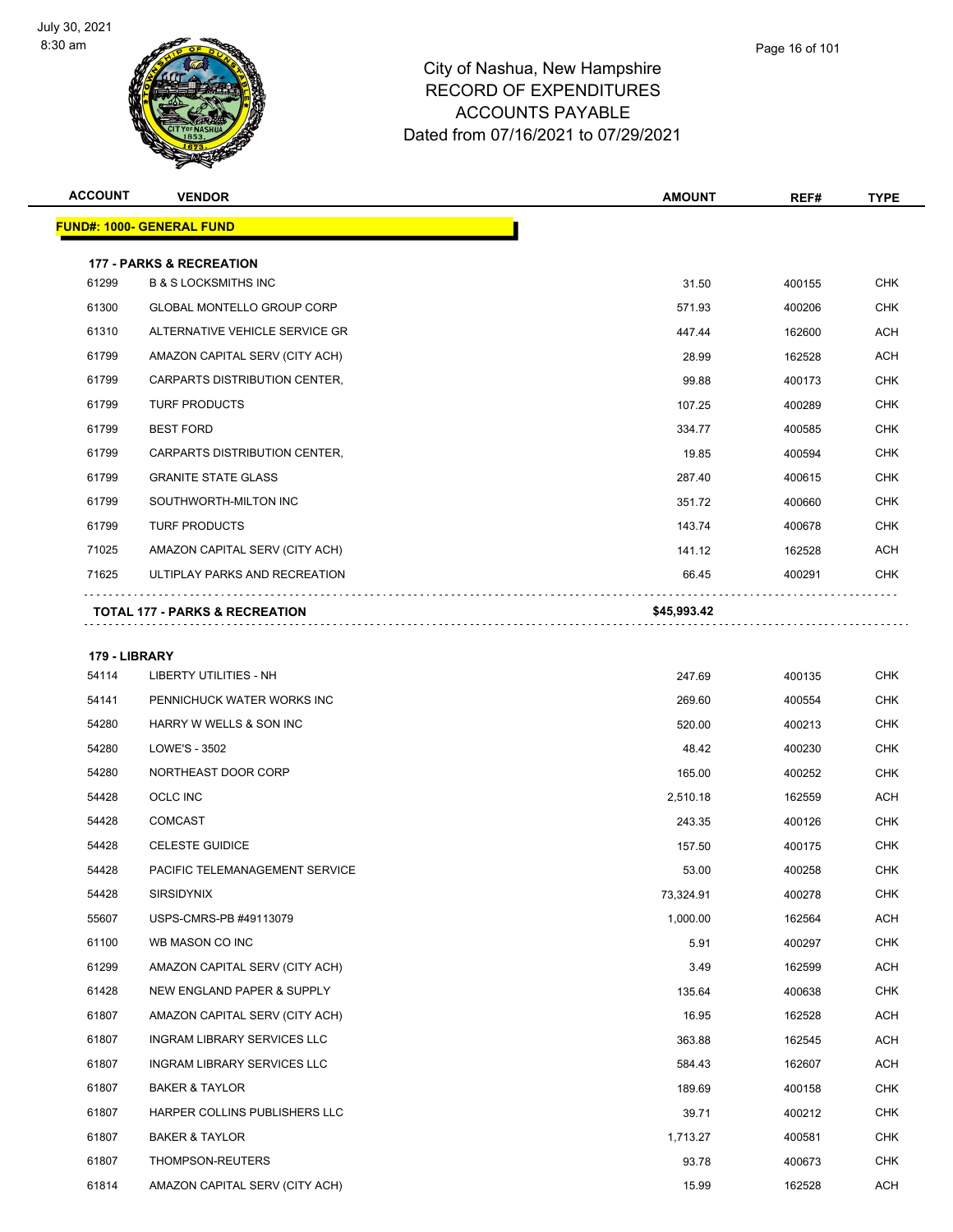

| <b>ACCOUNT</b>      | <b>VENDOR</b>                            | <b>AMOUNT</b> | REF#   | <b>TYPE</b> |
|---------------------|------------------------------------------|---------------|--------|-------------|
|                     | <u> FUND#: 1000- GENERAL FUND</u>        |               |        |             |
| 179 - LIBRARY       |                                          |               |        |             |
| 61814               | <b>BAKER &amp; TAYLOR</b>                | 162.15        | 400581 | <b>CHK</b>  |
| 68322               | MARY ELLEN CARTER-GILSON                 | 95.65         | 400112 | <b>CHK</b>  |
| 68322               | <b>BREAKOUT INC</b>                      | 99.00         | 400165 | <b>CHK</b>  |
| 68322               | CORINNE ROBERTS ILLUSTRATION             | 100.00        | 400510 | <b>CHK</b>  |
| 71221               | AMAZON CAPITAL SERV (CITY ACH)           | 246.56        | 162599 | ACH         |
|                     | <b>TOTAL 179 - LIBRARY</b>               | \$82,405.75   |        |             |
|                     | <b>181 - COMMUNITY DEVELOPMENT</b>       |               |        |             |
| 61100               | WB MASON CO INC                          | 584.93        | 400297 | CHK         |
|                     | <b>TOTAL 181 - COMMUNITY DEVELOPMENT</b> | \$584.93      |        |             |
|                     | <b>182 - PLANNING AND ZONING</b>         |               |        |             |
| 55600               | <b>STARR PRINTING</b>                    | 1,800.00      | 400662 | <b>CHK</b>  |
| 61299               | <b>MATTHEW SULLIVAN</b>                  | 209.94        | 400665 | <b>CHK</b>  |
| 71900               | WB MASON CO INC                          | 461.72        | 400297 | <b>CHK</b>  |
| 71900               | WB MASON CO INC                          | 695.00        | 400687 | <b>CHK</b>  |
|                     | <b>TOTAL 182 - PLANNING AND ZONING</b>   | \$3,166.66    |        |             |
|                     |                                          |               |        |             |
|                     | <b>183 - ECONOMIC DEVELOPMENT</b>        |               |        |             |
| 55523               | <b>M &amp; N SPORTS LLC</b>              | 115.80        | 162611 | <b>ACH</b>  |
|                     | <b>TOTAL 183 - ECONOMIC DEVELOPMENT</b>  | \$115.80      |        |             |
| <b>191 - SCHOOL</b> |                                          |               |        |             |
| 53128               | <b>JACKSON LEWIS LLP</b>                 | 4,000.00      | 162568 | <b>ACH</b>  |
| 53128               | WADLEIGH STARR & PETERS PLLC             | 1,540.93      | 400407 | <b>CHK</b>  |
| 53607               | TIDEMARK INSTITUTE                       | 7,245.00      | 400400 | <b>CHK</b>  |
| 53614               | BIRCH BEHAVIORAL THERAPY                 | 9,393.55      | 400318 | <b>CHK</b>  |
| 53614               | THE CARROLL CENTER FOR THE BLI           | 1,118.50      | 400325 | <b>CHK</b>  |
| 53614               | <b>CLARK ASSOC</b>                       | 8,570.50      | 400724 | <b>CHK</b>  |
| 53614               | AMY MCCARTNEY                            | 6,042.00      | 400749 | <b>CHK</b>  |
| 53628               | <b>EXTRA DUTY SOLUTIONS</b>              | 277.72        | 400108 | <b>CHK</b>  |
| 53628               | ALLIED UNIVERSAL TECHNOLOGY              | 5,905.00      | 400305 | <b>CHK</b>  |
| 53628               | <b>BIG TEAMS LLC</b>                     | 2,940.00      | 400317 | <b>CHK</b>  |
| 53628               | <b>FAMILY ID</b>                         | 2,495.00      | 400339 | <b>CHK</b>  |
| 53628               | <b>IMPACT APPLICATIONS</b>               | 1,325.00      | 400354 | <b>CHK</b>  |
| 53628               | METRO GROUP INC                          | 845.00        | 400366 | <b>CHK</b>  |
| 53628               | <b>RELIABLE IT</b>                       | 862.50        | 400390 | <b>CHK</b>  |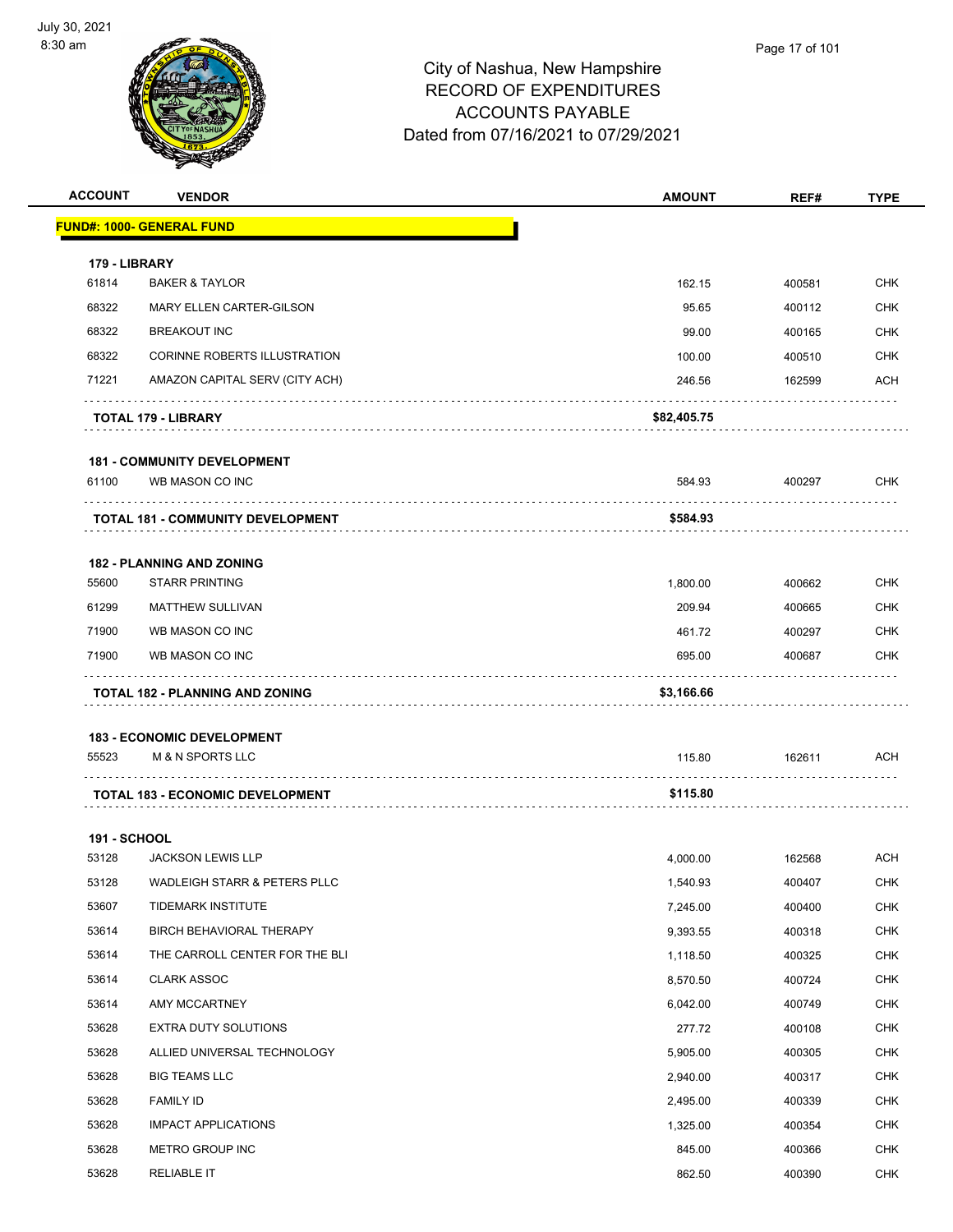

| <b>ACCOUNT</b>               | <b>VENDOR</b>                    | <b>AMOUNT</b> | REF#   | <b>TYPE</b> |
|------------------------------|----------------------------------|---------------|--------|-------------|
|                              | <b>FUND#: 1000- GENERAL FUND</b> |               |        |             |
|                              |                                  |               |        |             |
| <b>191 - SCHOOL</b><br>53628 | STATE OF NH CRIMINAL RECORDS     | 1,364.00      | 400707 | <b>CHK</b>  |
| 54100                        | <b>EVERSOURCE</b>                | 127,061.63    | 400692 | <b>CHK</b>  |
| 54114                        | <b>LIBERTY UTILITIES - NH</b>    | 234.63        | 400693 | <b>CHK</b>  |
| 54114                        | LIBERTY UTILITIES - NH           | 172.39        | 400694 | <b>CHK</b>  |
| 54114                        | LIBERTY UTILITIES - NH           | 57.46         | 400695 | <b>CHK</b>  |
| 54114                        | <b>LIBERTY UTILITIES - NH</b>    | 57.46         | 400696 | <b>CHK</b>  |
| 54114                        | LIBERTY UTILITIES - NH           | 57.98         | 400697 | <b>CHK</b>  |
| 54114                        | LIBERTY UTILITIES - NH           | 57.98         | 400698 | <b>CHK</b>  |
| 54114                        | LIBERTY UTILITIES - NH           | 60.10         | 400699 | <b>CHK</b>  |
| 54114                        | LIBERTY UTILITIES - NH           | 206.75        | 400700 | <b>CHK</b>  |
| 54114                        | <b>LIBERTY UTILITIES - NH</b>    | 253.08        | 400701 | <b>CHK</b>  |
| 54114                        | <b>LIBERTY UTILITIES - NH</b>    | 846.78        | 400702 | <b>CHK</b>  |
| 54114                        | <b>LIBERTY UTILITIES - NH</b>    | 739.83        | 400703 | <b>CHK</b>  |
| 54114                        | LIBERTY UTILITIES - NH           | 875.44        | 400704 | <b>CHK</b>  |
| 54114                        | LIBERTY UTILITIES - NH           | 281.26        | 400705 | <b>CHK</b>  |
| 54114                        | SPRAGUE RESOURCES LP             | 26.34         | 400768 | <b>CHK</b>  |
| 54141                        | PENNICHUCK WATER WORKS INC       | 7,743.20      | 400706 | <b>CHK</b>  |
| 54243                        | SOUTHWORTH-MILTON INC            | 2,510.00      | 400396 | <b>CHK</b>  |
| 54280                        | <b>BELLETETES INC</b>            | 1,186.54      | 400314 | <b>CHK</b>  |
| 54280                        | DH PACE COMPANY                  | 210.57        | 400333 | <b>CHK</b>  |
| 54280                        | NASHUA WALLPAPER CO INC          | 6,798.33      | 400376 | <b>CHK</b>  |
| 54280                        | <b>IMTEK</b>                     | 110.00        | 400741 | CHK         |
| 54280                        | SHATTUCK MALONE OIL CO           | 1,862.92      | 400766 | <b>CHK</b>  |
| 54280                        | <b>VIKING ROOFING INC</b>        | 777.48        | 400773 | <b>CHK</b>  |
| 54450                        | OFFTECH NEW ENGLAND              | 799.00        | 400755 | <b>CHK</b>  |
| 54487                        | CLEAN-O-RAMA                     | 2,388.77      | 400326 | <b>CHK</b>  |
| 54487                        | <b>HOBART SERVICE</b>            | 1,144.85      | 400351 | <b>CHK</b>  |
| 54487                        | STILL'S POWER EQUIPMENT          | 2,288.96      | 400398 | <b>CHK</b>  |
| 54600                        | CARPARTS OF NASHUA               | 256.11        | 400324 | <b>CHK</b>  |
| 54600                        | SANEL NAPA                       | 3.22          | 400391 | <b>CHK</b>  |
| 54600                        | 5 STAR TOWING LLC                | 200.00        | 400709 | <b>CHK</b>  |
| 54600                        | <b>BEST FORD</b>                 | 1,349.19      | 400715 | <b>CHK</b>  |
| 55109                        | CONSOLIDATED COMMUNICATIONS      | 44.20         | 400300 | <b>CHK</b>  |
| 55109                        | VERIZON WIRELESS 742005979       | 395.23        | 400304 | <b>CHK</b>  |
| 55109                        | COMCAST                          | 3,390.00      | 400327 | <b>CHK</b>  |
| 55109                        | CONSOLIDATED COMMUNICATIONS      | 1,099.80      | 400691 | <b>CHK</b>  |
| 55109                        | COMCAST                          | 222.56        | 400725 | <b>CHK</b>  |
| 55200                        | TREASURER STATE OF NH            | 75.00         | 400302 | <b>CHK</b>  |
|                              |                                  |               |        |             |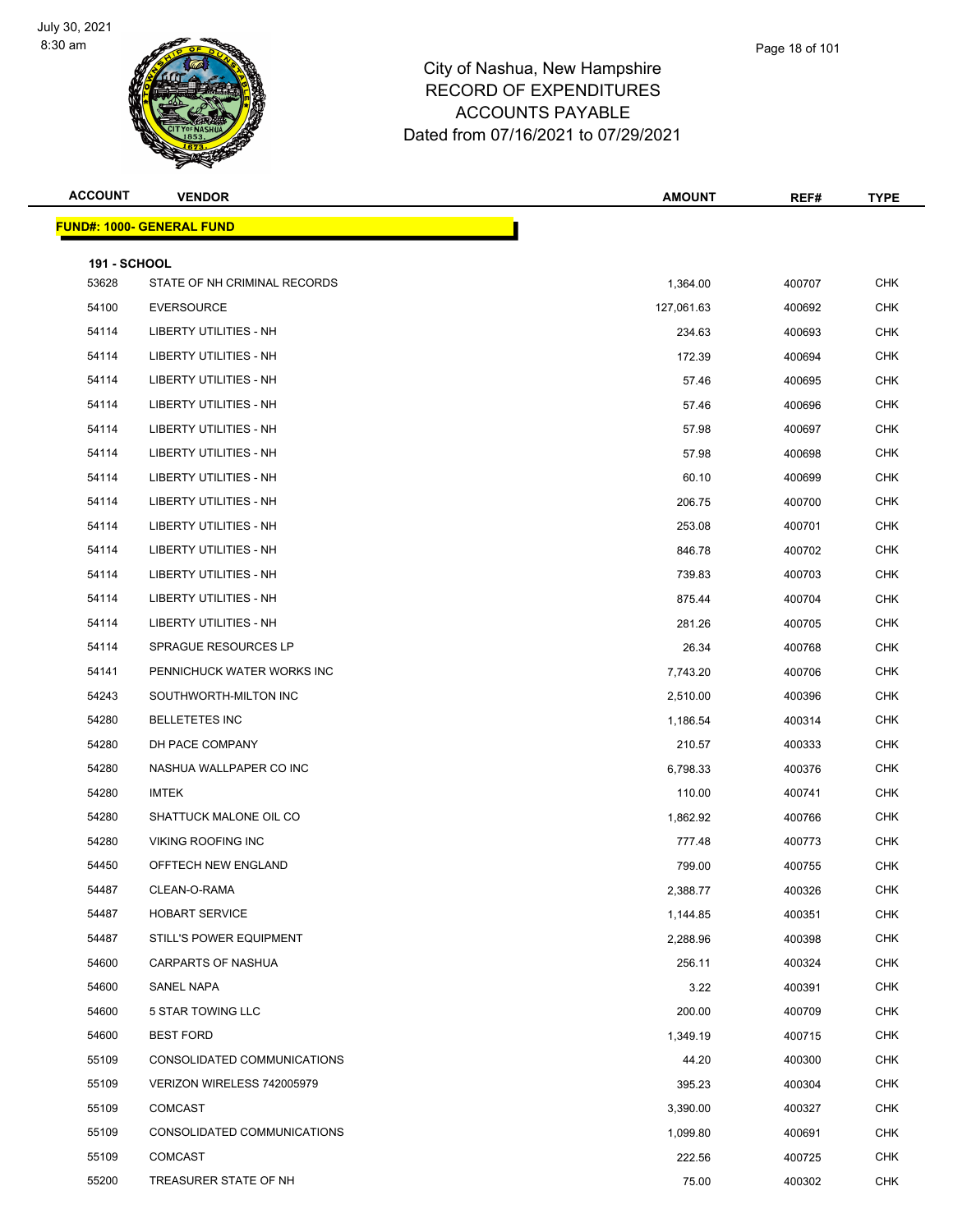

## City of Nashua, New Hampshire RECORD OF ACCOUN Dated from 07/16

| <b>ACCOUNT</b> | <b>VENDOR</b> | <b>AMOUNT</b>                       | REF# | TYPE |
|----------------|---------------|-------------------------------------|------|------|
|                |               | Dated from 07/16/2021 to 07/29/2021 |      |      |
|                | WЛ            | ACCOUNTS PAYABLE                    |      |      |
|                |               | <b>RECORD OF EXPENDITURES</b>       |      |      |

|                     |                                          |           |        | .          |
|---------------------|------------------------------------------|-----------|--------|------------|
|                     | <b>FUND#: 1000- GENERAL FUND</b>         |           |        |            |
| <b>191 - SCHOOL</b> |                                          |           |        |            |
| 55200               | CARA-KRISTEN D MCINTIRE                  | 100.00    | 400364 | <b>CHK</b> |
| 55200               | NH SOCCER COACHES ASSN                   | 50.00     | 400379 | <b>CHK</b> |
| 55200               | <b>NHASBO</b>                            | 440.00    | 400380 | <b>CHK</b> |
| 55200               | <b>NHFHCA</b>                            | 50.00     | 400381 | <b>CHK</b> |
| 55200               | <b>NHVCA</b>                             | 35.00     | 400383 | <b>CHK</b> |
| 55307               | DONNA GRADY                              | 92.26     | 400346 | <b>CHK</b> |
| 55400               | <b>NHSAA</b>                             | 62.78     | 400382 | <b>CHK</b> |
| 55400               | BUREAU OF EDUCATION & RESEARCH           | 279.00    | 400721 | <b>CHK</b> |
| 55400               | <b>ANTHONY PARKER</b>                    | 444.79    | 400757 | <b>CHK</b> |
| 55600               | SCHOOL DATEBOOKS INC                     | 2,052.00  | 400392 | <b>CHK</b> |
| 55607               | UNITED PARCEL SERVICE                    | 8.57      | 400708 | <b>CHK</b> |
| 55694               | BARNSTEAD ELEMENTARY SCHOOL              | 7,794.00  | 400313 | <b>CHK</b> |
| 55694               | <b>BOOTHBY THERAPY SERVICES LLC</b>      | 3,127.00  | 400320 | <b>CHK</b> |
| 55694               | <b>COMPASS INNOVATIVE BEHAVIOR</b>       | 7,110.00  | 400328 | <b>CHK</b> |
| 55694               | <b>EASTER SEALS OF NEW HAMPSHIRE</b>     | 18,323.00 | 400335 | <b>CHK</b> |
| 55694               | MILFORD SCHOOL DISTRICT SAU 40           | 8,413.59  | 400367 | <b>CHK</b> |
| 55694               | MOUNT PROSPECT ACADEMY INC               | 20,348.50 | 400369 | <b>CHK</b> |
| 55694               | NASHOBA LEARNING GROUP                   | 10,051.00 | 400373 | <b>CHK</b> |
| 55694               | VALLEY COLLABORATIVE                     | 10,066.72 | 400406 | <b>CHK</b> |
| 55694               | <b>CEDARCREST INC</b>                    | 4,485.90  | 400723 | <b>CHK</b> |
| 55694               | <b>MARLENE S MORGAN</b>                  | 75.00     | 400750 | <b>CHK</b> |
| 55694               | <b>REGIONAL SERVICES &amp; EDUCATION</b> | 7,684.98  | 400761 | <b>CHK</b> |
| 55694               | SPAULDING ACADEMY & FAMILY SER           | 21,312.41 | 400767 | <b>CHK</b> |
| 55699               | <b>NEASC INC</b>                         | 4,805.00  | 400378 | <b>CHK</b> |
| 61100               | (SCHOOL ACH) AMAZON CAPITAL SE           | 245.08    | 162566 | <b>ACH</b> |
| 61100               | (SCHOOL ACH) AMAZON CAPITAL SE           | 367.83    | 162618 | <b>ACH</b> |
| 61100               | PITNEY BOWES INC                         | 48.44     | 400301 | <b>CHK</b> |
| 61100               | UNITED PARCEL SERVICE                    | 33.92     | 400303 | <b>CHK</b> |
| 61100               | WB MASON CO INC                          | (29.73)   | 400410 | <b>CHK</b> |
| 61100               | <b>FERMAN FABRICS</b>                    | 50.00     | 400731 | <b>CHK</b> |
| 61100               | WB MASON CO INC                          | 499.90    | 400774 | <b>CHK</b> |
| 61135               | (SCHOOL ACH) AMAZON CAPITAL SE           | 1,202.50  | 162566 | <b>ACH</b> |
| 61135               | (SCHOOL ACH) AMAZON CAPITAL SE           | 488.99    | 162618 | <b>ACH</b> |
| 61135               | <b>BELLETETES INC</b>                    | 2,354.27  | 400314 | <b>CHK</b> |
| 61135               | <b>ASHLEY BENOIT</b>                     | 271.81    | 400315 | <b>CHK</b> |
| 61135               | <b>WILLIAM DEVEREAUX</b>                 | 150.00    | 400332 | <b>CHK</b> |
| 61135               | <b>CHRISTINA EATON</b>                   | 91.71     | 400336 | <b>CHK</b> |
| 61135               | J W PEPPER & SON INC                     | 101.98    | 400355 | CHK        |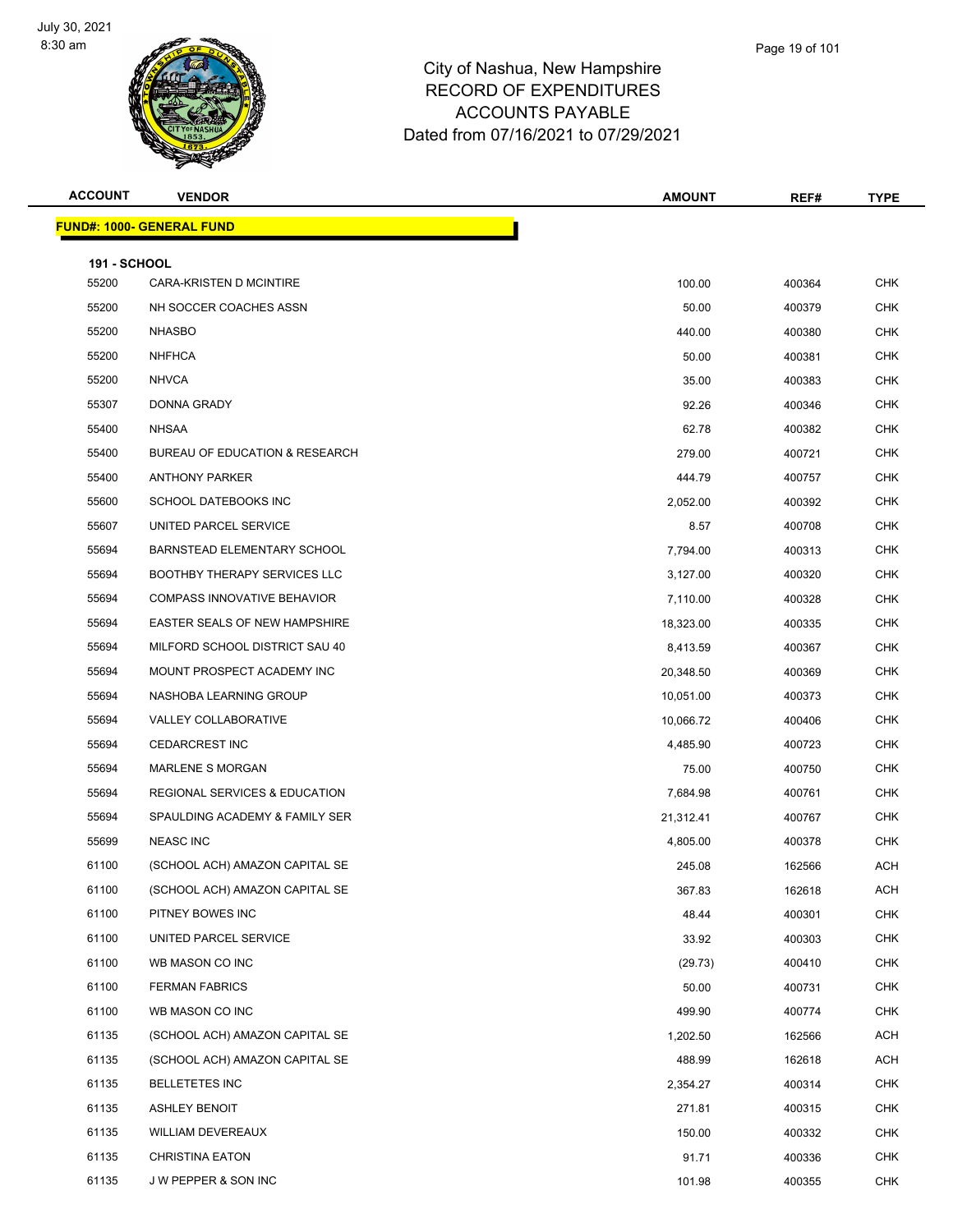

| <b>ACCOUNT</b>               | <b>VENDOR</b>                      | <b>AMOUNT</b> | REF#   | <b>TYPE</b> |
|------------------------------|------------------------------------|---------------|--------|-------------|
|                              | <b>FUND#: 1000- GENERAL FUND</b>   |               |        |             |
|                              |                                    |               |        |             |
| <b>191 - SCHOOL</b><br>61135 | LAKESHORE LEARNING MATERIALS       | 287.42        | 400358 | <b>CHK</b>  |
| 61135                        | ROBERT LALANCETTE                  | 226.28        | 400359 | <b>CHK</b>  |
| 61135                        | LITERACY RESOURCES LLC             | 345.56        | 400361 | <b>CHK</b>  |
| 61135                        | MARKET BASKET ACCT 2589096         | 742.19        | 400362 | <b>CHK</b>  |
| 61135                        | <b>REALITYWORKS INC</b>            | 4,262.35      | 400387 | <b>CHK</b>  |
| 61135                        | REALLY GOOD STUFF LLC              | 204.42        | 400388 | <b>CHK</b>  |
| 61135                        | <b>SCHOOL SPECIALTY</b>            | 256.88        | 400393 | <b>CHK</b>  |
| 61135                        | SCHOOL SPECIALTY LLC               | 397.66        | 400394 | <b>CHK</b>  |
| 61135                        | TRIM & TASSELS                     | 1,233.76      | 400403 | <b>CHK</b>  |
| 61135                        | <b>WARD'S SCIENCE</b>              | 384.00        | 400409 | <b>CHK</b>  |
| 61135                        | WB MASON CO INC                    | 329.26        | 400410 | CHK         |
| 61135                        | WILDLIFE ENCOUNTERS LLC            | 341.53        | 400411 | <b>CHK</b>  |
| 61135                        | <b>WILSON LANGUAGE</b>             | 160.38        | 400412 | <b>CHK</b>  |
| 61135                        | <b>BEST BUY BUSINESS ADVANTAGE</b> | 84.98         | 400714 | <b>CHK</b>  |
| 61135                        | <b>FRANCINE BROWN</b>              | 40.00         | 400720 | <b>CHK</b>  |
| 61135                        | CARPARTS OF NASHUA                 | 283.13        | 400722 | CHK         |
| 61135                        | FLINN SCIENTIFIC INC               | 100.10        | 400732 | <b>CHK</b>  |
| 61135                        | FOLLETT SCHOOL SOLUTIONS INC       | 149.29        | 400733 | <b>CHK</b>  |
| 61135                        | MARKERTEK VIDEO SUPPLY             | 300.49        | 400747 | <b>CHK</b>  |
| 61135                        | MARKET BASKET ACCT 2589096         | 59.94         | 400748 | <b>CHK</b>  |
| 61135                        | PRO AV SYSTEMS INC                 | 2,124.00      | 400758 | CHK         |
| 61135                        | REALLY GOOD STUFF LLC              | 89.83         | 400760 | <b>CHK</b>  |
| 61135                        | <b>SCHOOL SPECIALTY</b>            | 71.25         | 400763 | <b>CHK</b>  |
| 61135                        | SCHOOL SPECIALTY LLC               | 5,040.63      | 400764 | <b>CHK</b>  |
| 61135                        | <b>TEACHER SYNERGY LLC</b>         | 41.99         | 400770 | <b>CHK</b>  |
| 61135                        | WB MASON CO INC                    | 3,019.87      | 400774 | CHK         |
| 61135                        | <b>WEST MUSIC</b>                  | 177.29        | 400775 | <b>CHK</b>  |
| 61135                        | WOODWIND & BRASSWIND               | 339.89        | 400776 | <b>CHK</b>  |
| 61142                        | (SCHOOL ACH) AMAZON CAPITAL SE     | (10.47)       | 162618 | ACH         |
| 61142                        | WB MASON CO INC                    | 10.33         | 400410 | <b>CHK</b>  |
| 61249                        | <b>HEINEMANN</b>                   | 850.00        | 400350 | <b>CHK</b>  |
| 61249                        | <b>NCS PEARSON</b>                 | 1,627.50      | 400377 | <b>CHK</b>  |
| 61299                        | ANCO SIGNS & STAMPS INC            | 36.45         | 400309 | <b>CHK</b>  |
| 61299                        | ARCSOURCE INC                      | 498.48        | 400310 | <b>CHK</b>  |
| 61299                        | <b>B &amp; S LOCKSMITHS INC</b>    | 62.50         | 400311 | <b>CHK</b>  |
| 61299                        | <b>FASTENAL CO</b>                 | 332.16        | 400340 | <b>CHK</b>  |
| 61299                        | MONADNOCK MTN SPRING WATER         | 66.00         | 400368 | <b>CHK</b>  |
| 61299                        | WB MASON CO INC                    | 4,031.28      | 400410 | CHK         |

Page 20 of 101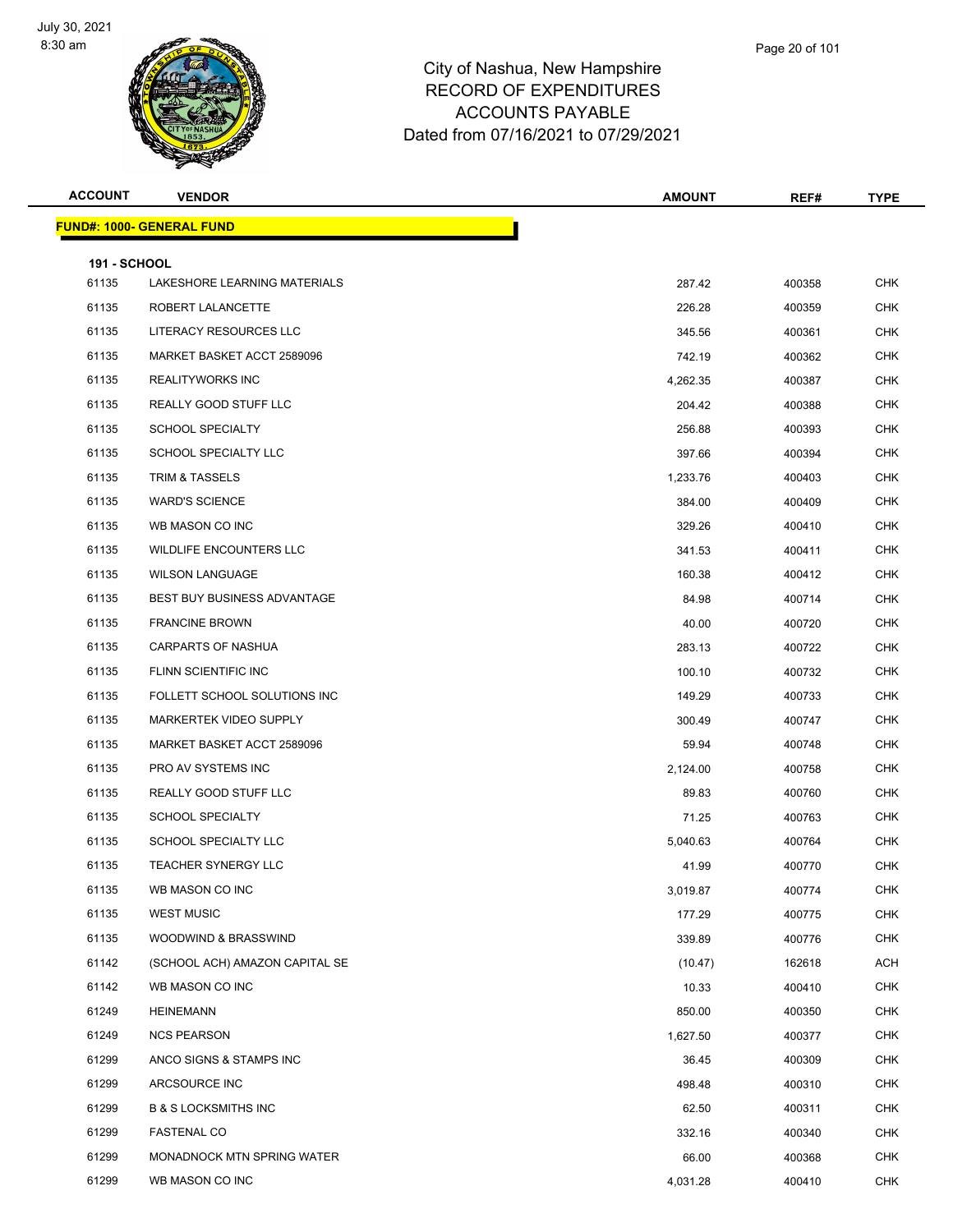

| <b>ACCOUNT</b>               | <b>VENDOR</b>                      | <b>AMOUNT</b> | REF#   | <b>TYPE</b> |
|------------------------------|------------------------------------|---------------|--------|-------------|
|                              | <b>FUND#: 1000- GENERAL FUND</b>   |               |        |             |
|                              |                                    |               |        |             |
| <b>191 - SCHOOL</b><br>61299 | <b>CINTIA ANDURAY</b>              | 170.97        | 400710 | <b>CHK</b>  |
| 61299                        | ANGELA BARTLETT                    | 39.32         | 400712 | CHK         |
| 61299                        | <b>FASTENAL CO</b>                 | 786.95        | 400730 | <b>CHK</b>  |
| 61299                        | <b>KRISTINA HEDBERG</b>            | 182.62        | 400735 | <b>CHK</b>  |
| 61299                        | HOME DEPOT CREDIT SERVICES         | 103.84        | 400737 | <b>CHK</b>  |
| 61299                        | <b>TARA KINSELLA</b>               | 27.44         | 400743 | <b>CHK</b>  |
| 61299                        | DONNA LUNA                         | 40.79         | 400745 | CHK         |
| 61299                        | SCHOOL SPECIALTY LLC               | 664.09        | 400764 | <b>CHK</b>  |
| 61299                        | WB MASON CO INC                    | 2.14          | 400774 | <b>CHK</b>  |
| 61407                        | M & M ELECTRICAL SUPPLY CO INC     | 18,984.11     | 162569 | <b>ACH</b>  |
| 61407                        | M & M ELECTRICAL SUPPLY CO INC     | 136.56        | 162619 | <b>ACH</b>  |
| 61407                        | ALLIED UNIVERSAL TECHNOLOGY        | 600.00        | 400305 | CHK         |
| 61407                        | <b>GRAINGER</b>                    | 6,416.19      | 400347 | <b>CHK</b>  |
| 61414                        | F W WEBB COMPANY                   | 163.40        | 400338 | CHK         |
| 61414                        | HAJOCA CORPORATION                 | 6.774.63      | 400349 | <b>CHK</b>  |
| 61414                        | HAJOCA CORPORATION                 | 420.44        | 400734 | <b>CHK</b>  |
| 61421                        | F W WEBB COMPANY                   | 60.00         | 400338 | CHK         |
| 61421                        | TOTAL AIR SUPPLY INC               | 543.57        | 400402 | <b>CHK</b>  |
| 61421                        | UNITED REFRIGERATION INC           | 234.43        | 400405 | <b>CHK</b>  |
| 61421                        | TOTAL AIR SUPPLY INC               | 73.21         | 400771 | <b>CHK</b>  |
| 61428                        | CLEAN-O-RAMA                       | 2,056.34      | 400326 | <b>CHK</b>  |
| 61428                        | <b>FASTENAL CO</b>                 | 8,157.60      | 400340 | CHK         |
| 61428                        | <b>GLOBAL INDUSTRIAL EQUIPMENT</b> | 3,928.95      | 400345 | <b>CHK</b>  |
| 61428                        | <b>GRAINGER</b>                    | 294.84        | 400347 | CHK         |
| 61428                        | NASHUA WALLPAPER CO INC            | 42.58         | 400751 | <b>CHK</b>  |
| 61599                        | SITEONE LANDSCAPE SUPPLY LLC       | 3,681.48      | 400395 | <b>CHK</b>  |
| 61599                        | STILL'S POWER EQUIPMENT            | 791.21        | 400398 | <b>CHK</b>  |
| 61607                        | (SCHOOL ACH) AMAZON CAPITAL SE     | 105.84        | 162566 | <b>ACH</b>  |
| 61607                        | (SCHOOL ACH) AMAZON CAPITAL SE     | 416.65        | 162618 | <b>ACH</b>  |
| 61814                        | <b>JUNIOR LIBRARY GUILD</b>        | 88.32         | 400356 | <b>CHK</b>  |
| 61814                        | FOLLETT SCHOOL SOLUTIONS INC       | 202.38        | 400733 | <b>CHK</b>  |
| 61830                        | <b>EBSCO INFORMATION SERVICES</b>  | 395.39        | 400337 | CHK         |
| 61875                        | UNITED PARCEL SERVICE              | 148.72        | 400303 | <b>CHK</b>  |
| 61875                        | <b>HEINEMANN</b>                   | 7,464.00      | 400350 | <b>CHK</b>  |
| 61875                        | <b>PEARSON</b>                     | 36.72         | 400385 | <b>CHK</b>  |
| 61875                        | UNITED PARCEL SERVICE              | 5.51          | 400708 | <b>CHK</b>  |
| 71221                        | I.T. INSIDERS                      | 2,540.38      | 400353 | CHK         |
| 71221                        | RTM COMMUNICATIONS INC             | 98,958.50     | 400762 | <b>CHK</b>  |

Page 21 of 101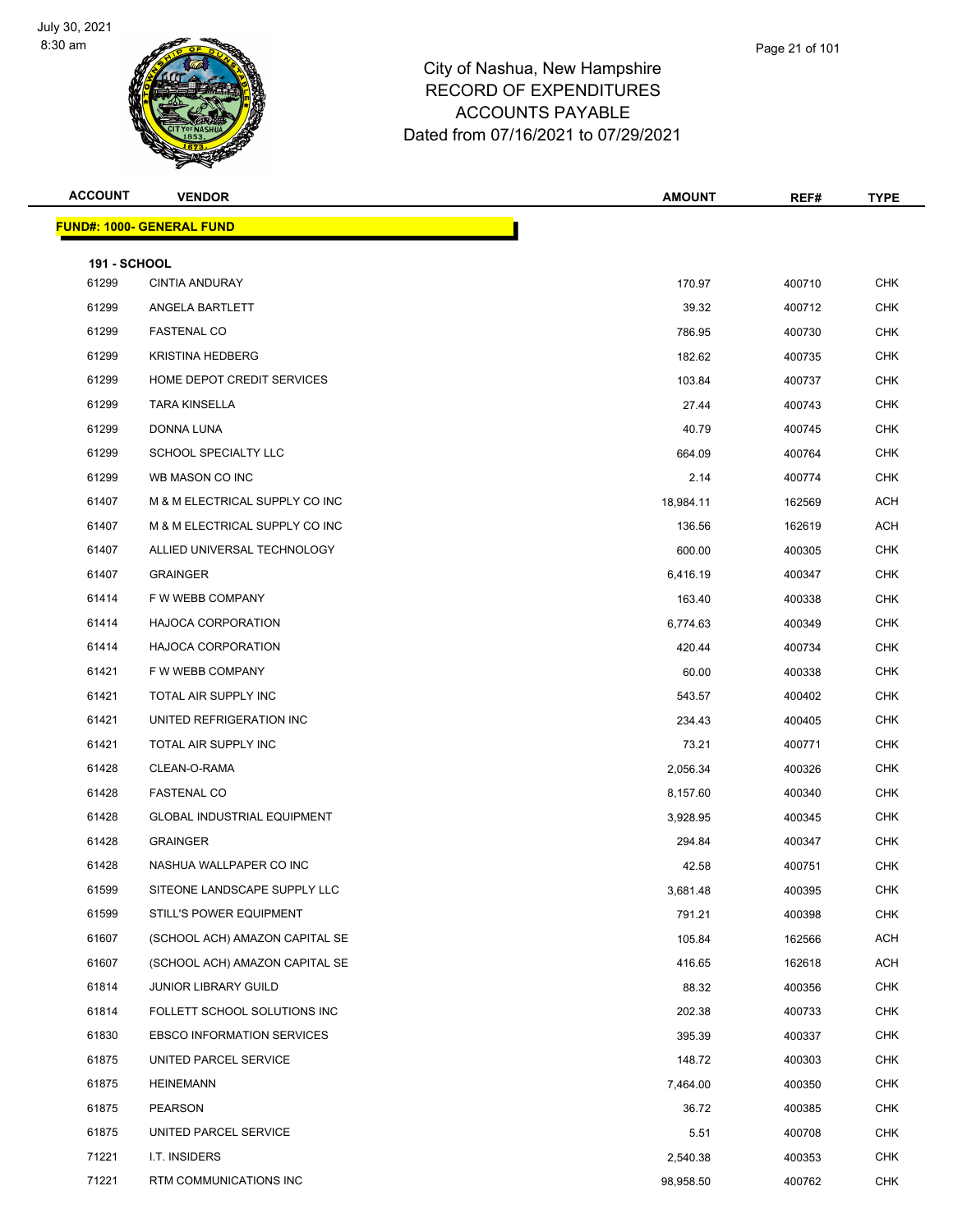

|  | Page 22 of 101 |  |  |  |  |
|--|----------------|--|--|--|--|
|--|----------------|--|--|--|--|

| <b>FUND#: 1000- GENERAL FUND</b><br><b>191 - SCHOOL</b><br>FRONTLINE TECHNOLOGIES GRP LLC |                           |                |            |
|-------------------------------------------------------------------------------------------|---------------------------|----------------|------------|
|                                                                                           |                           |                |            |
|                                                                                           |                           |                |            |
|                                                                                           | 62,910.07                 | 162567         | <b>ACH</b> |
| DUDE SOLUTIONS INC                                                                        | 19,697.69                 | 400334         | <b>CHK</b> |
| FOLLETT SCHOOL SOLUTIONS INC                                                              | 17,772.82                 | 400344         | <b>CHK</b> |
| MASTERLIBRARY.COM, LLC                                                                    | 7,920.00                  | 400363         | <b>CHK</b> |
| TMA SYSTEMS LLC                                                                           | 6,758.25                  | 400401         | <b>CHK</b> |
| <b>BLACKBOARD INC</b>                                                                     | 34,175.00                 | 400717         | <b>CHK</b> |
| <b>BRAINPOP LLC</b>                                                                       | 2,872.00                  | 400719         | <b>CHK</b> |
| EDUCATOR SOFTWARE SOLUTIONS                                                               | 13,600.00                 | 400728         | <b>CHK</b> |
| NEW ERA TECHNOLOGY NH                                                                     | 16.00                     | 400752         | <b>CHK</b> |
| X2 DEVELOPEMENT CORP                                                                      | 124,980.00                | 400777         | <b>CHK</b> |
| (SCHOOL ACH) AMAZON CAPITAL SE                                                            | 919.16                    | 162566         | <b>ACH</b> |
| PRO AV SYSTEMS INC                                                                        | 15,724.80                 | 400758         | <b>CHK</b> |
| SCHOOL SPECIALTY LLC                                                                      | 550.80                    | 400764         | <b>CHK</b> |
| WB MASON CO INC                                                                           | 254.99                    | 400774         | <b>CHK</b> |
| ALTERNATIVE SALES CORP                                                                    | 4,248.00                  | 400306         | <b>CHK</b> |
| <b>BSN SPORTS LLC</b>                                                                     | 2,365.00                  | 400323         | <b>CHK</b> |
| HOME DEPOT CREDIT SERVICES                                                                | 1,728.96                  | 400352         | <b>CHK</b> |
| I.T. INSIDERS                                                                             | 2,540.38                  | 400353         | <b>CHK</b> |
| J W PEPPER & SON INC                                                                      | 1,285.59                  | 400355         | <b>CHK</b> |
| <b>MUSIC &amp; ARTS CA</b>                                                                | 849.40                    | 400372         | <b>CHK</b> |
| STILL'S POWER EQUIPMENT                                                                   | 4,185.75                  | 400398         | <b>CHK</b> |
| PRO AV SYSTEMS INC                                                                        | 5,200.40                  | 400758         | <b>CHK</b> |
| STAGERIGHT CORPORATION                                                                    | 13,495.00                 | 400769         | <b>CHK</b> |
| NORWAY SAVINGS BANK                                                                       | 90,053.91                 | 400754         | <b>CHK</b> |
| NORWAY SAVINGS BANK                                                                       | 15,820.43                 | 400754         | <b>CHK</b> |
| (SCHOOL ACH) AMAZON CAPITAL SE                                                            | 1075.91.21.30<br>8,908.20 | 162618         | <b>ACH</b> |
|                                                                                           |                           |                |            |
|                                                                                           | <b>TOTAL 191 - SCHOOL</b> | \$1,006,029.25 |            |

#### **193 - DEBT SERVICE**

| 75100 | US BANK (091000022)             | 343.000.00   | 162563 | ACH |
|-------|---------------------------------|--------------|--------|-----|
| 75200 | US BANK (091000022)             | 242.960.51   | 162563 | ACH |
|       | <b>TOTAL 193 - DEBT SERVICE</b> | \$585,960.51 |        |     |

**TOTAL FUND 1000 - GENERAL FUND \$7,781,509.93**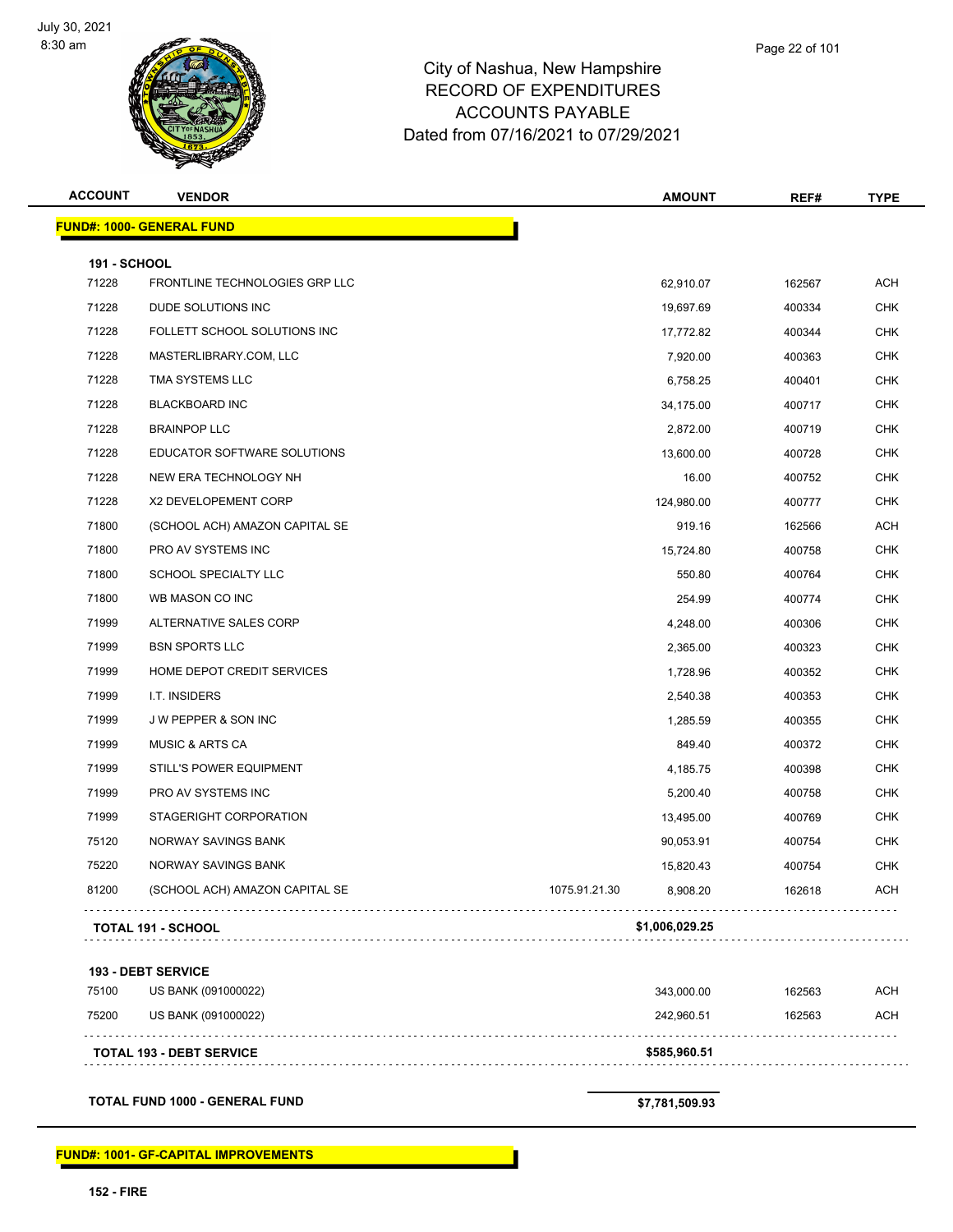| <b>ACCOUNT</b><br><b>VENDOR</b>                                |               | <b>AMOUNT</b>   | REF#             | <b>TYPE</b>              |
|----------------------------------------------------------------|---------------|-----------------|------------------|--------------------------|
| <b>FUND#: 1001- GF-CAPITAL IMPROVEMENTS</b>                    |               |                 |                  |                          |
| <b>152 - FIRE</b>                                              |               |                 |                  |                          |
| 81100<br>NASH CONSTRUCTION LLC                                 | 1100.52.21.01 | 1,918.00        | 400241           | CHK                      |
| TOTAL 152 - FIRE                                               |               | \$1,918.00      |                  |                          |
| <b>160 - PW-ADMIN &amp; ENGINEERING</b>                        |               |                 |                  |                          |
| 81100<br><b>FUSS &amp; O'NEILL INC</b>                         | 2052.60.18.30 | 4,257.41        | 400200           | <b>CHK</b>               |
| <b>TOTAL 160 - PW-ADMIN &amp; ENGINEERING</b>                  |               | \$4,257.41      |                  |                          |
| 161 - STREETS                                                  |               |                 |                  |                          |
| 81100<br><b>BELLETETES INC</b><br>.                            | 1071.77.20.30 | 63.27           | 400159           | <b>CHK</b>               |
| <b>TOTAL 161 - STREETS</b>                                     |               | \$63.27         |                  |                          |
| <b>181 - COMMUNITY DEVELOPMENT</b>                             |               |                 |                  |                          |
| 81100<br>THE TELEGRAPH<br>.                                    | 1280.81.21.01 | 1,700.00        | 400672<br>.      | <b>CHK</b>               |
| TOTAL 181 - COMMUNITY DEVELOPMENT                              |               | \$1,700.00      |                  |                          |
| 191 - SCHOOL                                                   |               |                 |                  |                          |
| 81100<br>L&W SUPPLY #7396                                      | 1075.91.21.30 | 3,094.60        | 400357           | <b>CHK</b>               |
| TOTAL 191 - SCHOOL                                             |               | \$3,094.60      |                  |                          |
| <b>TOTAL FUND 1001 - GF-CAPITAL IMPROVEMENTS</b>               |               | \$11,033.28     |                  |                          |
| <b>FUND#: 1010- GF-PRIOR YEAR ENC &amp; ESCROWS</b>            |               |                 |                  |                          |
| <b>106 - ADMINISTRATIVE SERVICES</b>                           |               |                 |                  |                          |
| INCEPTION TECHNOLOGIES INC<br>53142                            |               | 2,400.00        | 400218           | <b>CHK</b>               |
| <b>TOTAL 106 - ADMINISTRATIVE SERVICES</b>                     |               | \$2,400.00      |                  |                          |
| <b>129 - CITY BUILDINGS</b><br>61428<br>HILLYARD - NEW ENGLAND |               |                 |                  |                          |
| 61428<br>NEW ENGLAND PAPER & SUPPLY                            |               | 318.44<br>12.30 | 400215<br>400249 | <b>CHK</b><br><b>CHK</b> |
| 61428<br>NEW ENGLAND PAPER & SUPPLY                            |               | 79.96           | 400638           | <b>CHK</b>               |
| <b>TOTAL 129 - CITY BUILDINGS</b>                              |               | \$410.70        |                  |                          |
| 134 - GIS                                                      |               |                 |                  |                          |
| 53142<br><b>CDM SMITH INC</b>                                  |               | 1,495.50        | 400595           | CHK                      |
|                                                                |               |                 |                  |                          |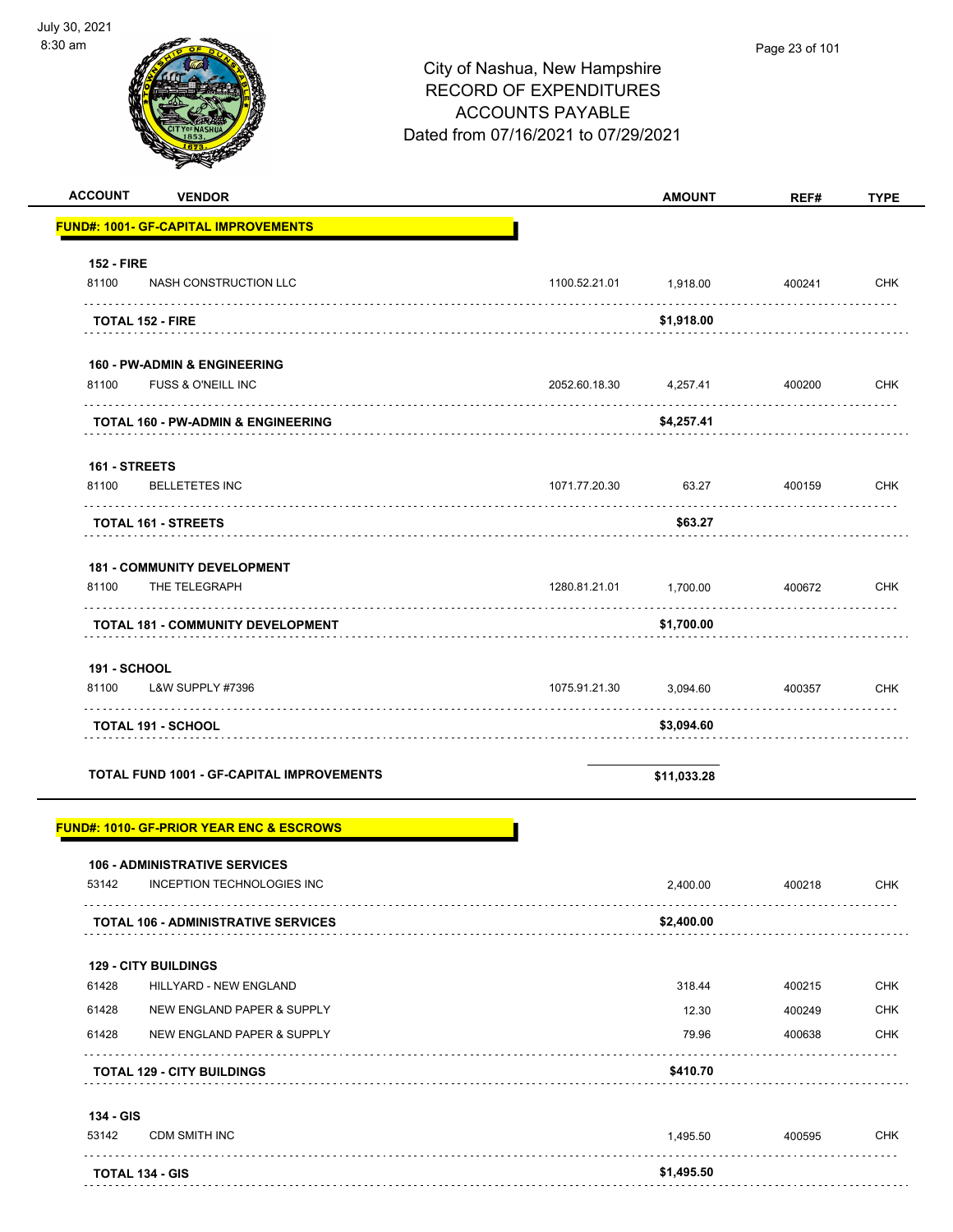| <b>ACCOUNT</b>      | <b>VENDOR</b>                                                       |               | <b>AMOUNT</b>          | REF#             | <b>TYPE</b>              |
|---------------------|---------------------------------------------------------------------|---------------|------------------------|------------------|--------------------------|
|                     | <b>FUND#: 1010- GF-PRIOR YEAR ENC &amp; ESCROWS</b>                 |               |                        |                  |                          |
|                     | <b>166 - PARKING LOTS</b>                                           |               |                        |                  |                          |
| 53142               | THORNTON TOMASETTI INC                                              |               | 4,084.50               | 400674           | <b>CHK</b>               |
|                     | <b>TOTAL 166 - PARKING LOTS</b>                                     |               | \$4,084.50             |                  |                          |
|                     |                                                                     |               |                        |                  |                          |
|                     | <b>177 - PARKS &amp; RECREATION</b><br>THE BOSTON LAWNMOWER COMPANY |               |                        |                  |                          |
| 71000<br>81100      | CONTINENTAL PAVING INC                                              | 2064.77.21.30 | 17,856.00<br>15,083.98 | 400588<br>400599 | <b>CHK</b><br><b>CHK</b> |
|                     |                                                                     |               |                        |                  |                          |
|                     | <b>TOTAL 177 - PARKS &amp; RECREATION</b>                           |               | \$32,939.98            |                  |                          |
|                     | <b>183 - ECONOMIC DEVELOPMENT</b>                                   |               |                        |                  |                          |
| 53142               | DRUMMOND WOODSUM                                                    |               | 566.36                 | 400189           | <b>CHK</b>               |
|                     | <b>TOTAL 183 - ECONOMIC DEVELOPMENT</b>                             |               | \$566.36               |                  |                          |
| <b>191 - SCHOOL</b> |                                                                     |               |                        |                  |                          |
| 53628               | MSB CONSULTING GROUP LLC                                            |               | 666.69                 | 400370           | <b>CHK</b>               |
| 53628               | MSB CONSULTING GROUP LLC                                            |               | 6,378.13               | 400371           | <b>CHK</b>               |
| 53628               | I.T. INSIDERS                                                       |               | 75.00                  | 400739           | <b>CHK</b>               |
|                     | <b>TOTAL 191 - SCHOOL</b>                                           |               | \$7,119.82             |                  |                          |
|                     |                                                                     |               |                        |                  |                          |
|                     | <b>TOTAL FUND 1010 - GF-PRIOR YEAR ENC &amp; ESCROWS</b>            |               | \$49,016.86            |                  |                          |
|                     | <b>FUND#: 2100- FOOD SERVICES FUND</b>                              |               |                        |                  |                          |
| 44503               | CHRISTOPHER DIAMANTOPOLULOS                                         |               | 116.05                 | 400727           | <b>CHK</b>               |
| 44503               | LISA KING                                                           |               | 15.25                  | 400742           | <b>CHK</b>               |
| 53628               | ASAP FIRE & SAFETY CORP                                             |               | 187.50                 | 400711           | <b>CHK</b>               |
| 54487               | <b>HOBART SERVICE</b>                                               |               | 169.94                 | 400736           | <b>CHK</b>               |
| 55607               | ANN HOVEY                                                           |               | 55.00                  | 400738           | <b>CHK</b>               |
| 61214               | <b>BIMBO FOODS BAKERIES INC</b>                                     |               | 58.42                  | 400716           | <b>CHK</b>               |
| 61214               | IMPERIAL BAG & PAPER CO LLC                                         |               | 323.34                 | 400740           | <b>CHK</b>               |
| 61299               | IMPERIAL BAG & PAPER CO LLC                                         |               | 286.87                 | 400740           | <b>CHK</b>               |
|                     | <b>TOTAL FUND 2100 - FOOD SERVICES FUND</b>                         |               | \$1,212.37             |                  |                          |
|                     | <b>FUND#: 2120- SUMMER FEEDING PROGRAM FUND</b>                     |               |                        |                  |                          |
| 61214               | BELLAVANCE BEVERAGE CO INC                                          |               | 299.25                 | 400713           | <b>CHK</b>               |
| 61214               | <b>BIMBO FOODS BAKERIES INC</b>                                     |               | 1,179.58               | 400716           | <b>CHK</b>               |
| 61214               | DEAN FOODS COMPANY                                                  |               | 5,314.29               | 400726           | CHK                      |

61214 IMPERIAL BAG & PAPER CO LLC 133.32 400740 CHK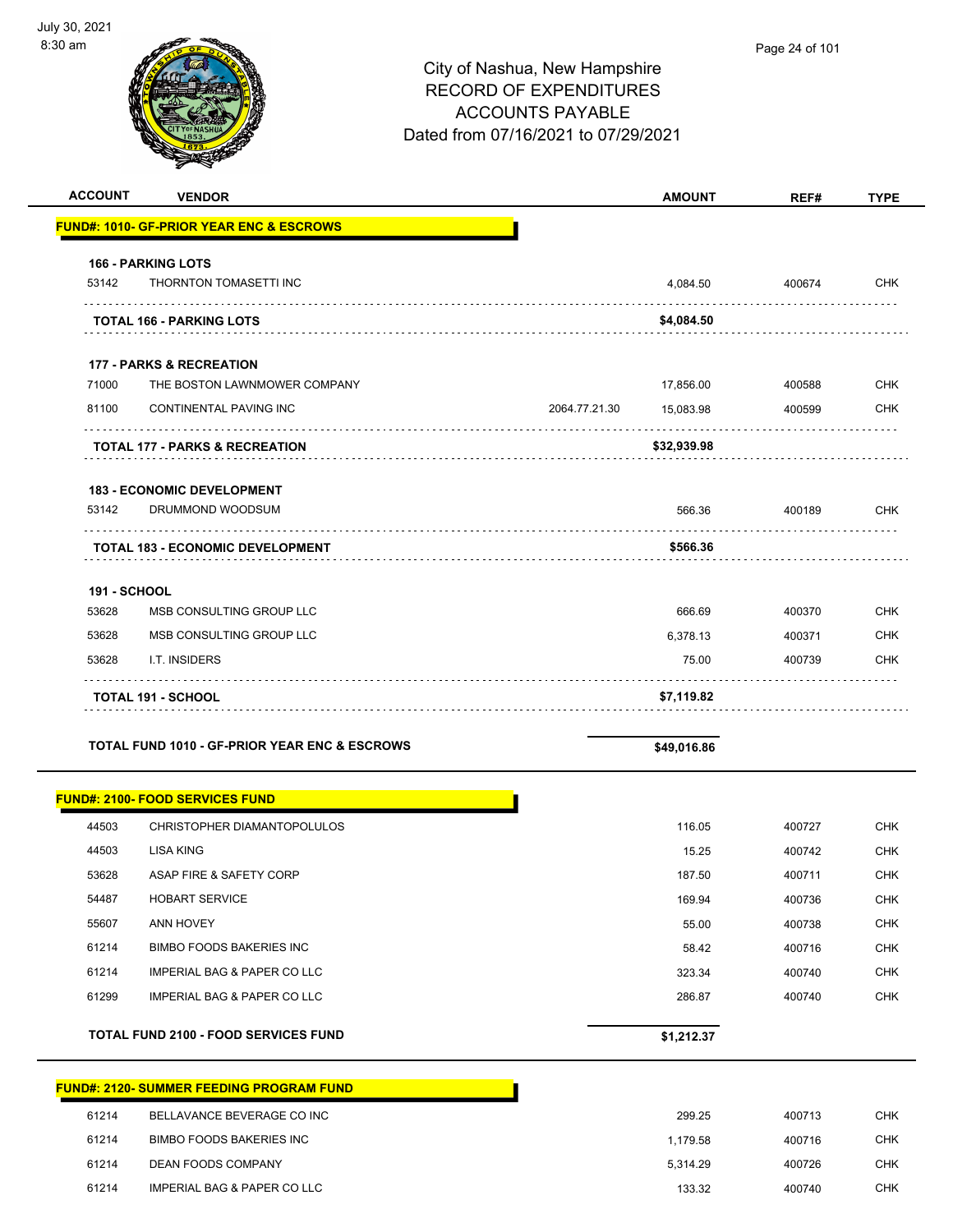

| <b>ACCOUNT</b> | <b>VENDOR</b>                                           | <b>AMOUNT</b> | REF#   | <b>TYPE</b> |
|----------------|---------------------------------------------------------|---------------|--------|-------------|
|                | <b>FUND#: 2120- SUMMER FEEDING PROGRAM FUND</b>         |               |        |             |
| 61214          | M SAUNDERS INC                                          | 3,614.80      | 400746 | <b>CHK</b>  |
| 61214          | NORTHCENTER FOODS                                       | 17,624.98     | 400753 | <b>CHK</b>  |
| 61299          | <b>IMPERIAL BAG &amp; PAPER CO LLC</b>                  | 3,459.00      | 400740 | CHK         |
|                | <b>TOTAL FUND 2120 - SUMMER FEEDING PROGRAM FUND</b>    | \$31,625.22   |        |             |
|                | <b>FUND#: 2201- DRIVERS EDUCATION FUND</b>              |               |        |             |
| 55300          | AMERICAN DRIVER & TRAFFIC SAFE                          | 125.00        | 400308 | <b>CHK</b>  |
| 61799          | <b>BEST FORD</b>                                        | 495.75        | 400316 | <b>CHK</b>  |
|                | <b>TOTAL FUND 2201 - DRIVERS EDUCATION FUND</b>         | \$620.75      |        |             |
|                | <b>FUND#: 2204- SUMMER SCHOOL</b>                       |               |        |             |
| 44600          | ANABEL QUINTANA                                         | 50.00         | 400386 | <b>CHK</b>  |
|                | <b>TOTAL FUND 2204 - SUMMER SCHOOL</b>                  | \$50.00       |        |             |
|                | <b>FUND#: 2207- ADULT ED/CONTINUING ED</b>              |               |        |             |
| 61135          | <b>BALFOUR</b>                                          | 624.88        | 400312 | <b>CHK</b>  |
| 61299          | FLOWER OUTLET LLC                                       | 59.97         | 400343 | <b>CHK</b>  |
| 61299          | <b>WAL-MART</b>                                         | 74.38         | 400408 | <b>CHK</b>  |
|                | <b>TOTAL FUND 2207 - ADULT ED/CONTINUING ED</b>         | \$759.23      |        |             |
|                | FUND#: 2222- AFTER SCHOOL PROGRAM                       |               |        |             |
| 61299          | DEAN FOODS COMPANY                                      | 56.97         | 400331 | <b>CHK</b>  |
|                | TOTAL FUND 2222 - AFTER SCHOOL PROGRAM                  | \$56.97       |        |             |
|                | <b>FUND#: 2501- PUBLIC HEALTH CLIENT FEES FUND</b>      |               |        |             |
| 55845          | TREASURER STATE OF NH                                   | 120.00        | 400141 | CHK         |
|                | <b>TOTAL FUND 2501 - PUBLIC HEALTH CLIENT FEES FUND</b> | \$120.00      |        |             |
|                | <b>FUND#: 2503- PARKS &amp; REC PROGRAMS FUND</b>       |               |        |             |
| 44549          | YOGA BALAJI                                             | 110.00        | 400413 | <b>CHK</b>  |
| 44549          | NICOLE CAMPBELL                                         | 200.00        | 400414 | <b>CHK</b>  |
| 44549          | <b>TRICIA CASEY</b>                                     | 60.00         | 400415 | <b>CHK</b>  |
| 44549          | <b>MADISON DUNN</b>                                     | 90.00         | 400416 | <b>CHK</b>  |
| 44549          | <b>MARC GOTTESMAN</b>                                   | 130.00        | 400417 | <b>CHK</b>  |
|                |                                                         |               |        |             |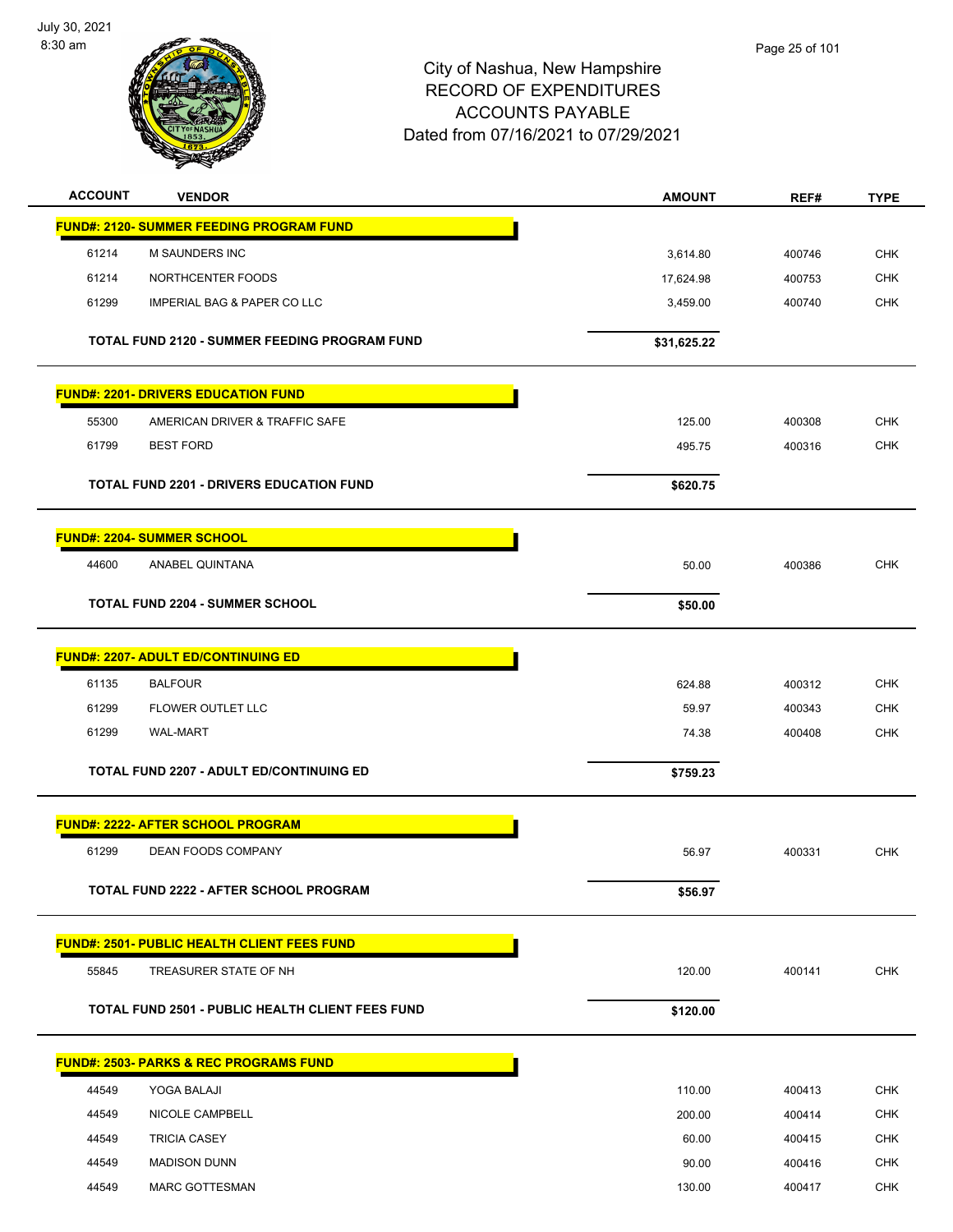

| <b>ACCOUNT</b> | <b>VENDOR</b>                                            |             | <b>AMOUNT</b> | REF#   | <b>TYPE</b> |
|----------------|----------------------------------------------------------|-------------|---------------|--------|-------------|
|                | <b>FUND#: 2503- PARKS &amp; REC PROGRAMS FUND</b>        |             |               |        |             |
| 44549          | PRASHANT KHARADE                                         |             | 210.00        | 400418 | <b>CHK</b>  |
| 44549          | <b>ERIN KLEIN</b>                                        |             | 180.00        | 400419 | <b>CHK</b>  |
| 44549          | <b>CELESTIA LENSKY</b>                                   |             | 209.00        | 400420 | <b>CHK</b>  |
| 44549          | <b>STEPHEN LYNN</b>                                      |             | 110.00        | 400421 | <b>CHK</b>  |
| 44549          | <b>LAURA RIZZO</b>                                       |             | 90.00         | 400422 | <b>CHK</b>  |
| 44549          | ZANKY SHAH                                               |             | 90.00         | 400423 | <b>CHK</b>  |
| 44549          | LUCIE THIBODEAU                                          |             | 90.00         | 400424 | <b>CHK</b>  |
| 53600          | CARAMBA SOCCER SKILLS CAMP                               |             | 5,980.00      | 400172 | <b>CHK</b>  |
| 53600          | <b>NRICH INC</b>                                         |             | 3,575.00      | 400254 | <b>CHK</b>  |
|                | <b>TOTAL FUND 2503 - PARKS &amp; REC PROGRAMS FUND</b>   |             | \$11,124.00   |        |             |
|                | <b>FUND#: 2505- PEG ACCESS CHANNELS FUND</b>             |             |               |        |             |
| 45999          | COMMUNITY MEDIA SERVICES GRP L                           |             | (876.11)      | 162534 | <b>ACH</b>  |
| 54114          | <b>LIBERTY UTILITIES - NH</b>                            |             | 6.05          | 400542 | <b>CHK</b>  |
| 54141          | PENNICHUCK WATER WORKS INC                               |             | 36.14         | 400554 | <b>CHK</b>  |
| 55699          | COMMUNITY MEDIA SERVICES GRP L                           |             | 11,500.00     | 162534 | <b>ACH</b>  |
| 81100          | <b>ACCESS AV</b>                                         |             | 1,330.00      | 400568 | <b>CHK</b>  |
|                | TOTAL FUND 2505 - PEG ACCESS CHANNELS FUND               |             | \$11,996.08   |        |             |
|                | <b>FUND#: 2506- HUNT BLDG FACILITY RENTAL FUND</b>       |             |               |        |             |
| 53628          | <b>COMCAST</b>                                           |             | 88.40         | 400126 | <b>CHK</b>  |
| 54141          | PENNICHUCK WATER WORKS INC                               |             | 238.70        | 400554 | <b>CHK</b>  |
| 54236          | ADT COMMERCIAL LLC                                       |             | 70.09         | 400570 | <b>CHK</b>  |
|                | TOTAL FUND 2506 - HUNT BLDG FACILITY RENTAL FUND         |             | \$397.19      |        |             |
|                | <b>FUND#: 2508- SPECIAL ROAD &amp; HIGHWAY FUND</b>      |             |               |        |             |
| 75100          | US BANK (091000022)                                      |             | 439,500.00    | 162563 | <b>ACH</b>  |
| 75200          | US BANK (091000022)                                      |             | 194,494.03    | 162563 | <b>ACH</b>  |
|                | <b>TOTAL FUND 2508 - SPECIAL ROAD &amp; HIGHWAY FUND</b> |             | \$633,994.03  |        |             |
|                | <b>FUND#: 3035- FEMA DISASTER ASSIST GRANTS</b>          |             |               |        |             |
| 53107          | <b>DENNIS MIRES PA</b>                                   | 20.1010.129 | 750.00        | 400185 | <b>CHK</b>  |
| 53452          | <b>LEDDY GROUP</b>                                       | 20.1010.126 | 2,048.00      | 162548 | <b>ACH</b>  |
|                |                                                          |             |               |        |             |
|                | <b>TOTAL FUND 3035 - FEMA DISASTER ASSIST GRANTS</b>     |             | \$2,798.00    |        |             |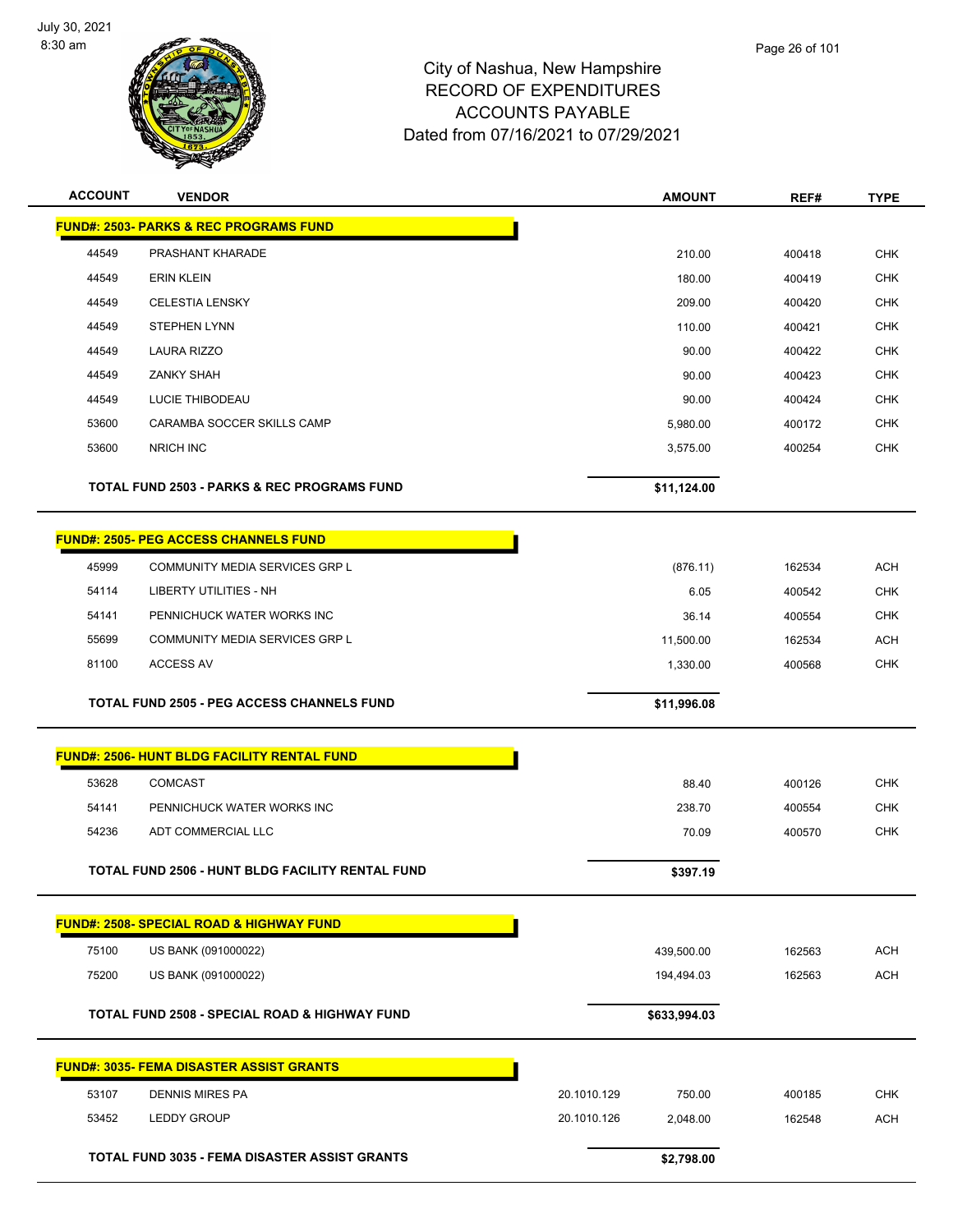

| <b>ACCOUNT</b> | <b>VENDOR</b>                                           |               | <b>AMOUNT</b> | REF#   | <b>TYPE</b> |
|----------------|---------------------------------------------------------|---------------|---------------|--------|-------------|
|                | <b>FUND#: 3050- POLICE GRANTS FUND</b>                  |               |               |        |             |
| 55118          | VERIZON WIRELESS-581499451                              | 50.1003.21.01 | 82.46         | 400559 | <b>CHK</b>  |
| 71000          | FEDERAL RESOURCES SUPPLY                                | 50.1010.21.05 | 746.64        | 400197 | <b>CHK</b>  |
|                | <b>TOTAL FUND 3050 - POLICE GRANTS FUND</b>             |               | \$829.10      |        |             |
|                | <b>FUND#: 3068- COMMUNITY SERVICES GRANTS FUND</b>      |               |               |        |             |
| 53421          | LANGUAGE LINE SERVICES                                  | 71.1099.22.01 | 45.22         | 400627 | <b>CHK</b>  |
| 54400          | <b>GEOCKO INC</b>                                       | 71.1005.21.01 | 5,100.00      | 162541 | <b>ACH</b>  |
| 55300          | <b>BOBBIE BAGLEY</b>                                    | 71.1004.20.11 | 77.67         | 400580 | <b>CHK</b>  |
| 55300          | PATRICIA GLASTETTER                                     | 71.1004.21.01 | 36.51         | 162606 | <b>ACH</b>  |
| 55300          | <b>JOCELYN BOURQUE</b>                                  | 71.1005.21.01 | 22.40         | 400506 | <b>CHK</b>  |
| 55421          | K KIRKWOOD CONSULTING LLC                               | 71.1015.21.01 | 3,000.00      | 400626 | <b>CHK</b>  |
| 55600          | <b>ALPHAGRAPHICS</b>                                    | 71.1099.21.05 | 552.55        | 400151 | <b>CHK</b>  |
| 55600          | <b>RIVERWORKS PRINTING</b>                              | 71.1099.21.05 | 84.00         | 400269 | <b>CHK</b>  |
| 55699          | <b>CUREMD.COM INC</b>                                   | 71.1004.20.11 | 5,888.00      | 400182 | <b>CHK</b>  |
| 55699          | <b>HARBOR HOMES INC</b>                                 | 71.1006.20.02 | 1,822.00      | 400211 | <b>CHK</b>  |
| 55699          | <b>HARBOR HOMES INC</b>                                 | 71.1006.21.01 | 5,124.00      | 400211 | <b>CHK</b>  |
| 55810          | <b>HARBOR HOMES INC</b>                                 | 71.1006.21.01 | 40,140.00     | 400211 | <b>CHK</b>  |
| 61100          | WB MASON CO INC                                         | 71.1004.21.04 | 469.95        | 400297 | <b>CHK</b>  |
| 61250          | <b>HEALTH PROMOTIONS</b>                                | 71.1004.21.01 | 209.56        | 400214 | <b>CHK</b>  |
| 61250          | POSITIVE PROMOTIONS INC                                 | 71.1004.21.04 | 1,345.00      | 400264 | <b>CHK</b>  |
| 61830          | <b>GEOCKO INC</b>                                       | 71.1004.21.01 | 3,200.00      | 162541 | <b>ACH</b>  |
| 68235          | <b>HARBOR HOMES INC</b>                                 | 71.1006.20.02 | 436.00        | 400211 | <b>CHK</b>  |
| 68235          | HARBOR HOMES INC                                        | 71.1006.21.01 | 3,168.00      | 400211 | <b>CHK</b>  |
| 68350          | <b>SYLVIA PETUCK</b>                                    | 71.1004.22.05 | 20.70         | 400262 | <b>CHK</b>  |
| 71000          | WB MASON CO INC                                         | 71.1004.21.01 | 1,409.85      | 400297 | <b>CHK</b>  |
| 71000          | AMAZON CAPITAL SERV (CITY ACH)                          | 71.1004.21.02 | (19.97)       | 162528 | <b>ACH</b>  |
|                | <b>TOTAL FUND 3068 - COMMUNITY SERVICES GRANTS FUND</b> |               | \$72,131.44   |        |             |
|                |                                                         |               |               |        |             |
|                | <b>FUND#: 3070- COMMUNITY HEALTH GRANTS FUND</b>        |               |               |        |             |

| 54221 | STERICYCLE INC                 | 72.1009.22.02 | 203.19   | 400663 | <b>CHK</b> |
|-------|--------------------------------|---------------|----------|--------|------------|
| 55300 | SASCHA POTZKA                  | 72.1009.21.01 | 15.12    | 162560 | <b>ACH</b> |
| 55600 | ALPHAGRAPHICS                  | 72.1003.21.01 | 100.00   | 400151 | <b>CHK</b> |
| 55600 | RIVERWORKS PRINTING            | 72.1003.21.01 | 100.00   | 400269 | <b>CHK</b> |
| 55600 | ALPHAGRAPHICS                  | 72.1009.21.01 | 745.00   | 400151 | <b>CHK</b> |
| 55600 | <b>ALPHAGRAPHICS</b>           | 72.1009.21.02 | 500.00   | 400151 | <b>CHK</b> |
| 61135 | <b>OUTFRONT MEDIA LLC</b>      | 72.1012.21.01 | 1.500.00 | 162616 | <b>ACH</b> |
| 61142 | R & S PHARMACEUTICAL WHOLESALE | 72.1003.21.01 | 162.22   | 162561 | <b>ACH</b> |
| 61149 | R & S PHARMACEUTICAL WHOLESALE | 72.1009.21.01 | 60.34    | 162561 | <b>ACH</b> |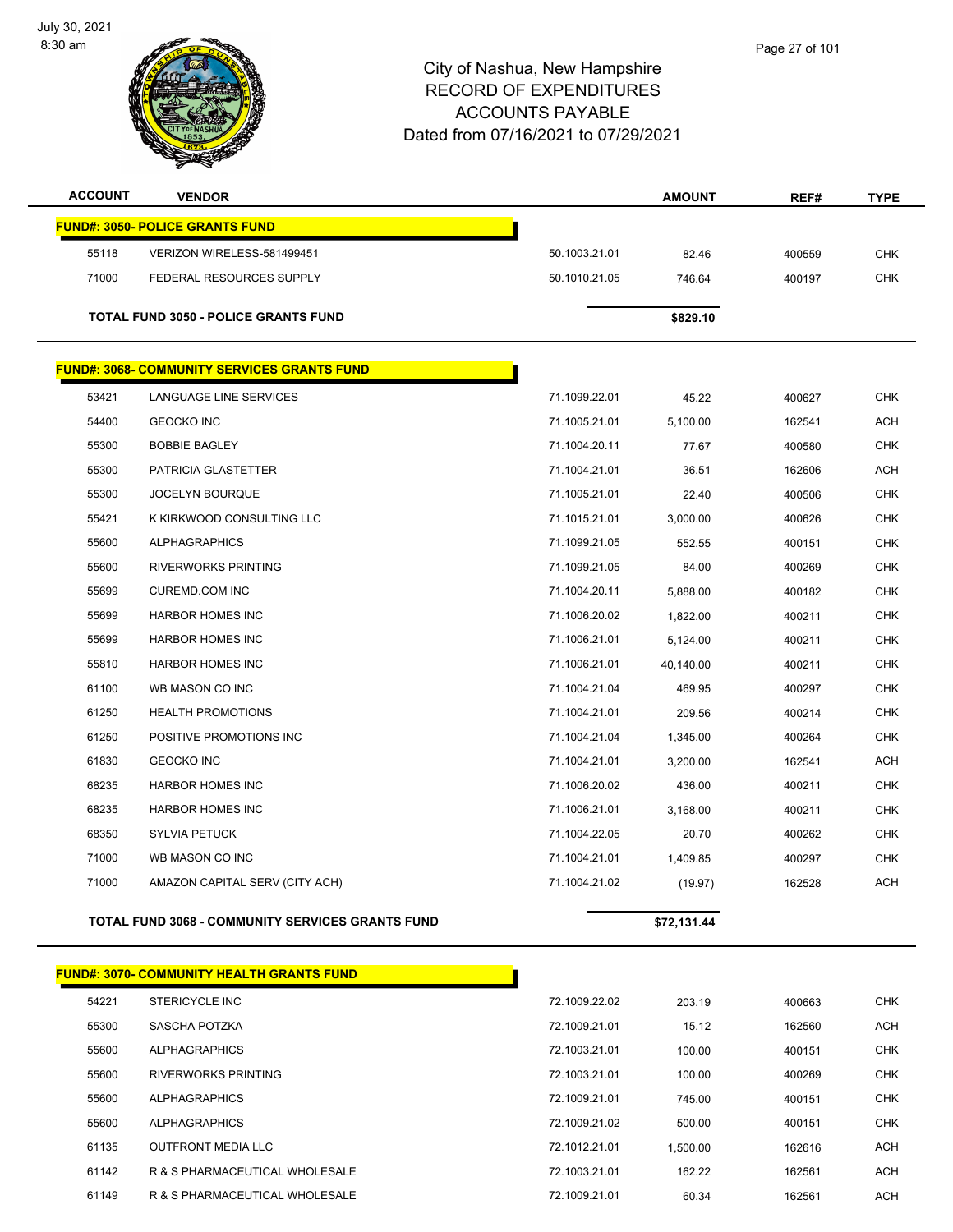

| <b>ACCOUNT</b> | <b>VENDOR</b>                                         |                | <b>AMOUNT</b> | REF#   | <b>TYPE</b> |
|----------------|-------------------------------------------------------|----------------|---------------|--------|-------------|
|                | <b>FUND#: 3070- COMMUNITY HEALTH GRANTS FUND</b>      |                |               |        |             |
| 61149          | ORASURE TECHNOLOGIES INC                              | 72.1009.21.01  | 536.02        | 400257 | <b>CHK</b>  |
| 61149          | <b>BIOLYTICAL LABORATORIES INC</b>                    | 72.1009.21.02  | 5,272.99      | 400163 | <b>CHK</b>  |
| 61149          | <b>BIOLYTICAL LABORATORIES INC</b>                    | 72.1009.21.02  | 649.50        | 400587 | <b>CHK</b>  |
| 61250          | <b>RIVERWORKS PRINTING</b>                            | 72.1003.21.01  | 135.00        | 400269 | <b>CHK</b>  |
| 61250          | <b>HIPPOPRESS LLC</b>                                 | 72.1009.21.01  | 176.00        | 400216 | <b>CHK</b>  |
| 61250          | <b>HIPPOPRESS LLC</b>                                 | 72.1009.21.02  | 210.00        | 400216 | <b>CHK</b>  |
|                | <b>TOTAL FUND 3070 - COMMUNITY HEALTH GRANTS FUND</b> |                | \$10,365.38   |        |             |
|                | <b>FUND#: 3080- COMMUNITY DEVELOPMENT GRANTS</b>      |                |               |        |             |
| 54285          | SOLITUDE LAKE MANAGEMENT LLC                          | 2136.81.21.01  | 20.521.00     | 400280 | <b>CHK</b>  |
|                | <b>TOTAL FUND 3080 - COMMUNITY DEVELOPMENT GRANTS</b> |                | \$20,521.00   |        |             |
|                | <b>FUND#: 3090- URBAN PROGRAM GRANTS FUND</b>         |                |               |        |             |
| 54210          | <b>DAD'S ABATEMENT LLC</b>                            | 1092.20.15.03  | 15,700.00     | 162536 | <b>ACH</b>  |
| 54210          | DAD'S ABATEMENT LLC                                   | 1092.20.15.08  | 29,000.00     | 162537 | <b>ACH</b>  |
| 54210          | DAD'S ABATEMENT LLC                                   | 1092.20.30.03  | 4,300.00      | 162536 | <b>ACH</b>  |
| 54225          | ALCHEMY LEAD MANAGMENT                                | 1092.20.20.60  | 20,262.00     | 400146 | <b>CHK</b>  |
| 68345          | <b>NESTOR MARTINO</b>                                 | 1092.20.10.50  | 350.00        | 400117 | <b>CHK</b>  |
| 68345          | <b>REM CAPTIAL LLC</b>                                | 1092.20.10.50  | 2,300.00      | 400268 | <b>CHK</b>  |
| 68345          | WORTH REAL ESTATE LLC                                 | 1092.20.10.50  | 300.00        | 400298 | <b>CHK</b>  |
| 69025          | CRISP CONTRACTING LLC                                 | 8400.21.80.803 | 15,000.00     | 162603 | <b>ACH</b>  |
| 69075          | <b>BOYS &amp; GIRLS CLUB OF</b>                       | 8400.21.30.315 | 6,971.34      | 400164 | <b>CHK</b>  |
|                | TOTAL FUND 3090 - URBAN PROGRAM GRANTS FUND           |                | \$94,183.34   |        |             |
|                | <b>FUND#: 3120- TRANSIT GRANTS FUND</b>               |                |               |        |             |
| 53125          | <b>GREENMAN-PEDERSEN INC</b>                          | 5339.19.90.02  | 1,374.43      | 400617 | <b>CHK</b>  |
| 54114          | LIBERTY UTILITIES - NH                                | 5307.22.10.17  | 22.40         | 400542 | <b>CHK</b>  |
| 54114          | LIBERTY UTILITIES - NH                                | 5307.22.10.18  | 59.28         | 400543 | <b>CHK</b>  |
| 54141          | PENNICHUCK WATER WORKS INC                            | 5307.21.10.17  | 132.50        | 400554 | CHK         |
| 54280          | D & R PLUMBING & AIR CONDITION                        | 5307.22.40.20  | 610.00        | 400603 | CHK         |
| 55100          | VERIZON WIRELESS-842008777                            | 5307.22.40.35  | 206.53        | 400560 | <b>CHK</b>  |
| 55100          | VERIZON WIRELESS-842008777                            | 5307.22.40.40  | 127.17        | 400560 | CHK         |
| 55109          | CONSOLIDATED COMMUNICATIONS                           | 5307.22.10.10  | 70.00         | 400535 | CHK         |
| 55600          | ROLL-TICKETS.com                                      | 5307.22.10.30  | 354.58        | 400655 | CHK         |
| 61100          | PETTY CASH                                            | 5307.21.10.30  | 22.36         | 400516 | CHK         |
| 61100          | AMAZON CAPITAL SERV (CITY ACH)                        | 5307.22.10.30  | 69.64         | 162528 | <b>ACH</b>  |
| 61107          | CINTAS #016                                           | 5307.22.40.20  | 50.78         | 400176 | <b>CHK</b>  |
|                |                                                       |                |               |        |             |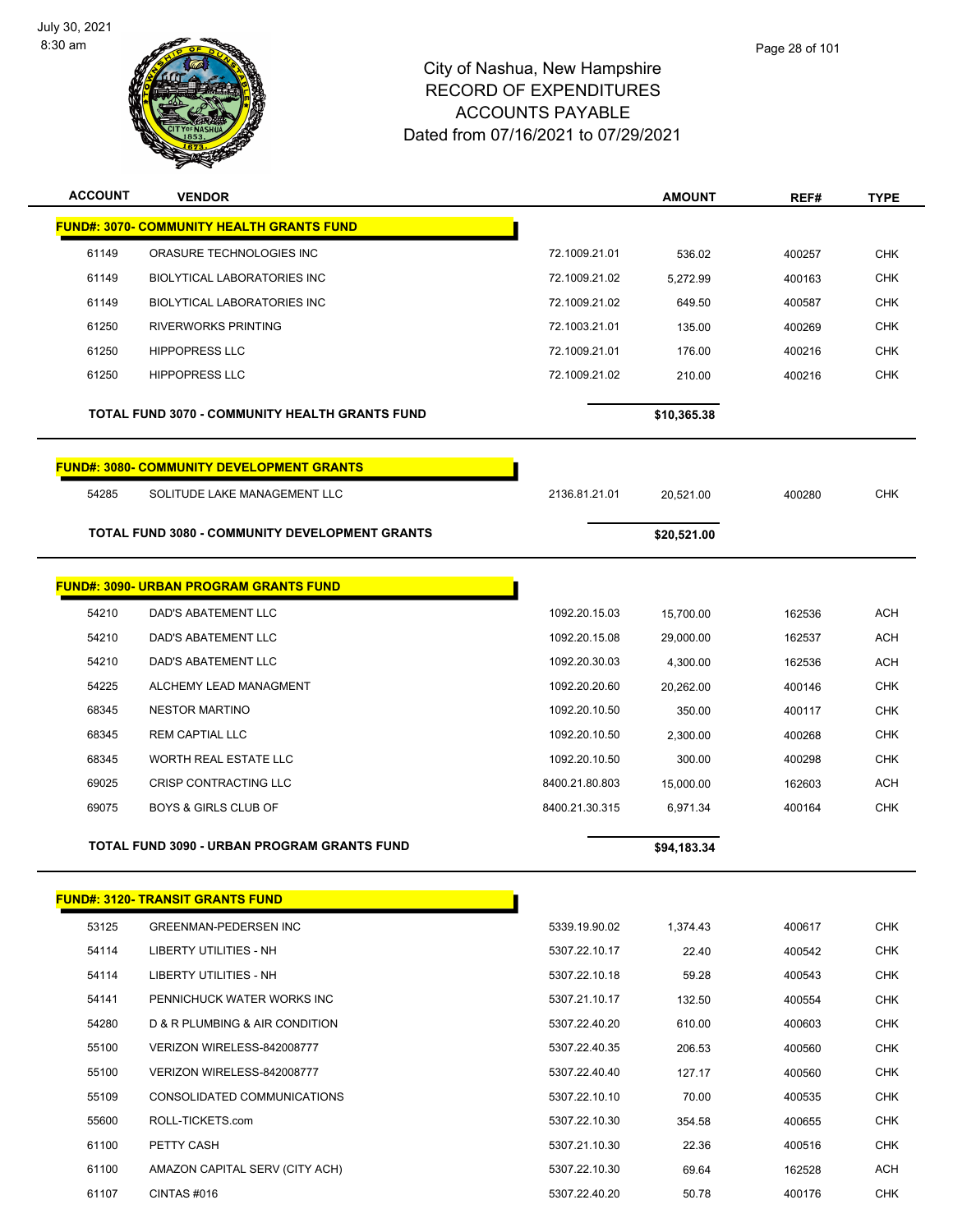

| <b>ACCOUNT</b>                          | <b>VENDOR</b>                                                         |                                    | <b>AMOUNT</b>        | REF#             | <b>TYPE</b>              |  |  |
|-----------------------------------------|-----------------------------------------------------------------------|------------------------------------|----------------------|------------------|--------------------------|--|--|
| <b>FUND#: 3120- TRANSIT GRANTS FUND</b> |                                                                       |                                    |                      |                  |                          |  |  |
| 61299                                   | <b>FASTENAL CO</b>                                                    | 5307.21.40.50                      | 68.25                | 400196           | <b>CHK</b>               |  |  |
| 61299                                   | AMAZON CAPITAL SERV (CITY ACH)                                        | 5307.22.40.20                      | 68.81                | 162528           | <b>ACH</b>               |  |  |
| 61299                                   | AMAZON CAPITAL SERV (CITY ACH)                                        | 5307.22.40.50                      | 73.60                | 162528           | ACH                      |  |  |
| 61299                                   | <b>GRAINGER</b>                                                       | 5307.22.40.50                      | 58.74                | 400614           | <b>CHK</b>               |  |  |
| 61299                                   | HOME DEPOT CREDIT SERVICE 3065                                        | 5307.22.40.50                      | 88.10                | 400622           | CHK                      |  |  |
| 61300                                   | <b>CITY OF NASHUA</b>                                                 | 5307.21.10.10                      | 33.57                | 400509           | CHK                      |  |  |
| 61300                                   | <b>CITY OF NASHUA</b>                                                 | 5307.21.10.30                      | 2,803.25             | 400509           | <b>CHK</b>               |  |  |
| 61310                                   | ALTERNATIVE VEHICLE SERVICE GR                                        | 5307.21.10.30                      | 18,618.69            | 162600           | ACH                      |  |  |
| 61709                                   | PETRO-CANANDA AMERICA                                                 | 5307.22.10.30                      | 836.36               | 400645           | CHK                      |  |  |
| 61799                                   | <b>GILLIG LLC</b>                                                     | 5307.21.40.35                      | 24.34                | 400205           | <b>CHK</b>               |  |  |
| 61799                                   | <b>GILLIG LLC</b>                                                     | 5307.21.40.35                      | 92.64                | 400612           | CHK                      |  |  |
| 61799                                   | NEW ENGLAND KENWORTH                                                  | 5307.22.40.35                      | 225.21               | 400248           | <b>CHK</b>               |  |  |
| 61799                                   | <b>CUMMINS SALES AND SERVICE</b>                                      | 5307.22.40.35                      | 1,205.14             | 400601           | CHK                      |  |  |
| 61799                                   | <b>GILLIG LLC</b>                                                     | 5307.22.40.35                      | 1,269.65             | 400612           | <b>CHK</b>               |  |  |
| 61799                                   | NEW ENGLAND KENWORTH                                                  | 5307.22.40.35                      | 363.20               | 400635           | CHK                      |  |  |
| 68240                                   | PETTY CASH                                                            | 5307.21.10.10                      | 8.00                 | 400516           | CHK                      |  |  |
|                                         | <b>TOTAL FUND 3120 - TRANSIT GRANTS FUND</b>                          |                                    | \$28,937.22          |                  |                          |  |  |
|                                         |                                                                       |                                    |                      |                  |                          |  |  |
|                                         |                                                                       |                                    |                      |                  |                          |  |  |
|                                         | <b>FUND#: 3200- PARKS &amp; RECREATION GRANTS FUND</b>                |                                    |                      |                  |                          |  |  |
| 61107                                   | <b>MAVERICKS STITCH &amp; SCREEN</b>                                  | 77.1005.20.02                      | 737.80               | 400234           | <b>CHK</b>               |  |  |
|                                         |                                                                       |                                    |                      |                  |                          |  |  |
|                                         | TOTAL FUND 3200 - PARKS & RECREATION GRANTS FUND                      |                                    | \$737.80             |                  |                          |  |  |
|                                         |                                                                       |                                    |                      |                  |                          |  |  |
|                                         | <b>FUND#: 3800- SCHOOL GRANTS FUND</b>                                |                                    |                      |                  |                          |  |  |
| 53600<br>53614                          | RAMAPO FOR CHILDREN<br>THE CARROLL CENTER FOR THE BLI                 | 91.31121.162210                    | 11,000.00            | 400759           | <b>CHK</b>               |  |  |
|                                         |                                                                       | 91.03959.022190<br>91.34621.991490 | 875.25               | 400325           | <b>CHK</b>               |  |  |
| 53614<br>53614                          | <b>BOYS &amp; GIRLS CLUB OF</b><br><b>CUMBERLAND THERAPY SERVICES</b> | 91.39521.022190                    | 3,150.00             | 400321           | <b>CHK</b>               |  |  |
| 53628                                   | CREATIVE BEHAVIORAL SOLUTIONS                                         | 91.03950.021210                    | 7,182.50<br>1,300.00 | 400330<br>400329 | <b>CHK</b><br><b>CHK</b> |  |  |
| 53628                                   | <b>STEVE BLUNT</b>                                                    | 91.37621.231430                    | 750.00               | 400319           | <b>CHK</b>               |  |  |
| 53628                                   | <b>STEVE BLUNT</b>                                                    | 91.37621.231430                    | 1,000.00             | 400718           | <b>CHK</b>               |  |  |
| 53628                                   | NASHUA HIGH NORTH                                                     | 91.37621.991490                    | 15.00                | 400374           | <b>CHK</b>               |  |  |
| 53628                                   | NASHUA HIGH SCHOOL SOUTH                                              | 91.37621.991490                    | 140.00               | 400375           | <b>CHK</b>               |  |  |
| 53628                                   | LITERACY LEARNING SOLUTIONS                                           | 91.39521.022190                    | 1,301.66             | 400360           | <b>CHK</b>               |  |  |
| 53628                                   | BIRCH BEHAVIORAL THERAPY                                              | 91.39821.991210                    | 3,025.20             | 400318           | <b>CHK</b>               |  |  |
| 53628                                   | BREAKTHROUGH BEHAVIORAL AND                                           | 91.39821.991210                    | 6,800.00             | 400322           | <b>CHK</b>               |  |  |
| 53628                                   | RECREATIONAL EDUCATION CTR                                            | 91.39821.991210                    | 422.50               | 400389           | <b>CHK</b>               |  |  |
| 53628                                   | ELITE STAFFING OF USA LLC                                             | 91.39821.991210                    | 2,405.00             | 400729           | <b>CHK</b>               |  |  |
| 53999                                   | TURNER BUILDING SCIENCE LLC                                           | 91.39821.992690                    | 2,400.00             | 400404           | <b>CHK</b>               |  |  |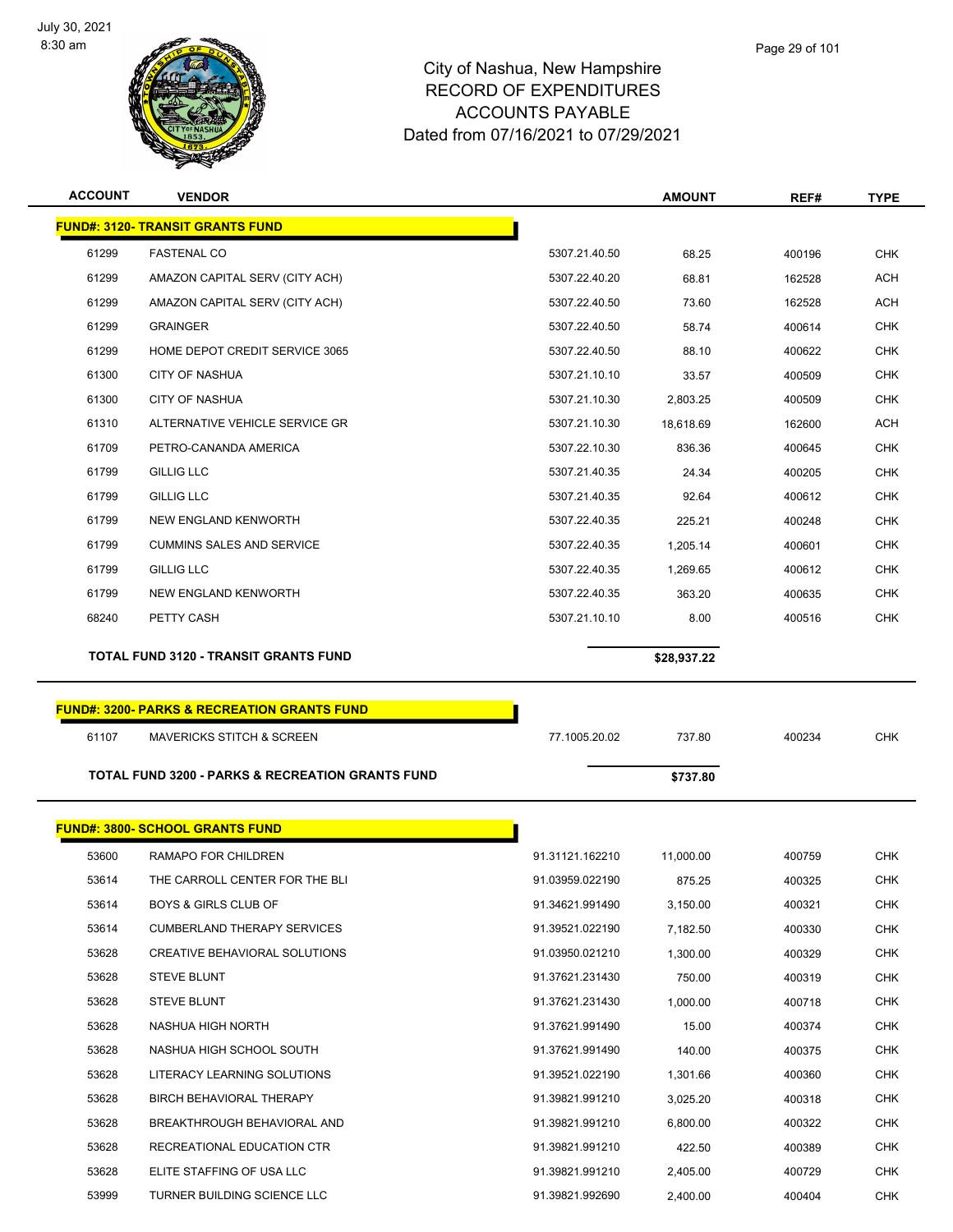

| <b>ACCOUNT</b> | <b>VENDOR</b>                          |                 | <b>AMOUNT</b> | REF#   | <b>TYPE</b> |
|----------------|----------------------------------------|-----------------|---------------|--------|-------------|
|                | <b>FUND#: 3800- SCHOOL GRANTS FUND</b> |                 |               |        |             |
| 54807          | <b>FIRST CHURCH</b>                    | 91.37621.231240 | 4,114.00      | 400342 | <b>CHK</b>  |
| 54899          | PAGE STREET LEASING LLC                | 91.39822.992690 | 380.00        | 400384 | <b>CHK</b>  |
| 54899          | PAGE STREET LEASING LLC                | 91.39822.992690 | 380.00        | 400756 | <b>CHK</b>  |
| 61135          | (SCHOOL ACH) AMAZON CAPITAL SE         | 91.34621.991490 | 1,874.52      | 162566 | ACH         |
| 61135          | WB MASON CO INC                        | 91.37621.151430 | 408.48        | 400410 | <b>CHK</b>  |
| 61135          | WB MASON CO INC                        | 91.37621.151430 | 46.69         | 400774 | <b>CHK</b>  |
| 61135          | WB MASON CO INC                        | 91.37621.231249 | 40.89         | 400410 | <b>CHK</b>  |
| 61135          | (SCHOOL ACH) AMAZON CAPITAL SE         | 91.37621.231430 | 268.80        | 162566 | ACH         |
| 61135          | (SCHOOL ACH) AMAZON CAPITAL SE         | 91.37621.231430 | (53.40)       | 162618 | <b>ACH</b>  |
| 61135          | <b>LISA STEMPLER</b>                   | 91.37621.231430 | 139.20        | 400397 | <b>CHK</b>  |
| 61135          | WB MASON CO INC                        | 91.37621.231430 | 753.33        | 400410 | <b>CHK</b>  |
| 61135          | <b>TARA LINDEN</b>                     | 91.37621.231430 | 26.86         | 400744 | <b>CHK</b>  |
| 61299          | <b>GRANITE GROUP</b>                   | 91.03969.021220 | 4,368.48      | 400348 | <b>CHK</b>  |
| 61299          | WB MASON CO INC                        | 91.35321.991600 | 398.43        | 400410 | <b>CHK</b>  |
| 61299          | (SCHOOL ACH) AMAZON CAPITAL SE         | 91.37621.091241 | 122.90        | 162618 | ACH         |
| 61299          | (SCHOOL ACH) AMAZON CAPITAL SE         | 91.37621.181241 | 1,777.80      | 162618 | <b>ACH</b>  |
| 61299          | ADRIANA AMADOR SERRANO                 | 91.37621.181241 | 15.95         | 400307 | <b>CHK</b>  |
| 61299          | <b>SCHOOLMATE</b>                      | 91.37621.181241 | 660.00        | 400765 | <b>CHK</b>  |
| 61421          | FILTER SALES & SERVICE INC             | 91.39821.992690 | 978.42        | 400341 | <b>CHK</b>  |
| 61875          | TREASURE BAY INC                       | 91.37621.111241 | 961.93        | 400772 | <b>CHK</b>  |
| 61875          | (SCHOOL ACH) AMAZON CAPITAL SE         | 91.37621.141100 | 189.95        | 162566 | ACH         |
| 61875          | (SCHOOL ACH) AMAZON CAPITAL SE         | 91.37621.142210 | 200.00        | 162566 | ACH         |
| 61875          | (SCHOOL ACH) AMAZON CAPITAL SE         | 91.37621.181241 | 2,084.14      | 162618 | <b>ACH</b>  |
| 61875          | (SCHOOL ACH) AMAZON CAPITAL SE         | 91.37621.231430 | 1,155.78      | 162566 | ACH         |
| 71221          | I.T. INSIDERS                          | 91.39821.991100 | 3,810.57      | 400739 | <b>CHK</b>  |
| 71228          | PROJECT LEAD THE WAY INC               | 91.39021.041300 | 3,200.00      | 400109 | <b>CHK</b>  |
| 71228          | STRIVVEN MEDIA LLC                     | 91.39021.041300 | 7,800.00      | 400399 | <b>CHK</b>  |

**TOTAL FUND 3800 - SCHOOL GRANTS FUND \$79,592.59** 

# **FUND#: 4025- DOJ DRUG FORFEITURE FUND** LITCHFIELD VANTAGE LLC 1,958.33 400228 CHK VERIZON WIRELESS-785728687 540.70 400558 CHK QUIRK GM PARTS DEPOT 156.17 400652 CHK CALLYO 2009 CORP 4,200.00 400169 CHK **TOTAL FUND 4025 - DOJ DRUG FORFEITURE FUND \$6,855.20**

 MEDICALESHOP 91.03959.021210 451.57 400365 CHK I.T. INSIDERS 91.37621.091100 1,270.19 400739 CHK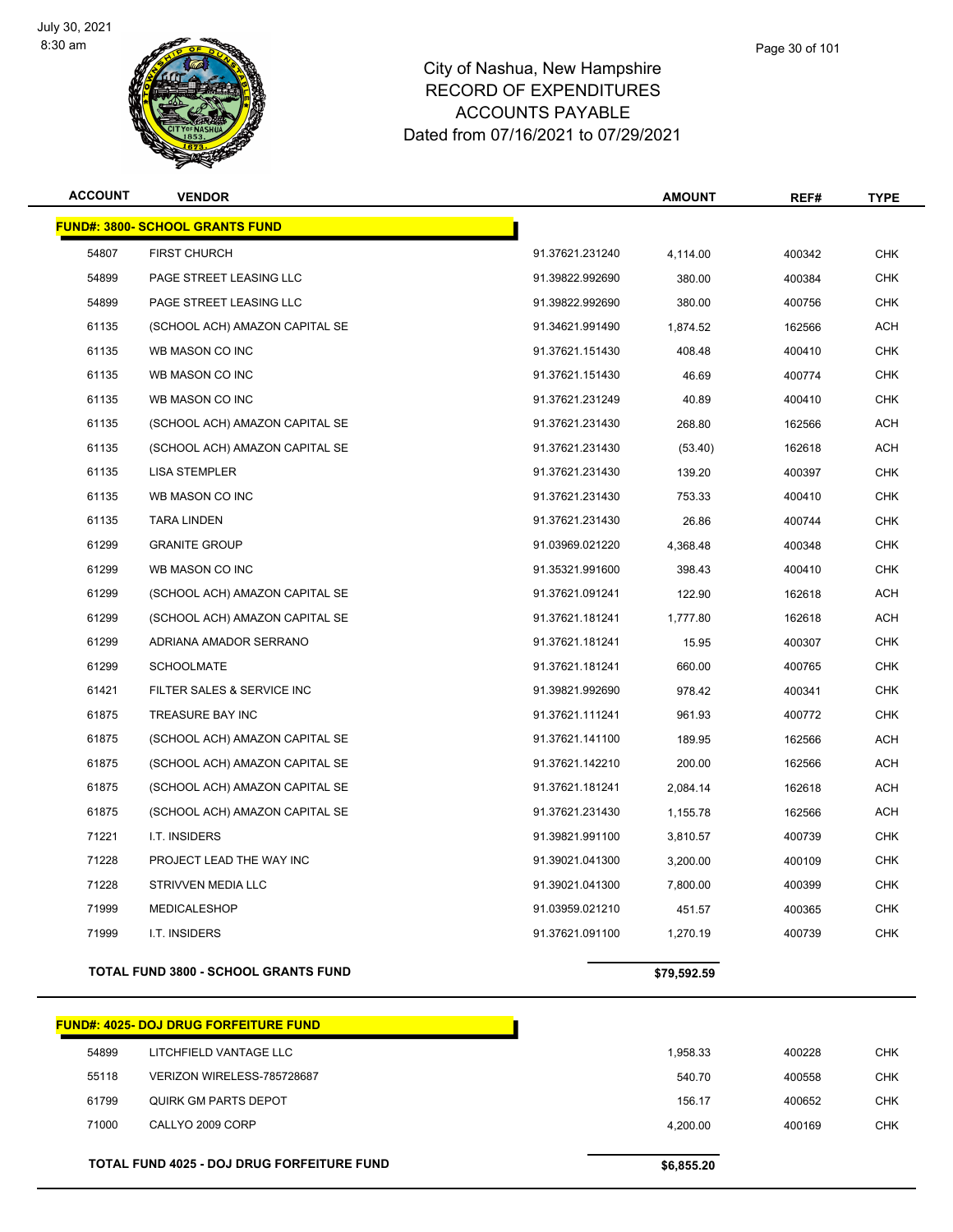

| <b>ACCOUNT</b> | <b>VENDOR</b>                                      |               | <b>AMOUNT</b> | REF#   | <b>TYPE</b> |
|----------------|----------------------------------------------------|---------------|---------------|--------|-------------|
|                | <b>FUND#: 4053- FIRE REGIONAL HAZMAT FUND</b>      |               |               |        |             |
| 71000          | SAFEWARE, INC                                      |               | 10,700.00     | 400272 | <b>CHK</b>  |
|                | <b>TOTAL FUND 4053 - FIRE REGIONAL HAZMAT FUND</b> |               |               |        |             |
|                |                                                    |               | \$10,700.00   |        |             |
|                | <b>FUND#: 4080- NASHUA CONSERVATION FUND</b>       |               |               |        |             |
| 53142          | NASHUA REGIONAL PLANNING COMM                      |               | 385.00        | 400243 | <b>CHK</b>  |
|                | <b>TOTAL FUND 4080 - NASHUA CONSERVATION FUND</b>  |               | \$385.00      |        |             |
|                | <b>FUND#: 4085- NASHUA RIVERWALK TIF DISTRICT</b>  |               |               |        |             |
| 54280          | THE DOTY GROUP INC                                 |               | 41,000.00     | 400188 | <b>CHK</b>  |
| 55699          | HAYNER / SWANSON INC                               |               | 13,060.00     | 162543 | <b>ACH</b>  |
| 55699          | <b>HTM DANCE</b>                                   |               | 350.00        | 400512 | <b>CHK</b>  |
| 55699          | YAURE MUNIZ                                        |               | 1,500.00      | 400690 | <b>CHK</b>  |
|                | TOTAL FUND 4085 - NASHUA RIVERWALK TIF DISTRICT    |               | \$55,910.00   |        |             |
|                | <b>FUND#: 5020- CAPITAL PROJECTS-POLICE</b>        |               |               |        |             |
| 81200          | YEATON ASSOCIATES INC                              | 2018.50.19.30 | 2,125.00      | 400299 | <b>CHK</b>  |
| 81200          | TURNSTONE CORPORATION                              | 2018.50.19.30 | 16,650.00     | 400679 | <b>CHK</b>  |
|                | TOTAL FUND 5020 - CAPITAL PROJECTS-POLICE          |               | \$18,775.00   |        |             |
|                | FUND#: 5060- CAPITAL PROJECTS-COMM HEALTH          |               |               |        |             |
| 81200          | <b>MARTINI NORTHERN LLC</b>                        | 1004.71.19.30 | 387,301.00    | 162551 | <b>ACH</b>  |
| 81200          | <b>DENNIS MIRES PA</b>                             | 1004.71.19.30 | 22,750.00     | 400185 | <b>CHK</b>  |
| 81200          | <b>CUSTOM COMPUTER SPECIALIST INC</b>              | 1004.71.19.30 | 1,155.00      | 400602 | <b>CHK</b>  |
|                | TOTAL FUND 5060 - CAPITAL PROJECTS-COMM HEALTH     |               | \$411,206.00  |        |             |
|                | <b>FUND#: 5090- CAPITAL PROJECTS-HYDROELECTRIC</b> |               |               |        |             |
| 81200          | MAVEL AMERICAS INC                                 | 2202.70.20.30 | 445,095.00    | 162613 | <b>ACH</b>  |
|                | TOTAL FUND 5090 - CAPITAL PROJECTS-HYDROELECTRIC   |               | \$445,095.00  |        |             |
|                | <b>FUND#: 5200- CAPITAL PROJECTS-PUBLIC WORKS</b>  |               |               |        |             |
| 81704          | SUNSHINE PAVING CORPORATION                        | 2055.60.20.30 | 92,591.94     | 162617 | <b>ACH</b>  |
| 81704          | S W COLE ENGINEERING INC                           | 2055.60.20.30 | 6,730.00      | 400270 | <b>CHK</b>  |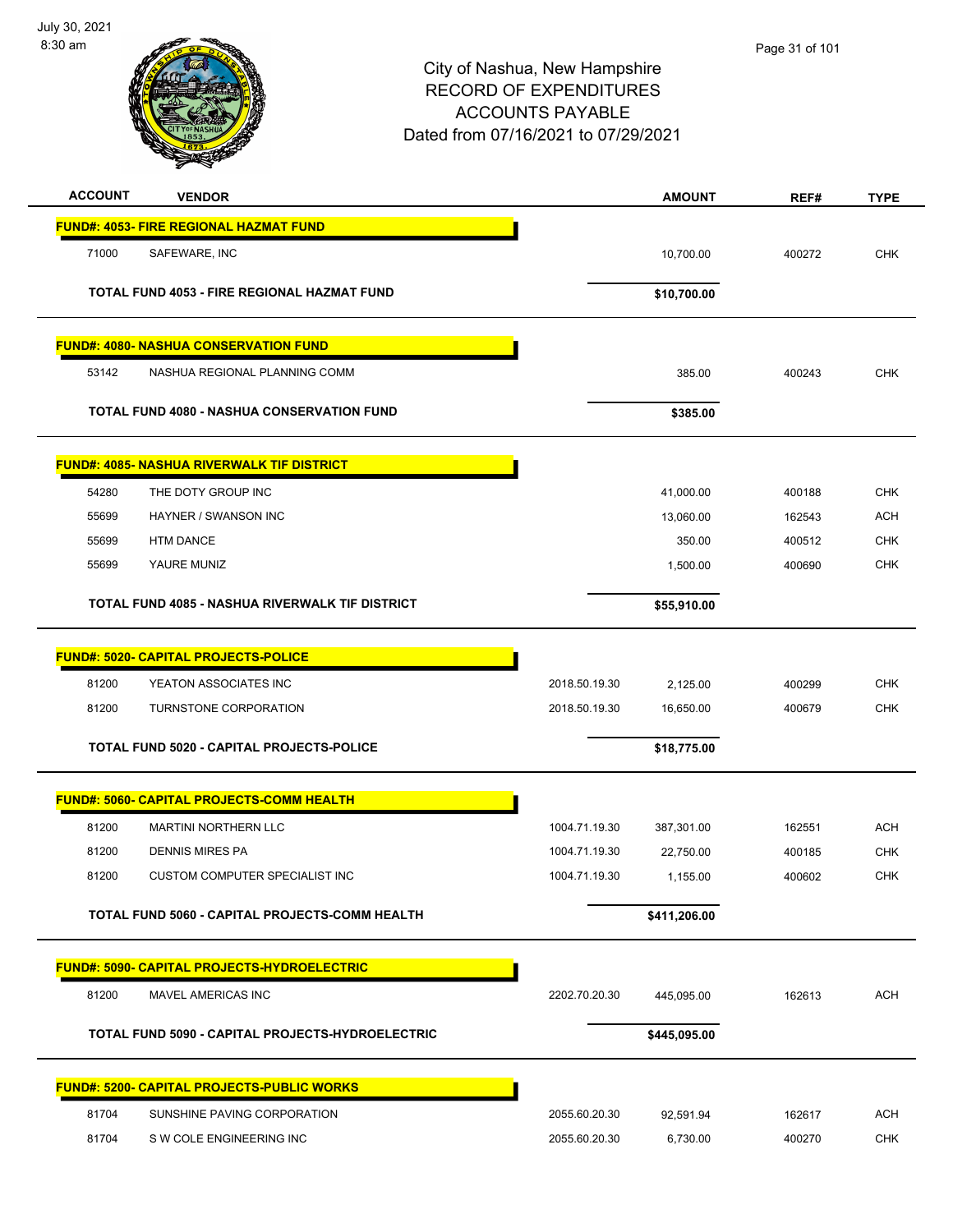8:30 am

| <b>ACCOUNT</b> | <b>VENDOR</b>                                    | <b>AMOUNT</b>              | REF#   | <b>TYPE</b> |
|----------------|--------------------------------------------------|----------------------------|--------|-------------|
|                | TOTAL FUND 5200 - CAPITAL PROJECTS-PUBLIC WORKS  | \$99,321.94                |        |             |
|                | <b>FUND#: 5800- SCHOOL CAPITAL PROJECTS FUND</b> |                            |        |             |
| 81600          | <b>GOTTESMAN &amp; HOLLIS P.A.</b>               | 1175.91.19.33<br>10,000.00 | 399969 | <b>CHK</b>  |
|                | TOTAL FUND 5800 - SCHOOL CAPITAL PROJECTS FUND   | \$10,000.00                |        |             |
|                | <b>FUND#: 6000- SOLID WASTE FUND</b>             |                            |        |             |
| 54200          | BILLS WORLD CLASS CLEANING SER                   | 780.00                     | 400586 | <b>CHK</b>  |
| 54280          | AMAZON CAPITAL SERV (CITY ACH)                   | 53.90                      | 162528 | <b>ACH</b>  |
| 54280          | <b>BELLETETES INC</b>                            | 47.30                      | 400159 | <b>CHK</b>  |
| 54280          | NEW ENGLAND ENERGY SERVICES                      | 999.76                     | 400634 | <b>CHK</b>  |
| 54600          | MCDEVITT TRUCKS INC                              | 478.78                     | 162552 | <b>ACH</b>  |
| 54600          | NITCO LLC                                        | 2,083.00                   | 162557 | <b>ACH</b>  |
| 54600          | <b>FACTORY MOTOR PARTS</b>                       | 99.00                      | 162605 | ACH         |
| 54600          | MCDEVITT TRUCKS INC                              | 153.75                     | 162614 | <b>ACH</b>  |
| 54600          | ALLEGIANCE TRUCKS LLC                            | 125.75                     | 400149 | <b>CHK</b>  |
| 54600          | CARPARTS DISTRIBUTION CENTER,                    | 162.97                     | 400173 | <b>CHK</b>  |
| 54600          | <b>GRAINGER</b>                                  | 171.24                     | 400207 | <b>CHK</b>  |
| 54600          | JAMES R ROSENCRANTZ & SONS INC                   | 16.22                      | 400222 | <b>CHK</b>  |
| 54600          | PINE MOTOR PARTS                                 | 210.20                     | 400263 | <b>CHK</b>  |
| 54600          | SOUTHWORTH-MILTON INC                            | 6,949.98                   | 400281 | <b>CHK</b>  |
| 54600          | ALLEGIANCE TRUCKS LLC                            | (234.85)                   | 400574 | <b>CHK</b>  |
| 54600          | CARPARTS DISTRIBUTION CENTER,                    | 113.47                     | 400594 | <b>CHK</b>  |
| 54600          | NEW ENGLAND KENWORTH                             | 351.00                     | 400637 | <b>CHK</b>  |
| 54600          | <b>PINE MOTOR PARTS</b>                          | 237.20                     | 400646 | <b>CHK</b>  |
| 54600          | T W DIESEL INC                                   | 394.97                     | 400667 | <b>CHK</b>  |
| 55109          | WINDSTREAM                                       | 4.92                       | 400566 | <b>CHK</b>  |
| 55118          | VERIZON WIRELESS-542274983                       | 40.01                      | 400564 | <b>CHK</b>  |
| 55500          | MASSACHUSETTS MUNICIPAL ASSOC                    | 375.00                     | 400232 | <b>CHK</b>  |
| 55607          | UNITED PARCEL SERVICE                            | 540.54                     | 400557 | <b>CHK</b>  |
| 55699          | USDA APHIS WILDLIFE SERVICES                     | 83,707.63                  | 162527 | <b>ACH</b>  |
| 55699          | <b>INTERSTATE REFRIGERANT</b>                    | 618.00                     | 162546 | ACH         |
| 55699          | CANUSA HERSHMAN RECYCLING CO                     | 1,425.00                   | 400171 | <b>CHK</b>  |
| 55699          | JOHNNY APPLESEED TREE                            | 10,000.00                  | 400223 | <b>CHK</b>  |
| 55699          | JR TRANSPORT INC                                 | 1,000.00                   | 400513 | <b>CHK</b>  |
| 55699          | <b>COMCAST</b>                                   | 155.20                     | 400522 | <b>CHK</b>  |
| 55699          | <b>ACTION KING SERVICES</b>                      | 165.00                     | 400569 | <b>CHK</b>  |
| 55699          | CALLOGIX INC                                     | 49.80                      | 400592 | <b>CHK</b>  |
| 55699          | ELECTRICAL INSTALLATIONS INC                     | 4,612.50                   | 400607 | <b>CHK</b>  |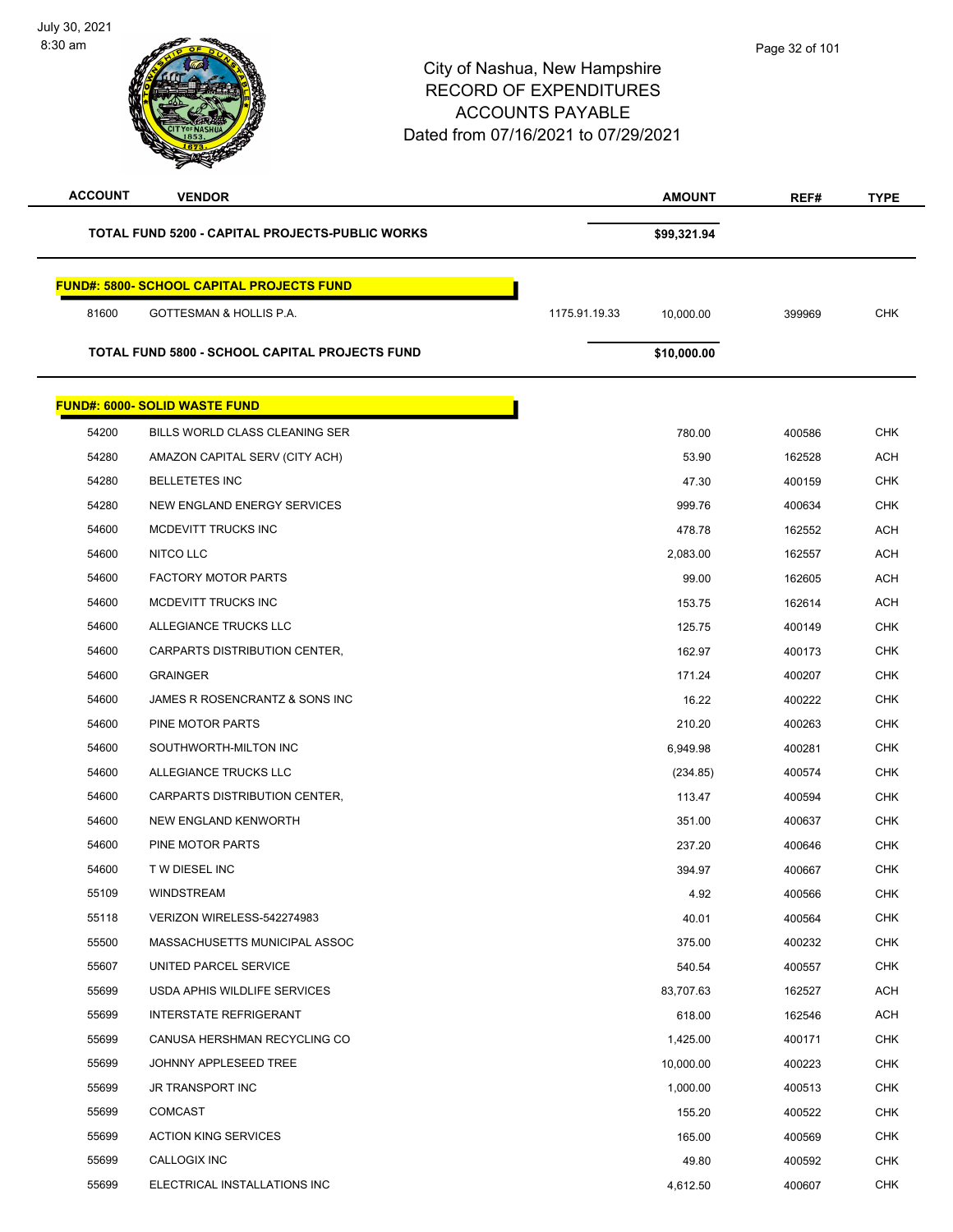

| <b>ACCOUNT</b> | <b>VENDOR</b>                             | <b>AMOUNT</b>             |        | REF#   | <b>TYPE</b> |
|----------------|-------------------------------------------|---------------------------|--------|--------|-------------|
|                | <b>FUND#: 6000- SOLID WASTE FUND</b>      |                           |        |        |             |
| 55699          | UNIVERSAL RECYCLING TECH                  | 3,373.46                  |        | 400682 | <b>CHK</b>  |
| 61107          | CINTAS#016                                |                           | 54.60  | 400176 | <b>CHK</b>  |
| 61107          | CINTAS#016                                |                           | 50.85  | 400597 | <b>CHK</b>  |
| 61110          | ALECS SHOE STORE INC                      |                           | 220.00 | 400573 | <b>CHK</b>  |
| 61192          | PETTY CASH                                |                           | 11.80  | 400516 | <b>CHK</b>  |
| 61307          | SHATTUCK MALONE OIL CO                    | 1,384.62                  |        | 400277 | <b>CHK</b>  |
| 61307          | SHATTUCK MALONE OIL CO                    | 1,342.18                  |        | 400658 | <b>CHK</b>  |
| 61310          | ALTERNATIVE VEHICLE SERVICE GR            | 15,941.48                 |        | 162600 | <b>ACH</b>  |
| 61428          | WB MASON CO INC                           |                           | 42.99  | 400297 | <b>CHK</b>  |
| 61428          | PETTY CASH                                |                           | 13.50  | 400516 | <b>CHK</b>  |
| 61705          | PETE'S TIRE BARNS INC                     | 1,164.33                  |        | 400260 | <b>CHK</b>  |
| 61705          | PETE'S TIRE BARNS INC                     | 1,130.24                  |        | 400644 | <b>CHK</b>  |
| 75100          | NH DEPT OF ENV PRINCIPAL/INTES            | 617,563.56                |        | 162554 | <b>ACH</b>  |
| 75100          | US BANK (091000022)                       | 142,500.00                |        | 162563 | <b>ACH</b>  |
| 75200          | NH DEPT OF ENV-ADMIN FEES                 | 41,157.62                 |        | 162555 | <b>ACH</b>  |
| 75200          | US BANK (091000022)                       | 40,509.58                 |        | 162563 | <b>ACH</b>  |
| 81300          | SANBORN HEAD & ASSOC INC                  | 2401.68.20.30<br>8,607.80 |        | 400656 | <b>CHK</b>  |
|                | <b>TOTAL FUND 6000 - SOLID WASTE FUND</b> | \$990,955.85              |        |        |             |

|       | <b>FUND#: 6200- WASTEWATER FUND</b> |        |
|-------|-------------------------------------|--------|
| 21775 | <b>ESTATE OF RONALD ROUTHIER</b>    | 151.53 |
| 21775 | <b>LAYNE LABAUME</b>                | 112.27 |
| 21775 | <b>MATTHEW O'HURLEY</b>             | 37.90  |
| 21775 | <b>RYAN P MULHOLLAND</b>            | 25.55  |
| 21775 | YEE CHING CHAO                      | 49.65  |
| 21775 | <b>JAMES LAJEUNESSE</b>             | 141.55 |
| 21775 | <b>ACCURATE TITLE</b>               | 74.67  |
| 21775 | CARL TOOTH                          | 28.30  |
| 21775 | <b>COMPASS TITLE &amp; CLOSING</b>  | 86.71  |
| 21775 | MONARCH TITLE SERVICE LLC           | 58.47  |
| 21775 | NORTHPEAK PROPERTY SOLUTIO          | 629.55 |
| 21775 | PISETH CHEAV                        | 227.67 |
| 21775 | <b>RED DOOR TITLE</b>               | 219.22 |
| 21775 | <b>RICHARD ROBARDS</b>              | 101.35 |
| 21775 | SILVA LAW QUICKSILVA                | 83.61  |
| 21775 | <b>SWEENEY &amp; SWEENEY</b>        | 72.37  |
| 21775 | THE TITLE TEAM                      | 274.07 |
| 21775 | <b>THOMAS O'LOUGHLIN</b>            | 8.44   |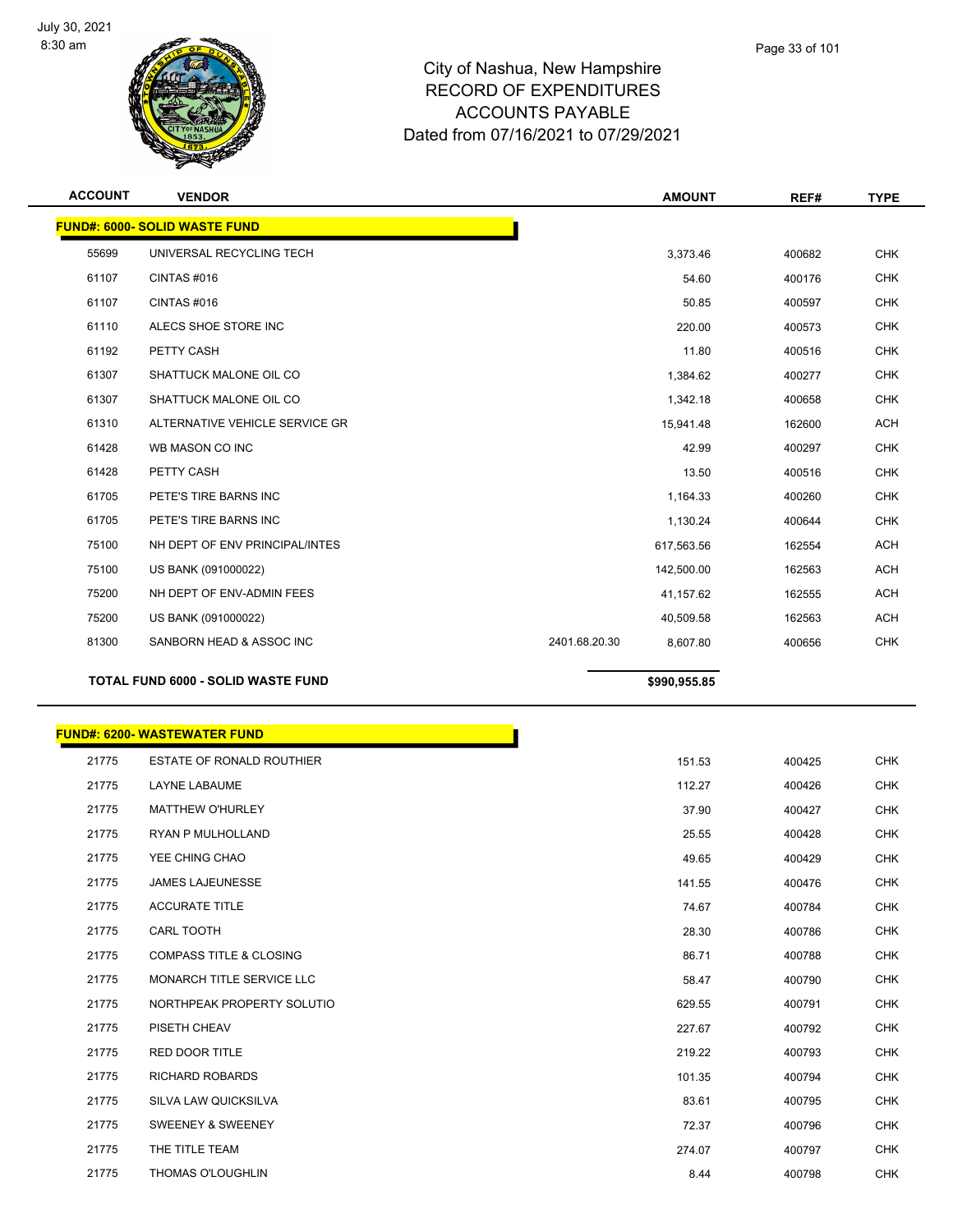

| <b>ACCOUNT</b> | <b>VENDOR</b>                       | <b>AMOUNT</b> | REF#   | <b>TYPE</b> |
|----------------|-------------------------------------|---------------|--------|-------------|
|                | <b>FUND#: 6200- WASTEWATER FUND</b> |               |        |             |
| 21775          | <b>VERIZON WIRELESS</b>             | 50.99         | 400799 | <b>CHK</b>  |
| 21775          | <b>VIEGA LLC</b>                    | 1,161.63      | 400800 | <b>CHK</b>  |
| 21775          | <b>WILLIAM N WRIGHT</b>             | 50.94         | 400801 | <b>CHK</b>  |
| 53107          | <b>HAZEN AND SAWYER</b>             | 3,905.25      | 162544 | <b>ACH</b>  |
| 53107          | ENTHALPY ANALYTICAL LLC             | 1,215.00      | 162604 | ACH         |
| 53107          | FLOW ASSESSMENT SERVICES LLC        | 4,400.00      | 400198 | CHK         |
| 53467          | <b>MAILINGS UNLIMITED</b>           | 406.21        | 162612 | <b>ACH</b>  |
| 53467          | US POSTAL SERVICES                  | 422.00        | 400123 | <b>CHK</b>  |
| 53467          | PENNICHUCK WATER WORKS INC          | 10,105.48     | 400552 | <b>CHK</b>  |
| 53467          | PENNICHUCK WATER WORKS INC          | 10,139.80     | 400553 | <b>CHK</b>  |
| 54100          | <b>EVERSOURCE</b>                   | 469.65        | 400537 | <b>CHK</b>  |
| 54114          | <b>SPRAGUE RESOURCES LP</b>         | 4,721.46      | 400282 | <b>CHK</b>  |
| 54114          | LIBERTY UTILITIES - NH              | 60.10         | 400545 | <b>CHK</b>  |
| 54141          | PENNICHUCK WATER WORKS INC          | 260.20        | 400138 | <b>CHK</b>  |
| 54141          | PENNICHUCK WATER WORKS INC          | 659.35        | 400554 | <b>CHK</b>  |
| 54221          | RESOURCE MANAGEMENT INC             | 45,285.47     | 400654 | <b>CHK</b>  |
| 54300          | TDD EARTH TECHNOLOGIES INC          | 20,000.00     | 400286 | <b>CHK</b>  |
| 54300          | TEAM EJP CONCORD NH                 | 6,698.30      | 400287 | <b>CHK</b>  |
| 54300          | CONTINENTAL PAVING INC              | 582.12        | 400599 | <b>CHK</b>  |
| 54487          | DIVERSIFIED PUMP & COMPRESSOR       | 4,391.92      | 162538 | ACH         |
| 54487          | M & M ELECTRICAL SUPPLY CO INC      | 1,180.94      | 162610 | ACH         |
| 54487          | F W WEBB COMPANY                    | 381.64        | 400195 | <b>CHK</b>  |
| 54487          | <b>FASTENAL CO</b>                  | 204.37        | 400196 | <b>CHK</b>  |
| 54487          | <b>GRAINGER</b>                     | 113.20        | 400207 | CHK         |
| 54487          | <b>HACH COMPANY</b>                 | 537.95        | 400209 | <b>CHK</b>  |
| 54487          | <b>INGERSOLL RAND CO</b>            | 99.64         | 400220 | <b>CHK</b>  |
| 54487          | ATLANTIC FLUID TECHNOLOGY INC       | 837.59        | 400577 | <b>CHK</b>  |
| 54487          | <b>GRAINGER</b>                     | 230.35        | 400614 | <b>CHK</b>  |
| 54487          | <b>HAJOCA CORPORATION</b>           | 209.19        | 400619 | <b>CHK</b>  |
| 54600          | MCDEVITT TRUCKS INC                 | 1.28          | 162552 | ACH         |
| 54600          | CARPARTS DISTRIBUTION CENTER,       | 74.91         | 400173 | <b>CHK</b>  |
| 55109          | CONSOLIDATED COMMUNICATIONS         | 44.18         | 400128 | <b>CHK</b>  |
| 55109          | WINDSTREAM                          | 4.92          | 400566 | <b>CHK</b>  |
| 55118          | AT & T MOBILITY                     | 140.29        | 400125 | <b>CHK</b>  |
| 55118          | VERIZON WIRELESS-542088278          | 80.02         | 400562 | <b>CHK</b>  |
| 55118          | VERIZON WIRELESS-542274983          | 100.05        | 400564 | <b>CHK</b>  |
| 55514          | JOHN J LUCINSKAS JR                 | 270.00        | 400116 | <b>CHK</b>  |
| 55618          | <b>CITIZENS BANK</b>                | 13.50         | 162533 | ACH         |
| 55699          | KENT CLEAN SEPTIC SERVICE LLC       | 4,698.75      | 400225 | <b>CHK</b>  |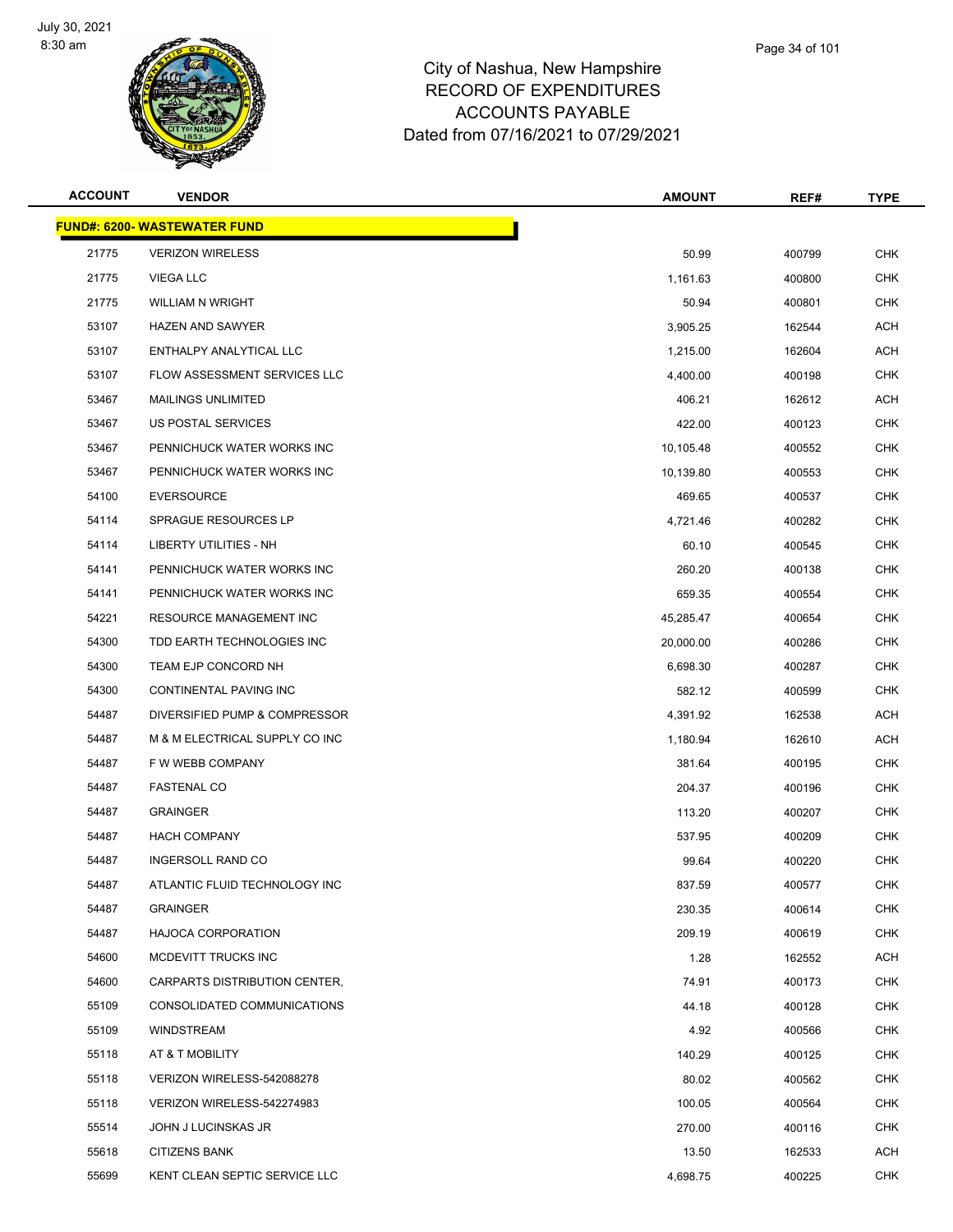

| <b>ACCOUNT</b> | <b>VENDOR</b>                       |               | <b>AMOUNT</b> | REF#   | <b>TYPE</b> |
|----------------|-------------------------------------|---------------|---------------|--------|-------------|
|                | <b>FUND#: 6200- WASTEWATER FUND</b> |               |               |        |             |
| 55699          | NE MERRIMACK VALLEY CHEMICAL        |               | 150.00        | 400245 | <b>CHK</b>  |
| 55699          | PROGRESSIVE ALARM SERVICES INC      |               | 1,799.00      | 400267 | <b>CHK</b>  |
| 55699          | THE METRO GROUP INC                 |               | 900.00        | 400288 | CHK         |
| 55699          | <b>CRYSTAL ROCK</b>                 |               | 240.64        | 400536 | <b>CHK</b>  |
| 55699          | CALLOGIX INC                        |               | 166.00        | 400592 | <b>CHK</b>  |
| 55699          | PROGRESSIVE ALARM SERVICES INC      |               | 558.00        | 400651 | CHK         |
| 61107          | ALECS SHOE STORE INC                |               | 109.95        | 400147 | <b>CHK</b>  |
| 61107          | CINTAS#016                          |               | 273.23        | 400176 | CHK         |
| 61107          | ALECS SHOE STORE INC                |               | 110.00        | 400573 | CHK         |
| 61149          | <b>HACH COMPANY</b>                 |               | 676.59        | 400209 | <b>CHK</b>  |
| 61149          | <b>VWR INTERNATIONAL</b>            |               | 104.64        | 400296 | CHK         |
| 61149          | <b>EMD MILLIPORE CORPORATION</b>    |               | 1,866.52      | 400608 | <b>CHK</b>  |
| 61149          | <b>VWR INTERNATIONAL</b>            |               | 45.14         | 400686 | <b>CHK</b>  |
| 61156          | <b>BORDEN &amp; REMINGTON CORP</b>  |               | 3,456.38      | 162531 | ACH         |
| 61156          | <b>BORDEN &amp; REMINGTON CORP</b>  |               | 3,902.53      | 162601 | ACH         |
| 61299          | <b>BELLETETES INC</b>               |               | 162.99        | 400159 | CHK         |
| 61299          | <b>GRAINGER</b>                     |               | 19.06         | 400207 | <b>CHK</b>  |
| 61299          | HOME DEPOT CREDIT SERVICE 3065      |               | 253.58        | 400217 | CHK         |
| 61299          | UNITED AG & TURF NE                 |               | 48.58         | 400293 | CHK         |
| 61299          | <b>CHERYL MCNEIL</b>                |               | 68.91         | 400514 | <b>CHK</b>  |
| 61299          | DEPENDABLE LOCK SERVICE INC         |               | 260.00        | 400604 | CHK         |
| 61299          | HOME DEPOT CREDIT SERVICE 3065      |               | 924.92        | 400622 | <b>CHK</b>  |
| 61299          | <b>VWR INTERNATIONAL</b>            |               | 981.32        | 400686 | <b>CHK</b>  |
| 61310          | ALTERNATIVE VEHICLE SERVICE GR      |               | 612.81        | 162600 | ACH         |
| 71000          | OCECO INC                           |               | 2,939.06      | 400256 | <b>CHK</b>  |
| 75100          | NH DEPT OF ENV PRINCIPAL/INTES      |               | 2,871,365.90  | 162554 | ACH         |
| 75200          | NH DEPT OF ENV PRINCIPAL/INTES      |               | 175,153.12    | 162554 | ACH         |
| 75200          | NH DEPT OF ENV-ADMIN FEES           |               | 689,978.53    | 162555 | <b>ACH</b>  |
| 81700          | <b>HAZEN AND SAWYER</b>             | 1040.69.16.30 | 16,644.16     | 162544 | <b>ACH</b>  |
| 81700          | <b>HAZEN AND SAWYER</b>             | 1040.69.17.30 | 2,225.24      | 162544 | <b>ACH</b>  |
| 81700          | FLOW ASSESSMENT SERVICES LLC        | 1045.69.01.30 | 10,300.00     | 400198 | <b>CHK</b>  |
| 81700          | <b>HAZEN AND SAWYER</b>             | 1051.69.16.30 | 20,880.22     | 162544 | <b>ACH</b>  |
| 81700          | HAZEN AND SAWYER                    | 1052.69.19.30 | 8,200.24      | 162544 | <b>ACH</b>  |
| 81700          | <b>HAZEN AND SAWYER</b>             | 2038.69.19.30 | 3,347.99      | 162544 | <b>ACH</b>  |
|                |                                     |               |               |        |             |

**TOTAL FUND 6200 - WASTEWATER FUND \$3,945,316.77** 

## Page 35 of 101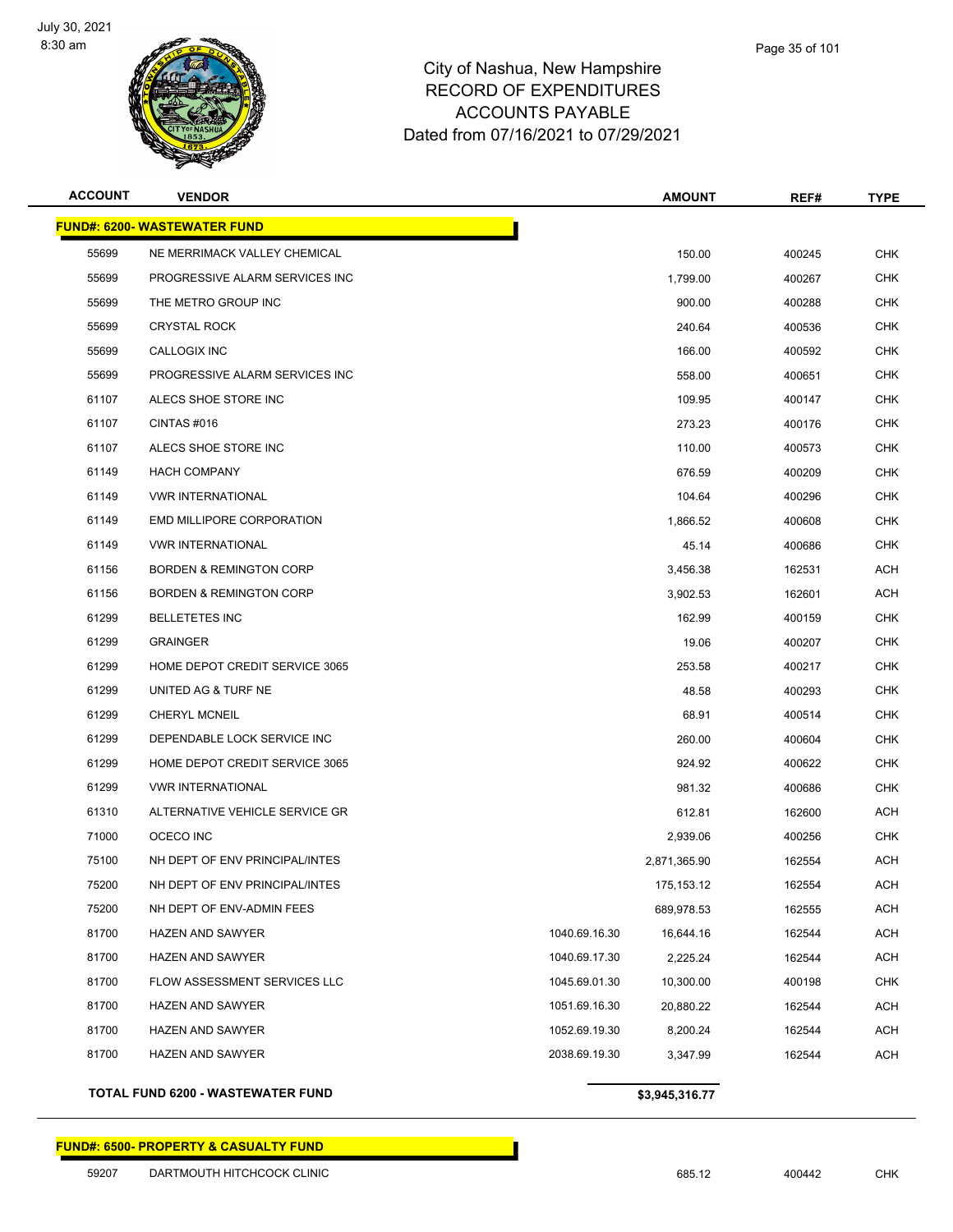

| <b>ACCOUNT</b> | <b>VENDOR</b>                                    | <b>AMOUNT</b> | REF#   | <b>TYPE</b> |
|----------------|--------------------------------------------------|---------------|--------|-------------|
|                | <b>FUND#: 6500- PROPERTY &amp; CASUALTY FUND</b> |               |        |             |
| 59207          | APPLE NASHUA LLC                                 | 446.70        | 400444 | <b>CHK</b>  |
| 59207          | APPLE THERAPY MANCHESTER                         | 778.77        | 400445 | <b>CHK</b>  |
| 59207          | CENTERS FOR PAIN SOLUTIONS LLC                   | 1,275.00      | 400446 | <b>CHK</b>  |
| 59207          | CONCORD ORTHOPEDICS PA                           | 181.00        | 400447 | <b>CHK</b>  |
| 59207          | <b>CONVENIENTMD LLC</b>                          | 325.30        | 400448 | <b>CHK</b>  |
| 59207          | ELLIOT PHYSICIANS NETWORK INC                    | 149.00        | 400449 | <b>CHK</b>  |
| 59207          | <b>FOUNDATION MEDICAL PARTNERS</b>               | 247.00        | 400450 | <b>CHK</b>  |
| 59207          | FOUR SEASONS ORTHOPEDIC CENTER                   | 393.00        | 400451 | <b>CHK</b>  |
| 59207          | <b>KEVIN S MORIARTY DC</b>                       | 262.00        | 400454 | CHK         |
| 59207          | PAIN SOLUTIONS PLLC                              | 750.00        | 400455 | <b>CHK</b>  |
| 59207          | PERFORMANCE REHAB INC                            | 255.00        | 400456 | <b>CHK</b>  |
| 59207          | SO NH REGIONAL MEDICAL CENTER                    | 4,782.18      | 400457 | <b>CHK</b>  |
| 59207          | SOUTHCOAST PHYSICIANS                            | 238.00        | 400458 | <b>CHK</b>  |
| 59207          | ST JOSEPH HOSPITAL                               | 82.00         | 400459 | <b>CHK</b>  |
| 59207          | UNITED PHYSICAL THERAPY                          | 650.00        | 400460 | <b>CHK</b>  |
| 59207          | UNITY SURVEILLANCE &                             | 2,100.00      | 400461 | <b>CHK</b>  |
| 59207          | <b>VRS DISABILITY MANAGEMENT</b>                 | 313.55        | 400462 | <b>CHK</b>  |
| 59207          | X-RAY PROFESSIONAL ASSOCIATION                   | 25.00         | 400463 | <b>CHK</b>  |
| 59207          | APPLE NASHUA LLC                                 | 430.47        | 400807 | <b>CHK</b>  |
| 59207          | APPLE THERAPY MANCHESTER                         | 778.77        | 400808 | <b>CHK</b>  |
| 59207          | <b>BALANCE PHYSICAL THERAPY LLC</b>              | 565.00        | 400809 | <b>CHK</b>  |
| 59207          | <b>CONVENIENTMD LLC</b>                          | 213.60        | 400810 | <b>CHK</b>  |
| 59207          | DARTMOUTH HITCHCOCK CLINIC                       | 374.00        | 400811 | <b>CHK</b>  |
| 59207          | ELLIOT HOSPITAL                                  | 310.00        | 400812 | CHK         |
| 59207          | ELLIOT OCCUPATIONAL HEALTH SVC                   | 202.00        | 400813 | <b>CHK</b>  |
| 59207          | KING MEDICAL ASSOCIATES                          | 140.00        | 400814 | <b>CHK</b>  |
| 59207          | THE LOWELL GENERAL HOSPITAL                      | 1,131.00      | 400815 | CHK         |
| 59207          | KEVIN S MORIARTY DC                              | 262.00        | 400816 | <b>CHK</b>  |
| 59207          | NH NEUROSPINE INSTITUTE                          | 140.00        | 400817 | <b>CHK</b>  |
| 59207          | PERFORMANCE REHAB INC                            | 510.00        | 400818 | <b>CHK</b>  |
| 59207          | SO NH REGIONAL MEDICAL CENTER                    | 1,693.75      | 400819 | CHK         |
| 59207          | ST JOSEPH HOSPITAL                               | 82.00         | 400820 | <b>CHK</b>  |
| 59207          | UNITED PHYSICAL THERAPY                          | 270.00        | 400821 | <b>CHK</b>  |
| 59207          | UNITY SURVEILLANCE &                             | 3,163.13      | 400822 | CHK         |
| 59250          | MARVELL PLATE GLASS INC                          | 249.54        | 400453 | <b>CHK</b>  |
| 59275          | ALLSTATE PAYMENT PROCESSING                      | 5,728.34      | 400441 | <b>CHK</b>  |
| 59275          | WELTS WHITE & FONTAINE PC                        | 5,000.00      | 400443 | <b>CHK</b>  |
| 59275          | GOTMAN, SCHULTHESS & STEERE PA                   | 176.00        | 400452 | <b>CHK</b>  |
| 61100          | WB MASON CO INC                                  | 317.34        | 400297 | <b>CHK</b>  |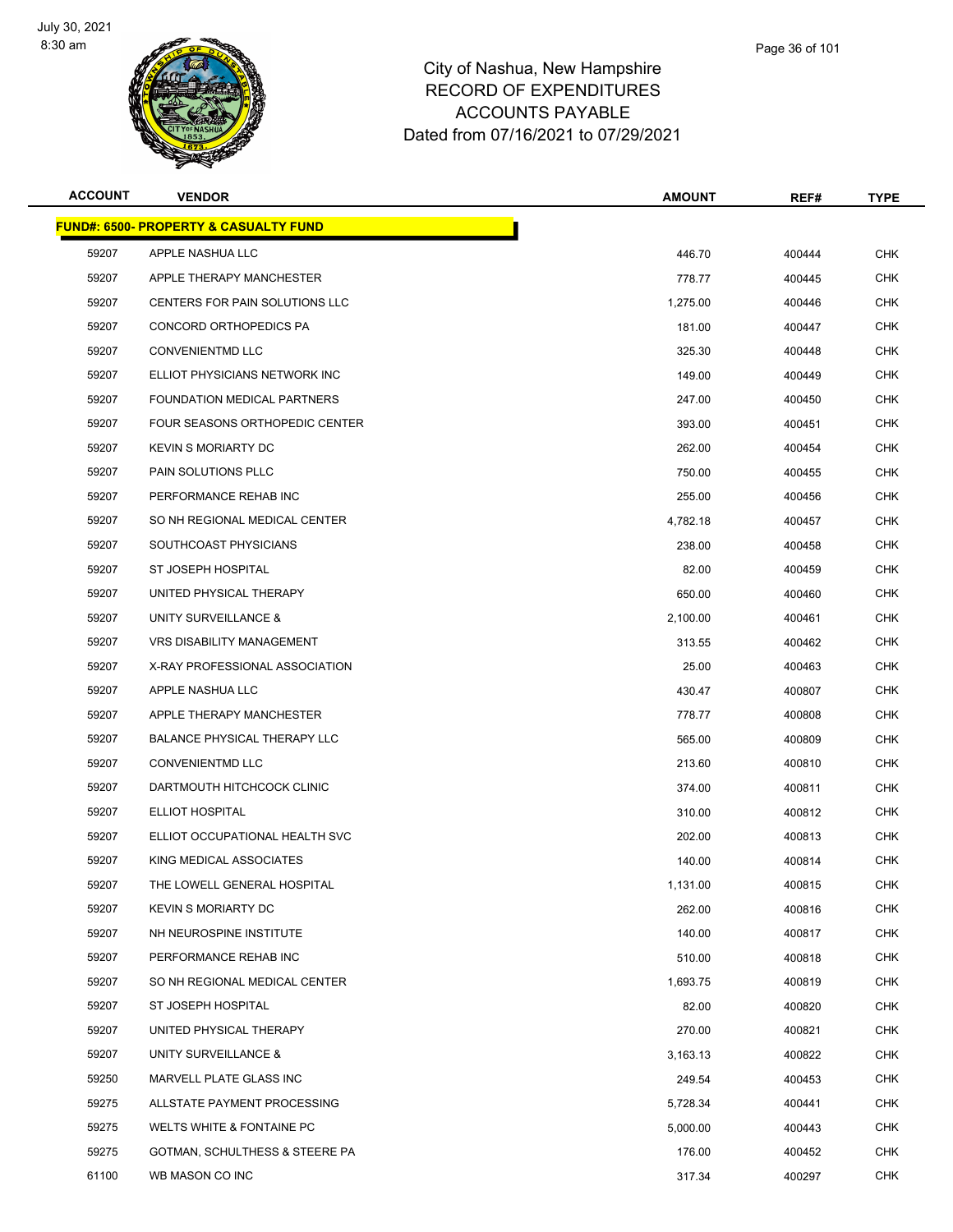| <b>ACCOUNT</b> | <b>VENDOR</b>                                         |           | <b>AMOUNT</b>  | REF#   | <b>TYPE</b> |
|----------------|-------------------------------------------------------|-----------|----------------|--------|-------------|
|                | <b>FUND#: 6500- PROPERTY &amp; CASUALTY FUND</b>      |           |                |        |             |
| 68365          | ADVANCED WORKPLACE STRATEGIES                         |           | 3,846.15       | 162598 | <b>ACH</b>  |
|                | <b>TOTAL FUND 6500 - PROPERTY &amp; CASUALTY FUND</b> |           | \$39,521.71    |        |             |
|                |                                                       |           |                |        |             |
|                | <b>FUND#: 6600- BENEFITS SELF INSURANCE FUND</b>      |           |                |        |             |
| 21520          | COLONIAL LIFE AND ACCIDENT INS                        |           | 755.21         | 162508 | <b>ACH</b>  |
| 21520          | COLONIAL LIFE AND ACCIDENT INS                        |           | 1,120.56       | 162577 | <b>ACH</b>  |
| 21545          | ALLEGIANT CARE                                        |           | 45,594.00      | 162506 | <b>ACH</b>  |
| 21553          | ANTHEM BLUE CROSS /BLUE SHIELD                        |           | 440,855.84     | 162530 | <b>ACH</b>  |
| 21585          | VISION SERVICE PLAN NH                                |           | 25,284.18      | 400685 | <b>CHK</b>  |
| 52815          | ANTHEM BCBS OF NE                                     |           | 5,103.29       | 162529 | <b>ACH</b>  |
| 59165          | ANTHEM BCBS OF NE                                     |           | 135,295.10     | 162529 | <b>ACH</b>  |
| 59500          | ANTHEM BCBS OF NE                                     |           | 97,042.50      | 162529 | <b>ACH</b>  |
| 59500          | THE BANK OF NEW YORK MELLON                           |           | 11,950.00      | 162575 | <b>ACH</b>  |
| 59507          | ANTHEM BCBS OF NE                                     |           | 200,262.91     | 162529 | <b>ACH</b>  |
| 59507          | ANTHEM BCBS OF NE                                     |           | 304,373.93     | 162529 | <b>ACH</b>  |
| 59507          | ANTHEM BCBS OF NE                                     |           | 43,614.43      | 162529 | <b>ACH</b>  |
| 59525          | NORTHEAST DELTA DENTAL                                |           | 86,440.55      | 162558 | <b>ACH</b>  |
|                | TOTAL FUND 6600 - BENEFITS SELF INSURANCE FUND        |           | \$1,397,692.50 |        |             |
|                |                                                       |           |                |        |             |
|                |                                                       |           |                |        |             |
|                | <b>FUND#: 7026- CAPITAL EQUIPMENT RESERVE FUND</b>    |           |                |        |             |
| 81300          | NORTRAX INC                                           | CERF61.21 | 74,069.00      | 400640 | <b>CHK</b>  |
| 81500          | TENCO INDUSTRIES INC                                  | CERF61.21 | 223,754.00     | 400671 | <b>CHK</b>  |
|                | TOTAL FUND 7026 - CAPITAL EQUIPMENT RESERVE FUND      |           | \$297,823.00   |        |             |
|                |                                                       |           |                |        |             |
|                | <b>FUND#: 7050- HOLMAN STADIUM IMPROVEMNTS ETF</b>    |           |                |        |             |
| 54280          | DURAEDGE PRODUCTS INC                                 |           | 1,717.17       | 400190 | <b>CHK</b>  |
| 61299          | UNITED SITE SERVICES                                  |           | 169.00         | 400681 | <b>CHK</b>  |
|                | TOTAL FUND 7050 - HOLMAN STADIUM IMPROVEMNTS ETF      |           | \$1,886.17     |        |             |
|                | <b>FUND#: 7052- MINE FALLS PARK ETF</b>               |           |                |        |             |
| 54280          | UNITED SITE SERVICES                                  |           | 119.00         | 400681 | <b>CHK</b>  |
| 61542          | <b>ALPHAGRAPHICS</b>                                  |           | 751.13         | 400151 | <b>CHK</b>  |
|                |                                                       |           |                |        |             |
|                | <b>TOTAL FUND 7052 - MINE FALLS PARK ETF</b>          |           | \$870.13       |        |             |

**FUND#: 7054- DAVID W. DEANE SKATEBOARD PARK**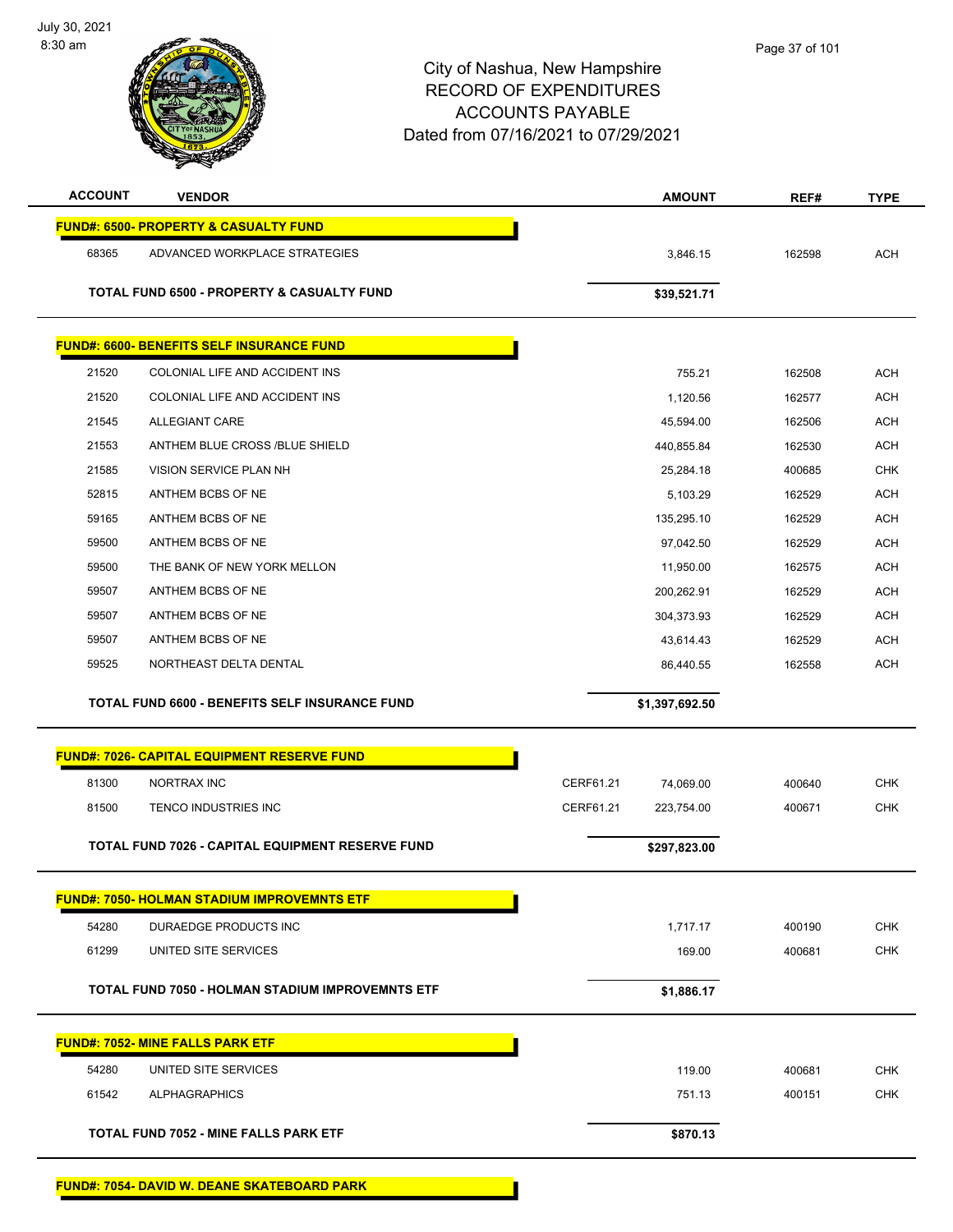

| <b>ACCOUNT</b><br><b>VENDOR</b>                      | <b>AMOUNT</b> | REF#   | <b>TYPE</b> |
|------------------------------------------------------|---------------|--------|-------------|
| <b>FUND#: 7054- DAVID W. DEANE SKATEBOARD PARK</b>   |               |        |             |
| 54280<br>UNITED SITE SERVICES                        | 119.00        | 400681 | <b>CHK</b>  |
| TOTAL FUND 7054 - DAVID W. DEANE SKATEBOARD PARK     | \$119.00      |        |             |
| <b>FUND#: 7078- CITY BUILDINGS ETF</b>               |               |        |             |
| 71000<br>VIKING CONTROLS INC                         | 674.00        | 400684 | <b>CHK</b>  |
| <b>TOTAL FUND 7078 - CITY BUILDINGS ETF</b>          | \$674.00      |        |             |
| <b>FUND#: 7085- PARKING EXPENDITURES ETF</b>         |               |        |             |
| 53107<br><b>GREENMAN-PEDERSEN INC</b>                | 7,348.89      | 400617 | <b>CHK</b>  |
| <b>TOTAL FUND 7085 - PARKING EXPENDITURES ETF</b>    | \$7,348.89    |        |             |
| <b>FUND#: 7501- HUNT BLDG CONTRIBUTIONS ETF</b>      |               |        |             |
| 54280<br>BELCASTRO FURNITURE                         | 7,600.00      | 400583 | <b>CHK</b>  |
| <b>TOTAL FUND 7501 - HUNT BLDG CONTRIBUTIONS ETF</b> | \$7,600.00    |        |             |
| <b>FUND#: 7506- ETF CONTRIB-WOODLAWN CEMETERY</b>    |               |        |             |
| 54214<br>MORINS LANDSCAPING INC                      | 2,975.00      | 400632 | <b>CHK</b>  |
| TOTAL FUND 7506 - ETF CONTRIB-WOODLAWN CEMETERY      | \$2,975.00    |        |             |
| <b>FUND#: 7551- P&amp;R-SUMMERFUN</b>                |               |        |             |
| 68322<br>PARTY PALACE                                | 450.00        | 400119 | <b>CHK</b>  |
| <b>TOTAL FUND 7551 - P&amp;R-SUMMERFUN</b>           | \$450.00      |        |             |
| <b>FUND#: 8007- EDGEWOOD CEMETERY PERP-CARE</b>      |               |        |             |
| 10640<br><b>TD BANK</b>                              | 8,000.00      | 400669 | <b>CHK</b>  |
| TOTAL FUND 8007 - EDGEWOOD CEMETERY PERP-CARE        | \$8,000.00    |        |             |
| <b>FUND#: 8010- EDGEWOOD CEMETERY FLOWER FUND</b>    |               |        |             |
| <b>TD BANK</b><br>10644                              | 1,200.00      | 400670 | CHK         |
| TOTAL FUND 8010 - EDGEWOOD CEMETERY FLOWER FUND      | \$1,200.00    |        |             |
| <b>FUND#: 8014- SUBURBAN CEMETERY PERP-CARE</b>      |               |        |             |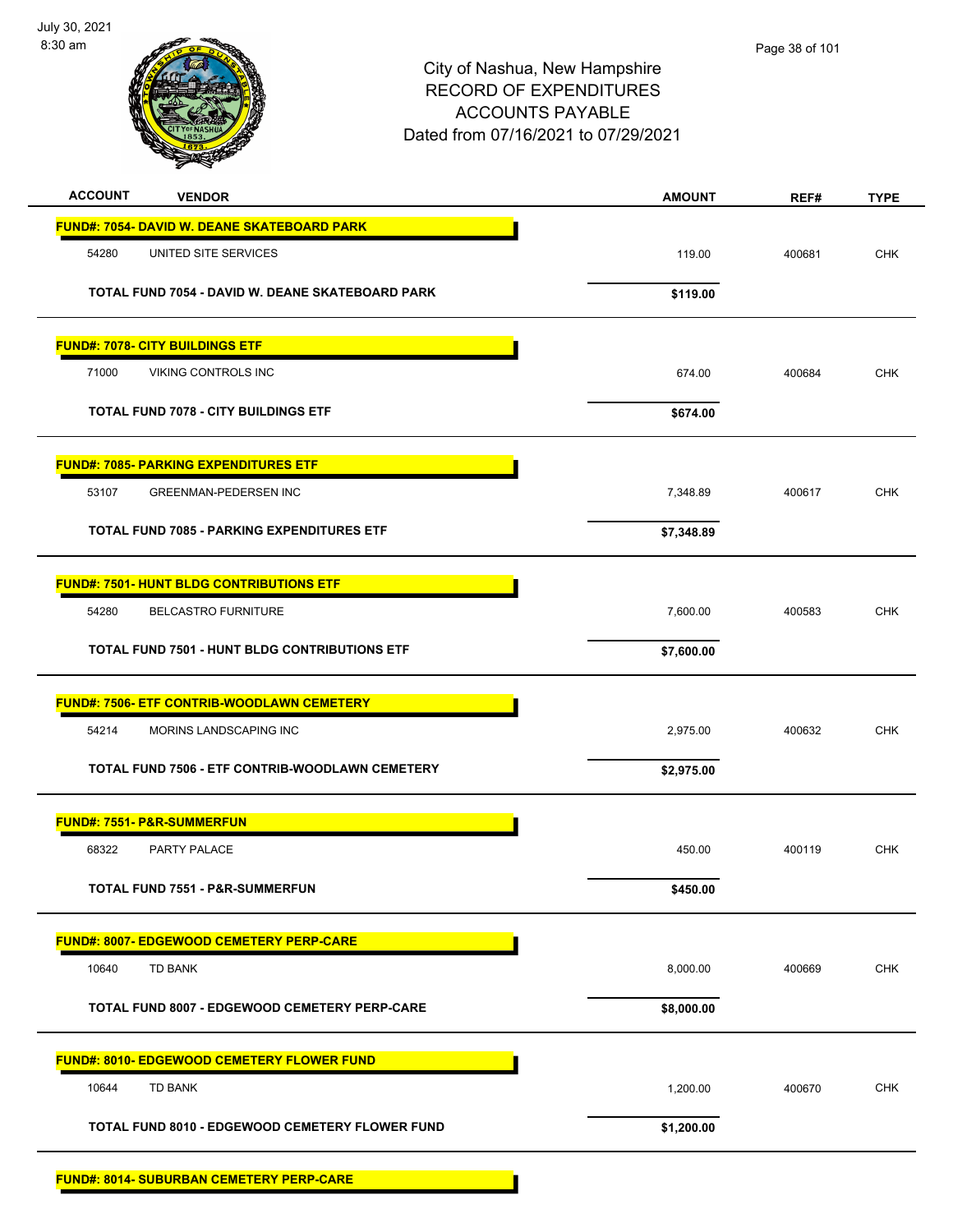

| <b>ACCOUNT</b><br><b>VENDOR</b>                         | <b>AMOUNT</b> | REF#   | <b>TYPE</b> |
|---------------------------------------------------------|---------------|--------|-------------|
| <b>FUND#: 8014- SUBURBAN CEMETERY PERP-CARE</b>         |               |        |             |
| 10628<br><b>TD BANK</b>                                 | 1,000.00      | 400668 | <b>CHK</b>  |
| <b>TOTAL FUND 8014 - SUBURBAN CEMETERY PERP-CARE</b>    | \$1,000.00    |        |             |
| <b>FUND#: 8021- SUBURBAN CEMETERY-WHITMAN FUND</b>      |               |        |             |
| 10632<br><b>TD BANK</b>                                 | 27,392.28     | 400668 | <b>CHK</b>  |
| <b>TOTAL FUND 8021 - SUBURBAN CEMETERY-WHITMAN FUND</b> | \$27,392.28   |        |             |
| FUND#: 8028- WOODLAWN CEMETERY PERP-CARE                |               |        |             |
| 10672<br>NATIONAL FINANCIAL SERVICE LLC                 | 7,237.00      | 400548 | <b>CHK</b>  |
| <b>TOTAL FUND 8028 - WOODLAWN CEMETERY PERP-CARE</b>    | \$7,237.00    |        |             |
| <b>FUND#: 8063- LIBRARY-HENRY STEARNS FUND</b>          |               |        |             |
| 61807<br><b>BAKER &amp; TAYLOR</b>                      | 680.76        | 400581 | <b>CHK</b>  |
| TOTAL FUND 8063 - LIBRARY-HENRY STEARNS FUND            | \$680.76      |        |             |
| <b>FUND#: 8600- WILLIS T DODGE AWARD</b>                |               |        |             |
| 68370<br>CAMERON REEDER AND                             | 200.00        | 400004 | <b>CHK</b>  |
| <b>TOTAL FUND 8600 - WILLIS T DODGE AWARD</b>           | \$200.00      |        |             |
| <b>FUND#: 8601- NOYES PRIZE</b>                         |               |        |             |
| 68370<br>SNEHA PRAKASH AND                              | 90.00         | 400088 | <b>CHK</b>  |
| TOTAL FUND 8601 - NOYES PRIZE                           | \$90.00       |        |             |
| FUND#: 8602- CLASS OF 1924 EVELYN F LAMOND              |               |        |             |
| 68370<br>JADYN GRAZIOLI AND                             | 660.00        | 400038 | CHK         |
| TOTAL FUND 8602 - CLASS OF 1924 EVELYN F LAMOND         | \$660.00      |        |             |
| <b>FUND#: 8603- RALPH J &amp; ALICE F BURNS</b>         |               |        |             |
| 68370<br><b>BRIAN GELINAS AND</b>                       | 450.00        | 399998 | <b>CHK</b>  |
| 68370<br>CARSON GOH AND                                 | 1,500.00      | 400009 | <b>CHK</b>  |
| 68370<br><b>EMILY GUO AND</b>                           | 1,500.00      | 400026 | <b>CHK</b>  |
| 68370<br>QUINN HILGER AND                               | 450.00        | 400080 | <b>CHK</b>  |
| 68370<br>STEPHEN NORRIS AND                             | 450.00        | 400094 | CHK         |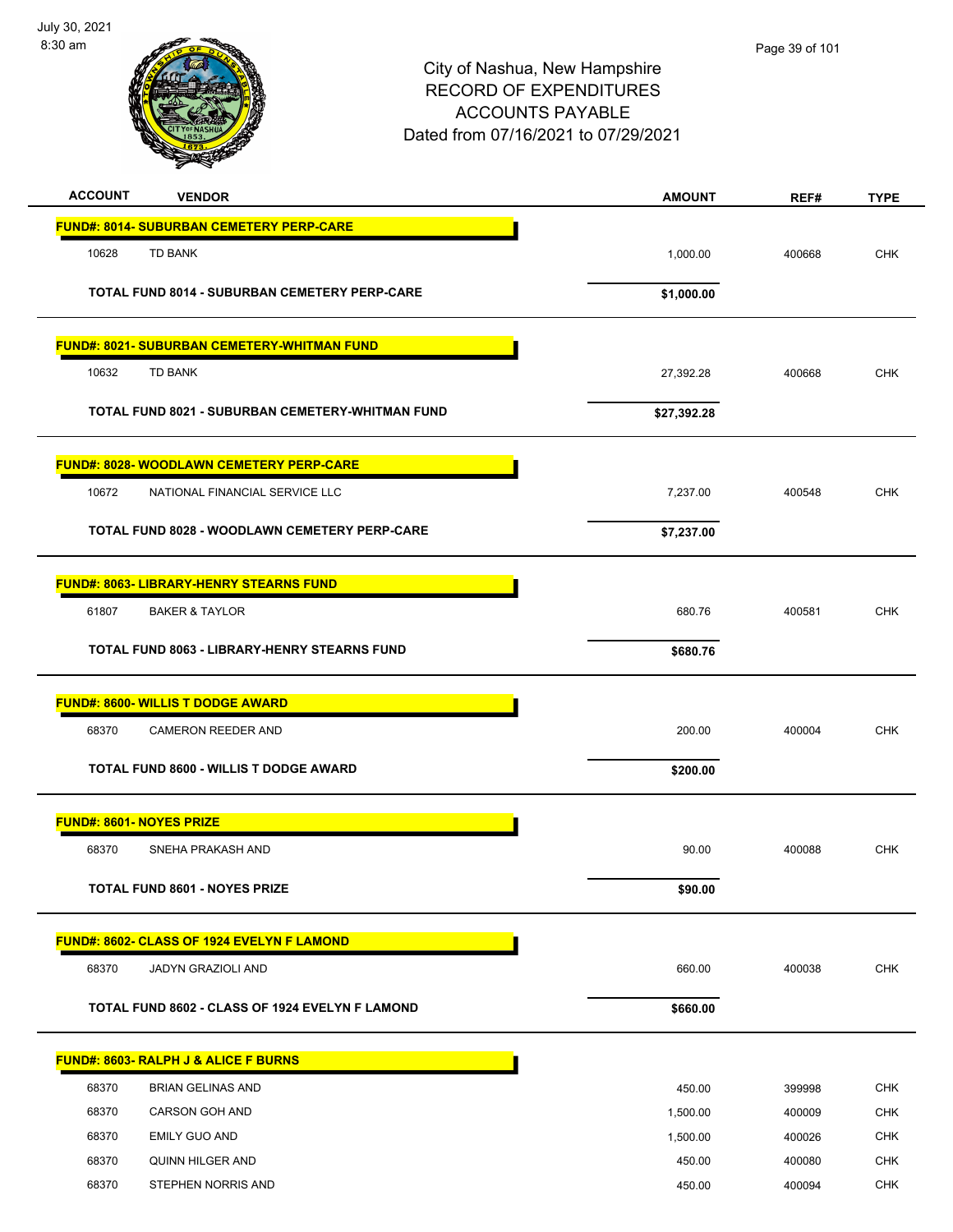| <b>ACCOUNT</b><br><b>VENDOR</b>                   | <b>AMOUNT</b> | REF#   | <b>TYPE</b> |
|---------------------------------------------------|---------------|--------|-------------|
| TOTAL FUND 8603 - RALPH J & ALICE F BURNS         | \$4,350.00    |        |             |
| <b>FUND#: 8604- THELMA F DOE</b>                  |               |        |             |
| 68370<br><b>BRIAN GELINAS AND</b>                 | 310.00        | 399999 | <b>CHK</b>  |
| <b>TOTAL FUND 8604 - THELMA F DOE</b>             | \$310.00      |        |             |
| <b>FUND#: 8605- MATSIS MATH ACH AWARD</b>         |               |        |             |
| 68370<br>CARSON GOH AND                           | 310.00        | 400010 | <b>CHK</b>  |
| TOTAL FUND 8605 - MATSIS MATH ACH AWARD           | \$310.00      |        |             |
| <b>FUND#: 8606- LEO &amp; OLIVE FERRYALL</b>      |               |        |             |
| 68370<br>MELANY SALAZAR AND                       | 450.00        | 400065 | <b>CHK</b>  |
| <b>TOTAL FUND 8606 - LEO &amp; OLIVE FERRYALL</b> | \$450.00      |        |             |
| <b>FUND#: 8608- WALTER &amp; EVELYN NESMITH</b>   |               |        |             |
| 68370<br>CARSON GOH AND                           | 245.00        | 400012 | <b>CHK</b>  |
| TOTAL FUND 8608 - WALTER & EVELYN NESMITH         | \$245.00      |        |             |
| <b>FUND#: 8609- ARTHUR J NAKOS</b>                |               |        |             |
| 68370<br>CARSON GOH AND                           | 415.00        | 400011 | <b>CHK</b>  |
| 68370<br><b>EMILY GUO AND</b>                     | 415.00        | 400028 | <b>CHK</b>  |
| <b>TOTAL FUND 8609 - ARTHUR J NAKOS</b>           | \$830.00      |        |             |
| <b>FUND#: 8610- NHS CLASS OF 1939 MEM</b>         |               |        |             |
| 68370<br>ALEXANDER MEESIG AND                     | 450.00        | 399977 | CHK         |
| TOTAL FUND 8610 - NHS CLASS OF 1939 MEM           | \$450.00      |        |             |
| <b>FUND#: 8611- RAYMOND N CHANTAL MEM</b>         |               |        |             |
| 68370<br><b>EMILY GUO AND</b>                     | 215.00        | 400027 | <b>CHK</b>  |
| <b>TOTAL FUND 8611 - RAYMOND N CHANTAL MEM</b>    | \$215.00      |        |             |
| <b>FUND#: 8612- FRANK &amp; EMMA CLANCY</b>       |               |        |             |
| 68370<br>ABBEY LANIER AND                         | 815.00        | 399973 | <b>CHK</b>  |
| 68370<br>CALLIE NOTINGER AND                      | 1,630.00      | 400002 | <b>CHK</b>  |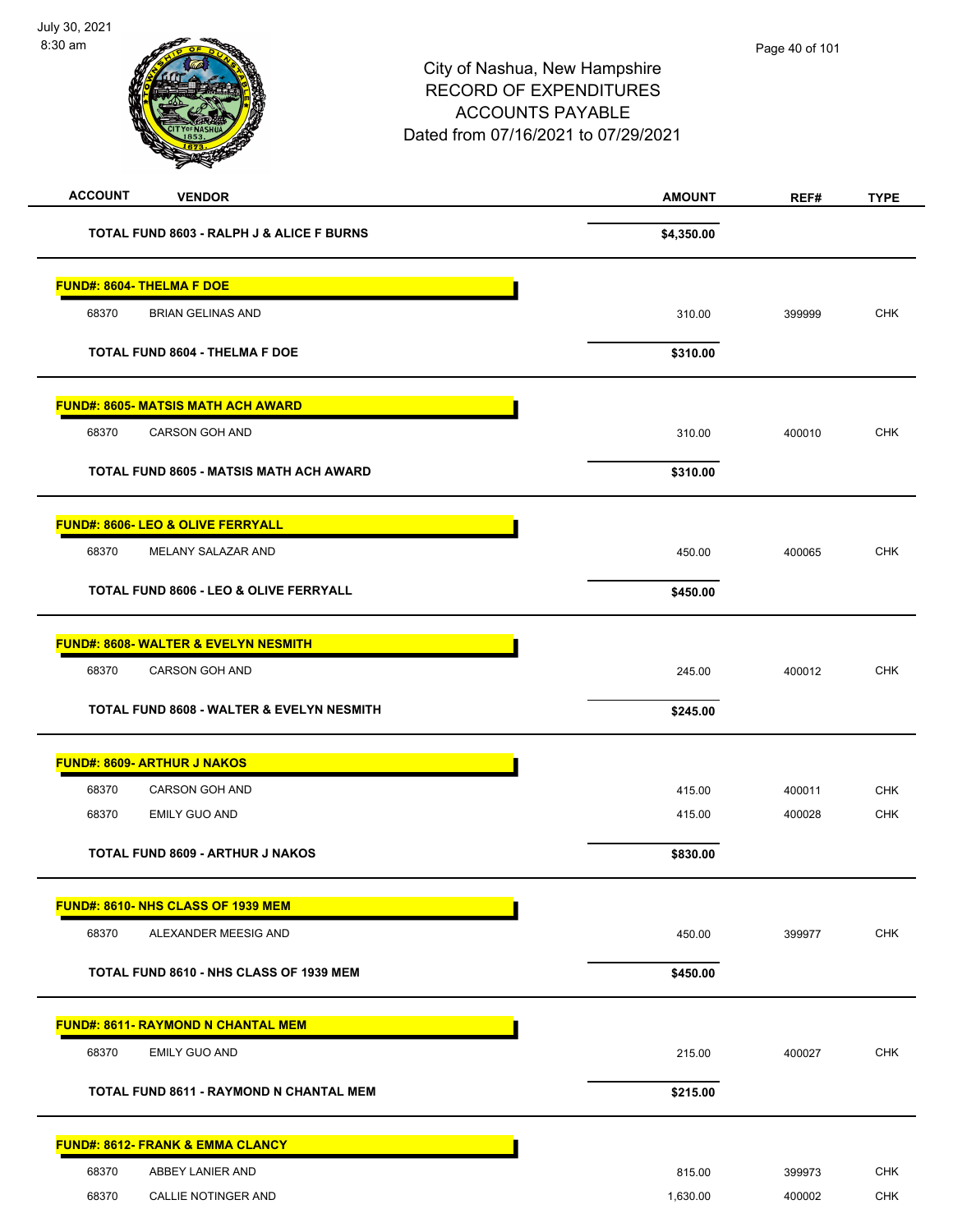July 30, 2021 8:30 am



| <b>ACCOUNT</b> | <b>VENDOR</b>                                      | <b>AMOUNT</b> | REF#   | <b>TYPE</b> |
|----------------|----------------------------------------------------|---------------|--------|-------------|
|                | <b>FUND#: 8612- FRANK &amp; EMMA CLANCY</b>        |               |        |             |
| 68370          | DANIA SAQUER AND                                   | 815.00        | 400018 | <b>CHK</b>  |
|                |                                                    |               |        |             |
|                | <b>TOTAL FUND 8612 - FRANK &amp; EMMA CLANCY</b>   | \$3,260.00    |        |             |
|                | <b>FUND#: 8613- WILLIAM H &amp; EDITH E KEENAN</b> |               |        |             |
| 68370          | AIDAN PEARL AND                                    | 850.00        | 399974 | <b>CHK</b>  |
| 68370          | ALEXANDER MEESIG AND                               | 850.00        | 399978 | <b>CHK</b>  |
| 68370          | ALEXANDER VELEZ AND                                | 850.00        | 399979 | <b>CHK</b>  |
| 68370          | AMANDA TOM AND                                     | 600.00        | 399982 | <b>CHK</b>  |
| 68370          | AMY MARISON AND                                    | 600.00        | 399983 | <b>CHK</b>  |
| 68370          | AVA SHARPE AND                                     | 850.00        | 399992 | <b>CHK</b>  |
| 68370          | AVE-ELLA BLANCHETTE AND                            | 850.00        | 399993 | <b>CHK</b>  |
| 68370          | CHRISTINA MENKE AND                                | 400.00        | 400014 | <b>CHK</b>  |
| 68370          | DANIEL LAVOIE AND                                  | 850.00        | 400020 | <b>CHK</b>  |
| 68370          | EDDY DAMIS JR AND                                  | 600.00        | 400024 | <b>CHK</b>  |
| 68370          | EMMA ALVARADO AND                                  | 850.00        | 400029 | <b>CHK</b>  |
| 68370          | JAMES REEL AND                                     | 850.00        | 400039 | <b>CHK</b>  |
| 68370          | JORDAN CIFRA AND                                   | 850.00        | 400045 | <b>CHK</b>  |
| 68370          | JOSHUA HIDALGO AND                                 | 600.00        | 400047 | <b>CHK</b>  |
| 68370          | KAIA KIRKLAND AND                                  | 600.00        | 400048 | <b>CHK</b>  |
| 68370          | KIMBERLY HENDRICK AND                              | 600.00        | 400050 | <b>CHK</b>  |
| 68370          | LAYNE DAVIS AND                                    | 600.00        | 400052 | <b>CHK</b>  |
| 68370          | LILIANA VORNEHM AND                                | 600.00        | 400055 | <b>CHK</b>  |
| 68370          | <b>MADISON VIGUE AND</b>                           | 600.00        | 400059 | <b>CHK</b>  |
| 68370          | MICHAEL ROSSETTI AND                               | 600.00        | 400067 | <b>CHK</b>  |
| 68370          | NICKOLAS DREW AND                                  | 850.00        | 400077 | <b>CHK</b>  |
| 68370          | YUVIKA AKKINENI AND                                | 600.00        | 400098 | <b>CHK</b>  |
| 68370          | KAYANA THOMAS AND                                  | 600.00        | 400464 | <b>CHK</b>  |
|                | TOTAL FUND 8613 - WILLIAM H & EDITH E KEENAN       | \$16,100.00   |        |             |

|       | <b>FUND#: 8614- CHARLES H AUSTIN</b> |          |        |            |
|-------|--------------------------------------|----------|--------|------------|
| 68370 | AARON ROCHE AND                      | 2.944.00 | 399972 | <b>CHK</b> |
| 68370 | AKSHAY SHINDE AND                    | 1,000.00 | 399976 | <b>CHK</b> |
| 68370 | ANIRUDH BACHIRAJU AND                | 1.000.00 | 399985 | <b>CHK</b> |
| 68370 | ANNA MATHEW AND                      | 1.000.00 | 399988 | <b>CHK</b> |
| 68370 | AUDRA ROBINSON AND                   | 1.500.00 | 399991 | <b>CHK</b> |
| 68370 | <b>BRIAN GELINAS AND</b>             | 2.944.00 | 399997 | <b>CHK</b> |
| 68370 | CAITLYN HARRINGTON AND               | 500.00   | 400000 | <b>CHK</b> |
| 68370 | CAROLINE CHEA AND                    | 2.500.00 | 400007 | <b>CHK</b> |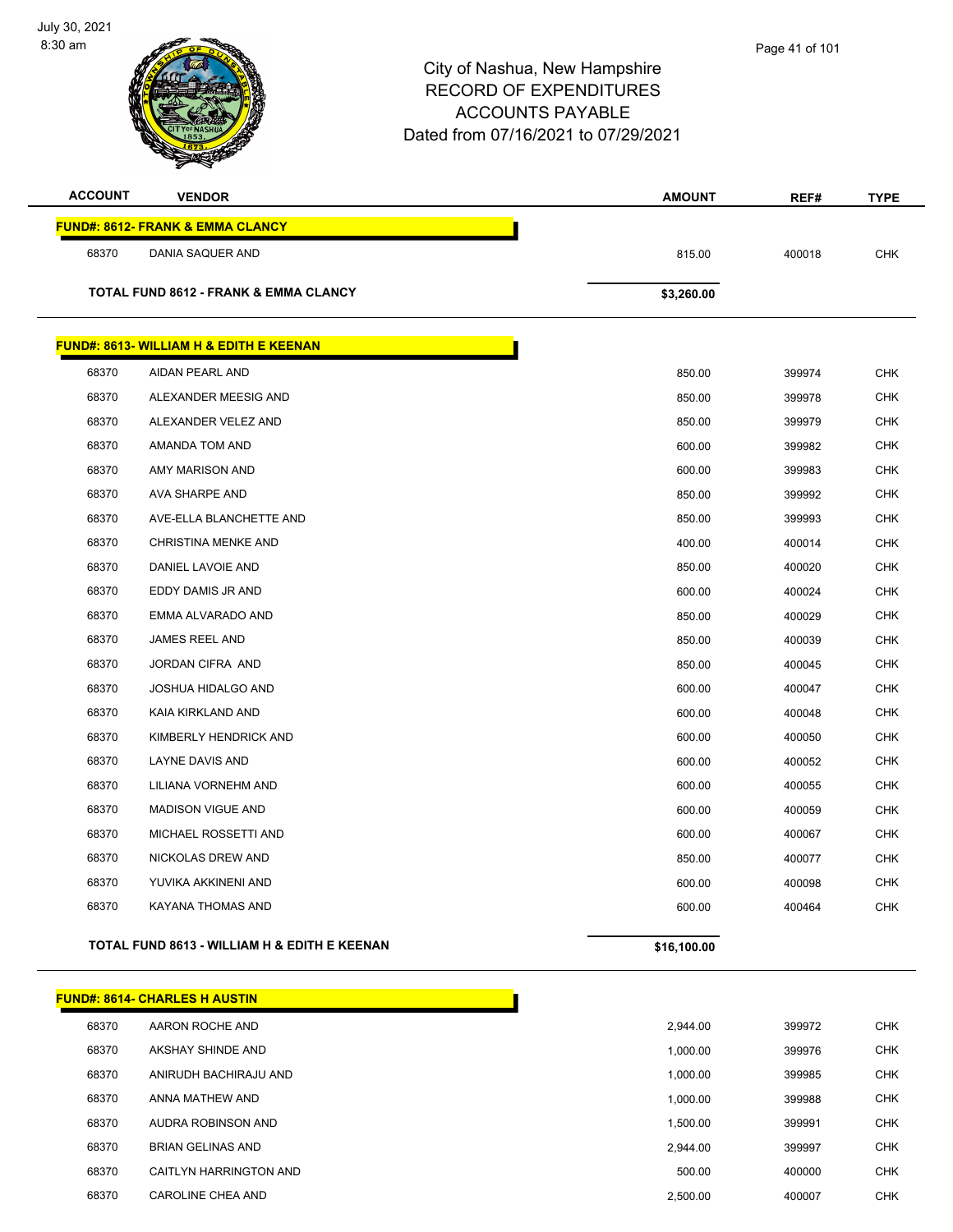

| <b>ACCOUNT</b> | <b>VENDOR</b>                                   | <b>AMOUNT</b> | REF#   | <b>TYPE</b> |
|----------------|-------------------------------------------------|---------------|--------|-------------|
|                | <b>FUND#: 8614- CHARLES H AUSTIN</b>            |               |        |             |
| 68370          | CAROLINE DOBENS AND                             | 2,944.00      | 400008 | <b>CHK</b>  |
| 68370          | <b>COLIN MCCARTHY AND</b>                       | 2,944.00      | 400017 | <b>CHK</b>  |
| 68370          | DHRUV PATEL AND                                 | 2,500.00      | 400022 | <b>CHK</b>  |
| 68370          | DURGA RAJA AND                                  | 1,000.00      | 400023 | <b>CHK</b>  |
| 68370          | ERIKA YACHARN AND                               | 750.00        | 400032 | <b>CHK</b>  |
| 68370          | ISHAN KEEZHAKADA AND                            | 1,000.00      | 400036 | <b>CHK</b>  |
| 68370          | <b>KYLE DECK AND</b>                            | 2,944.00      | 400051 | <b>CHK</b>  |
| 68370          | MICHAEL LEHMAN AND                              | 2,500.00      | 400066 | <b>CHK</b>  |
| 68370          | MICHELLE TON AND                                | 2,500.00      | 400069 | <b>CHK</b>  |
| 68370          | NADEZHDA ZHECHEVA AND                           | 1,500.00      | 400070 | <b>CHK</b>  |
| 68370          | <b>NEIL KACHAPPILLY AND</b>                     | 500.00        | 400073 | <b>CHK</b>  |
| 68370          | PRANEET NADELLA AND                             | 1,000.00      | 400078 | <b>CHK</b>  |
| 68370          | <b>QUINN HILGER AND</b>                         | 2,944.00      | 400079 | <b>CHK</b>  |
| 68370          | RENATO GONZALEZ-ALMONTE                         | 2,944.00      | 400081 | <b>CHK</b>  |
| 68370          | RUCHA DAVE AND                                  | 500.00        | 400082 | <b>CHK</b>  |
| 68370          | SARTHAK MANDAVIA AND                            | 2,500.00      | 400085 | <b>CHK</b>  |
| 68370          | SHREYA NAGRI AND                                | 500.00        | 400087 | <b>CHK</b>  |
| 68370          | STEPHEN NORRIS AND                              | 2,944.00      | 400093 | <b>CHK</b>  |
| 68370          | ZACHARY MAY AND                                 | 2,944.00      | 400099 | <b>CHK</b>  |
|                | <b>TOTAL FUND 8614 - CHARLES H AUSTIN</b>       | \$50,746.00   |        |             |
|                |                                                 |               |        |             |
|                | <b>FUND#: 8615- LANTZAS/ERICKSON SCHOL</b>      |               |        |             |
| 68370          | NAYELI ORTEGA AND                               | 530.00        | 400072 | <b>CHK</b>  |
|                | <b>TOTAL FUND 8615 - LANTZAS/ERICKSON SCHOL</b> | \$530.00      |        |             |
|                | <b>FUND#: 8616- RUTH MILAN SCHOL</b>            |               |        |             |
| 68370          | <b>CAMERON MCINTIRE AND</b>                     |               |        | <b>CHK</b>  |
| 68370          | LEANDRA BRYANT AND                              | 10,000.00     | 400003 | CHK         |
|                |                                                 | 10,000.00     | 400054 |             |
|                | <b>TOTAL FUND 8616 - RUTH MILAN SCHOL</b>       | \$20,000.00   |        |             |
|                | <b>FUND#: 8617- SCHEER SCIENCE AWARD</b>        |               |        |             |
| 68370          | SOUMIKA PINNINTI AND                            | 500.00        | 400089 | <b>CHK</b>  |
|                |                                                 |               |        |             |
|                | <b>TOTAL FUND 8617 - SCHEER SCIENCE AWARD</b>   | \$500.00      |        |             |
|                | <b>FUND#: 8619- S.BULLEYPARKS CLRTL ENR</b>     |               |        |             |
| 55650          | CHARLOTTE AVENUE SCHOOL PTO                     | 360.69        | 400521 | CHK         |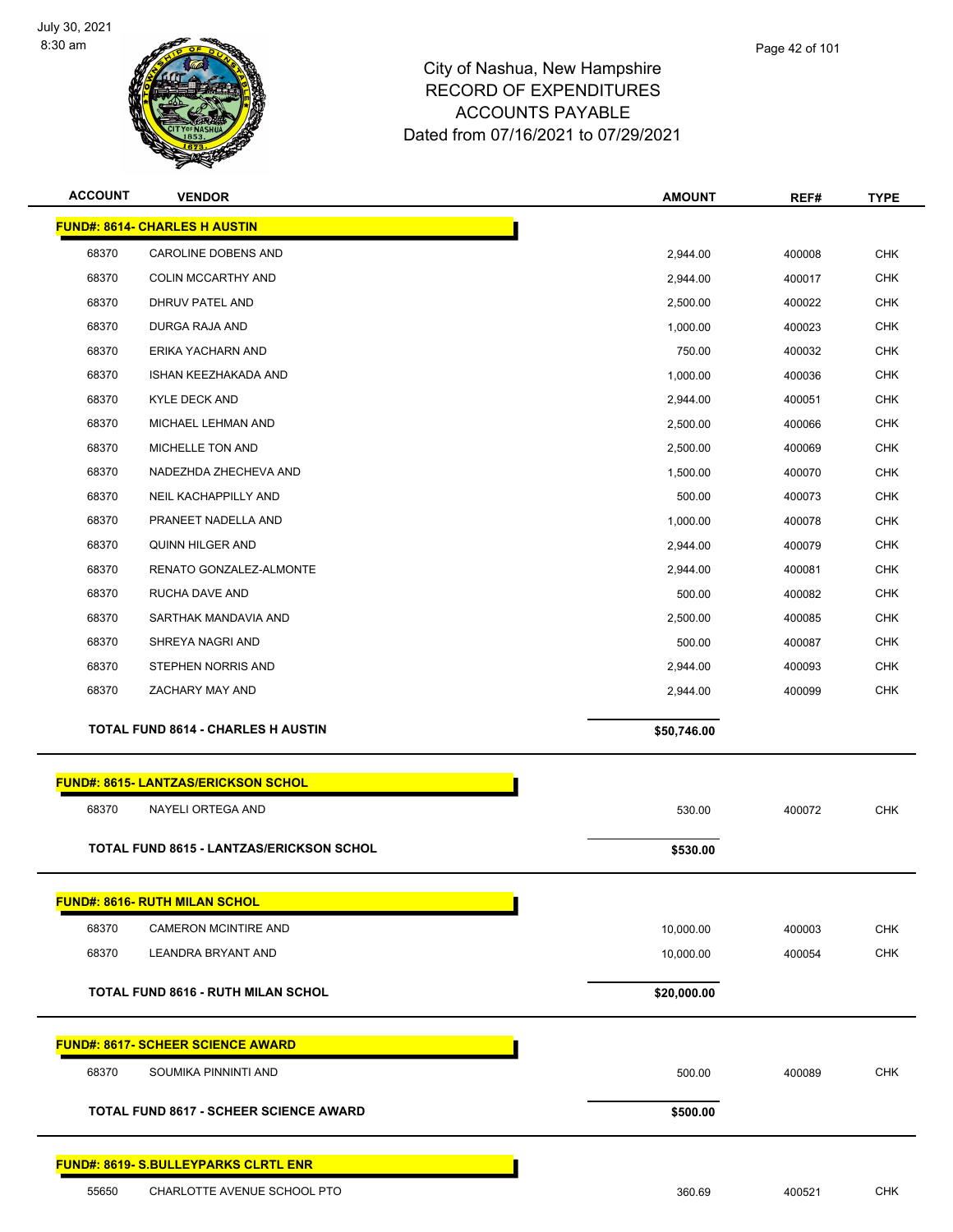| <b>TOTAL FUND 8619 - S.BULLEYPARKS CLRTL ENR</b><br>\$360.69<br><b>FUND#: 8624- ALAN H RUDMAN MEM AWARD</b><br>AUDRA ROBINSON AND<br>68370<br>3,200.00<br>399990<br>TOTAL FUND 8624 - ALAN H RUDMAN MEM AWARD<br>\$3,200.00<br>FUND#: 8626- LINDA HAYTAYAN LAX FUND<br>68370<br>AIDAN WALSH AND<br>500.00<br>399975<br>68370<br>CAITLYN HARRINGTON AND<br>500.00<br>400001<br>TOTAL FUND 8626 - LINDA HAYTAYAN LAX FUND<br>\$1,000.00<br><b>FUND#: 8628- STANFORD MARK LARSEN MEM</b> | <b>CHK</b><br><b>CHK</b><br><b>CHK</b><br>CHK |
|---------------------------------------------------------------------------------------------------------------------------------------------------------------------------------------------------------------------------------------------------------------------------------------------------------------------------------------------------------------------------------------------------------------------------------------------------------------------------------------|-----------------------------------------------|
|                                                                                                                                                                                                                                                                                                                                                                                                                                                                                       |                                               |
|                                                                                                                                                                                                                                                                                                                                                                                                                                                                                       |                                               |
|                                                                                                                                                                                                                                                                                                                                                                                                                                                                                       |                                               |
|                                                                                                                                                                                                                                                                                                                                                                                                                                                                                       |                                               |
|                                                                                                                                                                                                                                                                                                                                                                                                                                                                                       |                                               |
|                                                                                                                                                                                                                                                                                                                                                                                                                                                                                       |                                               |
|                                                                                                                                                                                                                                                                                                                                                                                                                                                                                       |                                               |
|                                                                                                                                                                                                                                                                                                                                                                                                                                                                                       |                                               |
|                                                                                                                                                                                                                                                                                                                                                                                                                                                                                       |                                               |
|                                                                                                                                                                                                                                                                                                                                                                                                                                                                                       |                                               |
| 68370<br>CAROLINE CHEA AND<br>500.00<br>400006                                                                                                                                                                                                                                                                                                                                                                                                                                        |                                               |
| <b>TOTAL FUND 8628 - STANFORD MARK LARSEN MEM</b><br>\$500.00                                                                                                                                                                                                                                                                                                                                                                                                                         |                                               |
|                                                                                                                                                                                                                                                                                                                                                                                                                                                                                       |                                               |
| <b>FUND#: 8629- NHS SOUTH GEN SCHOL</b>                                                                                                                                                                                                                                                                                                                                                                                                                                               |                                               |
| 68370<br>MICHELLE TON AND<br>1,000.00<br>400068                                                                                                                                                                                                                                                                                                                                                                                                                                       | <b>CHK</b>                                    |
| SARAH HINDS AND<br>68370<br>1,000.00<br>400083                                                                                                                                                                                                                                                                                                                                                                                                                                        | <b>CHK</b>                                    |
| 68370<br><b>SCOTT KAUFMAN AND</b><br>500.00<br>400086                                                                                                                                                                                                                                                                                                                                                                                                                                 | <b>CHK</b>                                    |
| SNEHA PRAKASH AND<br>68370<br>110.00<br>400088                                                                                                                                                                                                                                                                                                                                                                                                                                        | <b>CHK</b>                                    |
| <b>TOTAL FUND 8629 - NHS SOUTH GEN SCHOL</b><br>\$2,610.00                                                                                                                                                                                                                                                                                                                                                                                                                            |                                               |
| <b>FUND#: 8631- MICHELLE TRODDYN MEM</b>                                                                                                                                                                                                                                                                                                                                                                                                                                              |                                               |
| 68370<br><b>BENJAMIN ALMEIDA</b><br>350.00<br>399994                                                                                                                                                                                                                                                                                                                                                                                                                                  | <b>CHK</b>                                    |
| TOTAL FUND 8631 - MICHELLE TRODDYN MEM<br>\$350.00                                                                                                                                                                                                                                                                                                                                                                                                                                    |                                               |
| <b>FUND#: 8632- MARTIN J CORONIS ED</b>                                                                                                                                                                                                                                                                                                                                                                                                                                               |                                               |
| 68370<br>STEPHEN NORRIS AND<br>500.00<br>400095                                                                                                                                                                                                                                                                                                                                                                                                                                       | <b>CHK</b>                                    |
| <b>TOTAL FUND 8632 - MARTIN J CORONIS ED</b><br>\$500.00                                                                                                                                                                                                                                                                                                                                                                                                                              |                                               |
|                                                                                                                                                                                                                                                                                                                                                                                                                                                                                       |                                               |
| <b>FUND#: 8633- JOHN H GIACOBBE SCHOL</b>                                                                                                                                                                                                                                                                                                                                                                                                                                             |                                               |
| 68370<br>DANIEL LAVOIE AND<br>500.00<br>400019                                                                                                                                                                                                                                                                                                                                                                                                                                        | <b>CHK</b>                                    |
| <b>TOTAL FUND 8633 - JOHN H GIACOBBE SCHOL</b><br>\$500.00                                                                                                                                                                                                                                                                                                                                                                                                                            |                                               |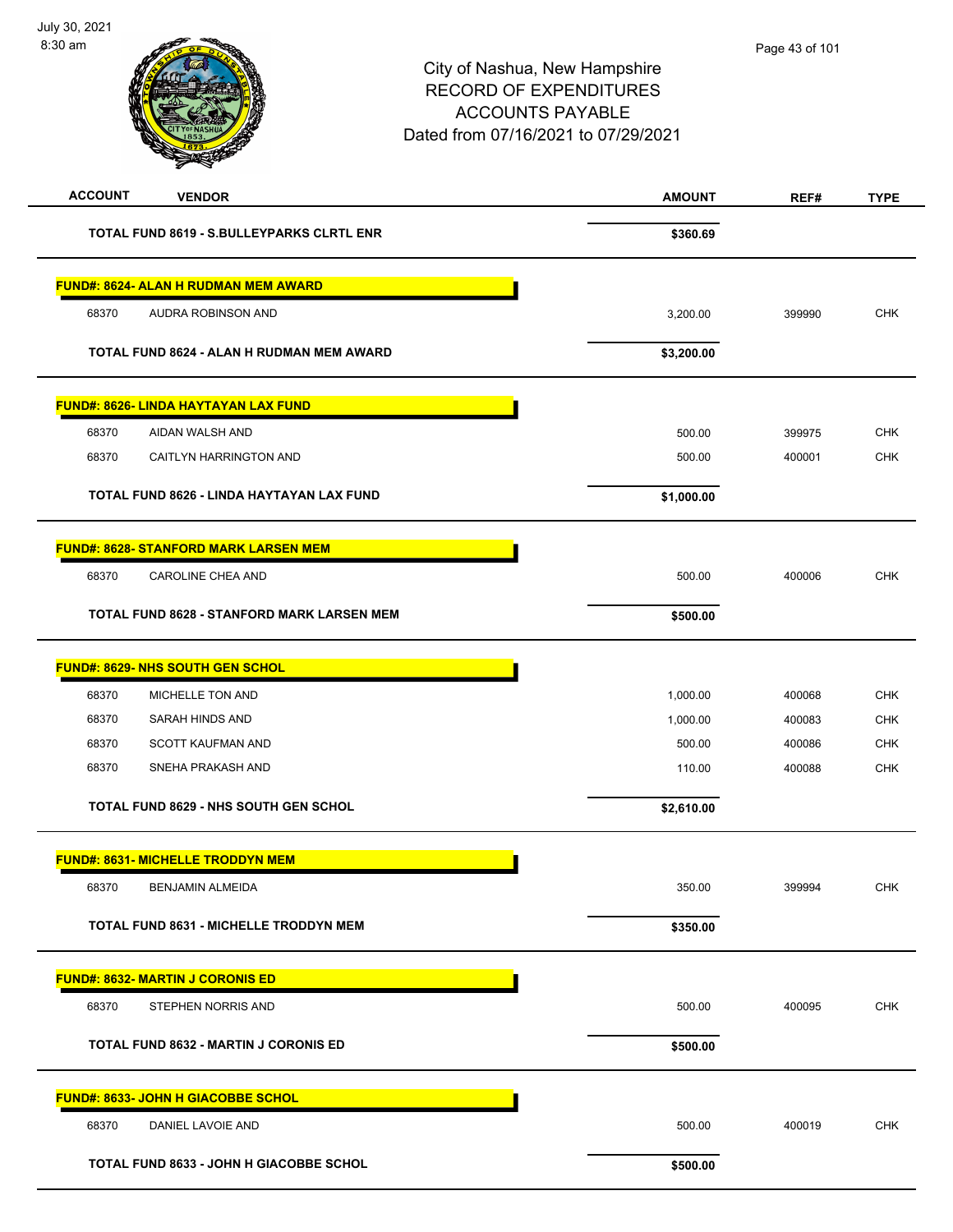$\sim$ 



| <b>ACCOUNT</b> | <b>VENDOR</b>                                   | <b>AMOUNT</b> | REF#   | <b>TYPE</b> |
|----------------|-------------------------------------------------|---------------|--------|-------------|
|                | <b>FUND#: 8634- NHS NORTH GEN SCHOL</b>         |               |        |             |
| 68370          | ANJANADEVI GOVINDARAJ AND                       | 500.00        | 399987 | <b>CHK</b>  |
| 68370          | BENJAMIN ALMEIDA AND                            | 500.00        | 399996 | <b>CHK</b>  |
| 68370          | CHRYSOLITE DHINAKARAN AND                       | 500.00        | 400016 | <b>CHK</b>  |
| 68370          | JORDAN CIFRA AND                                | 500.00        | 400046 | <b>CHK</b>  |
|                |                                                 |               |        |             |
|                | <b>TOTAL FUND 8634 - NHS NORTH GEN SCHOL</b>    | \$2,000.00    |        |             |
|                | <b>FUND#: 8636- EILEEN MCDEVITT FUCILE</b>      |               |        |             |
| 68370          | MARIANNE MEDEROS AND                            | 3,000.00      | 400063 | <b>CHK</b>  |
|                | <b>TOTAL FUND 8636 - EILEEN MCDEVITT FUCILE</b> | \$3,000.00    |        |             |
|                | <b>FUND#: 8641- NHS N/S GEN SCHOLARSHIPS</b>    |               |        |             |
| 68370          | ANJANADEVI GOVINDARAJ AND                       | 1,200.00      | 399970 | <b>CHK</b>  |
| 68370          | AAROHI DARISI AND                               | 250.00        | 399971 | <b>CHK</b>  |
| 68370          | ALISON MARTEL AND                               | 500.00        | 399980 | <b>CHK</b>  |
| 68370          | ALYJAH MCHUGH AND                               | 1,200.00      | 399981 | <b>CHK</b>  |
| 68370          | ANA FAIRBANKS AND                               | 500.00        | 399984 | <b>CHK</b>  |
| 68370          | ASHLEY O'YOUNG AND                              | 1,200.00      | 399989 | <b>CHK</b>  |
| 68370          | BENJAMIN ALMEIDA AND                            | 1,200.00      | 399995 | <b>CHK</b>  |
| 68370          | CHLOE CRAIG AND                                 | 1,200.00      | 400013 | <b>CHK</b>  |
| 68370          | CHRYSOLITE DHINAKARAN AND                       | 1,200.00      | 400015 | <b>CHK</b>  |
| 68370          | DELANEY NELSON AND                              | 500.00        | 400021 | <b>CHK</b>  |
| 68370          | EMELY SALAZAR BERNAL AND                        | 1,000.00      | 400025 | <b>CHK</b>  |
| 68370          | EMMA DONOVAN AND                                | 375.00        | 400030 | <b>CHK</b>  |
| 68370          | <b>EMMA PIERCE AND</b>                          | 500.00        | 400031 | <b>CHK</b>  |
| 68370          | ERIN DANIELSON AND                              | 500.00        | 400033 | <b>CHK</b>  |
| 68370          | <b>IRUKA OBINELO AND</b>                        | 500.00        | 400035 | <b>CHK</b>  |
| 68370          | JACKY CHEN AND                                  | 500.00        | 400037 | <b>CHK</b>  |
| 68370          | JASON COMPOH AND                                | 500.00        | 400040 | <b>CHK</b>  |
| 68370          | JEREMY MELENDEZ AND                             | 500.00        | 400041 | <b>CHK</b>  |
| 68370          | JONATHAN HAWKINS AND                            | 1,200.00      | 400042 | <b>CHK</b>  |
| 68370          | JONATHAN PORTILLO AND                           | 500.00        | 400044 | <b>CHK</b>  |
| 68370          | KILEY O'BRIEN AND                               | 1,200.00      | 400049 | <b>CHK</b>  |
| 68370          | LAYSHA ROBERTS AND                              | 1,000.00      | 400053 | <b>CHK</b>  |
| 68370          | LILY BROOKS AND                                 | 1,200.00      | 400056 | <b>CHK</b>  |
| 68370          | LUCA FRIONI AND                                 | 500.00        | 400057 | <b>CHK</b>  |
| 68370          | <b>MADISON SHERER AND</b>                       | 500.00        | 400058 | <b>CHK</b>  |
| 68370          | <b>MADISON VIGUE AND</b>                        | 375.00        | 400060 | <b>CHK</b>  |
| 68370          | <b>MAYA RIOUX AND</b>                           | 500.00        | 400064 | CHK         |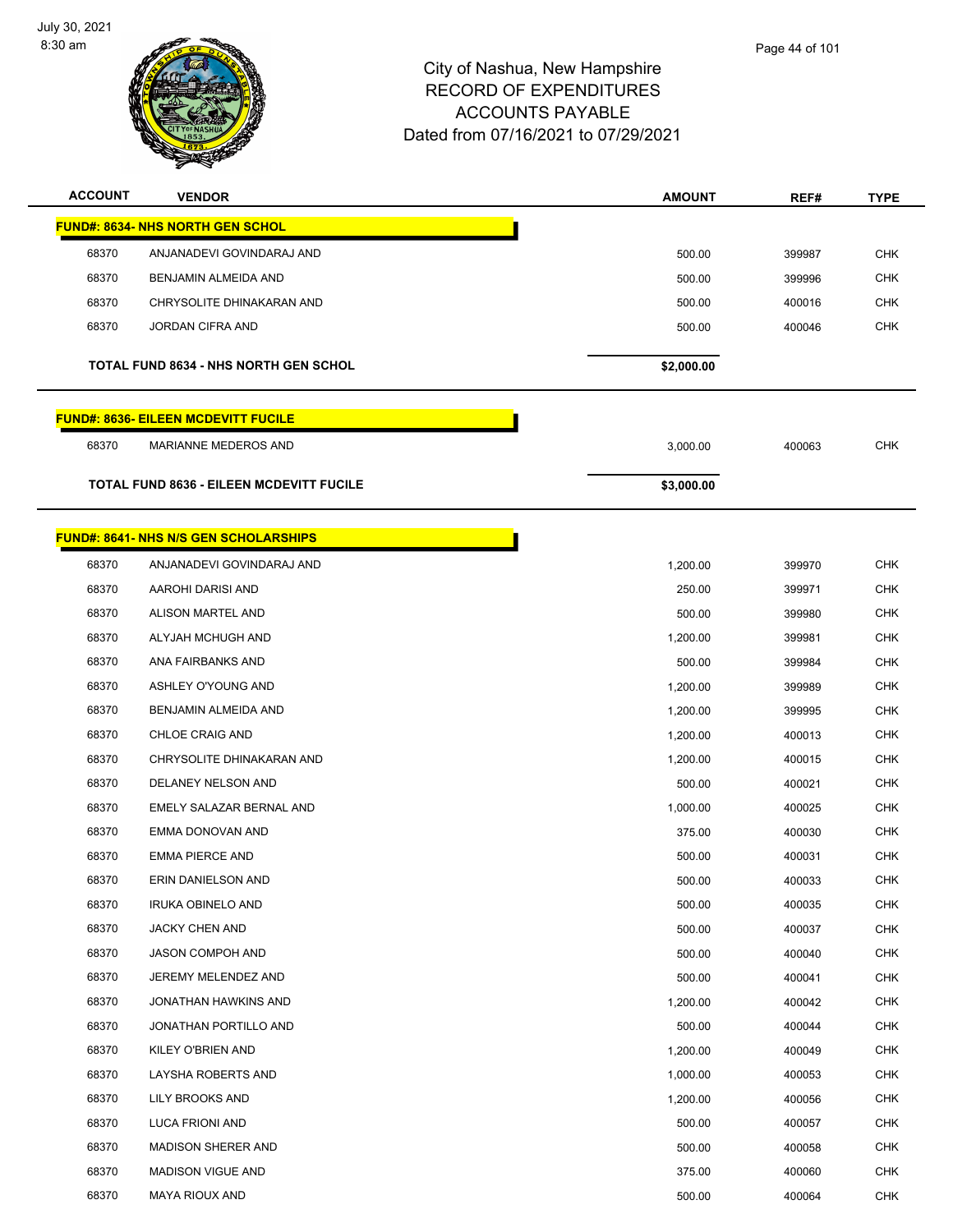

| <b>ACCOUNT</b> | <b>VENDOR</b>                                          | <b>AMOUNT</b> | REF#   | <b>TYPE</b>              |
|----------------|--------------------------------------------------------|---------------|--------|--------------------------|
|                | <b>FUND#: 8641- NHS N/S GEN SCHOLARSHIPS</b>           |               |        |                          |
| 68370          | NEIL KACHAPPILLY AND                                   | 500.00        | 400074 | <b>CHK</b>               |
| 68370          | <b>NELSON HAWKINS AND</b>                              | 1,200.00      | 400075 | <b>CHK</b>               |
| 68370          | SPENCER CHAMPAGNE AND                                  | 500.00        | 400090 | <b>CHK</b>               |
| 68370          | SRYIA MUNUGOTI AND                                     | 500.00        | 400092 | <b>CHK</b>               |
| 68370          | <b>TREVOR BEATON AND</b>                               | 500.00        | 400096 | <b>CHK</b>               |
| 68370          | KAYANA THOMAS AND                                      | 500.00        | 400464 | <b>CHK</b>               |
|                |                                                        |               |        |                          |
|                | <b>TOTAL FUND 8641 - NHS N/S GEN SCHOLARSHIPS</b>      | \$24,000.00   |        |                          |
|                | <b>FUND#: 8643- KAUSHIK KORRAPATY SCHOLARSHIP</b>      |               |        |                          |
| 68370          | SPENCER CHAMPAGNE AND                                  | 1,000.00      | 400091 | <b>CHK</b>               |
|                |                                                        |               |        |                          |
|                | <b>TOTAL FUND 8643 - KAUSHIK KORRAPATY SCHOLARSHIP</b> | \$1,000.00    |        |                          |
|                | <b>FUND#: 8644- THOMAS MULCAHY MEMORIAL FUND</b>       |               |        |                          |
|                |                                                        |               |        |                          |
| 68370          | CAMERON REINBOLD AND                                   | 500.00        | 400005 | <b>CHK</b>               |
| 68370<br>68370 | JONATHAN HAWKINS AND<br><b>NELSON HAWKINS AND</b>      | 500.00        | 400043 | <b>CHK</b><br><b>CHK</b> |
|                |                                                        | 500.00        | 400076 |                          |
|                | <b>TOTAL FUND 8644 - THOMAS MULCAHY MEMORIAL FUND</b>  | \$1,500.00    |        |                          |
|                | <b>FUND#: 8646- COLLEEN DARWISH MEM SCHOLARSHP</b>     |               |        |                          |
| 68370          | NATALIE DOVALE AND                                     | 500.00        | 400071 | <b>CHK</b>               |
| 68370          | <b>SARAH WILTON AND</b>                                | 1,000.00      | 400084 | <b>CHK</b>               |
|                |                                                        |               |        |                          |
|                | TOTAL FUND 8646 - COLLEEN DARWISH MEM SCHOLARSHP       | \$1,500.00    |        |                          |
|                | <b>FUND#: 8647- RUSSELL V CARDIN SCHOLARSHIP</b>       |               |        |                          |
| 68370          | <b>MARIANNE MEDEROS AND</b>                            | 1,000.00      | 400062 | <b>CHK</b>               |
|                |                                                        |               |        |                          |
|                | <b>TOTAL FUND 8647 - RUSSELL V CARDIN SCHOLARSHIP</b>  | \$1,000.00    |        |                          |
|                | <b>FUND#: 8648- SOCIAL SCIENCE SCHOLARSHIP</b>         |               |        |                          |
| 68370          | HALEIGH SWABOWICZ AND                                  | 2,500.00      | 400034 | <b>CHK</b>               |
|                |                                                        |               |        |                          |
|                | <b>TOTAL FUND 8648 - SOCIAL SCIENCE SCHOLARSHIP</b>    | \$2,500.00    |        |                          |
|                | <u> FUND#: 8649- NHCF-NHSS 1963 ALUM ENDOWMENT</u>     |               |        |                          |
| 68370          | ANISH BHOJWANI AND                                     | 3,000.00      | 399986 | <b>CHK</b>               |
| 68370          | MARIAJOSE HENAO AND                                    | 3,000.00      | 400061 | <b>CHK</b>               |
|                |                                                        |               |        |                          |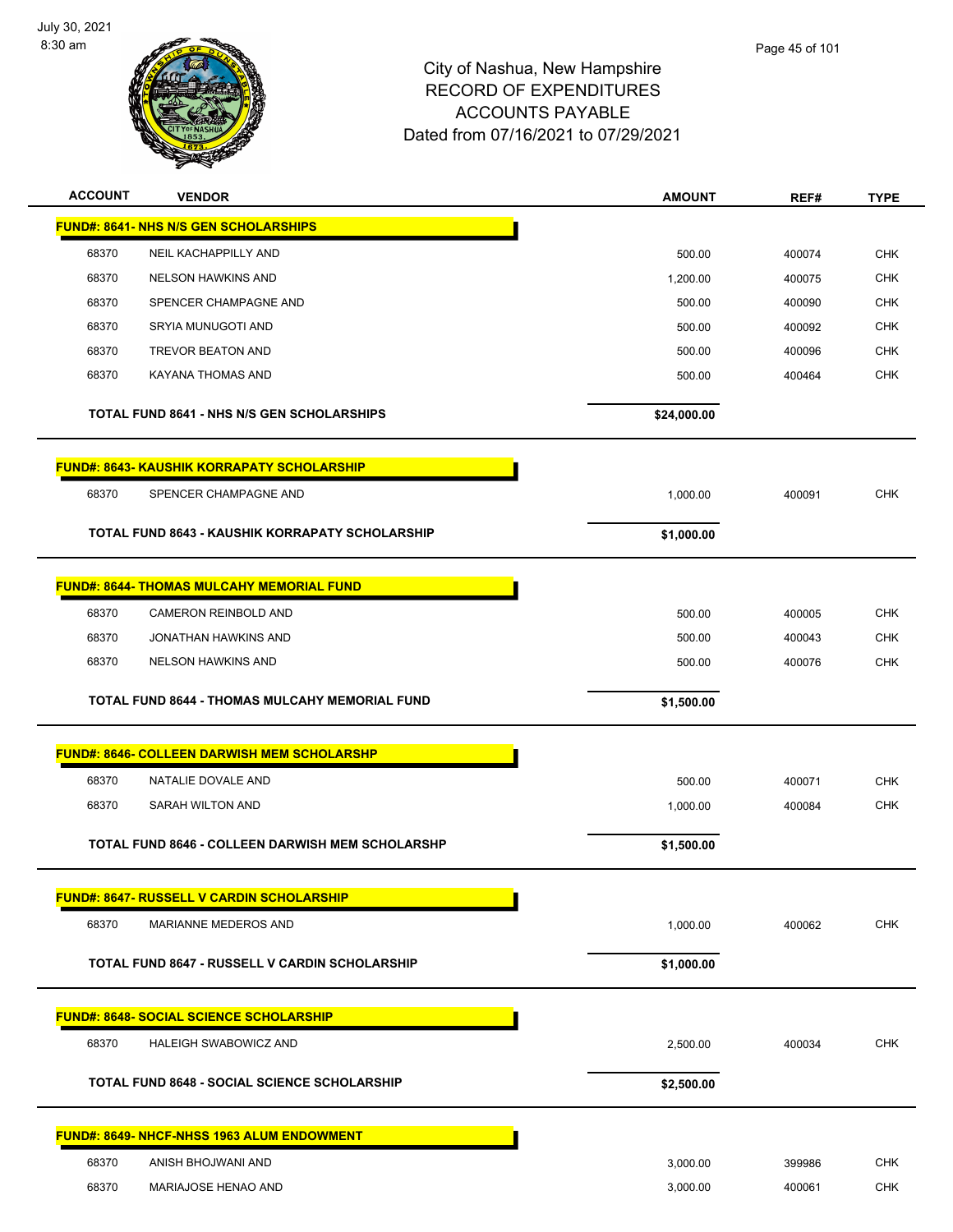| July 30, 2021<br>$8:30$ am |                                                   | City of Nashua, New Hampshire<br><b>RECORD OF EXPENDITURES</b><br><b>ACCOUNTS PAYABLE</b><br>Dated from 07/16/2021 to 07/29/2021 |               | Page 46 of 101 |             |
|----------------------------|---------------------------------------------------|----------------------------------------------------------------------------------------------------------------------------------|---------------|----------------|-------------|
| <b>ACCOUNT</b>             | <b>VENDOR</b>                                     |                                                                                                                                  | <b>AMOUNT</b> | REF#           | <b>TYPE</b> |
|                            | <b>FUND#: 8649- NHCF-NHSS 1963 ALUM ENDOWMENT</b> |                                                                                                                                  |               |                |             |
| 68370                      | XIMENA DOMINGUEZ-ESCOBEDO AND                     |                                                                                                                                  | 4.000.00      | 400097         | <b>CHK</b>  |
|                            | TOTAL FUND 8649 - NHCF-NHSS 1963 ALUM ENDOWMENT   |                                                                                                                                  | \$10,000.00   |                |             |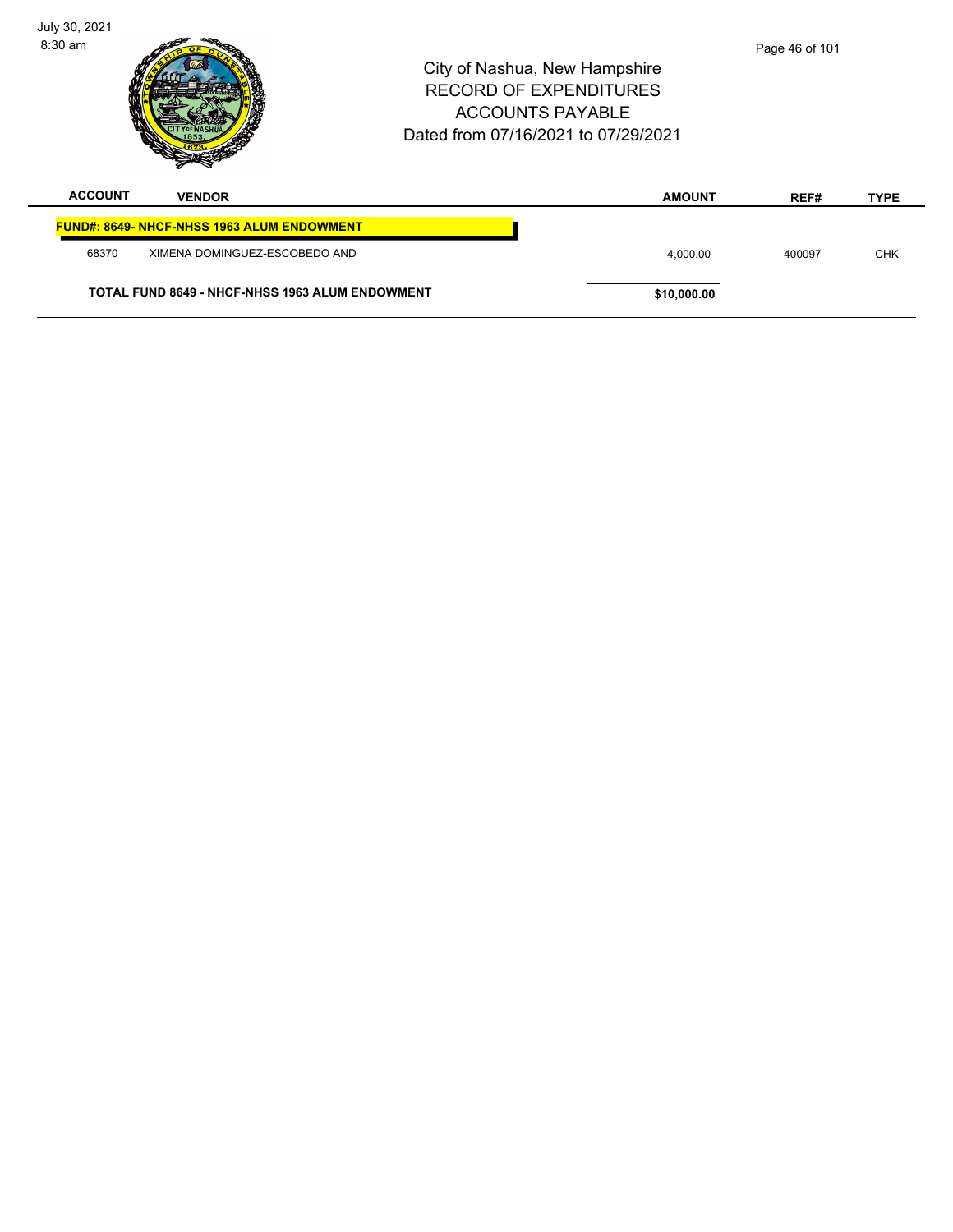

| <b>ACCOUNT</b> | <b>VENDOR</b> |                                           | <b>AMOUNT</b><br>REF# | <b>TYPE</b> |
|----------------|---------------|-------------------------------------------|-----------------------|-------------|
|                |               | <b>SUMMARY BY FUND</b>                    | <b>AMOUNT</b>         |             |
|                | 1000          | <b>GENERAL FUND</b>                       | 7,781,509.93          |             |
|                | 1001          | <b>GF-CAPITAL IMPROVEMENTS</b>            | 11,033.28             |             |
|                | 1010          | <b>GF-PRIOR YEAR ENC &amp; ESCROWS</b>    | 49,016.86             |             |
|                | 2100          | <b>FOOD SERVICES FUND</b>                 | 1,212.37              |             |
|                | 2120          | SUMMER FEEDING PROGRAM FUND               | 31,625.22             |             |
|                | 2201          | DRIVERS EDUCATION FUND                    | 620.75                |             |
|                | 2204          | SUMMER SCHOOL                             | 50.00                 |             |
|                | 2207          | ADULT ED/CONTINUING ED                    | 759.23                |             |
|                | 2222          | AFTER SCHOOL PROGRAM                      | 56.97                 |             |
|                | 2501          | PUBLIC HEALTH CLIENT FEES FUND            | 120.00                |             |
|                | 2503          | <b>PARKS &amp; REC PROGRAMS FUND</b>      | 11,124.00             |             |
|                | 2505          | PEG ACCESS CHANNELS FUND                  | 11,996.08             |             |
|                | 2506          | HUNT BLDG FACILITY RENTAL FUND            | 397.19                |             |
|                | 2508          | SPECIAL ROAD & HIGHWAY FUND               | 633,994.03            |             |
|                | 3035          | FEMA DISASTER ASSIST GRANTS               | 2,798.00              |             |
|                | 3050          | POLICE GRANTS FUND                        | 829.10                |             |
|                | 3068          | COMMUNITY SERVICES GRANTS FUND            | 72,131.44             |             |
|                | 3070          | COMMUNITY HEALTH GRANTS FUND              | 10,365.38             |             |
|                | 3080          | COMMUNITY DEVELOPMENT GRANTS              | 20,521.00             |             |
|                | 3090          | URBAN PROGRAM GRANTS FUND                 | 94,183.34             |             |
|                | 3120          | TRANSIT GRANTS FUND                       | 28,937.22             |             |
|                | 3200          | <b>PARKS &amp; RECREATION GRANTS FUND</b> | 737.80                |             |
|                | 3800          | SCHOOL GRANTS FUND                        | 79,592.59             |             |
|                | 4025          | <b>DOJ DRUG FORFEITURE FUND</b>           | 6,855.20              |             |
|                | 4053          | FIRE REGIONAL HAZMAT FUND                 | 10,700.00             |             |
|                | 4080          | NASHUA CONSERVATION FUND                  | 385.00                |             |
|                | 4085          | NASHUA RIVERWALK TIF DISTRICT             | 55,910.00             |             |
|                | 5020          | CAPITAL PROJECTS-POLICE                   | 18,775.00             |             |
|                | 5060          | CAPITAL PROJECTS-COMM HEALTH              | 411,206.00            |             |
|                | 5090          | CAPITAL PROJECTS-HYDROELECTRIC            | 445,095.00            |             |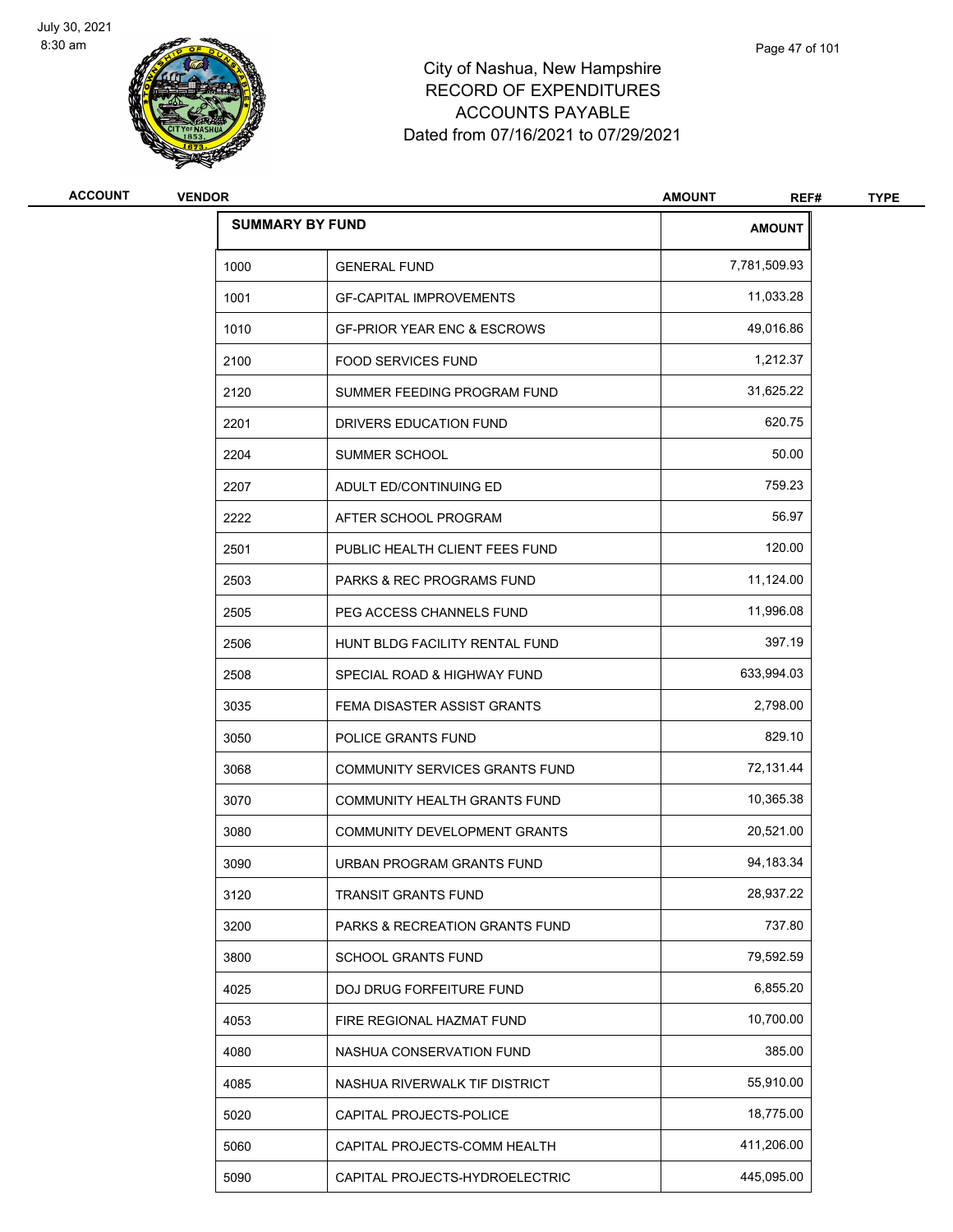

| <b>ACCOUNT</b> | <b>VENDOR</b> |                                       | <b>AMOUNT</b><br>REF# | <b>TYPE</b> |
|----------------|---------------|---------------------------------------|-----------------------|-------------|
|                |               |                                       | <b>AMOUNT</b>         |             |
|                | 5200          | CAPITAL PROJECTS-PUBLIC WORKS         | 99,321.94             |             |
|                | 5800          | SCHOOL CAPITAL PROJECTS FUND          | 10,000.00             |             |
|                | 6000          | SOLID WASTE FUND                      | 990,955.85            |             |
|                | 6200          | <b>WASTEWATER FUND</b>                | 3,945,316.77          |             |
|                | 6500          | PROPERTY & CASUALTY FUND              | 39,521.71             |             |
|                | 6600          | BENEFITS SELF INSURANCE FUND          | 1,397,692.50          |             |
|                | 7026          | CAPITAL EQUIPMENT RESERVE FUND        | 297,823.00            |             |
|                | 7050          | <b>HOLMAN STADIUM IMPROVEMNTS ETF</b> | 1,886.17              |             |
|                | 7052          | MINE FALLS PARK ETF                   | 870.13                |             |
|                | 7054          | DAVID W. DEANE SKATEBOARD PARK        | 119.00                |             |
|                | 7078          | <b>CITY BUILDINGS ETF</b>             | 674.00                |             |
|                | 7085          | PARKING EXPENDITURES ETF              | 7,348.89              |             |
|                | 7501          | HUNT BLDG CONTRIBUTIONS ETF           | 7,600.00              |             |
|                | 7506          | ETF CONTRIB-WOODLAWN CEMETERY         | 2,975.00              |             |
|                | 7551          | P&R-SUMMERFUN                         | 450.00                |             |
|                | 8007          | EDGEWOOD CEMETERY PERP-CARE           | 8,000.00              |             |
|                | 8010          | EDGEWOOD CEMETERY FLOWER FUND         | 1,200.00              |             |
|                | 8014          | SUBURBAN CEMETERY PERP-CARE           | 1,000.00              |             |
|                | 8021          | SUBURBAN CEMETERY-WHITMAN FUND        | 27,392.28             |             |
|                | 8028          | WOODLAWN CEMETERY PERP-CARE           | 7,237.00              |             |
|                | 8063          | LIBRARY-HENRY STEARNS FUND            | 680.76                |             |
|                | 8600          | WILLIS T DODGE AWARD                  | 200.00                |             |
|                | 8601          | NOYES PRIZE                           | 90.00                 |             |
|                | 8602          | CLASS OF 1924 EVELYN F LAMOND         | 660.00                |             |
|                | 8603          | RALPH J & ALICE F BURNS               | 4,350.00              |             |
|                | 8604          | THELMA F DOE                          | 310.00                |             |
|                | 8605          | <b>MATSIS MATH ACH AWARD</b>          | 310.00                |             |
|                | 8606          | LEO & OLIVE FERRYALL                  | 450.00                |             |
|                | 8608          | WALTER & EVELYN NESMITH               | 245.00                |             |
|                | 8609          | ARTHUR J NAKOS                        | 830.00                |             |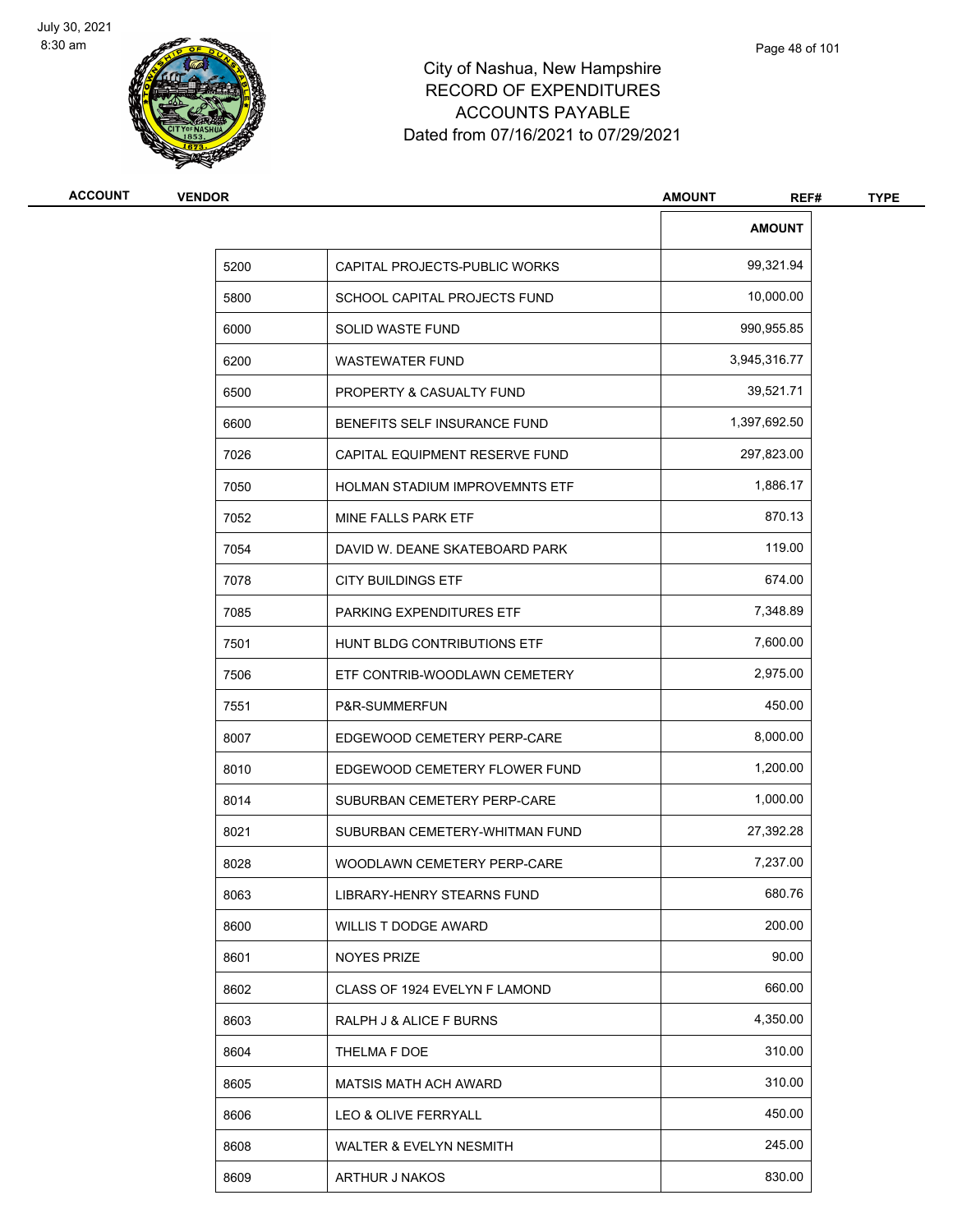

| <b>ACCOUNT</b> | <b>VENDOR</b> |                                | <b>AMOUNT</b><br>REF# | <b>TYPE</b> |
|----------------|---------------|--------------------------------|-----------------------|-------------|
|                |               |                                | <b>AMOUNT</b>         |             |
|                | 8610          | NHS CLASS OF 1939 MEM          | 450.00                |             |
|                | 8611          | RAYMOND N CHANTAL MEM          | 215.00                |             |
|                | 8612          | <b>FRANK &amp; EMMA CLANCY</b> | 3,260.00              |             |
|                | 8613          | WILLIAM H & EDITH E KEENAN     | 16,100.00             |             |
|                | 8614          | <b>CHARLES H AUSTIN</b>        | 50,746.00             |             |
|                | 8615          | LANTZAS/ERICKSON SCHOL         | 530.00                |             |
|                | 8616          | RUTH MILAN SCHOL               | 20,000.00             |             |
|                | 8617          | <b>SCHEER SCIENCE AWARD</b>    | 500.00                |             |
|                | 8619          | <b>S.BULLEYPARKS CLRTL ENR</b> | 360.69                |             |
|                | 8624          | ALAN H RUDMAN MEM AWARD        | 3,200.00              |             |
|                | 8626          | LINDA HAYTAYAN LAX FUND        | 1,000.00              |             |
|                | 8628          | STANFORD MARK LARSEN MEM       | 500.00                |             |
|                | 8629          | NHS SOUTH GEN SCHOL            | 2,610.00              |             |
|                | 8631          | MICHELLE TRODDYN MEM           | 350.00                |             |
|                | 8632          | <b>MARTIN J CORONIS ED</b>     | 500.00                |             |
|                | 8633          | JOHN H GIACOBBE SCHOL          | 500.00                |             |
|                | 8634          | NHS NORTH GEN SCHOL            | 2,000.00              |             |
|                | 8636          | EILEEN MCDEVITT FUCILE         | 3,000.00              |             |
|                | 8641          | NHS N/S GEN SCHOLARSHIPS       | 24,000.00             |             |
|                | 8643          | KAUSHIK KORRAPATY SCHOLARSHIP  | 1,000.00              |             |
|                | 8644          | THOMAS MULCAHY MEMORIAL FUND   | 1,500.00              |             |
|                | 8646          | COLLEEN DARWISH MEM SCHOLARSHP | 1,500.00              |             |
|                | 8647          | RUSSELL V CARDIN SCHOLARSHIP   | 1,000.00              |             |
|                | 8648          | SOCIAL SCIENCE SCHOLARSHIP     | 2,500.00              |             |
|                | 8649          | NHCF-NHSS 1963 ALUM ENDOWMENT  | 10,000.00             |             |
|                | TOTAL:        |                                | 16,795,369.67         |             |
|                |               |                                |                       |             |

**Grand Total: \$16,795,369.67**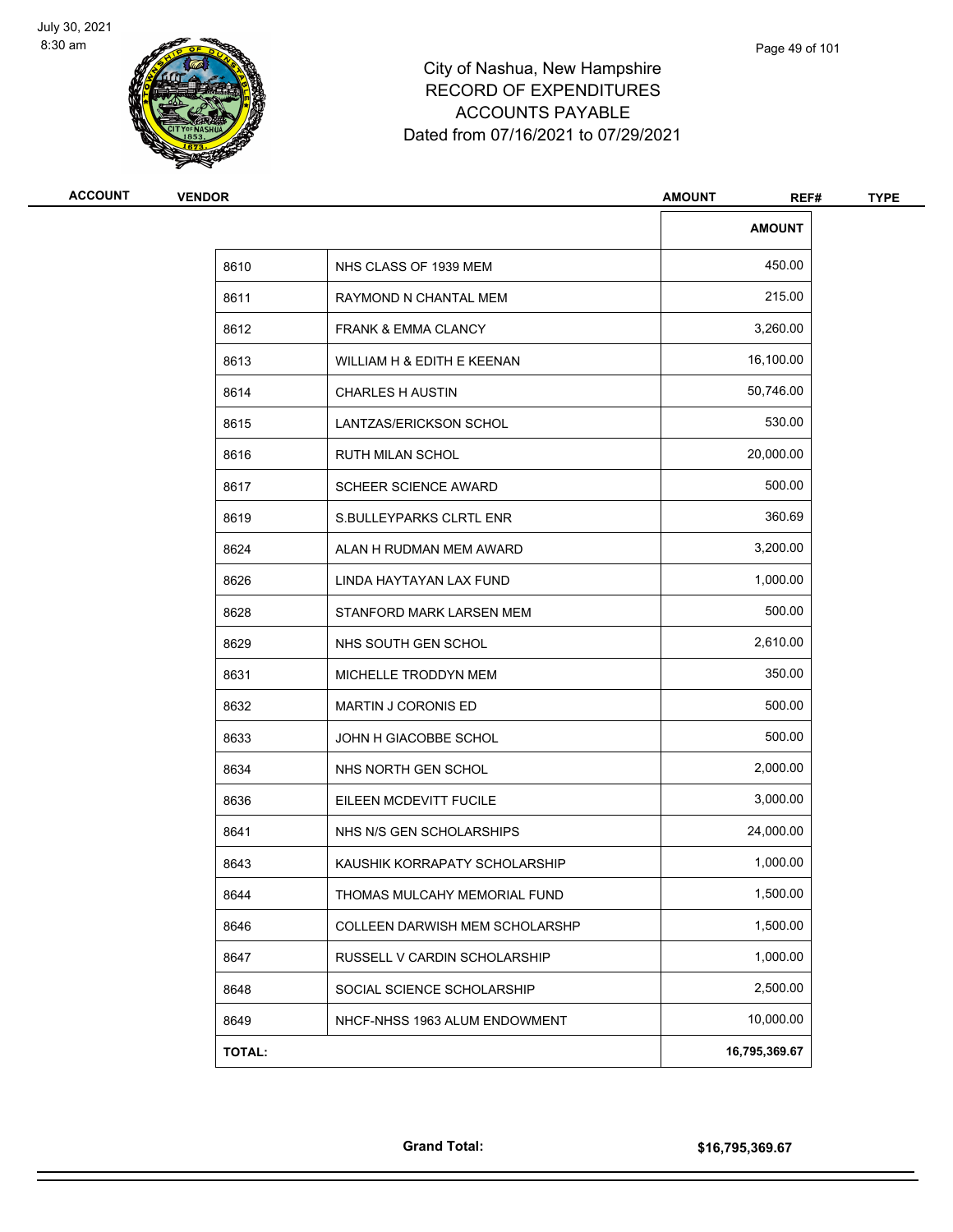

Page 50 of 101

| <b>STARBORGHA</b><br><b>PAY DATE</b> | <b>ACCOUNT</b>                       | <b>DESCRIPTION</b>                       | <b>AMOUNT</b> |
|--------------------------------------|--------------------------------------|------------------------------------------|---------------|
| <b>FUND#: 1000 - GENERAL FUND</b>    |                                      |                                          |               |
|                                      |                                      |                                          |               |
| 101<br><b>MAYOR</b>                  |                                      |                                          |               |
| 7/22/21                              | 51100                                | <b>CHIEF OF STAFF</b>                    | 1,890.60      |
| 7/29/21                              | 51100                                | CHIEF OF STAFF                           | 1,890.60      |
| 7/22/21                              | 51100                                | COMMUNICATIONS & SPECIAL PRJ COORDINATOR | 954.90        |
| 7/29/21                              | 51100                                | COMMUNICATIONS & SPECIAL PRJ COORDINATOR | 954.90        |
| 7/22/21                              | 51100                                | <b>COMMUNICATIONS REPRESENTATIVE</b>     | 854.50        |
| 7/29/21                              | 51100                                | <b>COMMUNICATIONS REPRESENTATIVE</b>     | 854.50        |
| 7/22/21                              | 51100                                | CONSTITUENT SERVICES COORDINATOR         | 954.95        |
| 7/29/21                              | 51100                                | CONSTITUENT SERVICES COORDINATOR         | 954.95        |
| 7/22/21                              | 51500                                | <b>MAYOR</b>                             | 2,374.00      |
| 7/29/21                              | 51500                                | <b>MAYOR</b>                             | 2,374.00      |
| 7/29/21                              | 55118                                | TELEPHONE-CELLULAR                       | 150.00        |
| <b>TOTAL 101 - MAYOR</b>             |                                      |                                          | \$14,207.90   |
| 102                                  | <b>BOARD OF ALDERMEN</b>             |                                          |               |
| 7/22/21                              | 51100                                | LEGISLATIVE AFFAIRS MANAGER              | 1,769.70      |
| 7/29/21                              | 51100                                | LEGISLATIVE AFFAIRS MANAGER              | 1,769.70      |
| 7/22/21                              | 51200                                | LEGISLATIVE TRANSCRIPTION SPEC           | 341.41        |
| 7/29/21                              | 51200                                | LEGISLATIVE TRANSCRIPTION SPEC           | 395.84        |
|                                      | <b>TOTAL 102 - BOARD OF ALDERMEN</b> |                                          | \$4,276.65    |
| 103<br><b>LEGAL</b>                  |                                      |                                          |               |
| 7/22/21                              | 51100                                | <b>CORPORATION COUNSEL</b>               | 2,760.80      |
| 7/29/21                              | 51100                                | <b>CORPORATION COUNSEL</b>               | 2,760.80      |
| 7/22/21                              | 51100                                | DEPUTY CORPORATION COUNSEL               | 4,773.45      |
| 7/29/21                              | 51100                                | DEPUTY CORPORATION COUNSEL               | 4,773.45      |
| 7/22/21                              | 51100                                | <b>LEGAL ASSISTANT</b>                   | 2,221.70      |
| 7/29/21                              | 51100                                | <b>LEGAL ASSISTANT</b>                   | 2,221.70      |
| 7/22/21                              | 51100                                | RIGHT TO KNOW COORDINATOR                | 1,428.45      |
| 7/29/21                              | 51100                                | RIGHT TO KNOW COORDINATOR                | 1,428.45      |
| 7/29/21                              | 55118                                | TELEPHONE-CELLULAR                       | 100.00        |
| <b>TOTAL 103 - LEGAL</b>             |                                      |                                          | \$22,468.80   |
| 106                                  | <b>ADMINISTRATIVE SERVICES</b>       |                                          |               |
| 7/22/21                              | 51100                                | ADMINISTRATIVE ASSISTANT I               | 823.04        |
| 7/29/21                              | 51100                                | ADMINISTRATIVE ASSISTANT I               | 823.05        |
| 7/22/21                              | 51100                                | ADMINISTRATIVE SERVICES DIRECTOR         | 2,268.75      |
| 7/29/21                              | 51100                                | ADMINISTRATIVE SERVICES DIRECTOR         | 2,268.75      |
| 7/22/21                              | 51100                                | <b>GRANT WRITER</b>                      | 737.40        |
| 7/29/21                              | 51100                                | <b>GRANT WRITER</b>                      | 737.40        |
| 7/22/21                              | 51300                                | ADMINISTRATIVE ASSISTANT I               | 30.87         |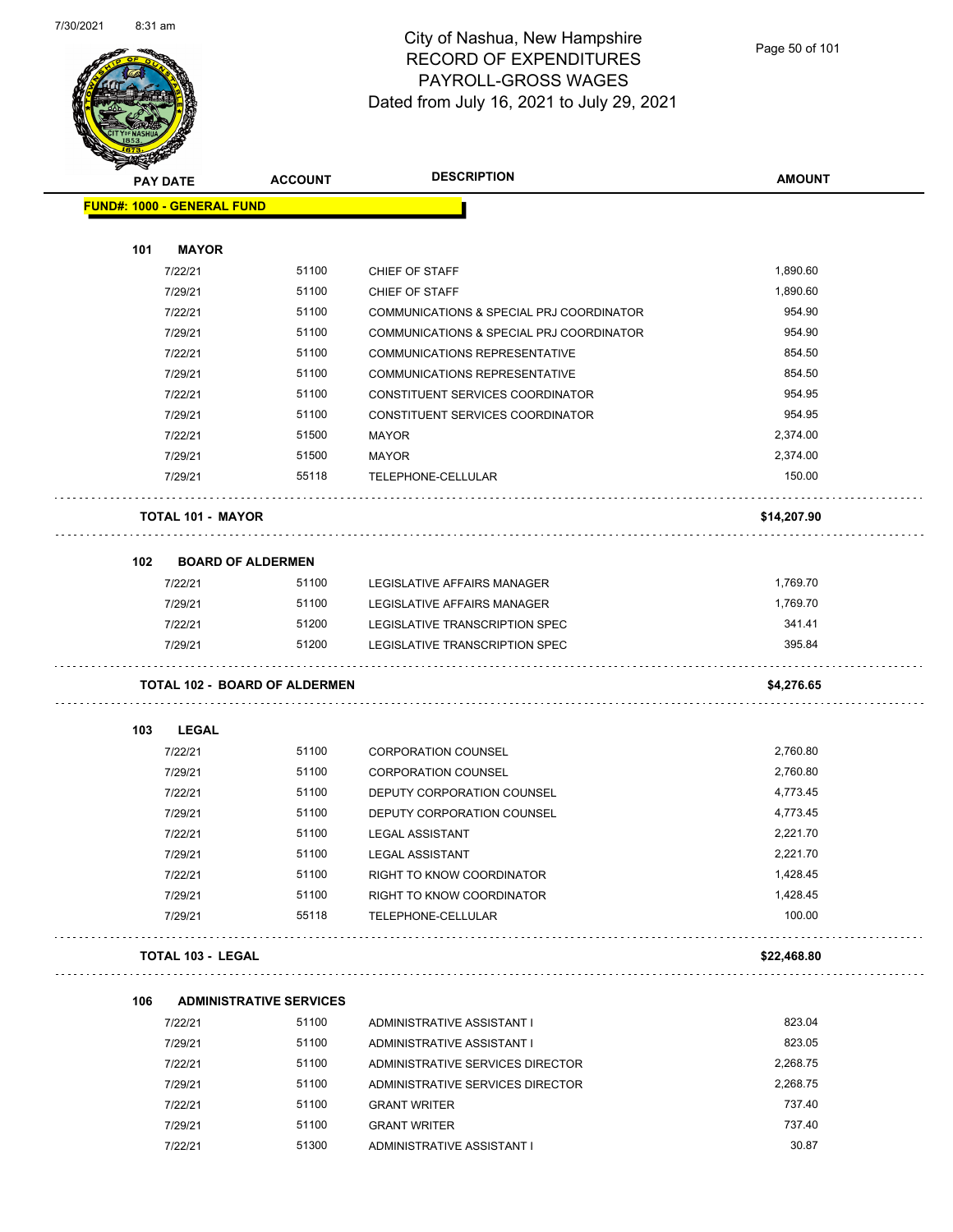| 7/30/2021 | 8:32 am |                                   |                                                  | City of Nashua, New Hampshire<br><b>RECORD OF EXPENDITURES</b><br>PAYROLL-GROSS WAGES<br>Dated from July 16, 2021 to July 29, 2021 | Page 51 of 101       |
|-----------|---------|-----------------------------------|--------------------------------------------------|------------------------------------------------------------------------------------------------------------------------------------|----------------------|
|           |         | <b>PAY DATE</b>                   | <b>ACCOUNT</b>                                   | <b>DESCRIPTION</b>                                                                                                                 | <b>AMOUNT</b>        |
|           |         | <b>FUND#: 1000 - GENERAL FUND</b> |                                                  |                                                                                                                                    |                      |
|           |         |                                   |                                                  |                                                                                                                                    |                      |
|           | 106     |                                   | <b>ADMINISTRATIVE SERVICES</b>                   |                                                                                                                                    |                      |
|           |         | 7/29/21                           | 55118                                            | TELEPHONE-CELLULAR                                                                                                                 | 50.00                |
|           |         |                                   | <b>TOTAL 106 - ADMINISTRATIVE SERVICES</b>       |                                                                                                                                    | \$7,739.26           |
|           |         |                                   |                                                  |                                                                                                                                    |                      |
|           | 107     | <b>CITY CLERK</b>                 | 51100                                            |                                                                                                                                    | 2,045.05             |
|           |         | 7/22/21<br>7/29/21                | 51100                                            | <b>CITY CLERK</b><br><b>CITY CLERK</b>                                                                                             | 2,045.05             |
|           |         | 7/22/21                           | 51100                                            | <b>CLERK VITAL RECORDS II</b>                                                                                                      | 2,077.65             |
|           |         | 7/29/21                           | 51100                                            | <b>CLERK VITAL RECORDS II</b>                                                                                                      | 2,077.65             |
|           |         | 7/22/21                           | 51100                                            | <b>DEPUTY CITY CLERK</b>                                                                                                           | 1,165.25             |
|           |         | 7/29/21                           | 51100                                            | DEPUTY CITY CLERK                                                                                                                  | 1,165.25             |
|           |         | 7/22/21                           | 51300                                            | <b>CLERK VITAL RECORDS II</b>                                                                                                      | 19.48                |
|           |         |                                   |                                                  |                                                                                                                                    |                      |
|           |         | <b>TOTAL 107 - CITY CLERK</b>     |                                                  |                                                                                                                                    | \$10,595.38          |
|           | 108     |                                   | <b>ENERGY MANAGEMENT</b>                         |                                                                                                                                    |                      |
|           |         | 7/22/21                           | 51100                                            | <b>ENERGY MANAGER</b>                                                                                                              | 1,573.05             |
|           |         | 7/29/21                           | 51100                                            | <b>ENERGY MANAGER</b>                                                                                                              | 1,573.05             |
|           |         | 7/29/21                           | 55118                                            | TELEPHONE-CELLULAR                                                                                                                 | 50.00                |
|           |         |                                   |                                                  |                                                                                                                                    |                      |
|           |         |                                   | <b>TOTAL 108 - ENERGY MANAGEMENT</b>             |                                                                                                                                    | \$3,196.10           |
|           | 110     |                                   | <b>ARLINGTON ST COMMUNITY CENTER</b>             |                                                                                                                                    |                      |
|           |         | 7/22/21                           | 51100                                            | ARLINGTON STREET COMMUNITY CENTER DIRECTOR                                                                                         | 1,124.80             |
|           |         | 7/29/21                           | 51100                                            | ARLINGTON STREET COMMUNITY CENTER DIRECTOR                                                                                         | 1,124.80             |
|           |         | 7/29/21                           | 55118                                            | TELEPHONE-CELLULAR                                                                                                                 | 50.00                |
|           |         |                                   | <b>TOTAL 110 - ARLINGTON ST COMMUNITY CENTER</b> |                                                                                                                                    | \$2,299.60           |
|           |         |                                   |                                                  |                                                                                                                                    |                      |
|           | 111     |                                   | <b>HUMAN RESOURCES</b>                           |                                                                                                                                    |                      |
|           |         | 7/22/21                           | 51100                                            | <b>HR SPECIALIST</b>                                                                                                               | 980.08               |
|           |         | 7/29/21                           | 51100                                            | HR SPECIALIST                                                                                                                      | 969.51               |
|           |         | 7/22/21                           | 51100                                            | HRIS & PAYROLL ANALYST                                                                                                             | 1,398.25             |
|           |         | 7/29/21                           | 51100                                            | HRIS & PAYROLL ANALYST                                                                                                             | 1,398.25             |
|           |         | 7/22/21                           | 51100                                            | HUMAN RESOURCES MANAGER                                                                                                            | 1,512.50             |
|           |         | 7/29/21                           | 51100                                            | HUMAN RESOURCES MANAGER                                                                                                            | 1,512.50             |
|           |         | 7/22/21                           | 51100                                            | PAYROLL ANALYST                                                                                                                    | 2,625.36             |
|           |         | 7/29/21                           | 51100<br>51100                                   | PAYROLL ANALYST                                                                                                                    | 2,625.39<br>1,738.30 |
|           |         | 7/22/21<br>7/29/21                | 51100                                            | PAYROLL MANAGER                                                                                                                    | 1,738.30             |
|           |         | 7/22/21                           | 51200                                            | PAYROLL MANAGER<br>ADMINISTRATIVE ASSISTANT I                                                                                      | 562.65               |
|           |         | 7/29/21                           | 51200                                            | ADMINISTRATIVE ASSISTANT I                                                                                                         | 536.10               |
|           |         | 7/22/21                           | 51200                                            | HUMAN RESOURCES TEMP                                                                                                               | 580.00               |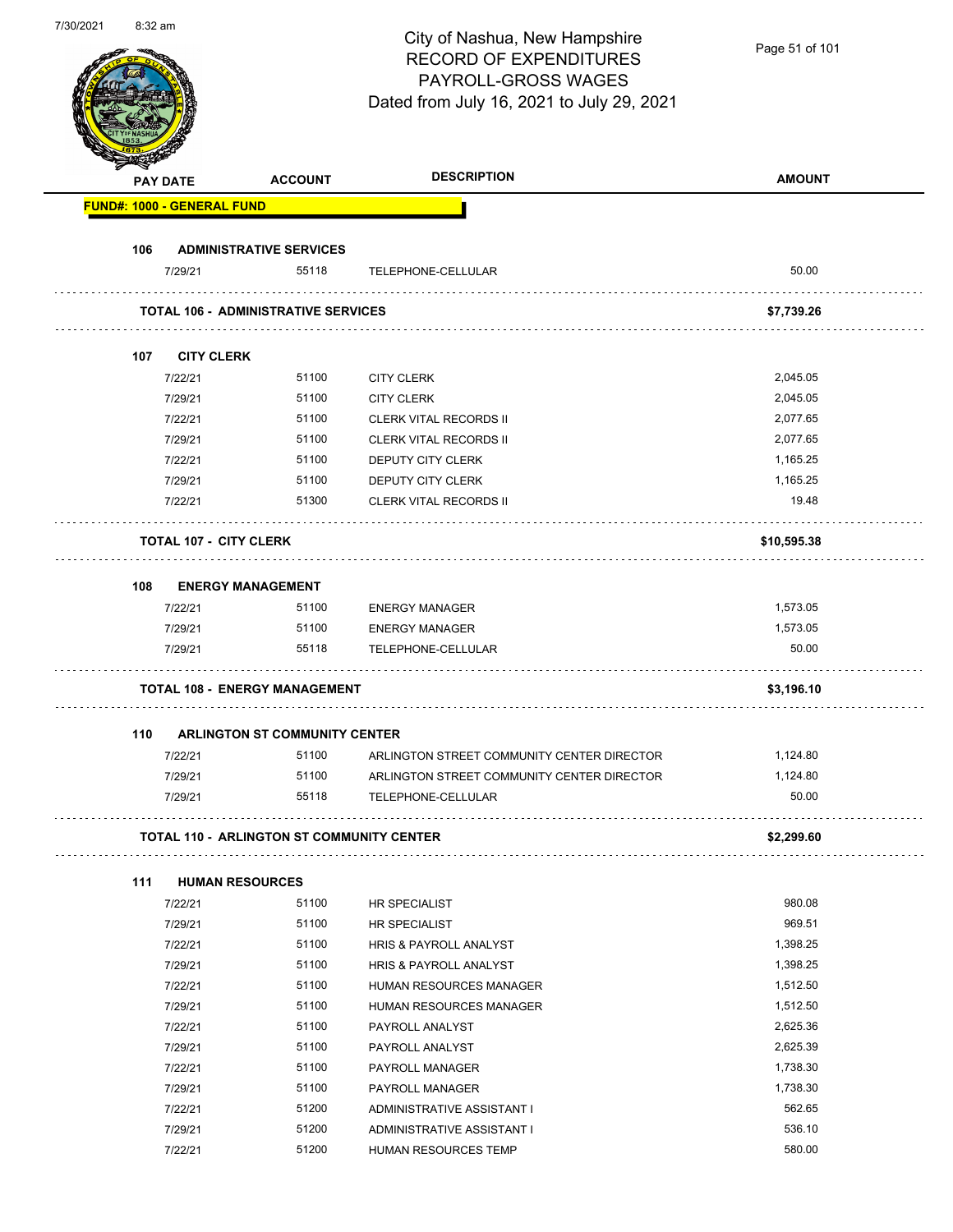

Page 52 of 101

| <b>PAY DATE</b> |                                   | <b>ACCOUNT</b>                                   | <b>DESCRIPTION</b>                       | <b>AMOUNT</b> |
|-----------------|-----------------------------------|--------------------------------------------------|------------------------------------------|---------------|
|                 | <b>FUND#: 1000 - GENERAL FUND</b> |                                                  |                                          |               |
| 111             |                                   | <b>HUMAN RESOURCES</b>                           |                                          |               |
|                 | 7/29/21                           | 51200                                            | HUMAN RESOURCES TEMP                     | 600.00        |
|                 | 7/22/21                           | 51300                                            | PAYROLL ANALYST                          | 247.06        |
|                 | 7/29/21                           | 51300                                            | PAYROLL ANALYST                          | 340.21        |
|                 |                                   | <b>TOTAL 111 - HUMAN RESOURCES</b>               |                                          | \$19,364.46   |
| 118             |                                   | <b>OTHER GENERAL GOVERNMENT</b>                  |                                          |               |
|                 | 7/29/21                           | 45910                                            | NHRS REIMBURSEMENTS                      | 378.84        |
|                 |                                   | .<br><b>TOTAL 118 - OTHER GENERAL GOVERNMENT</b> |                                          | \$378.84      |
| 122             |                                   | <b>INFORMATION TECHNOLOGY</b>                    |                                          |               |
|                 | 7/22/21                           | 51100                                            | ADMIN ASSISTANT III                      | 871.25        |
|                 | 7/29/21                           | 51100                                            | ADMIN ASSISTANT III                      | 871.25        |
|                 | 7/22/21                           | 51100                                            | <b>DEPUTY DIRECTOR IT</b>                | 2,515.40      |
|                 | 7/29/21                           | 51100                                            | DEPUTY DIRECTOR IT                       | 2,515.40      |
|                 | 7/22/21                           | 51100                                            | ENTERPRISE SYS ADMINISTRATOR             | 1,840.55      |
|                 | 7/29/21                           | 51100                                            | <b>ENTERPRISE SYS ADMINISTRATOR</b>      | 1,840.55      |
|                 | 7/22/21                           | 51100                                            | ERP SYSTEM ADMIN DBA                     | 2,045.05      |
|                 | 7/29/21                           | 51100                                            | ERP SYSTEM ADMIN DBA                     | 2,045.05      |
|                 | 7/22/21                           | 51100                                            | IT APPLICATIONS ANALYST                  | 3,007.90      |
|                 | 7/29/21                           | 51100                                            | IT APPLICATIONS ANALYST                  | 3,007.90      |
|                 | 7/22/21                           | 51100                                            | IT INFRASTRUCTURE ANALYST                | 1,401.90      |
|                 | 7/29/21                           | 51100                                            | IT INFRASTRUCTURE ANALYST                | 1,401.90      |
|                 | 7/22/21                           | 51100                                            | IT MANAGER, INFRASTRUCTURE               | 1,738.30      |
|                 | 7/29/21                           | 51100                                            | IT MANAGER, INFRASTRUCTURE               | 1,738.30      |
|                 | 7/22/21                           | 51100                                            | IT MANAGER, PROJECT/DEVELOPMENT SERVICES | 1,840.55      |
|                 | 7/29/21                           | 51100                                            | IT MANAGER, PROJECT/DEVELOPMENT SERVICES | 1,840.55      |
|                 | 7/22/21                           | 51100                                            | TECHNICAL SPEC II NET SUPPORT            | 2,383.75      |
|                 | 7/29/21                           | 51100                                            | TECHNICAL SPEC II NET SUPPORT            | 2,383.75      |
|                 | 7/22/21                           | 51100                                            | WEB ADMINISTRATOR/GRAPHIC DESINGER       | 1,033.40      |
|                 | 7/29/21                           | 51100                                            | WEB ADMINISTRATOR/GRAPHIC DESINGER       | 1,033.40      |
|                 | 7/29/21                           | 55118                                            | TELEPHONE-CELLULAR                       | 267.00        |
|                 |                                   | <b>TOTAL 122 - INFORMATION TECHNOLOGY</b>        |                                          | \$37,623.10   |
| 126             |                                   | <b>FINANCIAL SERVICES</b>                        |                                          |               |
|                 | 7100104                           | E4400                                            | 0.000111717                              | $4.440$ OF    |

| 7/22/21 | 51100 | <b>ACCOUNTANT</b>            | 1.116.25 |
|---------|-------|------------------------------|----------|
| 7/29/21 | 51100 | <b>ACCOUNTANT</b>            | 1.116.25 |
| 7/22/21 | 51100 | ACCOUNTS PAYABLE COORDINATOR | 2.482.41 |
| 7/29/21 | 51100 | ACCOUNTS PAYABLE COORDINATOR | 2.482.40 |
| 7/22/21 | 51100 | ACCOUNTS PAYABLE SUPV        | 1.227.05 |
| 7/29/21 | 51100 | ACCOUNTS PAYABLE SUPV        | 1.227.05 |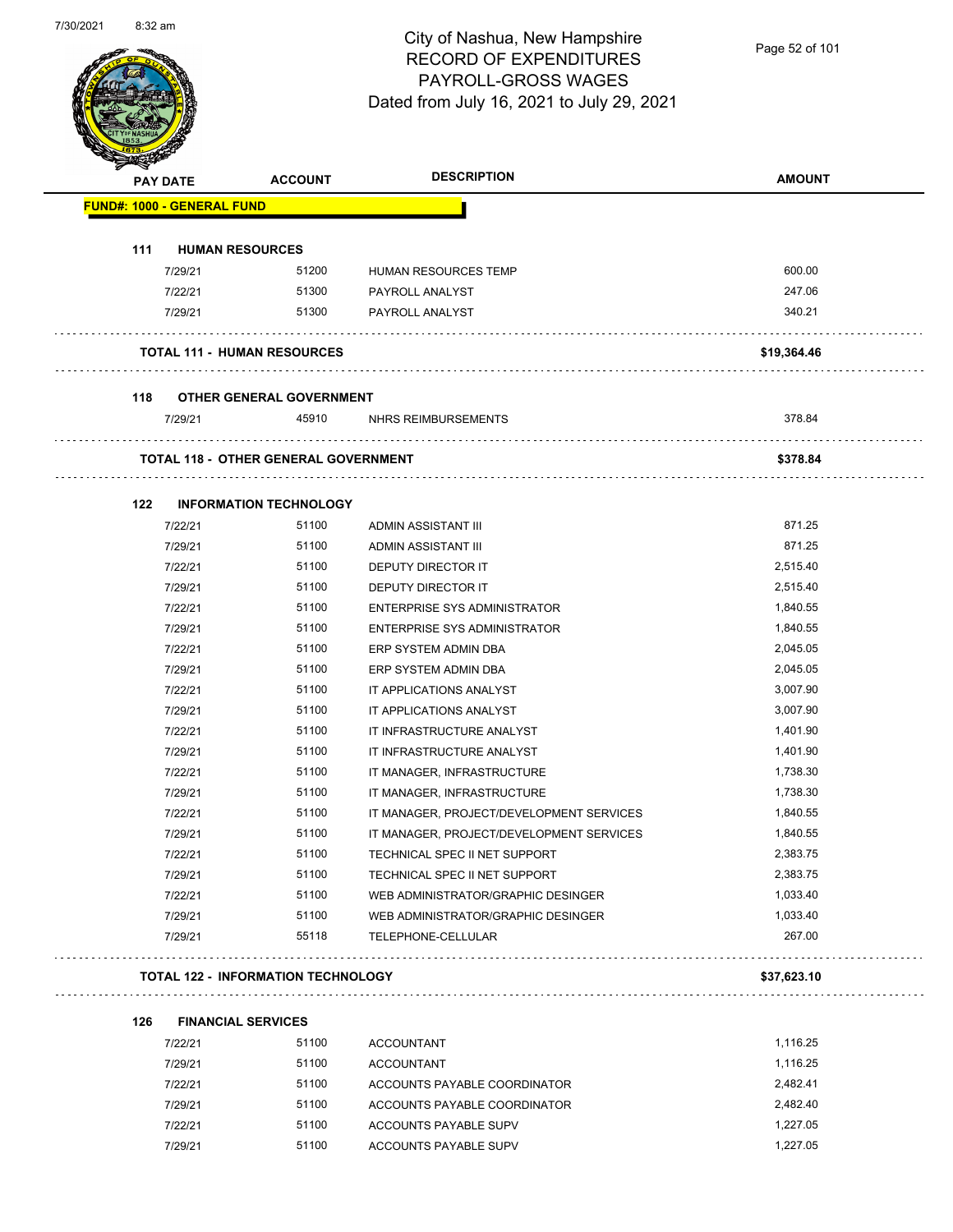

| <b>PAY DATE</b>                   | <b>ACCOUNT</b> | <b>DESCRIPTION</b>               | <b>AMOUNT</b> |
|-----------------------------------|----------------|----------------------------------|---------------|
| <b>FUND#: 1000 - GENERAL FUND</b> |                |                                  |               |
| 126<br><b>FINANCIAL SERVICES</b>  |                |                                  |               |
| 7/22/21                           | 51100          | CFO COMPTROLLER                  | 2,760.80      |
| 7/29/21                           | 51100          | CFO COMPTROLLER                  | 2,760.80      |
| 7/22/21                           | 51100          | DEP TREASURER TAX COLLECTOR      | 1,701.55      |
| 7/29/21                           | 51100          | DEP TREASURER TAX COLLECTOR      | 1,701.55      |
| 7/22/21                           | 51100          | FINANCE AND ADMIN MANAGER        | 920.25        |
| 7/29/21                           | 51100          | <b>FINANCE AND ADMIN MANAGER</b> | 920.25        |
| 7/22/21                           | 51100          | <b>MVR CLERK I</b>               | 1,079.00      |
| 7/29/21                           | 51100          | <b>MVR CLERK I</b>               | 1,087.33      |
| 7/22/21                           | 51100          | <b>MVR CLERK II</b>              | 1,049.35      |
| 7/29/21                           | 51100          | MVR CLERK II                     | 1,049.35      |
| 7/22/21                           | 51100          | MVR CLERK III                    | 1,666.55      |
| 7/29/21                           | 51100          | MVR CLERK III                    | 1,666.54      |
| 7/22/21                           | 51100          | ORDINANCE VIOLATIONS COORDINATOR | 556.31        |
| 7/29/21                           | 51100          | ORDINANCE VIOLATIONS COORDINATOR | 556.31        |
| 7/22/21                           | 51100          | REVENUE ACCOUNTS SPEC            | 943.70        |
| 7/29/21                           | 51100          | REVENUE ACCOUNTS SPEC            | 943.70        |
| 7/22/21                           | 51100          | REVENUE COORDINATOR              | 1,159.70      |
| 7/29/21                           | 51100          | REVENUE COORDINATOR              | 1,159.70      |
| 7/22/21                           | 51100          | <b>SENIOR FINANCE MANAGER</b>    | 1,840.55      |
| 7/29/21                           | 51100          | <b>SENIOR FINANCE MANAGER</b>    | 1,840.55      |
| 7/22/21                           | 51100          | SENIOR FINANCIAL ANALYST         | 1,332.50      |
| 7/29/21                           | 51100          | SENIOR FINANCIAL ANALYST         | 1,332.50      |
| 7/22/21                           | 51100          | SR MGR ACCT FIN REPORTING        | 1,431.55      |
| 7/29/21                           | 51100          | SR MGR ACCT FIN REPORTING        | 1,431.55      |
| 7/22/21                           | 51100          | SUPV VEHICLE REGISTRATION        | 1,329.30      |
| 7/29/21                           | 51100          | SUPV VEHICLE REGISTRATION        | 1,329.30      |
| 7/22/21                           | 51100          | TREASURER TAX COLLECTOR          | 2,290.45      |
| 7/29/21                           | 51100          | TREASURER TAX COLLECTOR          | 2,290.45      |
| 7/22/21                           | 51200          | <b>ACCOUNTING TEMP</b>           | 1,158.75      |
| 7/29/21                           | 51200          | <b>ACCOUNTING TEMP</b>           | 1,181.25      |
| 7/29/21                           | 51300          | MVR CLERK II                     | 42.69         |
| 7/22/21                           | 51300          | MVR CLERK III                    | 152.78        |
| 7/29/21                           | 51300          | MVR CLERK III                    | 71.86         |
| 7/22/21                           | 51300          | ORDINANCE VIOLATIONS COORDINATOR | 20.86         |
| 7/29/21                           | 51300          | ORDINANCE VIOLATIONS COORDINATOR | 15.64         |
| 7/22/21                           | 51300          | REVENUE COORDINATOR              | 413.15        |
| 7/29/21                           | 51300          | REVENUE COORDINATOR              | 239.20        |
| 7/29/21                           | 55118          | TELEPHONE-CELLULAR               | 250.00        |
|                                   |                |                                  |               |

#### **129 CITY BUILDINGS**

| 7/22/21 | 51100 | <b>BUILDING MANAGER</b> | 1.461.05 |
|---------|-------|-------------------------|----------|
| 7/29/21 | 51100 | <b>BUILDING MANAGER</b> | 1.461.05 |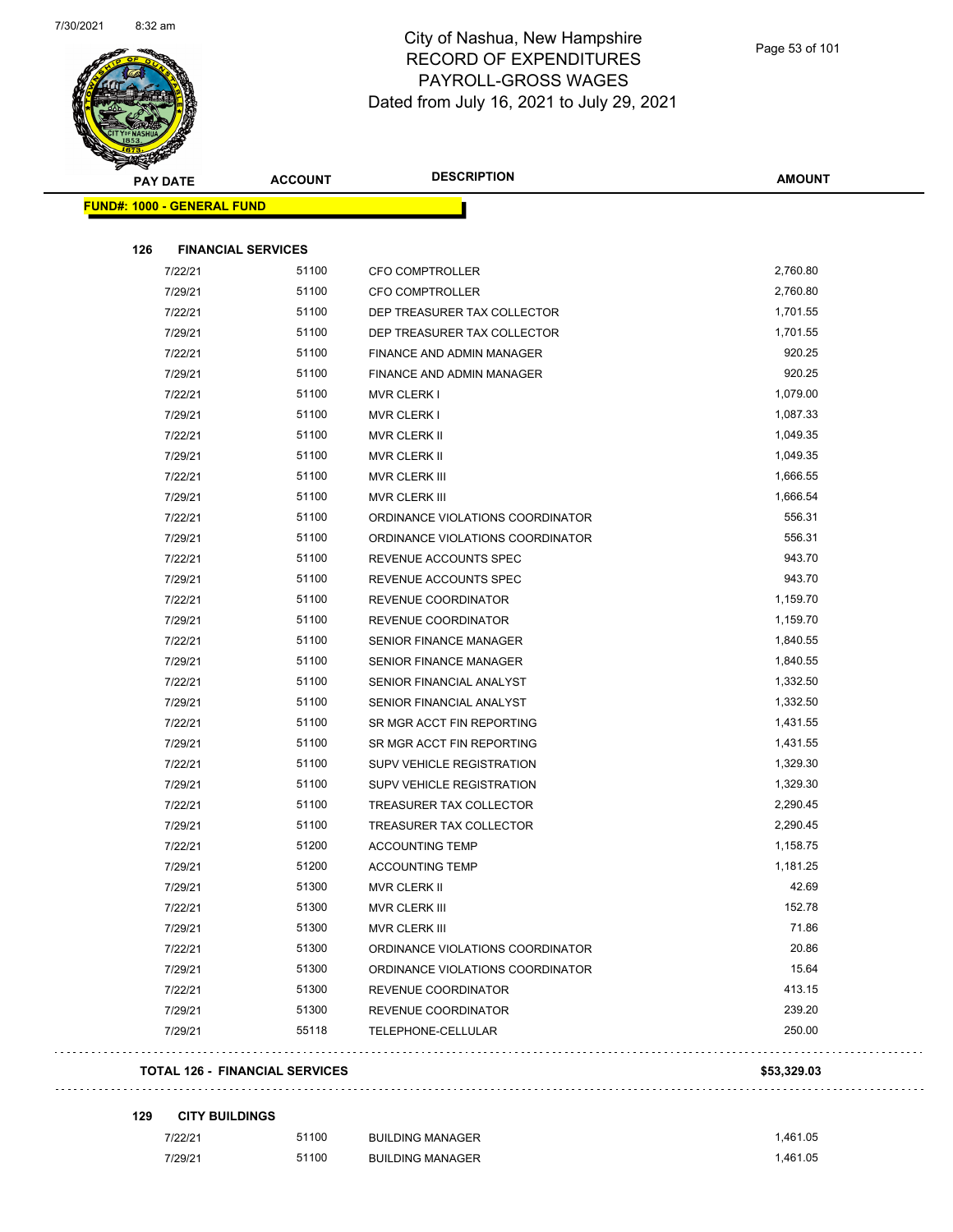

Page 54 of 101

|     | <b>PAY DATE</b>                   | <b>ACCOUNT</b>                    | <b>DESCRIPTION</b>             | <b>AMOUNT</b> |
|-----|-----------------------------------|-----------------------------------|--------------------------------|---------------|
|     | <b>FUND#: 1000 - GENERAL FUND</b> |                                   |                                |               |
| 129 | <b>CITY BUILDINGS</b>             |                                   |                                |               |
|     | 7/22/21                           | 51100                             | <b>CUSTODIAN I</b>             | 1,358.24      |
|     | 7/29/21                           | 51100                             | <b>CUSTODIAN I</b>             | 1,374.75      |
|     | 7/22/21                           | 51100                             | <b>MAINTENANCE SPEC</b>        | 1,186.53      |
|     | 7/29/21                           | 51100                             | MAINTENANCE SPEC               | 870.78        |
|     | 7/22/21                           | 51200                             | <b>CUSTODIAN I</b>             | 396.59        |
|     | 7/29/21                           | 51200                             | <b>CUSTODIAN I</b>             | 396.59        |
|     | 7/22/21                           | 51300                             | <b>BUILDING MANAGER</b>        | 27.39         |
|     | 7/29/21                           | 51300                             | <b>BUILDING MANAGER</b>        | 82.18         |
|     | 7/22/21                           | 51300                             | <b>CUSTODIAN I</b>             | 24.75         |
|     | 7/29/21                           | 51300                             | <b>CUSTODIAN I</b>             | 111.40        |
|     | 7/29/21                           | 55118                             | TELEPHONE-CELLULAR             | 34.00         |
|     |                                   |                                   |                                |               |
|     |                                   | <b>TOTAL 129 - CITY BUILDINGS</b> |                                | \$8,785.30    |
|     |                                   |                                   |                                |               |
| 130 | <b>PURCHASING</b>                 |                                   |                                |               |
|     | 7/22/21                           | 51100                             | PURCHASING AGENT I             | 814.30        |
|     | 7/29/21                           | 51100                             | PURCHASING AGENT I             | 814.30        |
|     | 7/22/21                           | 51100                             | PURCHASING AGENT II            | 998.41        |
|     | 7/29/21                           | 51100                             | PURCHASING AGENT II            | 1,023.69      |
|     | 7/22/21                           | 51100                             | PURCHASING MANAGER             | 1,840.55      |
|     | 7/29/21                           | 51100                             | PURCHASING MANAGER             | 1,840.55      |
|     | 7/22/21                           | 51200                             | MESSENGER MAIL DISTRIBUTION CL | 361.94        |
|     | 7/29/21                           | 51200                             | MESSENGER MAIL DISTRIBUTION CL | 391.39        |
|     | <b>TOTAL 130 - PURCHASING</b>     |                                   |                                | \$8,085.13    |
| 131 | <b>HUNT BUILDING</b>              |                                   |                                |               |
|     | 7/22/21                           | 51100                             | OED COORDINATOR                | 605.95        |
|     | 7/29/21                           | 51100                             | OED COORDINATOR                | 605.95        |
|     |                                   | <b>TOTAL 131 - HUNT BUILDING</b>  |                                | \$1,211.90    |
| 132 | <b>ASSESSING</b>                  |                                   |                                |               |
|     | 7/22/21                           | 51100                             | ASSESSING ADMIN SPEC II CSR    | 1,547.45      |
|     | 7/29/21                           | 51100                             | ASSESSING ADMIN SPEC II CSR    | 1,547.45      |
|     | 7/22/21                           | 51100                             | ASSESSOR I                     | 925.23        |
|     | 7/29/21                           | 51100                             | ASSESSOR I                     | 925.25        |
|     | 7/22/21                           | 51100                             | ASSESSOR II                    | 1,230.70      |
|     | 7/29/21                           | 51100                             | ASSESSOR II                    | 1,230.70      |
|     | 7/22/21                           | 51100                             | ASSESSOR III                   | 2,646.75      |
|     | 7/29/21                           | 51100                             | ASSESSOR III                   | 2,646.76      |
|     | 7/22/21                           | 51100                             | <b>CHIEF ASSESSOR</b>          | 2,418.55      |
|     | 7/29/21                           | 51100                             | <b>CHIEF ASSESSOR</b>          | 2,418.55      |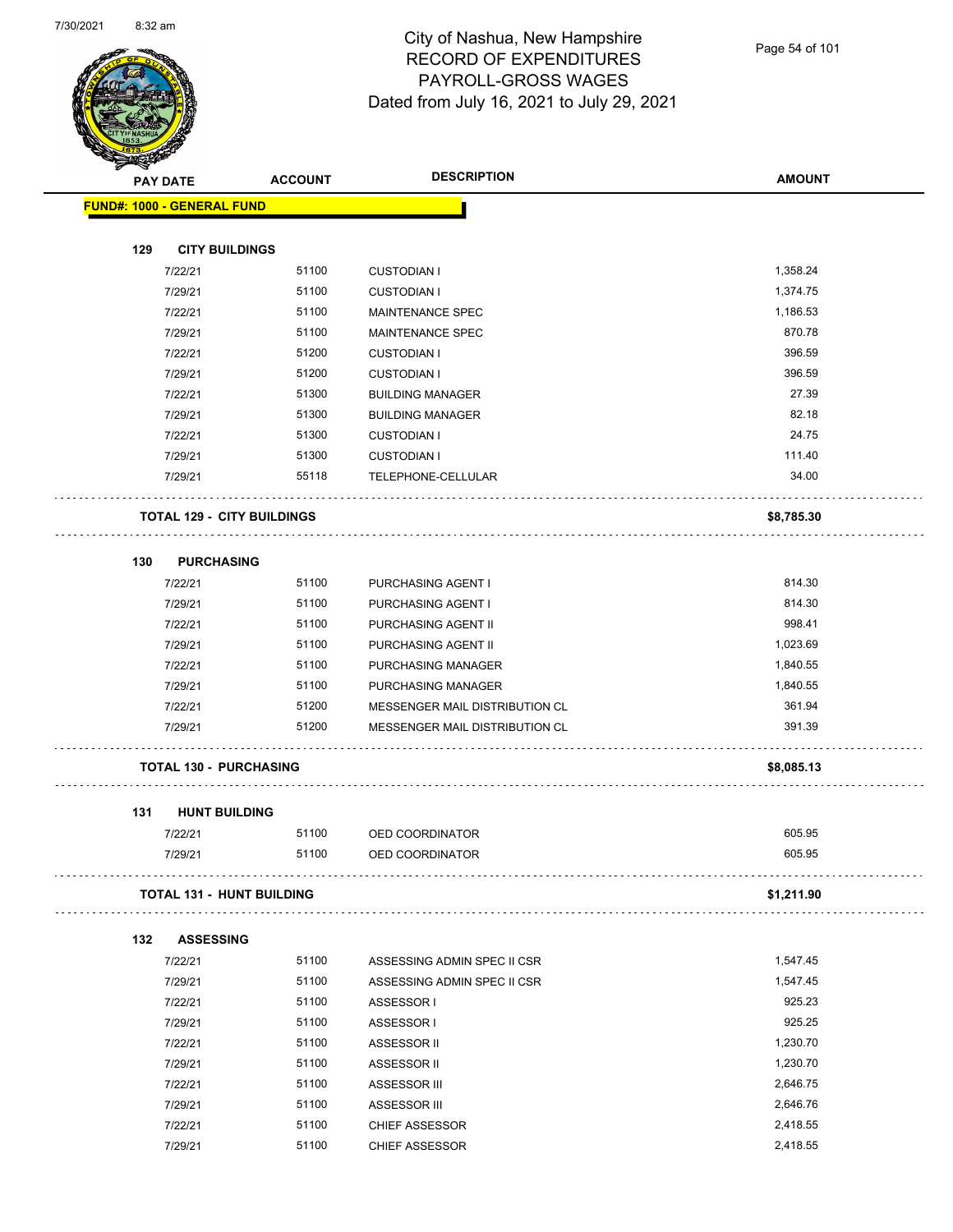

Page 55 of 101

| <b>PAY DATE</b> |                                   | <b>ACCOUNT</b>                            | <b>DESCRIPTION</b>            | <b>AMOUNT</b> |
|-----------------|-----------------------------------|-------------------------------------------|-------------------------------|---------------|
|                 | <b>FUND#: 1000 - GENERAL FUND</b> |                                           |                               |               |
| 132             | <b>ASSESSING</b>                  |                                           |                               |               |
|                 | 7/22/21                           | 51100                                     | DEPARTMENT COORDINATOR        | 814.80        |
|                 | 7/29/21                           | 51100                                     | DEPARTMENT COORDINATOR        | 814.80        |
|                 | 7/29/21                           | 51512                                     | <b>CITY CLERK TEMP</b>        | 125.00        |
|                 | 7/29/21                           | 51512                                     | ELECTED BOARD MEMBER          | 250.00        |
|                 | TOTAL 132 - ASSESSING             |                                           |                               | \$19,541.99   |
|                 |                                   |                                           |                               |               |
| 134             | <b>GIS</b>                        |                                           |                               |               |
|                 | 7/22/21                           | 51100                                     | <b>GIS TECHNICIAN II</b>      | 1,260.70      |
|                 | 7/29/21                           | 51100                                     | <b>GIS TECHNICIAN II</b>      | 1,260.70      |
|                 | <b>TOTAL 134 - GIS</b>            |                                           |                               | \$2,521.40    |
| 140             | <b>PINEWOOD CEMETERY</b>          |                                           |                               |               |
|                 | 7/22/21                           | 51400                                     | SEASONAL                      | 1,792.50      |
|                 | 7/29/21                           | 55314                                     | FIXED RATE MILEAGE ALLOWANCE  | 100.00        |
|                 |                                   | <b>TOTAL 140 - PINEWOOD CEMETERY</b>      |                               | \$1,892.50    |
| 142             | <b>WOODLAWN CEMETERY</b>          |                                           |                               |               |
|                 | 7/22/21                           | 51100                                     | <b>GROUNDSKEEPER CEMETERY</b> | 1,533.80      |
|                 | 7/29/21                           | 51100                                     | <b>GROUNDSKEEPER CEMETERY</b> | 1,533.80      |
|                 | 7/22/21                           | 51100                                     | SUBFOREMAN CEMETERY           | 971.40        |
|                 | 7/29/21                           | 51100                                     | SUBFOREMAN CEMETERY           | 971.40        |
|                 | 7/22/21                           | 51100                                     | SUPERINTENDENT CEMETERY I     | 1,329.30      |
|                 | 7/29/21                           | 51100                                     | SUPERINTENDENT CEMETERY I     | 1,329.30      |
|                 | 7/29/21                           | 51400                                     | <b>SEASONAL</b>               | 1,590.00      |
|                 |                                   | TOTAL 142 - WOODLAWN CEMETERY             |                               | \$9,259.00    |
| 144             |                                   | <b>EDGEWOOD &amp; SUBURBAN CEMETERIES</b> |                               |               |
|                 | 7/22/21                           | 51100                                     | <b>GROUNDSKEEPER CEMETERY</b> | 1,439.80      |
|                 | 7/29/21                           | 51100                                     | <b>GROUNDSKEEPER CEMETERY</b> | 1,425.91      |
|                 | 7/22/21                           | 51100                                     | SUBFOREMAN CEMETERY           | 871.60        |
|                 | 7/29/21                           | 51100                                     | SUBFOREMAN CEMETERY           | 871.60        |
|                 | 7/22/21                           | 51100                                     | SUPERINTENDENT CEMETERY II    | 1,329.30      |
|                 | 7/29/21                           | 51100                                     | SUPERINTENDENT CEMETERY II    | 1,329.30      |
|                 | 7/22/21                           | 51400                                     | SEASONAL                      | 2,107.50      |
|                 | 7/29/21                           | 51400                                     | SEASONAL                      | 2,760.00      |
|                 | 7/29/21                           | 55314                                     | FIXED RATE MILEAGE ALLOWANCE  | 100.00        |
|                 |                                   |                                           |                               |               |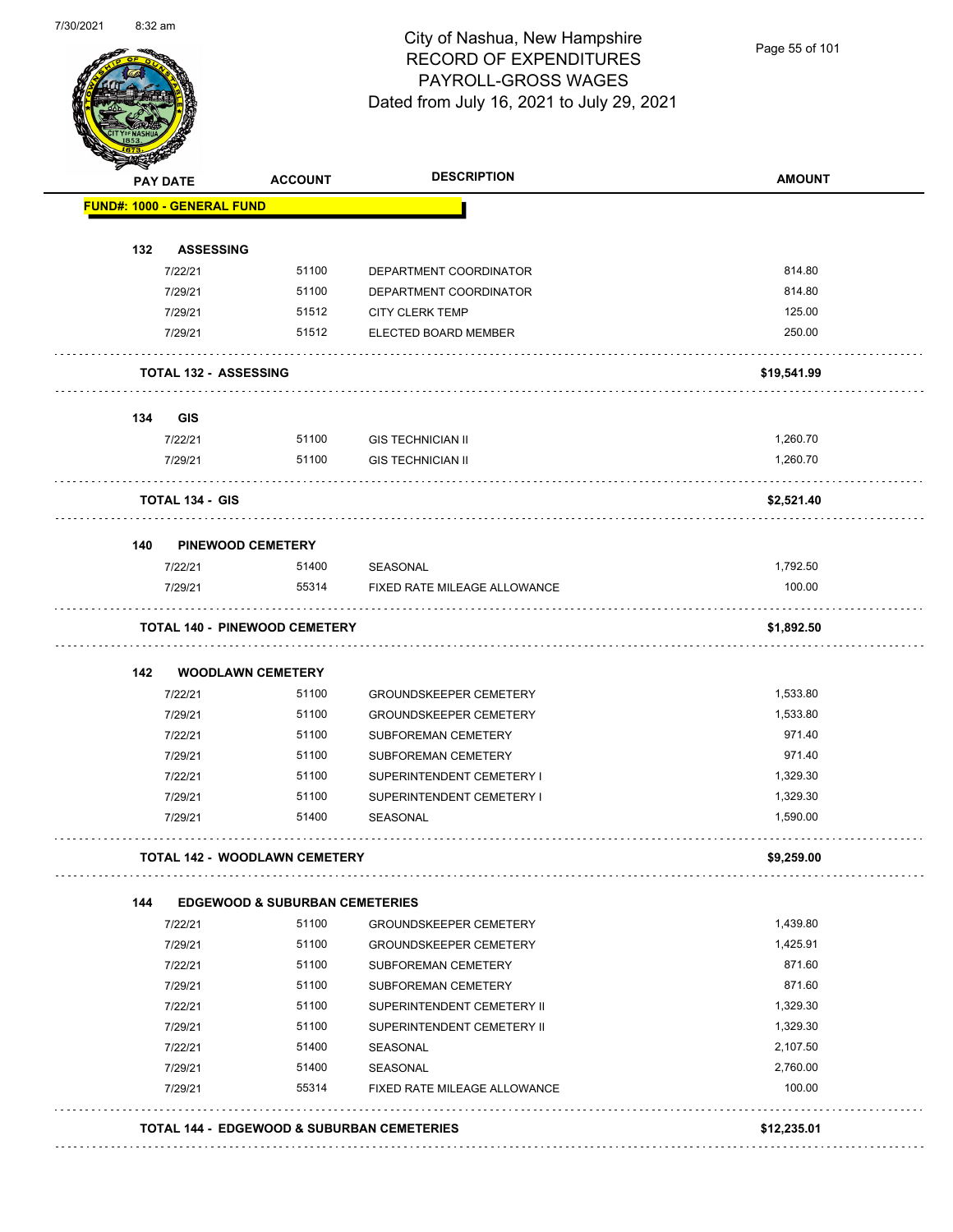

|     | <b>PAY DATE</b>                   | <b>ACCOUNT</b> | <b>DESCRIPTION</b>                   | AMOUNT    |
|-----|-----------------------------------|----------------|--------------------------------------|-----------|
|     | <b>FUND#: 1000 - GENERAL FUND</b> |                |                                      |           |
|     |                                   |                |                                      |           |
| 150 | <b>POLICE</b>                     |                |                                      |           |
|     | 7/22/21                           | 51100          | <b>1ST YEAR OFFICERS</b>             | 5,447.50  |
|     | 7/29/21                           | 51100          | <b>1ST YEAR OFFICERS</b>             | 5,447.50  |
|     | 7/22/21                           | 51100          | 1ST YR OFFICERS CERTIFIED SPEC       | 1,138.70  |
|     | 7/29/21                           | 51100          | 1ST YR OFFICERS CERTIFIED SPEC       | 1,138.70  |
|     | 7/22/21                           | 51100          | 1st YR SPECIAL OFFICER CERTIFIED II  | 10,517.12 |
|     | 7/29/21                           | 51100          | 1st YR SPECIAL OFFICER CERTIFIED II  | 10,517.11 |
|     | 7/22/21                           | 51100          | <b>ACCOUNT CLERK IV</b>              | 2,701.05  |
|     | 7/29/21                           | 51100          | ACCOUNT CLERK IV                     | 2,701.05  |
|     | 7/22/21                           | 51100          | ADMIN ASSISTANT I DETECTIVES         | 3,032.44  |
|     | 7/29/21                           | 51100          | ADMIN ASSISTANT I DETECTIVES         | 3,032.45  |
|     | 7/22/21                           | 51100          | ADMIN ASSISTANT I LEGAL              | 817.20    |
|     | 7/29/21                           | 51100          | ADMIN ASSISTANT I LEGAL              | 817.20    |
|     | 7/22/21                           | 51100          | ADMIN ASSISTANT II LEGAL             | 827.95    |
|     | 7/29/21                           | 51100          | ADMIN ASSISTANT II LEGAL             | 827.95    |
|     | 7/22/21                           | 51100          | ADMIN ASSISTANT III PROF STANDARDS   | 1,038.10  |
|     | 7/29/21                           | 51100          | ADMIN ASSISTANT III PROF STANDARDS   | 1,038.10  |
|     | 7/22/21                           | 51100          | ADMIN ASSISTANT III SERVICES         | 855.75    |
|     | 7/29/21                           | 51100          | ADMIN ASSISTANT III SERVICES         | 855.75    |
|     | 7/22/21                           | 51100          | ADMIN ASSISTANT IV UNIFORM FIELD OPS | 900.60    |
|     | 7/29/21                           | 51100          | ADMIN ASSISTANT IV UNIFORM FIELD OPS | 900.60    |
|     | 7/22/21                           | 51100          | ADMINISTRATIVE PROJECT SPEC          | 1,474.75  |
|     | 7/29/21                           | 51100          | ADMINISTRATIVE PROJECT SPEC          | 1,474.75  |
|     | 7/22/21                           | 51100          | ANIMAL CONTROL OFFICER               | 1,078.35  |
|     | 7/29/21                           | 51100          | ANIMAL CONTROL OFFICER               | 1,078.35  |
|     | 7/22/21                           | 51100          | ASSISTANT RECORDS MANAGER            | 1,148.85  |
|     | 7/29/21                           | 51100          | ASSISTANT RECORDS MANAGER            | 1,148.85  |
|     | 7/22/21                           | 51100          | AUTO MECHANIC 1ST CLASS              | 1,853.10  |
|     | 7/29/21                           | 51100          | AUTO MECHANIC 1ST CLASS              | 1,853.10  |
|     | 7/22/21                           | 51100          | <b>BUILDING MAINTENANCE SUPV</b>     | 1,148.85  |
|     | 7/29/21                           | 51100          | <b>BUILDING MAINTENANCE SUPV</b>     | 1,148.85  |
|     | 7/22/21                           | 51100          | <b>CAPTAIN</b>                       | 17,651.89 |
|     | 7/29/21                           | 51100          | <b>CAPTAIN</b>                       | 17,651.89 |
|     | 7/22/21                           | 51100          | CHIEF OF POLICE                      | 3,107.00  |
|     | 7/29/21                           | 51100          | CHIEF OF POLICE                      | 3,107.00  |
|     | 7/22/21                           | 51100          | COMM TECH ALL DESIGNATIONS           | 9,035.75  |
|     | 7/29/21                           | 51100          | COMM TECH ALL DESIGNATIONS           | 9,035.74  |
|     | 7/22/21                           | 51100          | COMMUNITY POLICING COORDINATOR       | 1,445.95  |
|     | 7/29/21                           | 51100          | COMMUNITY POLICING COORDINATOR       | 1,445.95  |
|     | 7/22/21                           | 51100          | <b>CRIME ANALYST</b>                 | 1,157.85  |
|     | 7/29/21                           | 51100          | <b>CRIME ANALYST</b>                 | 1,157.85  |
|     | 7/22/21                           | 51100          | <b>CUSTODIAN II</b>                  | 734.80    |
|     | 7/29/21                           | 51100          | <b>CUSTODIAN II</b>                  | 734.80    |
|     | 7/22/21                           | 51100          | <b>CUSTODIAN III</b>                 | 1,673.60  |
|     | 7/29/21                           | 51100          | <b>CUSTODIAN III</b>                 | 1,673.60  |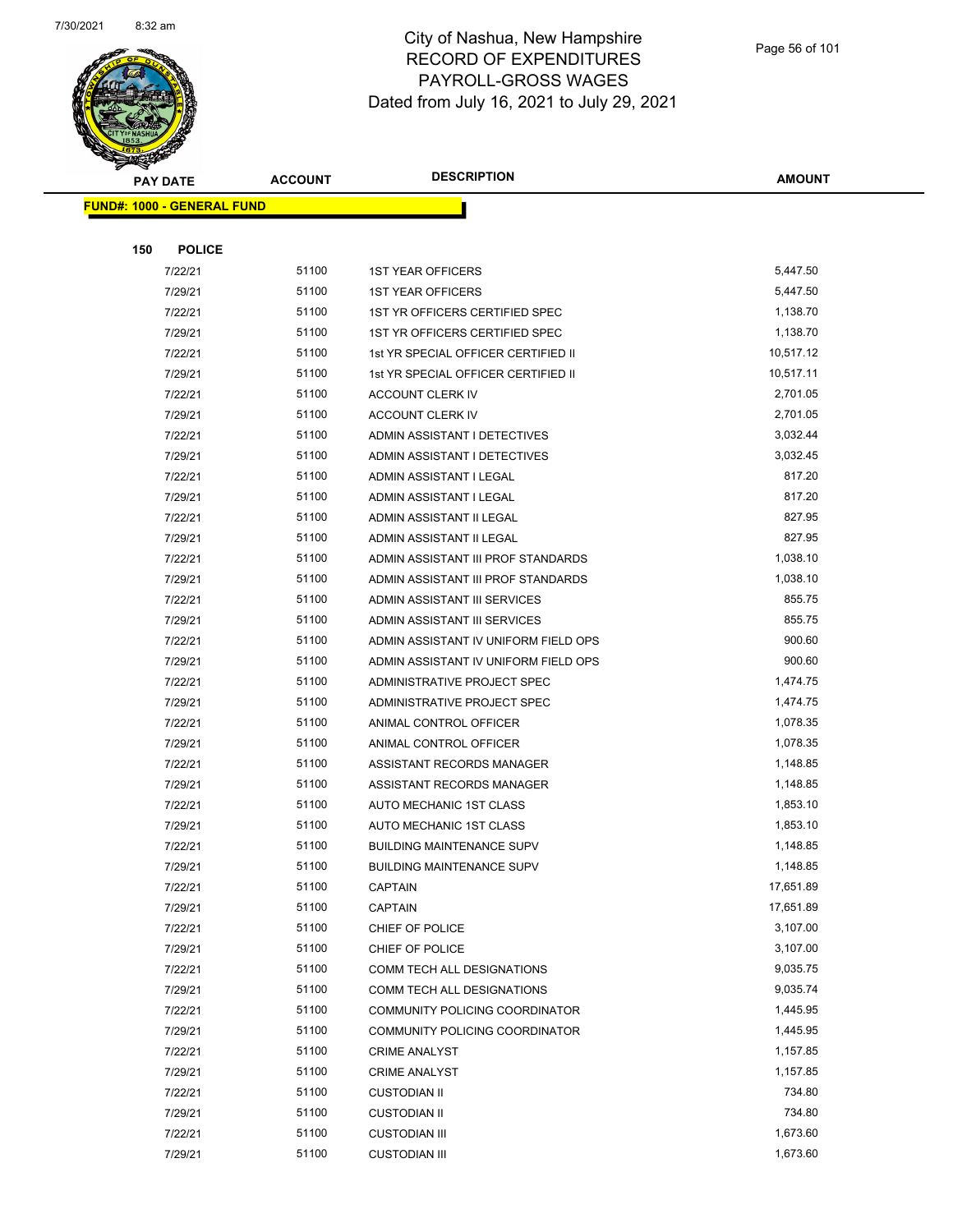

|     | <b>PAY DATE</b>                   | <b>ACCOUNT</b> | <b>DESCRIPTION</b>                             | <b>AMOUNT</b> |  |
|-----|-----------------------------------|----------------|------------------------------------------------|---------------|--|
|     | <b>FUND#: 1000 - GENERAL FUND</b> |                |                                                |               |  |
|     |                                   |                |                                                |               |  |
| 150 | <b>POLICE</b>                     |                |                                                |               |  |
|     | 7/22/21                           | 51100          | DEPUTY CHIEF OF POLICE                         | 5,631.00      |  |
|     | 7/29/21                           | 51100          | DEPUTY CHIEF OF POLICE                         | 5,631.00      |  |
|     | 7/22/21                           | 51100          | DETENTION SPEC                                 | 2,870.85      |  |
|     | 7/29/21                           | 51100          | DETENTION SPEC                                 | 2,870.85      |  |
|     | 7/22/21                           | 51100          | DISPATCHERS ALL DESIGNATIONS                   | 5,827.80      |  |
|     | 7/29/21                           | 51100          | DISPATCHERS ALL DESIGNATIONS                   | 5,827.80      |  |
|     | 7/22/21                           | 51100          | FLEET MAINTENANCE ASST SUPV                    | 1,076.20      |  |
|     | 7/29/21                           | 51100          | FLEET MAINTENANCE ASST SUPV                    | 1,076.19      |  |
|     | 7/22/21                           | 51100          | IT MANAGER/RADIO SYSTEMS NETWORK ADMINISTRATOR | 1,623.85      |  |
|     | 7/29/21                           | 51100          | IT MANAGER/RADIO SYSTEMS NETWORK ADMINISTRATOR | 1,623.85      |  |
|     | 7/22/21                           | 51100          | IT PROGRAMS ADMIN & INSTRUCTOR                 | 1,208.35      |  |
|     | 7/29/21                           | 51100          | IT PROGRAMS ADMIN & INSTRUCTOR                 | 1,208.35      |  |
|     | 7/22/21                           | 51100          | <b>LIEUTENANT</b>                              | 19,326.60     |  |
|     | 7/29/21                           | 51100          | LIEUTENANT                                     | 19,326.60     |  |
|     | 7/22/21                           | 51100          | NPD BUSINESS COORDINATOR                       | 1,207.40      |  |
|     | 7/29/21                           | 51100          | NPD BUSINESS COORDINATOR                       | 1,207.40      |  |
|     | 7/22/21                           | 51100          | NPD BUSINESS MANAGER                           | 1,840.55      |  |
|     | 7/29/21                           | 51100          | NPD BUSINESS MANAGER                           | 1,840.55      |  |
|     | 7/22/21                           | 51100          | NPD NETWORK ADMINISTRATOR                      | 1,539.10      |  |
|     | 7/29/21                           | 51100          | NPD NETWORK ADMINISTRATOR                      | 1,539.10      |  |
|     | 7/22/21                           | 51100          | PARALEGAL                                      | 919.65        |  |
|     | 7/29/21                           | 51100          | PARALEGAL                                      | 919.65        |  |
|     | 7/22/21                           | 51100          | PATROLMAN ALL RANKS                            | 185,486.40    |  |
|     | 7/29/21                           | 51100          | PATROLMAN ALL RANKS                            | 185,005.32    |  |
|     | 7/22/21                           | 51100          | POLICE ATTORNEY                                | 3,137.10      |  |
|     | 7/29/21                           | 51100          | POLICE ATTORNEY                                | 3,137.10      |  |
|     | 7/22/21                           | 51100          | <b>RECORDS &amp; COMMUNICATIONS MGR</b>        | 1,775.85      |  |
|     | 7/29/21                           | 51100          | <b>RECORDS &amp; COMMUNICATIONS MGR</b>        | 1,775.85      |  |
|     | 7/22/21                           | 51100          | <b>RECORDS TECHNICIAN I</b>                    | 738.40        |  |
|     | 7/29/21                           | 51100          | RECORDS TECHNICIAN I                           | 738.40        |  |
|     | 7/22/21                           | 51100          | RECORDS TECHNICIAN II                          | 1,909.10      |  |
|     | 7/29/21                           | 51100          | RECORDS TECHNICIAN II                          | 1,909.10      |  |
|     | 7/22/21                           | 51100          | SERGEANT                                       | 47,358.62     |  |
|     | 7/29/21                           | 51100          | <b>SERGEANT</b>                                | 47,091.86     |  |
|     | 7/22/21                           | 51100          | <b>SHIFT LEADER</b>                            | 2,450.65      |  |
|     | 7/29/21                           | 51100          | SHIFT LEADER                                   | 2,450.65      |  |
|     | 7/22/21                           | 51100          | <b>SUPV POLICE FLEET</b>                       | 1,459.60      |  |
|     | 7/29/21                           | 51100          | SUPV POLICE FLEET                              | 1,459.60      |  |
|     | 7/22/21                           | 51200          | <b>ACCREDITATION MANAGER</b>                   | 1,216.08      |  |
|     | 7/29/21                           | 51200          | <b>ACCREDITATION MANAGER</b>                   | 1,216.08      |  |
|     | 7/22/21                           | 51200          | POLICE ATTORNEY                                | 1,718.96      |  |
|     | 7/29/21                           | 51200          | POLICE ATTORNEY                                | 1,718.96      |  |
|     | 7/29/21                           | 51300          | ACCOUNT CLERK IV                               | 296.63        |  |
|     | 7/22/21                           | 51300          | COMM TECH ALL DESIGNATIONS                     | 123.84        |  |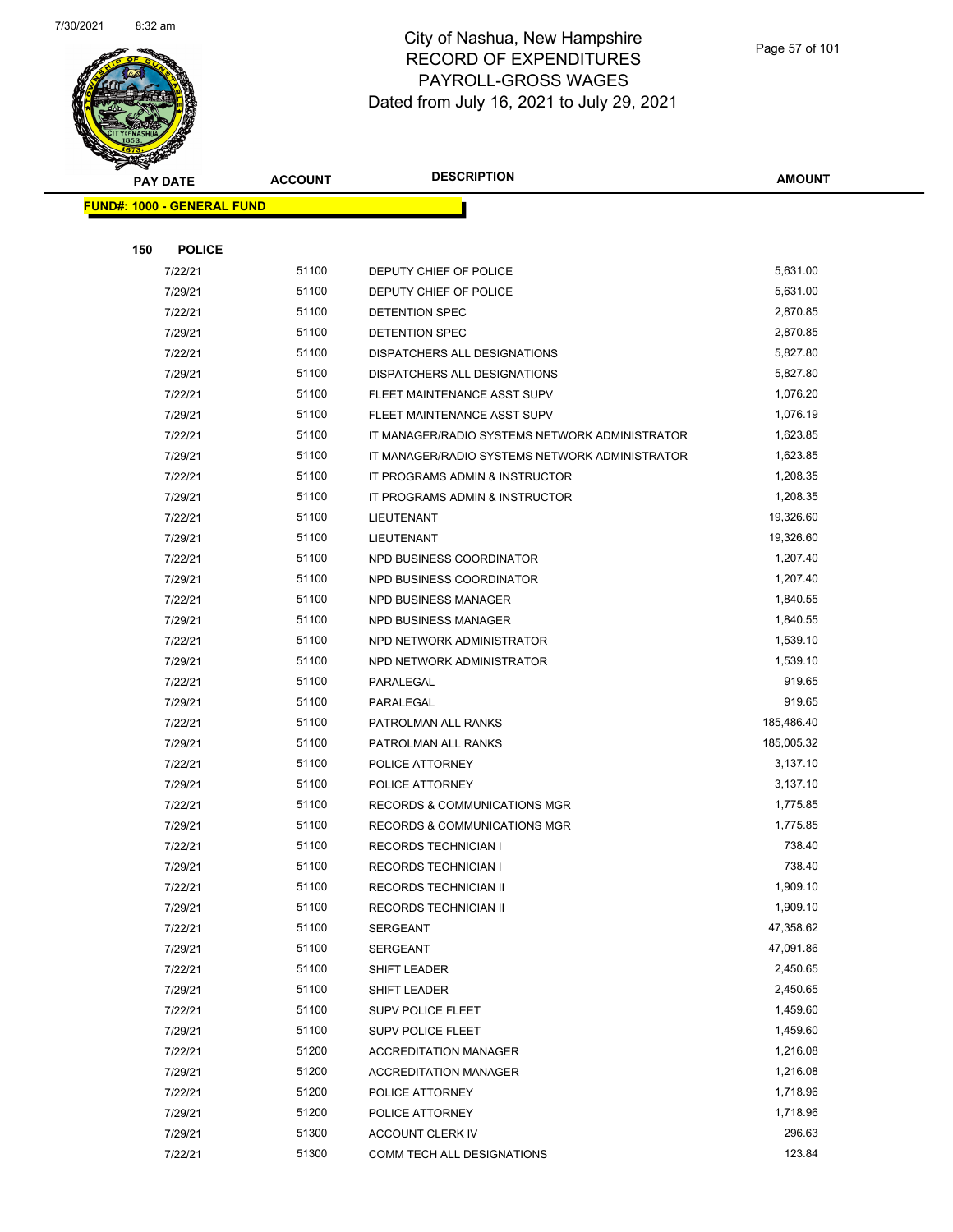

| А.  | PAY DATE                          | <b>ACCOUNT</b> | <b>DESCRIPTION</b>                           | <b>AMOUNT</b>    |
|-----|-----------------------------------|----------------|----------------------------------------------|------------------|
|     | <b>FUND#: 1000 - GENERAL FUND</b> |                |                                              |                  |
|     |                                   |                |                                              |                  |
| 150 | <b>POLICE</b>                     |                |                                              |                  |
|     | 7/22/21                           | 51300          | <b>CUSTODIAN II</b>                          | 41.34            |
|     | 7/29/21                           | 51300          | DISPATCHERS ALL DESIGNATIONS                 | 233.96           |
|     | 7/22/21                           | 51300          | PATROLMAN ALL RANKS                          | 1,548.67         |
|     | 7/29/21                           | 51300          | PATROLMAN ALL RANKS                          | 1,869.66         |
|     | 7/22/21                           | 51300          | SERGEANT                                     | 354.50           |
|     | 7/29/21                           | 51309          | PATROLMAN ALL RANKS                          | 459.09           |
|     | 7/29/21                           | 51315          | 1st YR SPECIAL OFFICER CERTIFIED II          | 169.02           |
|     | 7/22/21                           | 51315          | PATROLMAN ALL RANKS                          | 567.06           |
|     | 7/29/21                           | 51315          | PATROLMAN ALL RANKS                          | 650.77           |
|     | 7/29/21                           | 51322          | <b>1ST YEAR OFFICERS</b>                     | 81.72            |
|     | 7/22/21                           | 51322          | 1ST YR OFFICERS CERTIFIED SPEC               | 42.70            |
|     | 7/22/21                           | 51322          | 1st YR SPECIAL OFFICER CERTIFIED II          | 253.53           |
|     | 7/29/21                           | 51322          | 1st YR SPECIAL OFFICER CERTIFIED II          | 169.02           |
|     | 7/22/21                           | 51322          | PATROLMAN ALL RANKS                          | 7,079.37         |
|     | 7/29/21                           | 51322          | PATROLMAN ALL RANKS                          | 8,584.41         |
|     | 7/22/21                           | 51322          | SERGEANT                                     | 853.21           |
|     | 7/29/21                           | 51322          | SERGEANT                                     | 854.04           |
|     | 7/29/21                           | 51330          | <b>1ST YEAR OFFICERS</b>                     | 408.57           |
|     | 7/29/21                           | 51330          | 1ST YR OFFICERS CERTIFIED SPEC               | 768.63           |
|     | 7/22/21                           | 51330          | 1st YR SPECIAL OFFICER CERTIFIED II          | 225.36           |
|     | 7/29/21                           | 51330          | 1st YR SPECIAL OFFICER CERTIFIED II          | 1,352.19         |
|     | 7/22/21                           | 51330          | COMM TECH ALL DESIGNATIONS                   | 1,200.10         |
|     | 7/29/21                           | 51330          | COMM TECH ALL DESIGNATIONS                   | 2,594.56         |
|     | 7/22/21                           | 51330          | DETENTION SPEC                               | 295.82           |
|     | 7/29/21                           | 51330          | DETENTION SPEC                               | 295.82           |
|     | 7/22/21                           | 51330          | <b>DISPATCHERS ALL DESIGNATIONS</b>          | 597.46           |
|     | 7/29/21                           | 51330          | DISPATCHERS ALL DESIGNATIONS                 | 590.25           |
|     | 7/22/21                           | 51330          | LIEUTENANT                                   | 4,586.77         |
|     | 7/29/21                           | 51330          | LIEUTENANT                                   | 2,613.07         |
|     | 7/22/21                           | 51330          | PATROLMAN ALL RANKS                          | 12,936.69        |
|     | 7/29/21                           | 51330          | PATROLMAN ALL RANKS                          | 19,197.89        |
|     | 7/22/21                           | 51330          | SERGEANT                                     | 9,551.71         |
|     | 7/29/21                           | 51330          | <b>SERGEANT</b>                              | 10,156.24        |
|     | 7/22/21                           | 51330          | SHIFT LEADER                                 | 533.87<br>355.90 |
|     | 7/29/21<br>7/29/21                | 51330<br>51412 | SHIFT LEADER<br>ADMIN ASSISTANT I DETECTIVES | 340.88           |
|     | 7/29/21                           | 51412          | PER DIEM                                     | 227.25           |
|     | 7/29/21                           | 51600          | ASSISTANT RECORDS MANAGER                    | 1,000.00         |
|     | 7/29/21                           | 51600          | PATROLMAN ALL RANKS                          | 700.00           |
|     | 7/29/21                           | 51600          | SERGEANT                                     | 2,650.00         |
|     | 7/29/21                           | 51750          | PATROLMAN ALL RANKS                          | 1,735.59         |
|     | 7/22/21                           | 52800          | EDUCATIONAL ASSISTANCE                       | 1,800.00         |
|     | 7/29/21                           | 52800          | EDUCATIONAL ASSISTANCE                       | 900.00           |
|     | 7/22/21                           | 52809          | <b>WELLNESS PROGRAM</b>                      | 900.00           |
|     |                                   |                |                                              |                  |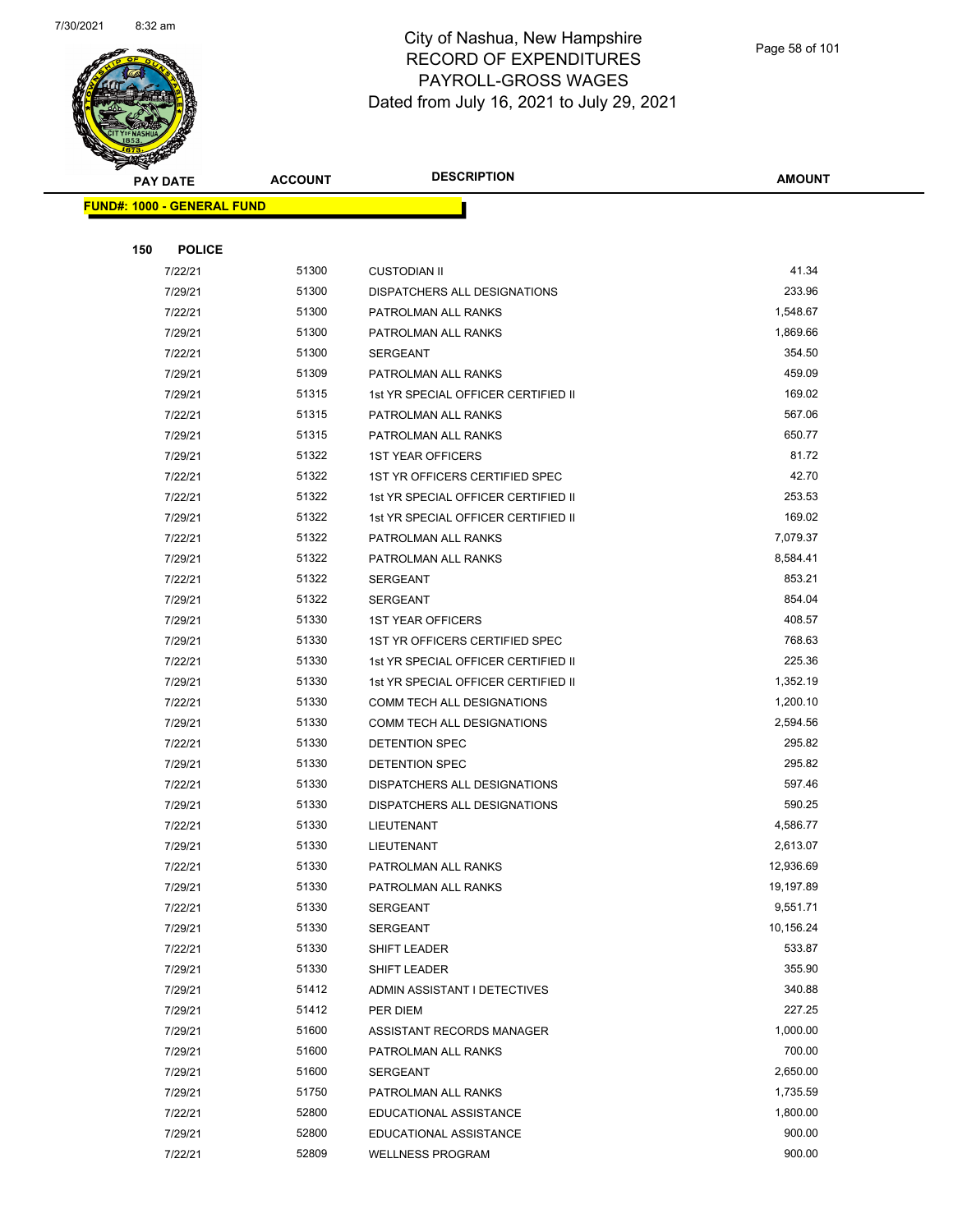

Page 59 of 101

| <b>SANGRAPH</b> |                                   | <b>ACCOUNT</b> | <b>DESCRIPTION</b>                    | <b>AMOUNT</b> |
|-----------------|-----------------------------------|----------------|---------------------------------------|---------------|
|                 | <b>PAY DATE</b>                   |                |                                       |               |
|                 | <b>FUND#: 1000 - GENERAL FUND</b> |                |                                       |               |
|                 |                                   |                |                                       |               |
| 150             | <b>POLICE</b>                     |                |                                       |               |
|                 | 7/29/21                           | 52809          | <b>WELLNESS PROGRAM</b>               | 521.49        |
|                 | 7/29/21                           | 55118          | TELEPHONE-CELLULAR                    | 140.00        |
|                 | 7/22/21                           | 61107          | <b>CLOTHING &amp; UNIFORMS</b>        | 2,306.39      |
|                 | 7/29/21                           | 61107          | <b>CLOTHING &amp; UNIFORMS</b>        | 898.57        |
|                 |                                   |                |                                       |               |
|                 | <b>TOTAL 150 - POLICE</b>         |                |                                       | \$824,084.27  |
|                 |                                   |                |                                       |               |
| 152             | <b>FIRE</b>                       |                |                                       |               |
|                 | 7/22/21                           | 51100          | ADMINISTRATIVE ASSISTANT II           | 2,652.84      |
|                 | 7/29/21                           | 51100          | ADMINISTRATIVE ASSISTANT II           | 2,652.85      |
|                 | 7/22/21                           | 51100          | <b>ASST FIRE CHIEF</b>                | 2,617.68      |
|                 | 7/29/21                           | 51100          | <b>ASST FIRE CHIEF</b>                | 2,617.68      |
|                 | 7/22/21                           | 51100          | ASST SUPERINTENDENT FIRE ALARM        | 1,843.36      |
|                 | 7/29/21                           | 51100          | ASST SUPERINTENDENT FIRE ALARM        | 1,899.28      |
|                 | 7/22/21                           | 51100          | ASST SUPERINTENDENT FIRE FLEET        | 1,677.92      |
|                 | 7/29/21                           | 51100          | ASST SUPERINTENDENT FIRE FLEET        | 1,677.92      |
|                 | 7/22/21                           | 51100          | <b>ASST SUPERINTENDENT PREVENTION</b> | 3,742.36      |
|                 | 7/29/21                           | 51100          | ASST SUPERINTENDENT PREVENTION        | 3,742.36      |
|                 | 7/22/21                           | 51100          | <b>CAPTAIN</b>                        | 11,364.90     |
|                 | 7/29/21                           | 51100          | <b>CAPTAIN</b>                        | 13,600.22     |
|                 | 7/22/21                           | 51100          | CAPTAIN FIRE TRAINING SAFETY          | 2,035.72      |
|                 | 7/29/21                           | 51100          | CAPTAIN FIRE TRAINING SAFETY          | 2,035.72      |
|                 | 7/22/21                           | 51100          | DEPUTY FIRE CHIEF                     | 9,434.70      |
|                 | 7/29/21                           | 51100          | DEPUTY FIRE CHIEF                     | 9,434.71      |
|                 | 7/22/21                           | 51100          | <b>EXEC ASST BUSINESS COORD</b>       | 1,160.25      |
|                 | 7/29/21                           | 51100          | <b>EXEC ASST BUSINESS COORD</b>       | 1,160.25      |
|                 | 7/22/21                           | 51100          | <b>FIRE CHIEF</b>                     | 2,863.08      |
|                 | 7/29/21                           | 51100          | <b>FIRE CHIEF</b>                     | 2,863.08      |
|                 | 7/22/21                           | 51100          | FIRE DISPATCH ALL RANKS               | 9,645.59      |
|                 | 7/29/21                           | 51100          | FIRE DISPATCH ALL RANKS               | 10,570.69     |
|                 | 7/22/21                           | 51100          | FIRE DISPATCH SUPERVISOR              | 5,885.42      |
|                 | 7/29/21                           | 51100          | FIRE DISPATCH SUPERVISOR              | 6,384.78      |
|                 | 7/22/21                           | 51100          | FIRE LIEUTENANT                       | 47,688.22     |
|                 | 7/29/21                           | 51100          | FIRE LIEUTENANT                       | 47,743.29     |
|                 | 7/22/21                           | 51100          | <b>FIRE MECHANIC</b>                  | 1,502.52      |
|                 | 7/29/21                           | 51100          | <b>FIRE MECHANIC</b>                  | 1,502.52      |
|                 | 7/22/21                           | 51100          | FIRE TRAINING OFFICER                 | 1,754.48      |
|                 | 7/29/21                           | 51100          | FIRE TRAINING OFFICER                 | 1,754.48      |
|                 | 7/22/21                           | 51100          | <b>FIREFIGHTERS ALL RANKS</b>         | 141,892.35    |
|                 | 7/29/21                           | 51100          | <b>FIREFIGHTERS ALL RANKS</b>         | 140,103.89    |
|                 | 7/22/21                           | 51100          | SUPERINTENDENT FIRE ALARM             | 2,076.64      |
|                 | 7/29/21                           | 51100          | SUPERINTENDENT FIRE ALARM             | 2,076.64      |
|                 | 7/22/21                           | 51100          | SUPERINTENDENT FIRE FLEET             | 1,956.84      |
|                 | 7/29/21                           | 51100          | SUPERINTENDENT FIRE FLEET             | 1,956.84      |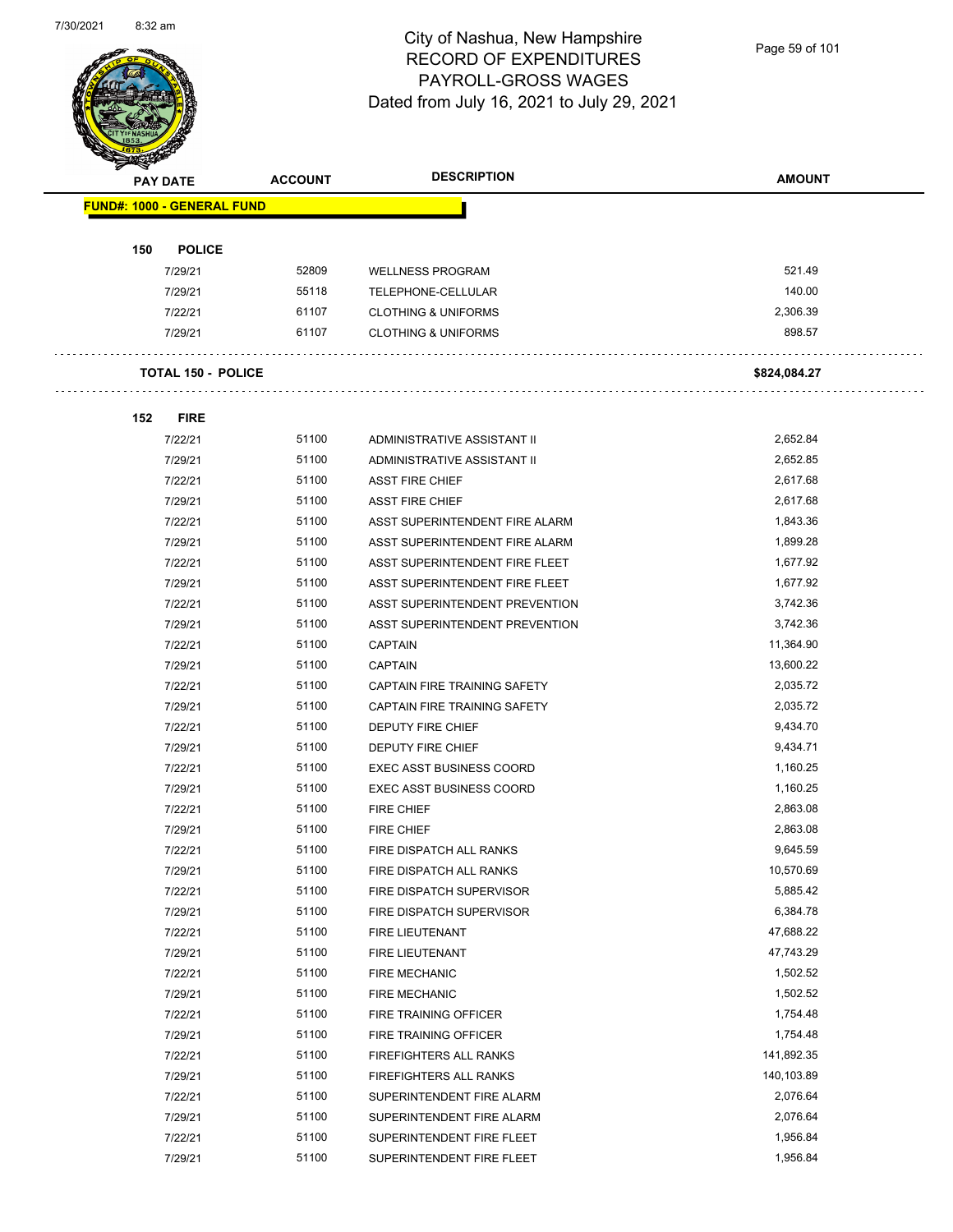

|     | <b>PAY DATE</b>                    | <b>ACCOUNT</b> | <b>DESCRIPTION</b>             | <b>AMOUNT</b> |  |
|-----|------------------------------------|----------------|--------------------------------|---------------|--|
|     | <u> FUND#: 1000 - GENERAL FUND</u> |                |                                |               |  |
|     |                                    |                |                                |               |  |
| 152 | <b>FIRE</b>                        |                |                                |               |  |
|     | 7/22/21                            | 51100          | SUPERINTENDENT FIRE PREVENTION | 2,056.04      |  |
|     | 7/29/21                            | 51100          | SUPERINTENDENT FIRE PREVENTION | 2,056.04      |  |
|     | 7/22/21                            | 51300          | CAPTAIN FIRE TRAINING SAFETY   | 1,033.45      |  |
|     | 7/29/21                            | 51300          | CAPTAIN FIRE TRAINING SAFETY   | 953.95        |  |
|     | 7/29/21                            | 51300          | <b>DEPUTY FIRE CHIEF</b>       | 508.73        |  |
|     | 7/22/21                            | 51300          | FIRE LIEUTENANT                | 181.11        |  |
|     | 7/29/21                            | 51300          | <b>FIRE LIEUTENANT</b>         | 64.66         |  |
|     | 7/29/21                            | 51300          | FIRE TRAINING OFFICER          | 666.15        |  |
|     | 7/29/21                            | 51300          | <b>FIREFIGHTERS ALL RANKS</b>  | 50.10         |  |
|     | 7/22/21                            | 51300          | SUPERINTENDENT FIRE ALARM      | 182.46        |  |
|     | 7/22/21                            | 51330          | <b>CAPTAIN</b>                 | 5,495.29      |  |
|     | 7/29/21                            | 51330          | <b>CAPTAIN</b>                 | 3,619.33      |  |
|     | 7/22/21                            | 51330          | <b>DEPUTY FIRE CHIEF</b>       | 3,762.65      |  |
|     | 7/22/21                            | 51330          | FIRE DISPATCH ALL RANKS        | 2,569.50      |  |
|     | 7/29/21                            | 51330          | FIRE DISPATCH ALL RANKS        | 1,999.73      |  |
|     | 7/22/21                            | 51330          | FIRE DISPATCH SUPERVISOR       | 1,315.03      |  |
|     | 7/29/21                            | 51330          | FIRE DISPATCH SUPERVISOR       | 3,393.78      |  |
|     | 7/22/21                            | 51330          | <b>FIRE LIEUTENANT</b>         | 20,571.81     |  |
|     | 7/29/21                            | 51330          | FIRE LIEUTENANT                | 26,622.21     |  |
|     | 7/22/21                            | 51330          | <b>FIREFIGHTERS ALL RANKS</b>  | 81,176.32     |  |
|     | 7/29/21                            | 51330          | <b>FIREFIGHTERS ALL RANKS</b>  | 76,137.19     |  |
|     | 7/22/21                            | 51700          | ASST SUPERINTENDENT FIRE ALARM | 23.04         |  |
|     | 7/29/21                            | 51700          | ASST SUPERINTENDENT FIRE ALARM | 23.04         |  |
|     | 7/22/21                            | 51700          | ASST SUPERINTENDENT PREVENTION | 46.78         |  |
|     | 7/29/21                            | 51700          | ASST SUPERINTENDENT PREVENTION | 46.78         |  |
|     | 7/22/21                            | 51700          | <b>CAPTAIN</b>                 | 375.72        |  |
|     | 7/29/21                            | 51700          | <b>CAPTAIN</b>                 | 375.94        |  |
|     | 7/22/21                            | 51700          | CAPTAIN FIRE TRAINING SAFETY   | 25.45         |  |
|     | 7/29/21                            | 51700          | CAPTAIN FIRE TRAINING SAFETY   | 25.45         |  |
|     | 7/22/21                            | 51700          | FIRE DISPATCH ALL RANKS        | 16.28         |  |
|     | 7/29/21                            | 51700          | FIRE DISPATCH ALL RANKS        | 16.28         |  |
|     | 7/22/21                            | 51700          | FIRE DISPATCH SUPERVISOR       | 19.36         |  |
|     | 7/29/21                            | 51700          | FIRE DISPATCH SUPERVISOR       | 19.36         |  |
|     | 7/22/21                            | 51700          | FIRE LIEUTENANT                | 1,467.90      |  |
|     | 7/29/21                            | 51700          | FIRE LIEUTENANT                | 1,467.90      |  |
|     | 7/22/21                            | 51700          | FIRE TRAINING OFFICER          | 21.93         |  |
|     | 7/29/21                            | 51700          | FIRE TRAINING OFFICER          | 21.93         |  |
|     | 7/22/21                            | 51700          | <b>FIREFIGHTERS ALL RANKS</b>  | 2,745.78      |  |
|     | 7/29/21                            | 51700          | FIREFIGHTERS ALL RANKS         | 2,799.07      |  |
|     | 7/22/21                            | 51700          | SUPERINTENDENT FIRE ALARM      | 25.96         |  |
|     | 7/29/21                            | 51700          | SUPERINTENDENT FIRE ALARM      | 25.96         |  |
|     | 7/22/21                            | 51700          | SUPERINTENDENT FIRE FLEET      | 24.46         |  |
|     | 7/29/21                            | 51700          | SUPERINTENDENT FIRE FLEET      | 24.46         |  |
|     | 7/22/21                            | 51700          | SUPERINTENDENT FIRE PREVENTION | 25.70         |  |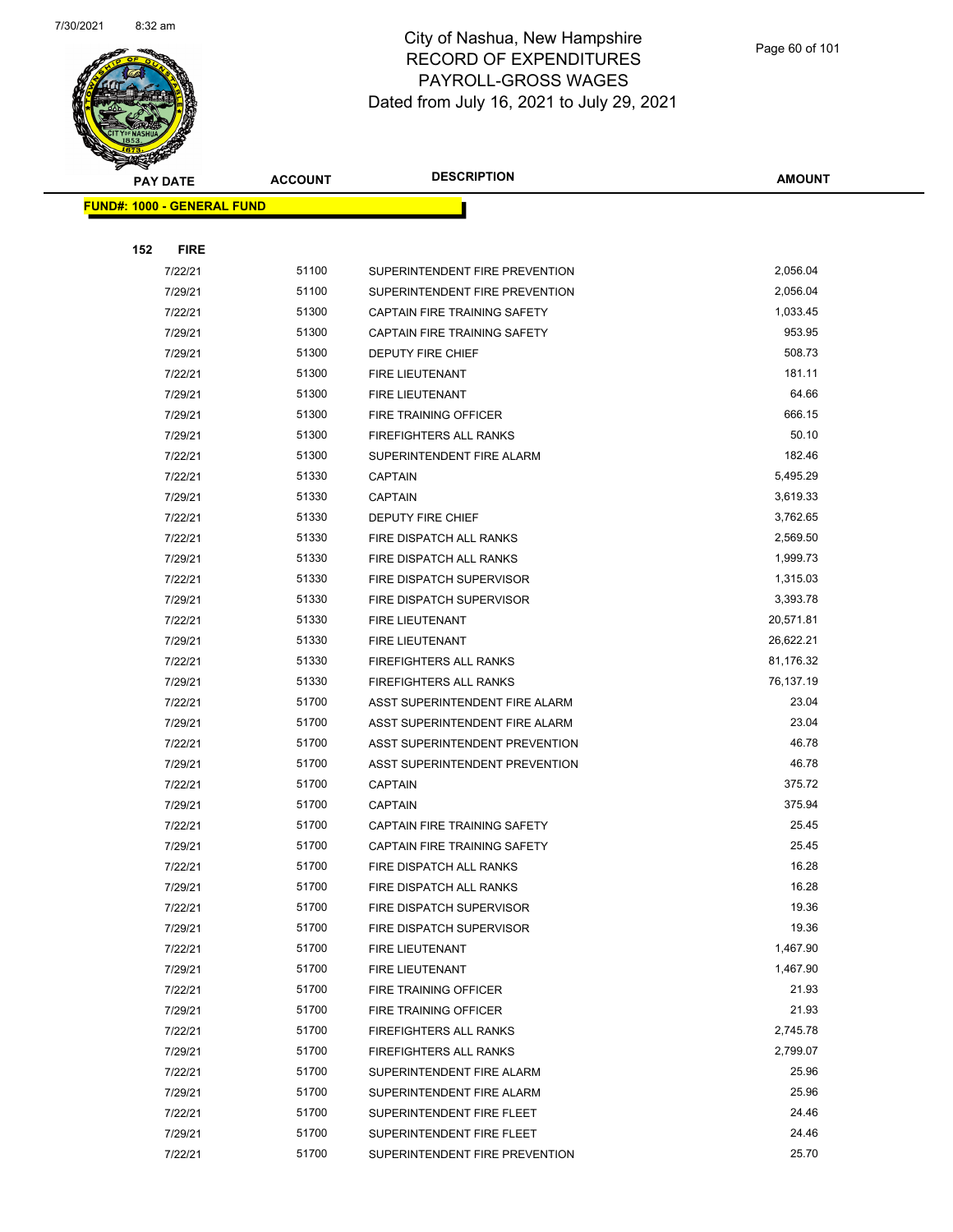

Page 61 of 101

|     | PAY DATE                          | <b>ACCOUNT</b>                         | <b>DESCRIPTION</b>                              | <b>AMOUNT</b>     |
|-----|-----------------------------------|----------------------------------------|-------------------------------------------------|-------------------|
|     | <b>FUND#: 1000 - GENERAL FUND</b> |                                        |                                                 |                   |
| 152 | <b>FIRE</b>                       |                                        |                                                 |                   |
|     | 7/29/21                           | 51700                                  | SUPERINTENDENT FIRE PREVENTION                  | 25.70             |
|     | 7/22/21                           | 51750                                  | FIREFIGHTERS ALL RANKS                          | 1,389.03          |
|     | 7/29/21                           | 52800                                  | EDUCATIONAL ASSISTANCE                          | (1,849.50)        |
|     | 7/29/21                           | 55118                                  | TELEPHONE-CELLULAR                              | 684.00            |
|     | 7/29/21                           | 61107                                  | <b>CLOTHING &amp; UNIFORMS</b>                  | 105,700.00        |
|     | <b>TOTAL 152 - FIRE</b>           |                                        |                                                 | \$855,601.36      |
| 153 |                                   | <b>BUILDING INSPECTION</b>             |                                                 |                   |
|     | 7/22/21                           | 51100                                  | <b>BLD INSP ASST PLANS EXAMINER</b>             | 1,123.44          |
|     | 7/29/21                           | 51100                                  | BLD INSP ASST PLANS EXAMINER                    | 1,123.45          |
|     | 7/22/21                           | 51100                                  | <b>BUILDING AND UTILITIES INSPCTR</b>           | 3,901.50          |
|     | 7/29/21                           | 51100                                  | <b>BUILDING AND UTILITIES INSPCTR</b>           | 3,901.50          |
|     | 7/22/21                           | 51100                                  | <b>BUILDING DEPARTMENT MANAGER</b>              | 1,738.30          |
|     | 7/29/21                           | 51100                                  | <b>BUILDING DEPARTMENT MANAGER</b>              | 1,738.30          |
|     | 7/22/21                           | 51100                                  | PERMIT TECHNICIAN I                             | 1,439.90          |
|     | 7/29/21                           | 51100                                  | PERMIT TECHNICIAN I                             | 1,439.89          |
|     | 7/22/21                           | 51100                                  | <b>PLANS EXAMINER</b>                           | 1,364.60          |
|     | 7/29/21                           | 51100                                  | <b>PLANS EXAMINER</b>                           | 1,364.60          |
|     |                                   | <b>TOTAL 153 - BUILDING INSPECTION</b> |                                                 | \$19,135.48       |
|     |                                   |                                        |                                                 |                   |
|     |                                   |                                        |                                                 |                   |
| 155 |                                   | <b>CODE ENFORCEMENT</b>                |                                                 |                   |
|     | 7/22/21                           | 51100                                  | <b>CODE ENFORCEMENT OFFICER II</b>              | 2,966.10          |
|     | 7/29/21                           | 51100                                  | CODE ENFORCEMENT OFFICER II                     | 2,966.10          |
|     | 7/22/21                           | 51100                                  | MGR CODE ENFORCEMENT DEPT                       | 1,738.30          |
|     | 7/29/21<br>7/29/21                | 51100<br>55118                         | MGR CODE ENFORCEMENT DEPT<br>TELEPHONE-CELLULAR | 1,738.30<br>59.50 |
|     |                                   | <b>TOTAL 155 - CODE ENFORCEMENT</b>    |                                                 | \$9,468.30        |
|     |                                   |                                        |                                                 |                   |
| 156 |                                   | <b>EMERGENCY MANAGEMENT</b>            |                                                 |                   |
|     | 7/22/21                           | 51100                                  | EMERGENCY MANAGEMENT COORDINAT                  | 971.40            |
|     | 7/22/21                           | 51100                                  | <b>EMERGENCY MANAGEMENT DIRECTOR</b>            | 1,840.55          |
|     | 7/29/21                           | 51100                                  | <b>EMERGENCY MANAGEMENT DIRECTOR</b>            | 1,840.55          |
|     | 7/22/21                           | 51750                                  | EMERGENCY MANAGEMENT COORDINAT                  | 2,603.35          |
|     | 7/29/21                           | 55118                                  | TELEPHONE-CELLULAR                              | 50.00             |
|     |                                   | TOTAL 156 - EMERGENCY MANAGEMENT       |                                                 | \$7,305.85        |
| 157 |                                   | <b>CITYWIDE COMMUNICATIONS</b>         |                                                 |                   |
|     | 7/22/21                           | 51100                                  | <b>COMM SYS ENGR TECH</b>                       | 1,095.16          |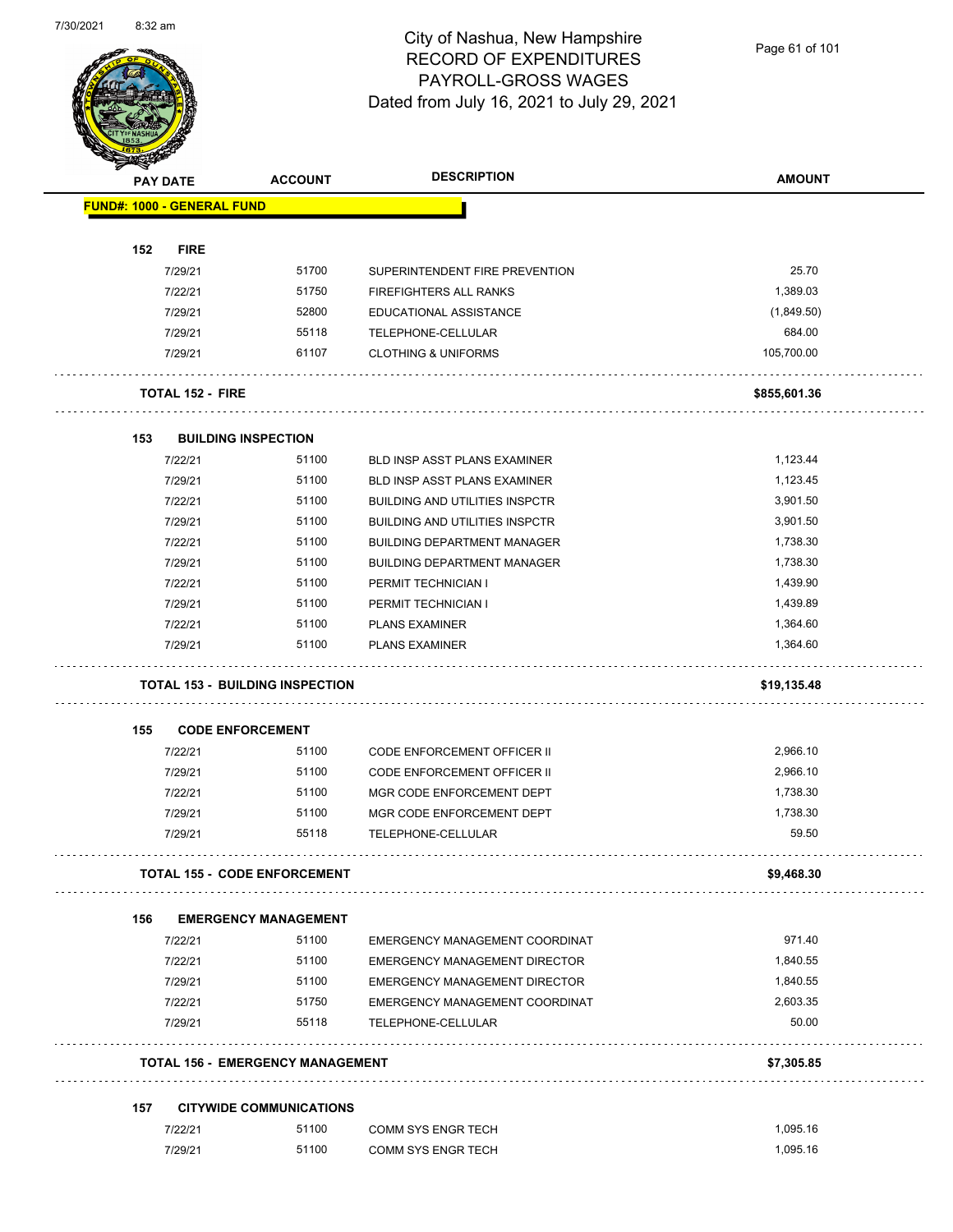$\sim$ 

## City of Nashua, New Hampshire RECORD OF EXPENDITURES PAYROLL-GROSS WAGES Dated from July 16, 2021 to July 29, 2021

Page 62 of 101

| <b>PAY DATE</b> |                                   | <b>ACCOUNT</b>                             | <b>DESCRIPTION</b>                             | <b>AMOUNT</b> |
|-----------------|-----------------------------------|--------------------------------------------|------------------------------------------------|---------------|
|                 | <b>FUND#: 1000 - GENERAL FUND</b> |                                            |                                                |               |
| 157             |                                   | <b>CITYWIDE COMMUNICATIONS</b>             |                                                |               |
|                 | 7/22/21                           | 51100                                      | IT MANAGER/RADIO SYSTEMS NETWORK ADMINISTRATOR | 405.95        |
|                 | 7/29/21                           | 51100                                      | IT MANAGER/RADIO SYSTEMS NETWORK ADMINISTRATOR | 405.95        |
|                 | 7/22/21                           | 51200                                      | <b>RADIO SYSTEMS MANAGER</b>                   | 1,532.88      |
|                 | 7/29/21                           | 51200                                      | RADIO SYSTEMS MANAGER                          | 1,532.88      |
|                 | 7/22/21                           | 51700                                      | RADIO SYSTEMS MANAGER                          | 348.81        |
|                 | 7/29/21                           | 51700                                      | <b>RADIO SYSTEMS MANAGER</b>                   | 418.57        |
|                 | 7/29/21                           | 55118                                      | <b>TELEPHONE-CELLULAR</b>                      | 60.00         |
|                 |                                   | <b>TOTAL 157 - CITYWIDE COMMUNICATIONS</b> |                                                | \$6,895.36    |
| 158             |                                   | <b>PARKING ENFORCEMENT</b>                 |                                                |               |
|                 | 7/22/21                           | 51100                                      | <b>MVR CLERK I</b>                             | 333.30        |
|                 | 7/29/21                           | 51100                                      | <b>MVR CLERK I</b>                             | 333.30        |
|                 | 7/22/21                           | 51100                                      | <b>MVR CLERK II</b>                            | 356.80        |
|                 | 7/29/21                           | 51100                                      | <b>MVR CLERK II</b>                            | 356.80        |
|                 | 7/22/21                           | 51100                                      | ORDINANCE VIOLATIONS COORDINATOR               | 238.40        |
|                 | 7/29/21                           | 51100                                      | ORDINANCE VIOLATIONS COORDINATOR               | 238.40        |
|                 | 6/30/21                           | 51100                                      | PARKING ENFORCEMENT SPECIALIST- PT             | (1,860.06)    |
|                 | 7/22/21                           | 51100                                      | PARKING MANAGER                                | 353.55        |
|                 | 7/29/21                           | 51100                                      | <b>PARKING MANAGER</b>                         | 353.55        |
|                 | 6/30/21                           | 51200                                      | PARKING ENFORCEMENT SPECIALIST- PT             | 1,860.06      |
|                 | 7/22/21                           | 51200                                      | PARKING ENFORCEMENT SPECIALIST- PT             | 830.40        |
|                 | 7/29/21                           | 51200                                      | PARKING ENFORCEMENT SPECIALIST- PT             | 913.71        |
|                 | 7/29/21                           | 51300                                      | <b>MVR CLERK I</b>                             | 12.50         |
|                 | 7/29/21                           | 51300                                      | <b>MVR CLERK II</b>                            | 16.73         |
|                 | 7/22/21                           | 51300                                      | ORDINANCE VIOLATIONS COORDINATOR               | 8.94          |
|                 | 7/29/21                           | 51300                                      | ORDINANCE VIOLATIONS COORDINATOR               | 6.71          |
|                 | 7/29/21                           | 55118                                      | TELEPHONE-CELLULAR                             | 12.50         |
|                 |                                   | <b>TOTAL 158 - PARKING ENFORCEMENT</b>     |                                                | \$4,365.59    |

| 7/22/21 | 51100 | ADMINISTRATIVE ASSISTANT II        | 835.05   |
|---------|-------|------------------------------------|----------|
| 7/29/21 | 51100 | ADMINISTRATIVE ASSISTANT II        | 835.04   |
| 7/22/21 | 51100 | ASSISTANT DIRECTOR OF PUBLIC WORKS | 1.832.35 |
| 7/29/21 | 51100 | ASSISTANT DIRECTOR OF PUBLIC WORKS | 1.832.35 |
| 7/22/21 | 51100 | <b>CITY ENGINEER</b>               | 1,308.85 |
| 7/29/21 | 51100 | <b>CITY ENGINEER</b>               | 1.308.85 |
| 7/22/21 | 51100 | <b>CITY SURVEYOR</b>               | 1.321.05 |
| 7/29/21 | 51100 | <b>CITY SURVEYOR</b>               | 1.321.06 |
| 7/22/21 | 51100 | <b>DEPUTY CITY ENGINEER</b>        | 828.25   |
| 7/29/21 | 51100 | <b>DEPUTY CITY ENGINEER</b>        | 828.25   |
| 7/22/21 | 51100 | DIRECTOR PUBLIC WORKS              | 2.004.15 |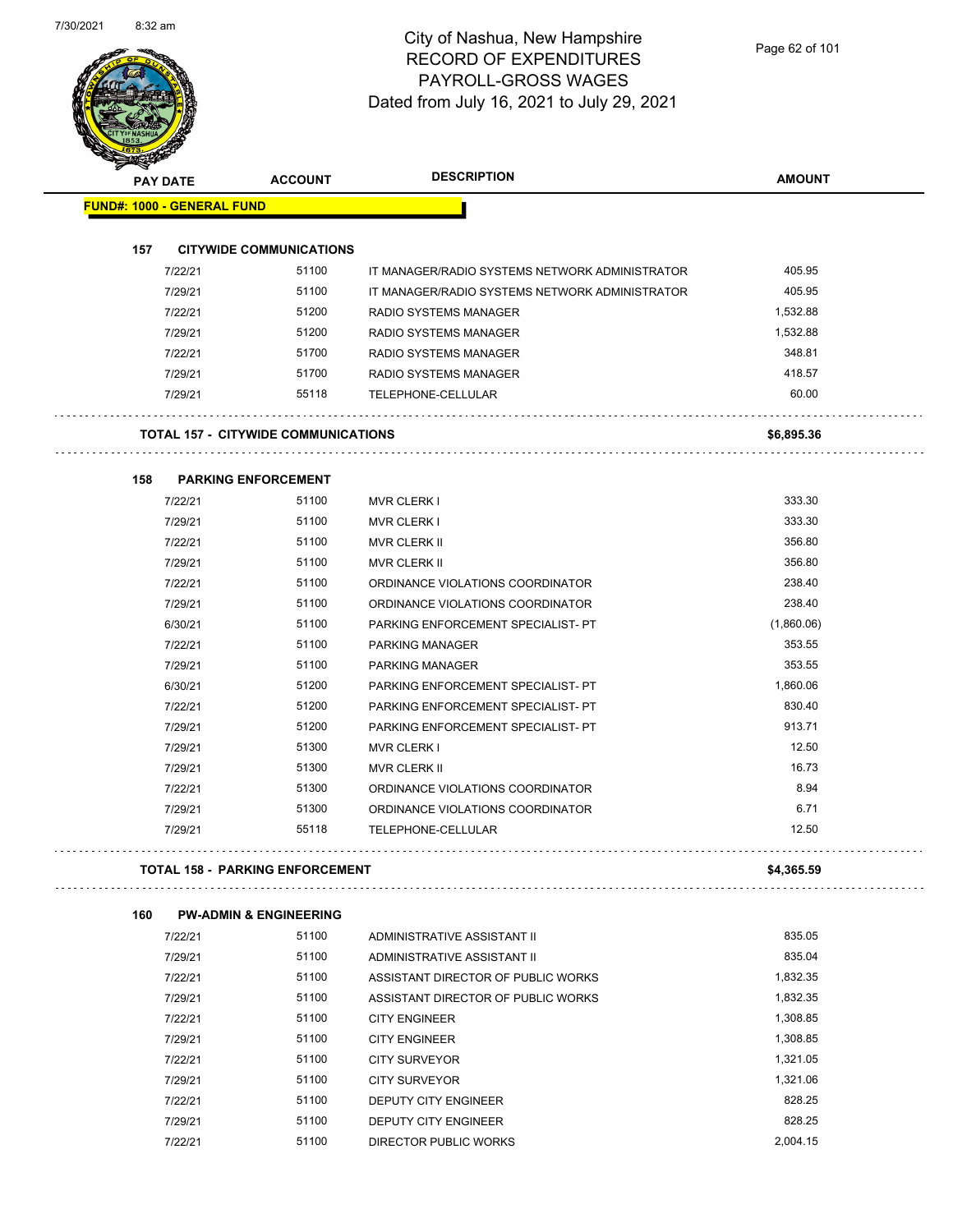

| <b>STATERS</b> |                                   |                | <b>DESCRIPTION</b>             |               |
|----------------|-----------------------------------|----------------|--------------------------------|---------------|
|                | <b>PAY DATE</b>                   | <b>ACCOUNT</b> |                                | <b>AMOUNT</b> |
|                | <b>FUND#: 1000 - GENERAL FUND</b> |                |                                |               |
|                |                                   |                |                                |               |
| 160            | <b>PW-ADMIN &amp; ENGINEERING</b> |                |                                |               |
|                | 7/29/21                           | 51100          | DIRECTOR PUBLIC WORKS          | 2,004.15      |
|                | 7/22/21                           | 51100          | DPW CONTRACT ADMINISTRATOR     | 391.80        |
|                | 7/29/21                           | 51100          | DPW CONTRACT ADMINISTRATOR     | 391.81        |
|                | 7/22/21                           | 51100          | <b>ENGINEERING INSPECTOR</b>   | 2,199.66      |
|                | 7/29/21                           | 51100          | <b>ENGINEERING INSPECTOR</b>   | 2,199.65      |
|                | 7/22/21                           | 51100          | <b>EXECUTIVE ASSISTANT</b>     | 858.95        |
|                | 7/29/21                           | 51100          | <b>EXECUTIVE ASSISTANT</b>     | 858.95        |
|                | 7/22/21                           | 51100          | <b>GIS SPECIALIST</b>          | 537.80        |
|                | 7/29/21                           | 51100          | <b>GIS SPECIALIST</b>          | 537.80        |
|                | 7/22/21                           | 51100          | PUBLIC RELATIONS ADMINISTRATOR | 797.59        |
|                | 7/29/21                           | 51100          | PUBLIC RELATIONS ADMINISTRATOR | 797.60        |
|                | 7/22/21                           | 51100          | <b>SENIOR STAFF ENGINEER</b>   | 1,989.45      |
|                | 7/29/21                           | 51100          | <b>SENIOR STAFF ENGINEER</b>   | 1,989.45      |
|                | 7/22/21                           | 51100          | <b>SENIOR TRAFFIC ENGINEER</b> | 1,840.55      |
|                | 7/29/21                           | 51100          | SENIOR TRAFFIC ENGINEER        | 1,840.55      |
|                | 7/22/21                           | 51100          | <b>STAFF ENGINEER</b>          | 1,258.90      |
|                | 7/29/21                           | 51100          | <b>STAFF ENGINEER</b>          | 1,258.89      |
|                | 7/22/21                           | 51100          | STREET CONSTRUCTION ENGINEER   | 1,533.80      |
|                | 7/29/21                           | 51100          | STREET CONSTRUCTION ENGINEER   | 1,533.80      |
|                | 7/22/21                           | 51300          | <b>ENGINEERING INSPECTOR</b>   | 122.50        |
|                | 7/29/21                           | 51300          | <b>ENGINEERING INSPECTOR</b>   | 81.66         |
|                | 7/29/21                           | 55118          | TELEPHONE-CELLULAR             | 377.45        |
|                | 7/29/21                           | 61107          | <b>CLOTHING &amp; UNIFORMS</b> | 61.88         |
|                |                                   |                |                                |               |

#### **TOTAL 160 - PW-ADMIN & ENGINEERING \$39,719.89**

| 161 | <b>STREETS</b> |       |                                |           |
|-----|----------------|-------|--------------------------------|-----------|
|     | 7/22/21        | 51100 | ADMINISTRATIVE ASSISTANT II    | 864.70    |
|     | 7/29/21        | 51100 | ADMINISTRATIVE ASSISTANT II    | 864.70    |
|     | 7/22/21        | 51100 | AUTO MECH 1ST CLASS NIGHTS     | 11,535.06 |
|     | 7/29/21        | 51100 | AUTO MECH 1ST CLASS NIGHTS     | 2,354.40  |
|     | 7/22/21        | 51100 | AUTO MECH 2ND CLASS            | 2,120.80  |
|     | 7/29/21        | 51100 | AUTO MECH 2ND CLASS            | 2,183.69  |
|     | 7/22/21        | 51100 | AUTO MECH 2ND CLASS NIGHTS     | 1,072.40  |
|     | 7/29/21        | 51100 | AUTO MECH 2ND CLASS NIGHTS     | 1,072.40  |
|     | 7/22/21        | 51100 | AUTO MECHANIC 1ST CLASS        | 3,481.04  |
|     | 7/29/21        | 51100 | AUTO MECHANIC 1ST CLASS        | 3,400.94  |
|     | 7/22/21        | 51100 | <b>EQUIP OPR STREET REPAIR</b> | 7,464.80  |
|     | 7/29/21        | 51100 | <b>EQUIP OPR STREET REPAIR</b> | 7,462.18  |
|     | 7/22/21        | 51100 | FLEET MAINTENANCE FOREMAN      | 1,391.90  |
|     | 7/29/21        | 51100 | FLEET MAINTENANCE FOREMAN      | 1,391.90  |
|     | 7/22/21        | 51100 | FLEET MANAGER STREET DEPT      | 1,251.60  |
|     | 7/29/21        | 51100 | FLEET MANAGER STREET DEPT      | 1,251.60  |
|     | 7/22/21        | 51100 | <b>FOREMAN LABOR STREET</b>    | 2,783.80  |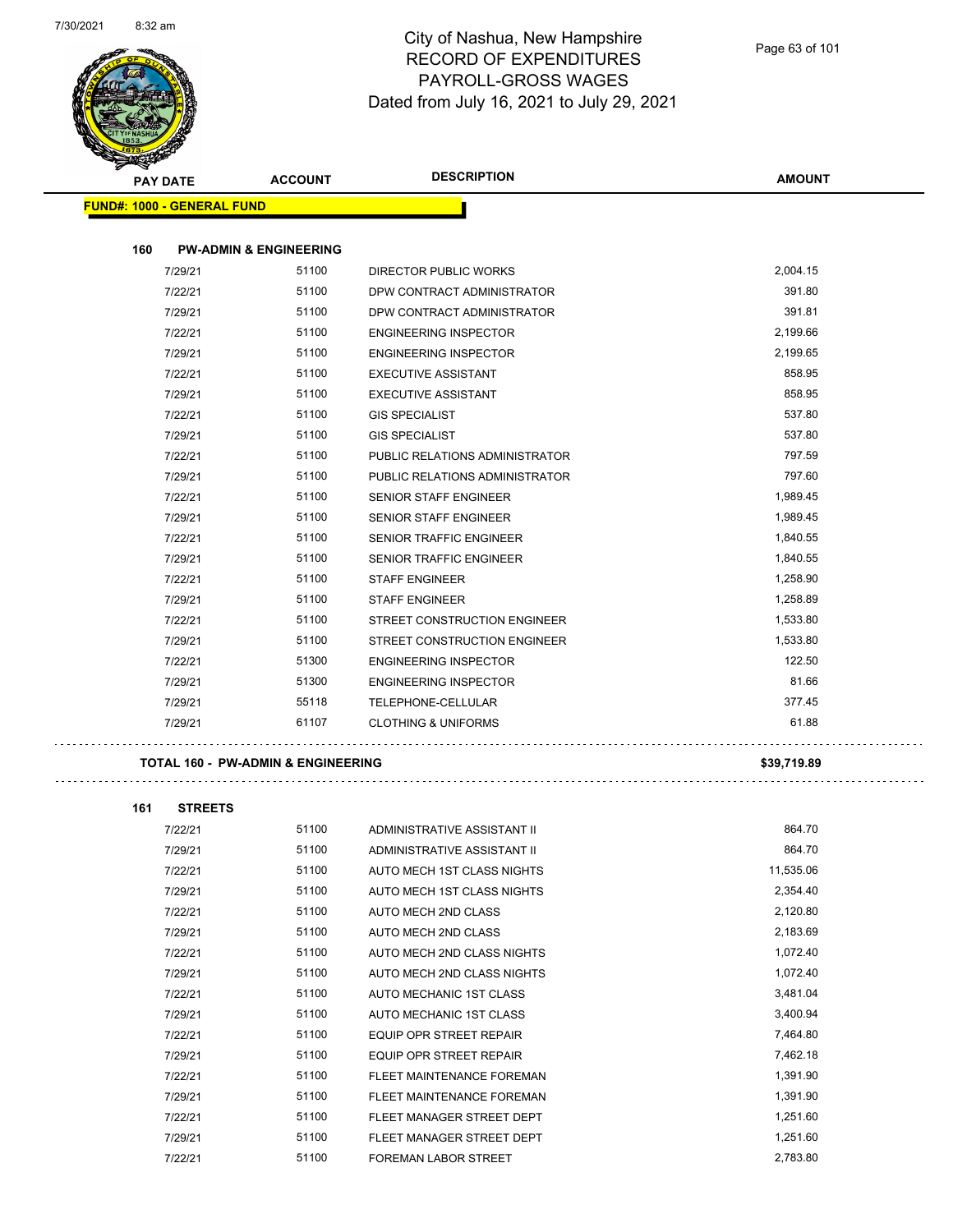

Page 64 of 101

| <b>STARTING</b>                   |                | <b>DESCRIPTION</b>          |               |
|-----------------------------------|----------------|-----------------------------|---------------|
| <b>PAY DATE</b>                   | <b>ACCOUNT</b> |                             | <b>AMOUNT</b> |
| <b>FUND#: 1000 - GENERAL FUND</b> |                |                             |               |
|                                   |                |                             |               |
| 161<br><b>STREETS</b>             |                |                             |               |
| 7/29/21                           | 51100          | FOREMAN LABOR STREET        | 2,783.80      |
| 7/22/21                           | 51100          | <b>MASON PIPELAYER</b>      | 3,043.20      |
| 7/29/21                           | 51100          | <b>MASON PIPELAYER</b>      | 3,043.20      |
| 7/22/21                           | 51100          | OPERATIONS SUPERVISOR       | 1,173.09      |
| 7/29/21                           | 51100          | OPERATIONS SUPERVISOR       | 1,173.10      |
| 7/22/21                           | 51100          | <b>SIGN MAINTENANCE</b>     | 2,019.20      |
| 7/29/21                           | 51100          | SIGN MAINTENANCE            | 2,019.20      |
| 7/22/21                           | 51100          | STOREKEEPER PWD             | 1,080.19      |
| 7/29/21                           | 51100          | STOREKEEPER PWD             | 1,080.20      |
| 7/22/21                           | 51100          | <b>STREET FOREMAN</b>       | 2,783.80      |
| 7/29/21                           | 51100          | <b>STREET FOREMAN</b>       | 2,783.80      |
| 7/22/21                           | 51100          | SUPERINTENDENT OF STREETS   | 2,045.05      |
| 7/29/21                           | 51100          | SUPERINTENDENT OF STREETS   | 2,045.05      |
| 7/22/21                           | 51100          | <b>TRAFFIC FOREMAN</b>      | 1,419.75      |
| 7/29/21                           | 51100          | <b>TRAFFIC FOREMAN</b>      | 1,419.75      |
| 7/22/21                           | 51100          | <b>TRAFFIC TECHNICIAN I</b> | 2,543.00      |
| 7/29/21                           | 51100          | <b>TRAFFIC TECHNICIAN I</b> | 2,575.90      |
| 7/22/21                           | 51100          | TRUCK DRIVER STREET REPAIR  | 15,701.03     |
| 7/29/21                           | 51100          | TRUCK DRIVER STREET REPAIR  | 15,710.66     |
| 7/22/21                           | 51100          | <b>WELDER FIRST CLASS</b>   | 1,152.82      |
| 7/29/21                           | 51100          | <b>WELDER FIRST CLASS</b>   | 1,152.80      |
| 7/22/21                           | 51300          | FLEET MAINTENANCE FOREMAN   | 13.05         |
| 7/22/21                           | 51300          | <b>SIGN MAINTENANCE</b>     | 114.89        |
| 7/29/21                           | 51300          | <b>SIGN MAINTENANCE</b>     | 344.69        |
| 7/29/21                           | 51300          | STOREKEEPER PWD             | 10.13         |
| 7/22/21                           | 51300          | TRAFFIC TECHNICIAN I        | 866.81        |
| 7/29/21                           | 51300          | <b>TRAFFIC TECHNICIAN I</b> | 456.17        |
| 7/22/21                           | 51300          | TRUCK DRIVER STREET REPAIR  | 363.91        |
| 7/29/21                           | 51300          | TRUCK DRIVER STREET REPAIR  | 145.56        |
| 7/22/21                           | 51600          | AUTO MECH 1ST CLASS NIGHTS  | 660.82        |
| 7/22/21                           | 51600          | TRUCK DRIVER STREET REPAIR  | 800.00        |
| 7/29/21                           | 51750          | AUTO MECH 1ST CLASS NIGHTS  | 718.64        |
| 7/29/21                           | 55118          | TELEPHONE-CELLULAR          | 135.00        |
|                                   |                |                             |               |

#### **TOTAL 161 - STREETS \$125,326.17**

|  | . |  |
|--|---|--|
|  |   |  |

| 166 | <b>PARKING OPERATIONS</b> |       |                                       |          |
|-----|---------------------------|-------|---------------------------------------|----------|
|     | 7/22/21                   | 51100 | PARKING MAINTENANCE                   | 1.426.92 |
|     | 7/29/21                   | 51100 | PARKING MAINTENANCE                   | 1.426.91 |
|     | 7/22/21                   | 51100 | <b>PARKING MANAGER</b>                | 1.060.65 |
|     | 7/29/21                   | 51100 | <b>PARKING MANAGER</b>                | 1.060.65 |
|     | 6/30/21                   | 51100 | <b>TRANSIT UTILITY SERVICE WORKER</b> | (728.65) |
|     | 7/22/21                   | 51200 | PARKING MAINTFNANCE                   | 335.54   |
|     | 7/22/21                   | 51300 | PARKING MAINTENANCE                   | 13.38    |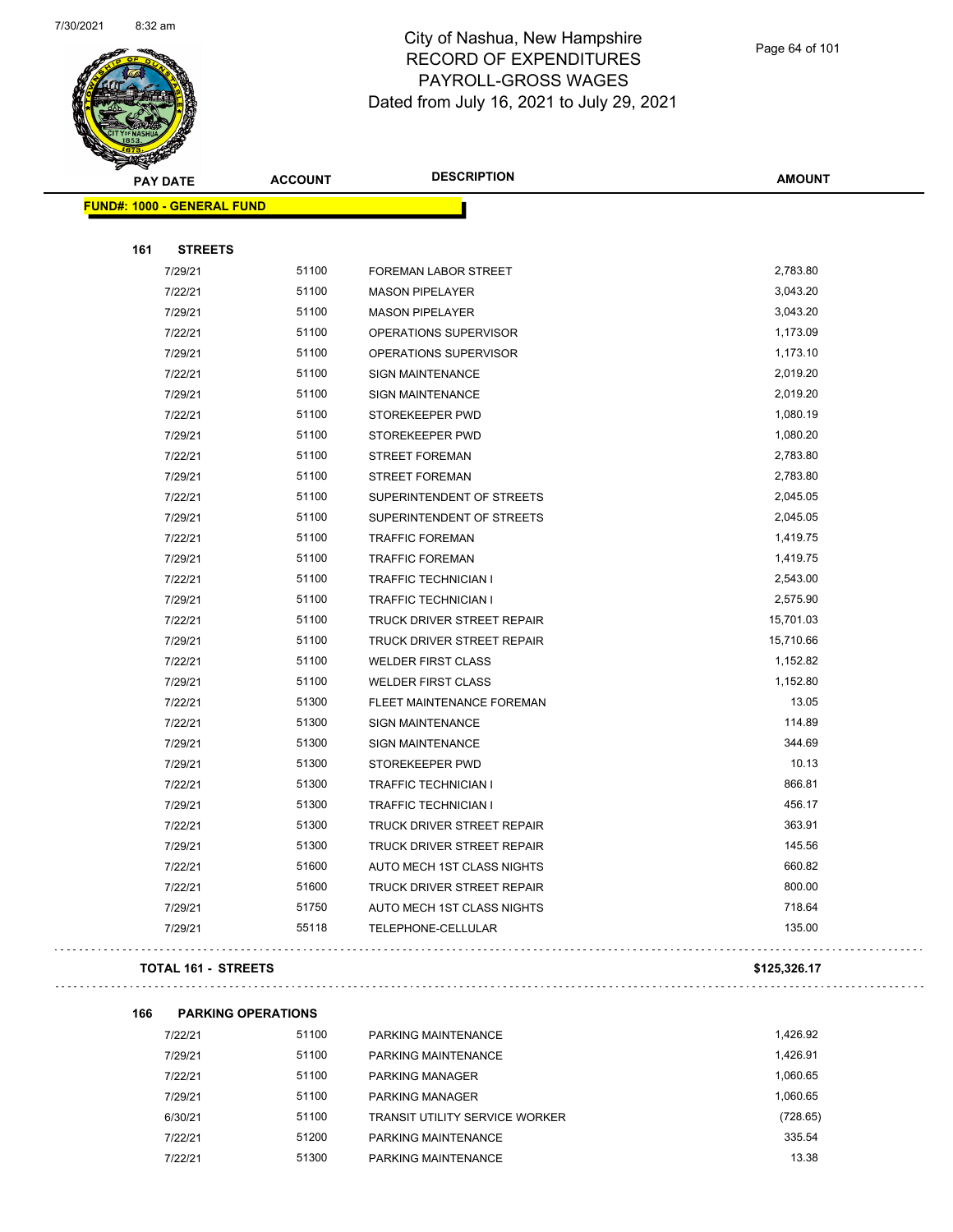| 7/30/2021 | 8:3∠ am |                                   |                                       | City of Nashua, New Hampshire<br><b>RECORD OF EXPENDITURES</b><br>PAYROLL-GROSS WAGES<br>Dated from July 16, 2021 to July 29, 2021 | Page 65 of 101 |
|-----------|---------|-----------------------------------|---------------------------------------|------------------------------------------------------------------------------------------------------------------------------------|----------------|
|           |         | <b>PAY DATE</b>                   | <b>ACCOUNT</b>                        | <b>DESCRIPTION</b>                                                                                                                 | <b>AMOUNT</b>  |
|           |         | <b>FUND#: 1000 - GENERAL FUND</b> |                                       |                                                                                                                                    |                |
|           | 166     |                                   | <b>PARKING OPERATIONS</b>             |                                                                                                                                    |                |
|           |         | 7/29/21                           | 55118                                 | TELEPHONE-CELLULAR                                                                                                                 | 137.50         |
|           |         |                                   | <b>TOTAL 166 - PARKING OPERATIONS</b> |                                                                                                                                    | \$4,732.90     |
|           | 171     |                                   | <b>COMMUNITY SERVICES</b>             |                                                                                                                                    |                |
|           |         | 7/22/21                           | 51100                                 | DIRECTOR HEALTH AND COMM SVS                                                                                                       | 2,325.45       |
|           |         | 7/29/21                           | 51100                                 | DIRECTOR HEALTH AND COMM SVS                                                                                                       | 2,325.45       |
|           |         | 7/22/21                           | 51100                                 | <b>EPIDEMIOLOGIST</b>                                                                                                              | 1,213.55       |
|           |         | 7/29/21                           | 51100                                 | <b>EPIDEMIOLOGIST</b>                                                                                                              | 1,213.55       |
|           |         | 7/22/21                           | 51100                                 | <b>HEALTH PROGRAM SPEC</b>                                                                                                         | 1,090.70       |
|           |         | 7/29/21                           | 51100                                 | <b>HEALTH PROGRAM SPEC</b>                                                                                                         | 1,090.70       |
|           |         | 7/16/21                           | 51300                                 | BILINGUAL BICULTURAL COMMUNITY HEALTH WORKER                                                                                       | (194.04)       |
|           |         | 7/29/21                           | 51300                                 | COMMUNITY SERVICES PROGRAM ADMINISTRATIVE ASSIS                                                                                    | 4.98           |
|           |         | 7/29/21                           | 55118                                 | TELEPHONE-CELLULAR                                                                                                                 | 50.00          |
|           |         |                                   | <b>TOTAL 171 - COMMUNITY SERVICES</b> |                                                                                                                                    | \$9,120.34     |
|           | 172     |                                   | <b>COMMUNITY HEALTH</b>               |                                                                                                                                    |                |
|           |         | 7/22/21                           | 51100                                 | ADMINISTRATIVE ASSISTANT III                                                                                                       | 945.30         |
|           |         | 7/29/21                           | 51100                                 | ADMINISTRATIVE ASSISTANT III                                                                                                       | 945.31         |
|           |         | 7/22/21                           | 51100                                 | <b>BILINGUAL OUTREACH WORKER</b>                                                                                                   | 1,034.95       |
|           |         | 7/29/21                           | 51100                                 | <b>BILINGUAL OUTREACH WORKER</b>                                                                                                   | 1,034.95       |
|           |         | 7/22/21                           | 51100                                 | CHIEF PUBLIC HEALTH NURSE                                                                                                          | 1,840.55       |
|           |         | 7/29/21                           | 51100                                 | CHIEF PUBLIC HEALTH NURSE                                                                                                          | 1,840.55       |
|           |         | 7/22/21                           | 51100                                 | PUB HEALTH NURSE                                                                                                                   | 4,092.20       |
|           |         | 7/29/21                           | 51100                                 | PUB HEALTH NURSE                                                                                                                   | 4,092.20       |
|           |         | 7/22/21                           | 51412                                 | NURSE PER DIEM (PRACTIONER)                                                                                                        | 104.45         |
|           |         | 7/29/21                           | 55118                                 | TELEPHONE-CELLULAR                                                                                                                 | 50.00          |
|           |         |                                   | <b>TOTAL 172 - COMMUNITY HEALTH</b>   |                                                                                                                                    | \$15,980.46    |
|           | 173     |                                   | <b>ENVIRONMENTAL HEALTH</b>           |                                                                                                                                    |                |
|           |         | 7/22/21                           | 51100                                 | DEP HEALTH OFFICER/LAB DIRECTOR                                                                                                    | 1,386.90       |
|           |         | 7/29/21                           | 51100                                 | DEP HEALTH OFFICER/LAB DIRECTOR                                                                                                    | 1,386.90       |
|           |         | 7/22/21                           | 51100                                 | ENVIRONMENTAL HEALTH SPEC                                                                                                          | 2,937.80       |
|           |         | 7/29/21                           | 51100                                 | ENVIRONMENTAL HEALTH SPEC                                                                                                          | 2,937.80       |
|           |         | 7/22/21                           | 51100                                 | ENVIRONMENTAL TECH OFFICE MGR                                                                                                      | 1,124.80       |
|           |         | 7/29/21                           | 51100                                 | ENVIRONMENTAL TECH OFFICE MGR                                                                                                      | 1,124.80       |
|           |         | 7/22/21                           | 51100                                 | MANAGER ENVIRONMENTAL HEALTH                                                                                                       | 1,738.30       |
|           |         | 7/29/21                           | 51100                                 | MANAGER ENVIRONMENTAL HEALTH                                                                                                       | 1,738.30       |
|           |         | 7/22/21                           | 51300                                 | ENVIRONMENTAL HEALTH SPEC                                                                                                          | 33.33          |
|           |         | 7/29/21                           | 51300                                 | ENVIRONMENTAL HEALTH SPEC                                                                                                          | 49.99          |
|           |         | 7/29/21                           | 55118                                 | TELEPHONE-CELLULAR                                                                                                                 | 67.00          |

7/30/2021 8:32 am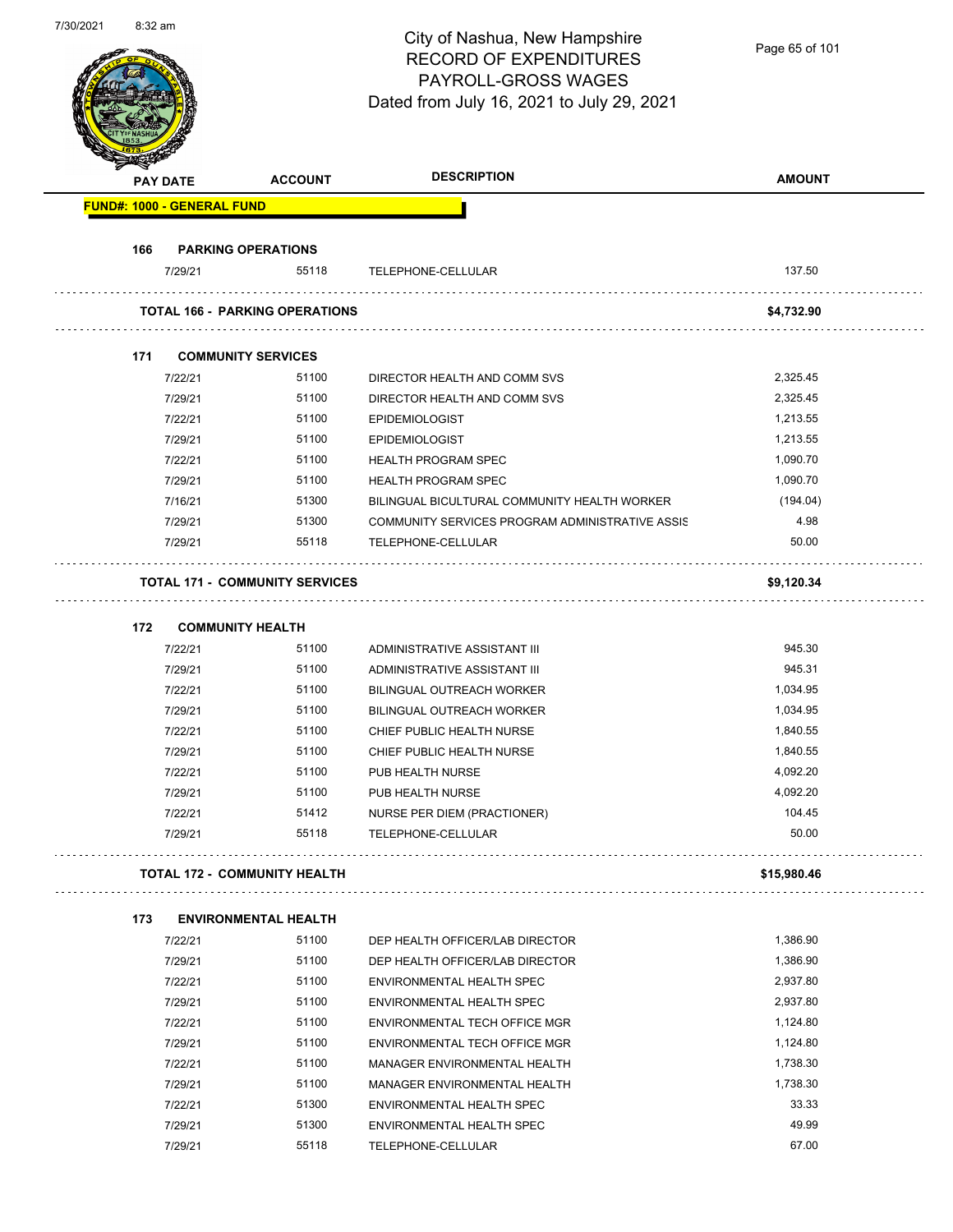

Page 66 of 101

|                                   |                                           | <b>DESCRIPTION</b>               |                      |
|-----------------------------------|-------------------------------------------|----------------------------------|----------------------|
| <b>PAY DATE</b>                   | <b>ACCOUNT</b>                            |                                  | <b>AMOUNT</b>        |
| <b>FUND#: 1000 - GENERAL FUND</b> |                                           |                                  |                      |
|                                   |                                           |                                  |                      |
|                                   | <b>TOTAL 173 - ENVIRONMENTAL HEALTH</b>   |                                  | \$14,525.92          |
| 174                               | <b>WELFARE ADMINISTRATION</b>             |                                  |                      |
| 7/22/21                           | 51100                                     | CASE TECHNICIAN WELFARE          | 2,878.47             |
| 7/29/21                           | 51100                                     | <b>CASE TECHNICIAN WELFARE</b>   | 2,878.45             |
| 7/22/21                           | 51100                                     | <b>INTAKE WORKER</b>             | 950.75               |
| 7/29/21                           | 51100                                     | <b>INTAKE WORKER</b>             | 950.75               |
| 7/22/21                           | 51100                                     | SENIOR CASE TECHNICIAN           | 1,134.35             |
| 7/29/21                           | 51100                                     | SENIOR CASE TECHNICIAN           | 1,134.35             |
| 7/22/21                           | 51100                                     | <b>WELFARE OFFICER</b>           | 1,840.55             |
| 7/29/21                           | 51100                                     | <b>WELFARE OFFICER</b>           | 1,840.55             |
| 7/29/21                           | 55118                                     | TELEPHONE-CELLULAR               | 50.00                |
|                                   |                                           |                                  |                      |
|                                   | <b>TOTAL 174 - WELFARE ADMINISTRATION</b> |                                  | \$13,658.22          |
|                                   |                                           |                                  |                      |
| 177                               | <b>PARKS &amp; RECREATION</b>             |                                  |                      |
| 7/22/21                           | 51100                                     | ADMINISTRATIVE ASSISTANT II      | 903.85               |
| 7/29/21                           | 51100                                     | ADMINISTRATIVE ASSISTANT II      | 903.85               |
| 7/22/21                           | 51100                                     | EQUIPMENT OPERATOR, PARKS        | 1,060.40             |
| 7/29/21                           | 51100                                     | EQUIPMENT OPERATOR, PARKS        | 1,060.40             |
| 7/22/21                           | 51100                                     | <b>FOREMAN LABOR PARK</b>        | 4,175.70             |
| 7/29/21                           | 51100                                     | <b>FOREMAN LABOR PARK</b>        | 4,175.70             |
| 7/22/21                           | 51100                                     | <b>GROUNDSKEEPER MAINTENANCE</b> | 7,761.10             |
| 7/29/21                           | 51100                                     | <b>GROUNDSKEEPER MAINTENANCE</b> | 7,761.10             |
| 7/22/21                           | 51100                                     | <b>GROUNDSMAN I</b>              | 6,404.72             |
| 7/29/21                           | 51100                                     | <b>GROUNDSMAN I</b>              | 6,415.84             |
| 7/22/21                           | 51100                                     | <b>GROUNDSMAN II</b>             | 954.80               |
| 7/29/21                           | 51100                                     | <b>GROUNDSMAN II</b>             | 954.80               |
| 7/22/21                           | 51100                                     | <b>LEAD GROUNDSMAN</b>           | 1,072.40             |
| 7/29/21                           | 51100                                     | <b>LEAD GROUNDSMAN</b>           | 1,072.40             |
| 7/22/21                           | 51100                                     | PROGRAM COORDINATOR              | 410.80               |
| 7/29/21                           | 51100                                     | PROGRAM COORDINATOR              | 410.80<br>468.80     |
| 7/22/21                           | 51100                                     | RECREATION PROGRAM MANAGER       |                      |
| 7/29/21                           | 51100                                     | RECREATION PROGRAM MANAGER       | 468.80<br>1,060.40   |
| 7/22/21                           | 51100                                     | STELLOS STADIUM ATTENDANT        | 1,060.40             |
| 7/29/21                           | 51100                                     | STELLOS STADIUM ATTENDANT        |                      |
| 7/22/21                           | 51100                                     | SUPERINTENDENT OF PARKS RECR     | 2,117.50<br>2,117.50 |
| 7/29/21                           | 51100                                     | SUPERINTENDENT OF PARKS RECR     |                      |
| 7/22/21                           | 51300                                     | <b>EQUIPMENT OPERATOR, PARKS</b> | 325.08               |
| 7/29/21                           | 51300                                     | EQUIPMENT OPERATOR, PARKS        | 121.91               |
| 7/22/21                           | 51300                                     | <b>FOREMAN LABOR PARK</b>        | 1,657.27             |
| 7/29/21                           | 51300                                     | <b>FOREMAN LABOR PARK</b>        | 1,318.00             |
| 7/22/21                           | 51300                                     | <b>GROUNDSKEEPER MAINTENANCE</b> | 1,252.49             |
| 7/29/21                           | 51300                                     | GROUNDSKEEPER MAINTENANCE        | 2,192.90             |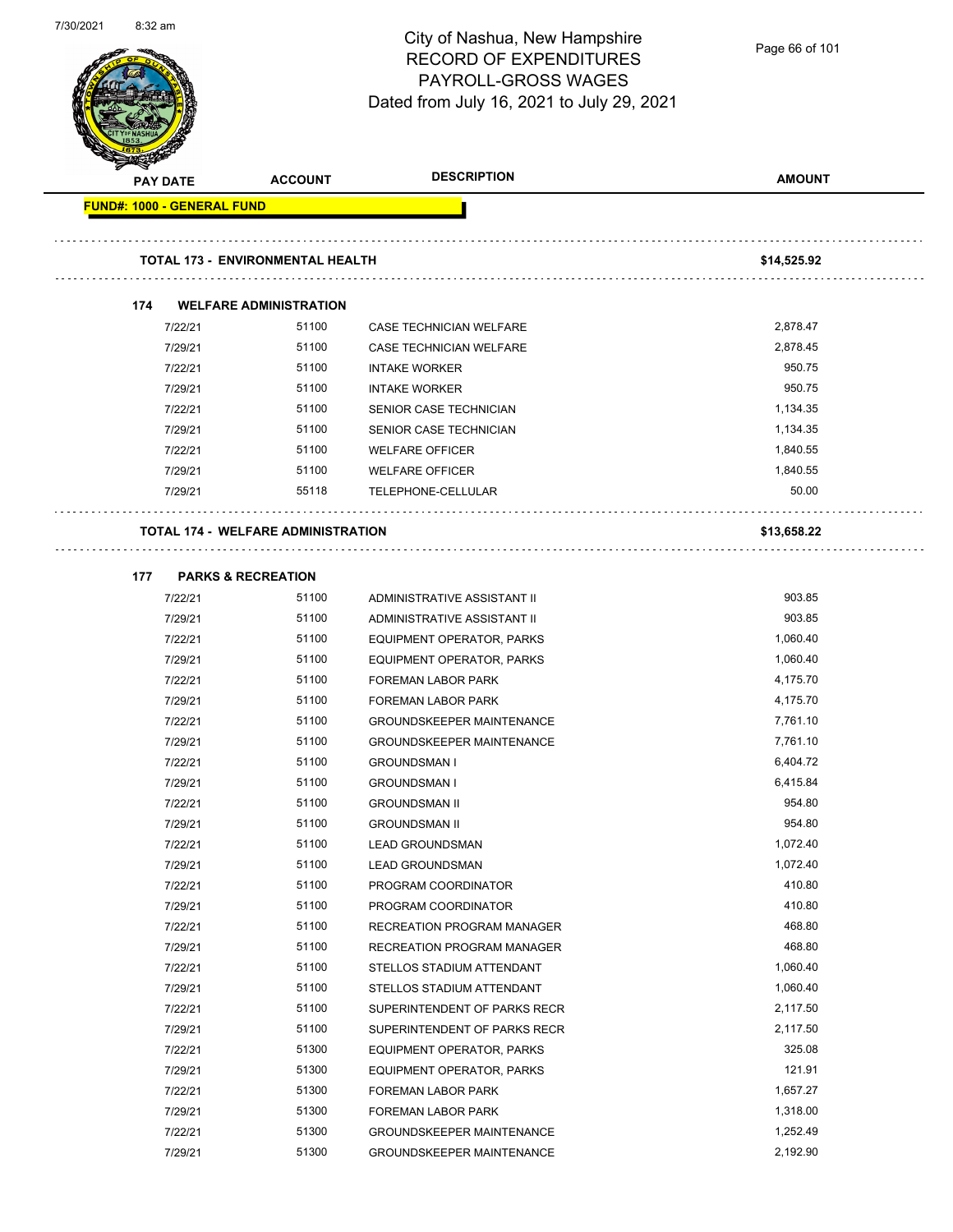

| <b>PAY DATE</b>                   | <b>ACCOUNT</b>                            | <b>DESCRIPTION</b>                 | <b>AMOUNT</b> |
|-----------------------------------|-------------------------------------------|------------------------------------|---------------|
| <b>FUND#: 1000 - GENERAL FUND</b> |                                           |                                    |               |
|                                   |                                           |                                    |               |
| 177                               | <b>PARKS &amp; RECREATION</b>             |                                    |               |
| 7/22/21                           | 51300                                     | <b>GROUNDSMAN I</b>                | 2,385.61      |
| 7/29/21                           | 51300                                     | <b>GROUNDSMAN I</b>                | 2,070.98      |
| 7/22/21                           | 51300                                     | <b>GROUNDSMAN II</b>               | 348.44        |
| 7/29/21                           | 51300                                     | <b>GROUNDSMAN II</b>               | 403.45        |
| 7/29/21                           | 51300                                     | MECHANIC WWTP 1ST CLASS            | 672.07        |
| 7/22/21                           | 51300                                     | PROGRAM COORDINATOR                | 7.69          |
| 7/29/21                           | 51300                                     | PROGRAM COORDINATOR                | 3.84          |
| 7/22/21                           | 51300                                     | STELLOS STADIUM ATTENDANT          | 394.73        |
| 7/29/21                           | 51300                                     | STELLOS STADIUM ATTENDANT          | 523.92        |
| 7/22/21                           | 51400                                     | <b>INTERN PARKS AND RECREATION</b> | 382.50        |
| 7/29/21                           | 51400                                     | <b>INTERN PARKS AND RECREATION</b> | 371.25        |
| 7/22/21                           | 51400                                     | <b>SEASONAL</b>                    | 4,668.00      |
| 7/29/21                           | 51400                                     | <b>SEASONAL</b>                    | 4,897.50      |
| 7/22/21                           | 51400                                     | SUMMER HEAD POOL GUARD             | 1,232.00      |
| 7/29/21                           | 51400                                     | SUMMER HEAD POOL GUARD             | 1,701.00      |
| 7/22/21                           | 51400                                     | SUMMER POOL COORDINATOR            | 987.00        |
| 7/29/21                           | 51400                                     | SUMMER POOL COORDINATOR            | 1,092.00      |
| 7/22/21                           | 51400                                     | SUMMER POOL GUARD                  | 10,065.00     |
| 7/29/21                           | 51400                                     | SUMMER POOL GUARD                  | 9,765.00      |
| 7/22/21                           | 51400                                     | SUMMER POOL SUPV                   | 2,036.00      |
| 7/29/21                           | 51400                                     | <b>SUMMER POOL SUPV</b>            | 1,642.50      |
| 7/22/21                           | 51400                                     | TEACHER ENGLISH ELM                | 588.00        |
| 7/29/21                           | 51400                                     | <b>TEACHER ENGLISH ELM</b>         | 483.00        |
| 7/29/21                           | 51420                                     | <b>GAME OFFICIALS</b>              | 350.00        |
| 7/29/21                           | 55118                                     | TELEPHONE-CELLULAR                 | 101.00        |
|                                   | <b>TOTAL 177 - PARKS &amp; RECREATION</b> |                                    | \$106,832.19  |

| 179 | <b>LIBRARY</b> |       |                                 |          |
|-----|----------------|-------|---------------------------------|----------|
|     | 7/22/21        | 51100 | ASSISTANT DIRECTOR LIBRARY      | 1,738.30 |
|     | 7/29/21        | 51100 | ASSISTANT DIRECTOR LIBRARY      | 1,738.30 |
|     | 7/22/21        | 51100 | ASSISTANT LIBRARIAN CIRCULATIO  | 1,144.95 |
|     | 7/29/21        | 51100 | ASSISTANT LIBRARIAN CIRCULATIO  | 1,144.95 |
|     | 7/22/21        | 51100 | <b>DIRECTOR LIBRARY</b>         | 2,290.45 |
|     | 7/29/21        | 51100 | <b>DIRECTOR LIBRARY</b>         | 2,290.45 |
|     | 7/22/21        | 51100 | EXECUTIVE ASST OFFICE MANAGER   | 1,039.85 |
|     | 7/29/21        | 51100 | EXECUTIVE ASST OFFICE MANAGER   | 1,039.85 |
|     | 7/22/21        | 51100 | <b>IT COORDINATOR</b>           | 1,128.10 |
|     | 7/29/21        | 51100 | <b>IT COORDINATOR</b>           | 1,128.10 |
|     | 7/22/21        | 51100 | <b>JANITOR</b>                  | 634.65   |
|     | 7/29/21        | 51100 | <b>JANITOR</b>                  | 634.65   |
|     | 7/22/21        | 51100 | <b>LIBRARIAN ADULT SERVICES</b> | 1,115.65 |
|     | 7/29/21        | 51100 | <b>LIBRARIAN ADULT SERVICES</b> | 1,115.64 |
|     | 7/22/21        | 51100 | <b>LIBRARIAN CIRCULATION</b>    | 1,281.50 |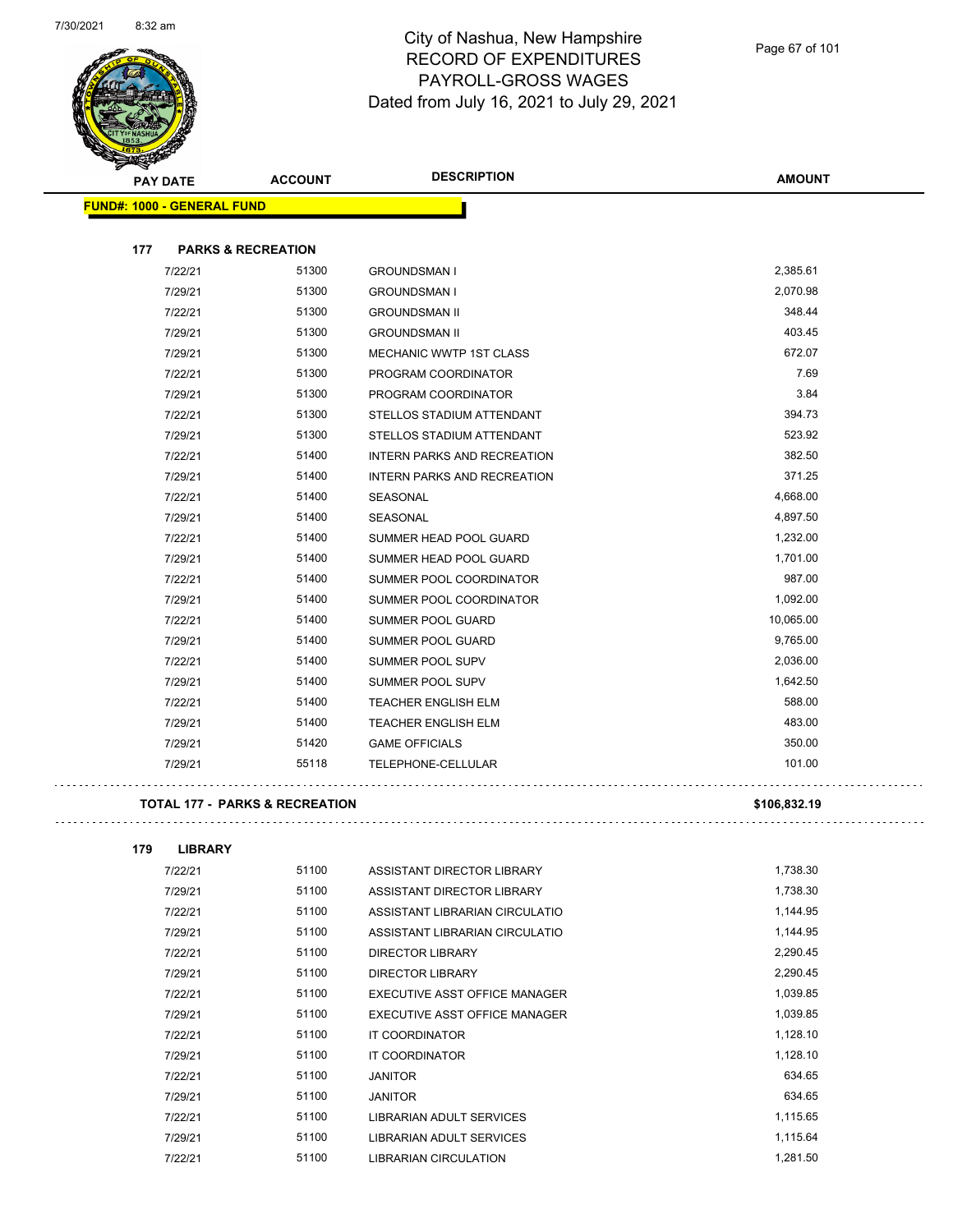

| <b>PAY DATE</b>                   | <b>ACCOUNT</b> | <b>DESCRIPTION</b>                           | <b>AMOUNT</b> |
|-----------------------------------|----------------|----------------------------------------------|---------------|
| <b>FUND#: 1000 - GENERAL FUND</b> |                |                                              |               |
|                                   |                |                                              |               |
| 179<br><b>LIBRARY</b>             |                |                                              |               |
| 7/29/21                           | 51100          | <b>LIBRARIAN CIRCULATION</b>                 | 1,281.50      |
| 7/22/21                           | 51100          | <b>LIBRARIAN PROGRAMMING &amp; MARKETING</b> | 1,281.51      |
| 7/29/21                           | 51100          | LIBRARIAN PROGRAMMING & MARKETING            | 1,281.51      |
| 7/22/21                           | 51100          | <b>LIBRARIAN TECH SERVICES</b>               | 1,281.50      |
| 7/29/21                           | 51100          | <b>LIBRARIAN TECH SERVICES</b>               | 1,281.50      |
| 7/22/21                           | 51100          | <b>LIBRARIAN YOUTH SERVICES</b>              | 948.91        |
| 7/29/21                           | 51100          | <b>LIBRARIAN YOUTH SERVICES</b>              | 948.90        |
| 7/22/21                           | 51100          | <b>LIBRARY ASSISTANT CIRCULATION</b>         | 7,216.80      |
| 7/29/21                           | 51100          | <b>LIBRARY ASSISTANT CIRCULATION</b>         | 7,216.80      |
| 7/22/21                           | 51100          | LIBRARY ASSISTANT MEDIA SERVIC               | 863.74        |
| 7/29/21                           | 51100          | LIBRARY ASSISTANT MEDIA SERVIC               | 863.75        |
| 7/22/21                           | 51100          | <b>LIBRARY ASSISTANT TECH SVS</b>            | 943.00        |
| 7/29/21                           | 51100          | <b>LIBRARY ASSISTANT TECH SVS</b>            | 943.00        |
| 7/22/21                           | 51100          | LIBRARY ASSISTANT YOUTH SERVIC               | 1,608.00      |
| 7/29/21                           | 51100          | LIBRARY ASSISTANT YOUTH SERVIC               | 1,607.99      |
| 7/22/21                           | 51100          | MAINTENANCE SUPV                             | 1,062.25      |
| 7/29/21                           | 51100          | MAINTENANCE SUPV                             | 1,062.25      |
| 7/22/21                           | 51100          | PAGE & COLLECTION COORDINATOR                | 976.90        |
| 7/29/21                           | 51100          | PAGE & COLLECTION COORDINATOR                | 976.91        |
| 7/22/21                           | 51100          | REFERENCE LIBRARIAN ADULT SERV               | 4,894.88      |
| 7/29/21                           | 51100          | REFERENCE LIBRARIAN ADULT SERV               | 4,888.85      |
| 7/22/21                           | 51100          | REFERENCE LIBRARIAN TECH SVS                 | 1,084.99      |
| 7/29/21                           | 51100          | REFERENCE LIBRARIAN TECH SVS                 | 1,085.00      |
| 7/22/21                           | 51100          | SECURITY LIBRARY                             | 729.35        |
| 7/29/21                           | 51100          | <b>SECURITY LIBRARY</b>                      | 729.35        |
| 7/22/21                           | 51200          | <b>JANITOR</b>                               | 323.70        |
| 7/29/21                           | 51200          | <b>JANITOR</b>                               | 331.81        |
| 7/22/21                           | 51200          | <b>LIBRARY ASSISTANT TECH SVS</b>            | 539.81        |
| 7/29/21                           | 51200          | <b>LIBRARY ASSISTANT TECH SVS</b>            | 539.80        |
| 7/22/21                           | 51200          | <b>SECURITY LIBRARY</b>                      | 389.81        |
| 7/29/21                           | 51200          | <b>SECURITY LIBRARY</b>                      | 379.94        |
| 7/22/21                           | 51300          | REFERENCE LIBRARIAN ADULT SERV               | 8.58          |
| 7/22/21                           | 51300          | <b>SECURITY LIBRARY</b>                      | 82.05         |

#### **TOTAL 179 - LIBRARY \$69,120.03**

#### **181 COMMUNITY DEVELOPMENT**

| 7/22/21 | 51100 | ADMINISTRATIVE ASSISTANT II    | 835.05   |
|---------|-------|--------------------------------|----------|
| 7/29/21 | 51100 | ADMINISTRATIVE ASSISTANT II    | 835.05   |
| 7/22/21 | 51100 | DIRECTOR COMMUNITY DEVELOPMENT | 2.515.40 |
| 7/29/21 | 51100 | DIRECTOR COMMUNITY DEVELOPMENT | 2.515.40 |
| 7/22/21 | 51100 | TRANSPORTATION ANALYST         | 1.354.30 |
| 7/29/21 | 51100 | TRANSPORTATION ANALYST         | 1.354.30 |
| 7/22/21 | 51100 | <b>WATERWAYS MANAGER</b>       | 1.738.29 |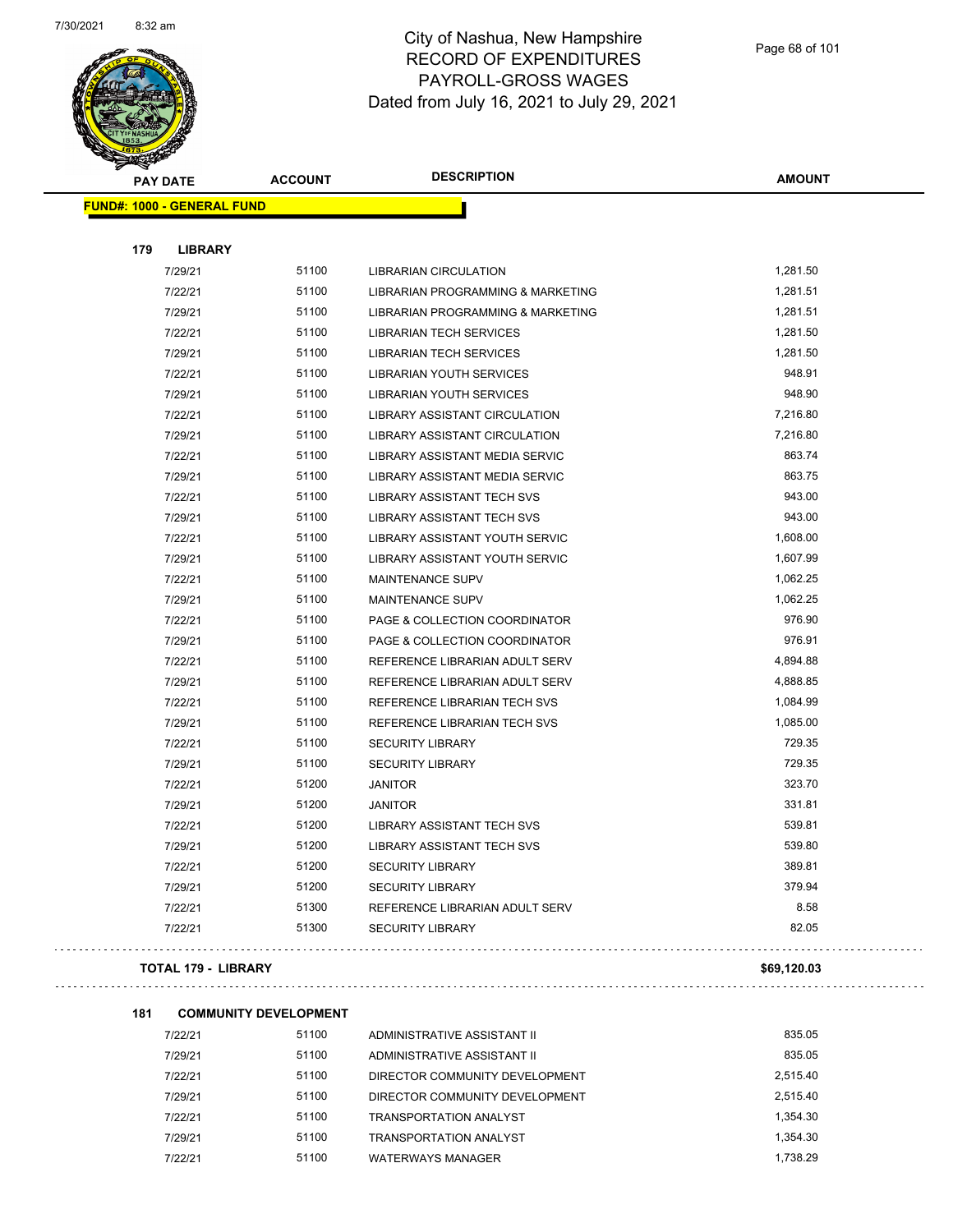

Page 69 of 101

|     | <b>PAY DATE</b>                   | <b>ACCOUNT</b>                           | <b>DESCRIPTION</b>              | <b>AMOUNT</b> |
|-----|-----------------------------------|------------------------------------------|---------------------------------|---------------|
|     | <b>FUND#: 1000 - GENERAL FUND</b> |                                          |                                 |               |
| 181 |                                   | <b>COMMUNITY DEVELOPMENT</b>             |                                 |               |
|     | 7/29/21                           | 51100                                    | <b>WATERWAYS MANAGER</b>        | 1,738.30      |
|     | 7/22/21                           | 51200                                    | ADMINISTRATIVE ASSISTANT I      | 510.39        |
|     | 7/29/21                           | 51200                                    | ADMINISTRATIVE ASSISTANT I      | 472.39        |
|     | 7/22/21                           | 51400                                    | <b>INTERN</b>                   | 100.00        |
|     | 7/29/21                           | 51400                                    | <b>INTERN</b>                   | 100.00        |
|     | 7/29/21                           | 55118                                    | TELEPHONE-CELLULAR              | 511.75        |
|     |                                   | <b>TOTAL 181 - COMMUNITY DEVELOPMENT</b> |                                 | \$14,580.62   |
|     |                                   |                                          |                                 |               |
| 182 | <b>PLANNING AND ZONING</b>        |                                          |                                 |               |
|     | 7/22/21                           | 51100                                    | <b>COMMUNICATION SPEC</b>       | 63.90         |
|     | 7/29/21                           | 51100                                    | <b>COMMUNICATION SPEC</b>       | 63.90         |
|     | 7/22/21                           | 51100                                    | DEPARTMENT COORDINATOR          | 1,101.80      |
|     | 7/29/21                           | 51100                                    | DEPARTMENT COORDINATOR          | 1,101.80      |
|     | 7/22/21                           | 51100                                    | DEPUTY PLANNING MANAGER         | 3,006.50      |
|     | 7/29/21                           | 51100                                    | DEPUTY PLANNING MANAGER         | 3,006.50      |
|     | 7/22/21                           | 51100                                    | <b>MANAGER PLANNING DEPT</b>    | 1,957.60      |
|     | 7/29/21                           | 51100                                    | MANAGER PLANNING DEPT           | 1,957.60      |
|     | 7/22/21                           | 51100                                    | <b>PLANNER I</b>                | 2,015.60      |
|     | 7/29/21                           | 51100                                    | <b>PLANNER I</b>                | 2,015.60      |
|     | 7/22/21                           | 51100                                    | ZONING COORDINATOR              | 882.00        |
|     | 7/29/21                           | 51100                                    | ZONING COORDINATOR              | 882.00        |
|     | 7/29/21                           | 51300                                    | <b>COMMUNICATION SPEC</b>       | 0.58          |
|     | 7/22/21                           | 53428                                    | <b>STENOGRAPHIC SERVICES</b>    | 250.00        |
|     | 7/29/21                           | 53428                                    | <b>STENOGRAPHIC SERVICES</b>    | 250.00        |
|     | 7/29/21                           | 55118                                    | TELEPHONE-CELLULAR              | 2.50          |
|     |                                   | <b>TOTAL 182 - PLANNING AND ZONING</b>   |                                 | \$18,557.88   |
| 183 |                                   | <b>ECONOMIC DEVELOPMENT</b>              |                                 |               |
|     | 7/22/21                           | 51100                                    | <b>ECONOMIC DEV DIRECTOR</b>    | 2,465.75      |
|     | 7/29/21                           | 51100                                    | ECONOMIC DEV DIRECTOR           | 2,465.75      |
|     | 7/22/21                           | 51100                                    | OED COORDINATOR                 | 605.95        |
|     | 7/29/21                           | 51100                                    | OED COORDINATOR                 | 605.95        |
|     | 7/16/21                           | 51200                                    | REVOLVING LOAN FUND COORDINATOR | (602.50)      |
|     | 7/29/21                           | 55118                                    | TELEPHONE-CELLULAR              | 50.00         |
|     |                                   | <b>TOTAL 183 - ECONOMIC DEVELOPMENT</b>  |                                 | \$5,590.90    |
| 191 | <b>SCHOOL</b>                     |                                          |                                 |               |
|     | 7/29/21                           | 51100                                    | 21 CENTURY COORDINATOR          | 2,415.80      |
|     | 7/29/21                           | 51100                                    | ASSISTANT DIRECTOR BUSINESS     | 3,201.20      |
|     | 7/29/21                           | 51100                                    | ASSISTANT PRINCIPAL AMH         | 2,875.00      |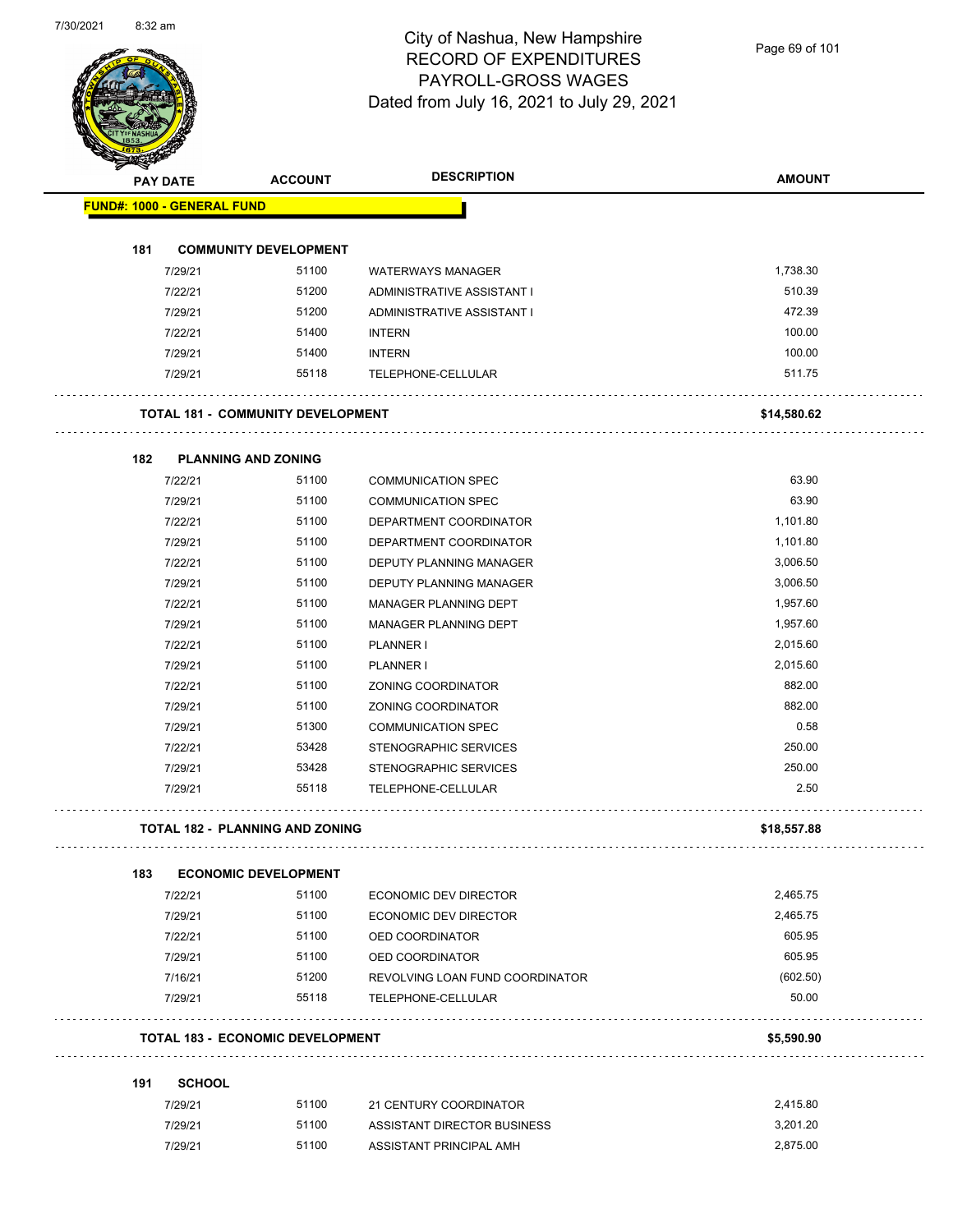

Page 70 of 101

| <b>STARTING</b> |                                    |                |                                      |               |
|-----------------|------------------------------------|----------------|--------------------------------------|---------------|
|                 | <b>PAY DATE</b>                    | <b>ACCOUNT</b> | <b>DESCRIPTION</b>                   | <b>AMOUNT</b> |
|                 | <u> FUND#: 1000 - GENERAL FUND</u> |                |                                      |               |
|                 |                                    |                |                                      |               |
| 191             | <b>SCHOOL</b>                      |                |                                      |               |
|                 | 7/29/21                            | 51100          | ASSISTANT PRINCIPAL BIC              | 2,971.15      |
|                 | 7/29/21                            | 51100          | ASSISTANT PRINCIPAL BIR              | 1,557.70      |
|                 | 7/29/21                            | 51100          | ASSISTANT PRINCIPAL BRO              | 2,875.00      |
|                 | 7/29/21                            | 51100          | ASSISTANT PRINCIPAL CHARL            | 2,875.00      |
|                 | 7/29/21                            | 51100          | ASSISTANT PRINCIPAL DR CRSP          | 1,461.56      |
|                 | 7/29/21                            | 51100          | <b>ASSISTANT PRINCIPAL ELM</b>       | 6,961.52      |
|                 | 7/29/21                            | 51100          | <b>ASSISTANT PRINCIPAL FES</b>       | 2,971.15      |
|                 | 7/29/21                            | 51100          | ASSISTANT PRINCIPAL FMS              | 3,384.62      |
|                 | 7/29/21                            | 51100          | ASSISTANT PRINCIPAL LEDGE            | 2,875.00      |
|                 | 7/29/21                            | 51100          | ASSISTANT PRINCIPAL MDE              | 3,211.54      |
|                 | 7/29/21                            | 51100          | <b>ASSISTANT PRINCIPAL MTP</b>       | 1,485.58      |
|                 | 7/29/21                            | 51100          | ASSISTANT PRINCIPAL NHN              | 10,546.82     |
|                 | 7/29/21                            | 51100          | ASSISTANT PRINCIPAL NHS              | 14,319.28     |
|                 | 7/29/21                            | 51100          | ASSISTANT PRINCIPAL NSE              | 3,163.47      |
|                 | 7/29/21                            | 51100          | <b>ASSISTANT PRINCIPAL PMS</b>       | 3,723.08      |
|                 | 7/29/21                            | 51100          | ASSISTANT SUPERINTENDENT             | 9,245.53      |
|                 | 7/29/21                            | 51100          | ASST DIRECTOR PLANT OPS              | 4,987.00      |
|                 | 7/29/21                            | 51100          | <b>ASST DIRECTOR SPED</b>            | 2,098.03      |
|                 | 7/29/21                            | 51100          | ASST SYSTEMS ADMIN FULL YEAR         | 17,681.20     |
|                 | 7/29/21                            | 51100          | BRENTWOOD COORDINATOR                | 2,888.90      |
|                 | 7/29/21                            | 51100          | CAREER CENTER COORD NHS              | 1,596.14      |
|                 | 7/29/21                            | 51100          | CHIEF OPERATING OFFICER              | 4,542.60      |
|                 | 7/22/21                            | 51100          | CLERICAL ACADEMY NHN                 | 2,020.79      |
|                 | 7/29/21                            | 51100          | CLERICAL ACADEMY NHN                 | 2,468.40      |
|                 | 7/22/21                            | 51100          | CLERICAL ACADEMY NHS                 | 2,003.98      |
|                 | 7/29/21                            | 51100          | <b>CLERICAL ACADEMY NHS</b>          | 1,891.72      |
|                 | 7/22/21                            | 51100          | CLERICAL ADULT ED NHN                | 390.60        |
|                 | 7/29/21                            | 51100          | CLERICAL ADULT ED NHN                | 407.34        |
|                 | 7/22/21                            | 51100          | <b>CLERICAL ASST SUPER SUP</b>       | 1,473.71      |
|                 | 7/29/21                            | 51100          | <b>CLERICAL ASST SUPER SUP</b>       | 1,458.79      |
|                 | 7/22/21                            | 51100          | CLERICAL ATHLETIC NHN                | 486.33        |
|                 | 7/29/21                            | 51100          | CLERICAL ATHLETIC NHN                | 452.40        |
|                 | 7/22/21                            | 51100          | CLERICAL ATHLETIC NHS                | 405.81        |
|                 | 7/29/21                            | 51100          | CLERICAL ATHLETIC NHS                | 426.09        |
|                 | 7/22/21                            | 51100          | <b>CLERICAL BUSINESS</b>             | 2,987.37      |
|                 | 7/29/21                            | 51100          | <b>CLERICAL BUSINESS</b>             | 2,408.65      |
|                 | 7/22/21                            | 51100          | <b>CLERICAL CHIEF OP OFFICER SUP</b> | 817.50        |
|                 | 7/29/21                            | 51100          | CLERICAL CHIEF OP OFFICER SUP        | 872.00        |
|                 | 7/22/21                            | 51100          | <b>CLERICAL CTE NHN</b>              | 443.68        |
|                 | 7/29/21                            | 51100          | <b>CLERICAL CTE NHN</b>              | 390.62        |
|                 | 7/22/21                            | 51100          | <b>CLERICAL CTE NHS</b>              | 429.21        |
|                 | 7/29/21                            | 51100          | <b>CLERICAL CTE NHS</b>              | 385.80        |
|                 | 7/22/21                            | 51100          | <b>CLERICAL GUIDANCE ELM</b>         | 385.80        |
|                 | 7/29/21                            | 51100          | <b>CLERICAL GUIDANCE ELM</b>         | 385.80        |
|                 |                                    |                |                                      |               |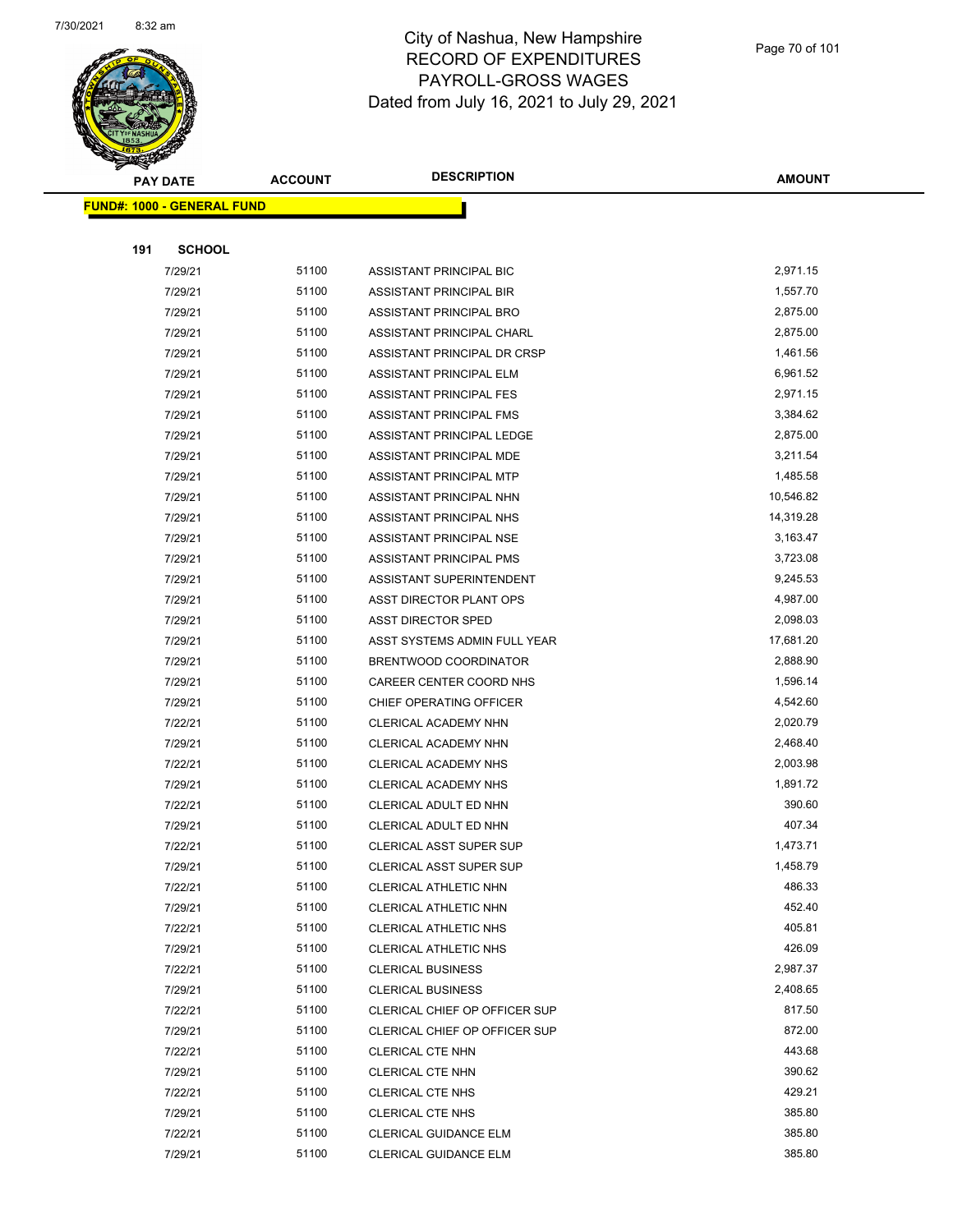

|     | A.<br><b>PAY DATE</b>             | <b>ACCOUNT</b> | <b>DESCRIPTION</b>              | <b>AMOUNT</b> |
|-----|-----------------------------------|----------------|---------------------------------|---------------|
|     | <b>FUND#: 1000 - GENERAL FUND</b> |                |                                 |               |
|     |                                   |                |                                 |               |
| 191 | <b>SCHOOL</b>                     |                |                                 |               |
|     | 7/22/21                           | 51100          | <b>CLERICAL GUIDANCE NHN</b>    | 1,364.76      |
|     | 7/29/21                           | 51100          | CLERICAL GUIDANCE NHN           | 1,673.52      |
|     | 7/22/21                           | 51100          | <b>CLERICAL GUIDANCE NHS</b>    | 1,032.75      |
|     | 7/29/21                           | 51100          | <b>CLERICAL GUIDANCE NHS</b>    | 791.61        |
|     | 7/22/21                           | 51100          | <b>CLERICAL HUMAN RESOURCES</b> | 1,507.07      |
|     | 7/29/21                           | 51100          | <b>CLERICAL HUMAN RESOURCES</b> | 1,502.20      |
|     | 7/22/21                           | 51100          | <b>CLERICAL PAYROLL SUP</b>     | 1,634.25      |
|     | 7/29/21                           | 51100          | <b>CLERICAL PAYROLL SUP</b>     | 1,634.26      |
|     | 7/22/21                           | 51100          | <b>CLERICAL PLANT OPS</b>       | 797.26        |
|     | 7/29/21                           | 51100          | <b>CLERICAL PLANT OPS</b>       | 797.25        |
|     | 7/22/21                           | 51100          | <b>CLERICAL PRINCIPAL AMH</b>   | 918.42        |
|     | 7/29/21                           | 51100          | <b>CLERICAL PRINCIPAL AMH</b>   | 801.51        |
|     | 7/22/21                           | 51100          | <b>CLERICAL PRINCIPAL BIC</b>   | 1,324.32      |
|     | 7/29/21                           | 51100          | <b>CLERICAL PRINCIPAL BIC</b>   | 1,011.86      |
|     | 7/22/21                           | 51100          | CLERICAL PRINCIPAL BIR          | 1,079.35      |
|     | 7/29/21                           | 51100          | CLERICAL PRINCIPAL BIR          | 1,192.45      |
|     | 7/22/21                           | 51100          | CLERICAL PRINCIPAL BRO          | 972.26        |
|     | 7/29/21                           | 51100          | CLERICAL PRINCIPAL BRO          | 1,145.06      |
|     | 7/22/21                           | 51100          | CLERICAL PRINCIPAL CHA          | 871.60        |
|     | 7/29/21                           | 51100          | CLERICAL PRINCIPAL CHA          | 1,178.43      |
|     | 7/22/21                           | 51100          | CLERICAL PRINCIPAL DRC          | 1,028.54      |
|     | 7/29/21                           | 51100          | CLERICAL PRINCIPAL DRC          | 1,028.54      |
|     | 7/22/21                           | 51100          | <b>CLERICAL PRINCIPAL ELM</b>   | 1,428.44      |
|     | 7/29/21                           | 51100          | <b>CLERICAL PRINCIPAL ELM</b>   | 1,187.29      |
|     | 7/22/21                           | 51100          | <b>CLERICAL PRINCIPAL FES</b>   | 1,065.77      |
|     | 7/29/21                           | 51100          | <b>CLERICAL PRINCIPAL FES</b>   | 1,131.20      |
|     | 7/22/21                           | 51100          | <b>CLERICAL PRINCIPAL FMS</b>   | 1,146.42      |
|     | 7/29/21                           | 51100          | <b>CLERICAL PRINCIPAL FMS</b>   | 1,051.55      |
|     | 7/22/21                           | 51100          | CLERICAL PRINCIPAL LDG          | 912.48        |
|     | 7/29/21                           | 51100          | CLERICAL PRINCIPAL LDG          | 1,052.15      |
|     | 7/22/21                           | 51100          | CLERICAL PRINCIPAL MDE          | 1,203.75      |
|     | 7/29/21                           | 51100          | CLERICAL PRINCIPAL MDE          | 1,035.84      |
|     | 7/22/21                           | 51100          | <b>CLERICAL PRINCIPAL MTP</b>   | 936.23        |
|     | 7/29/21                           | 51100          | <b>CLERICAL PRINCIPAL MTP</b>   | 1,111.20      |
|     | 7/22/21                           | 51100          | <b>CLERICAL PRINCIPAL NHN</b>   | 890.23        |
|     | 7/29/21                           | 51100          | CLERICAL PRINCIPAL NHN          | 900.38        |
|     | 7/22/21                           | 51100          | <b>CLERICAL PRINCIPAL NHS</b>   | 902.00        |
|     | 7/29/21                           | 51100          | <b>CLERICAL PRINCIPAL NHS</b>   | 913.27        |
|     | 7/22/21                           | 51100          | <b>CLERICAL PRINCIPAL NSE</b>   | 1,060.91      |
|     | 7/29/21                           | 51100          | CLERICAL PRINCIPAL NSE          | 971.26        |
|     | 7/22/21                           | 51100          | <b>CLERICAL PRINCIPAL PMS</b>   | 1,201.80      |
|     | 7/29/21                           | 51100          | <b>CLERICAL PRINCIPAL PMS</b>   | 1,211.41      |
|     | 7/22/21                           | 51100          | <b>CLERICAL PRINCIPAL SHE</b>   | 1,072.60      |
|     | 7/29/21                           | 51100          | <b>CLERICAL PRINCIPAL SHE</b>   | 965.48        |
|     |                                   |                |                                 |               |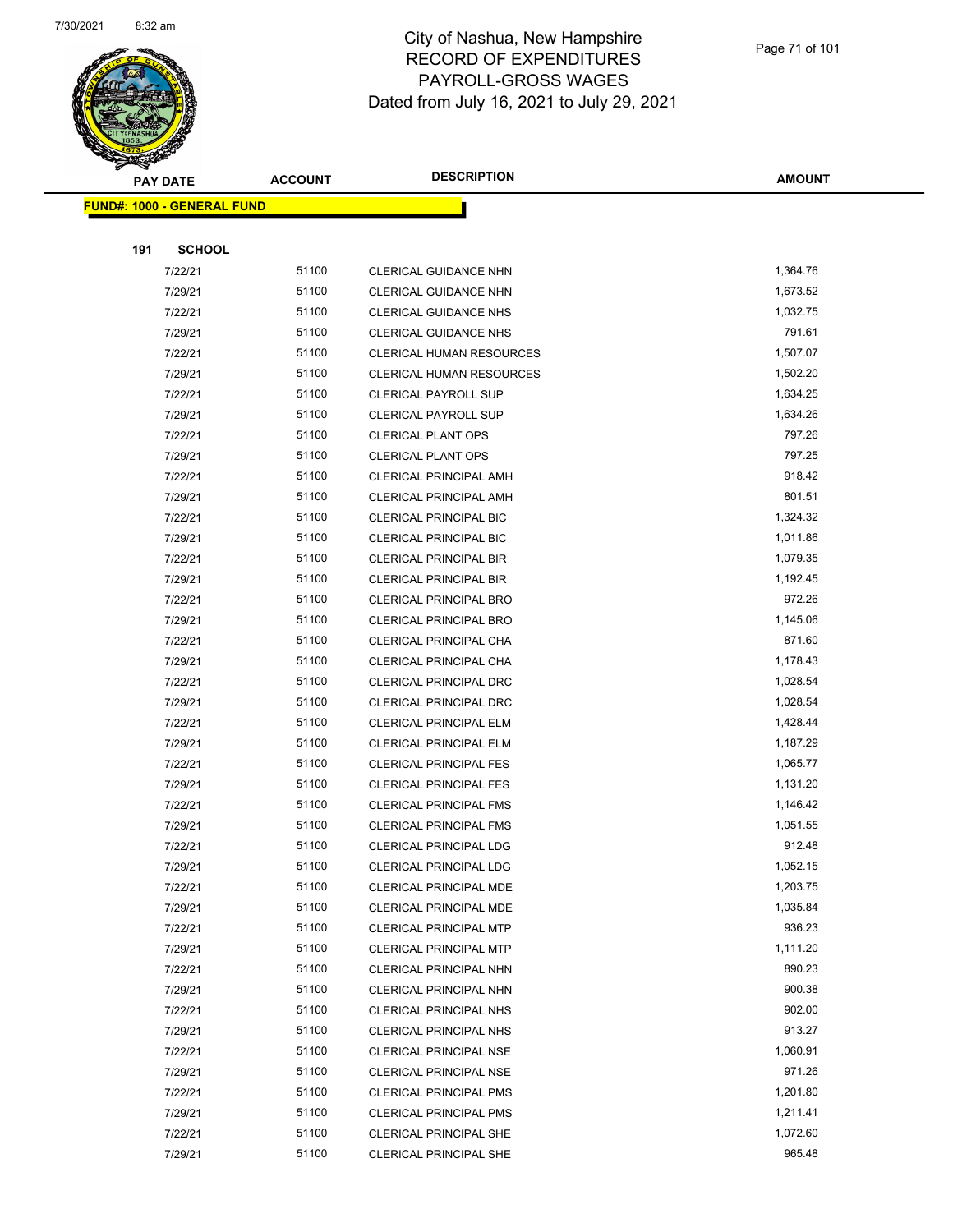

|     | <b>PAY DATE</b>                    | <b>ACCOUNT</b> | <b>DESCRIPTION</b>             | <b>AMOUNT</b> |
|-----|------------------------------------|----------------|--------------------------------|---------------|
|     | <u> FUND#: 1000 - GENERAL FUND</u> |                |                                |               |
|     |                                    |                |                                |               |
| 191 | <b>SCHOOL</b>                      |                |                                |               |
|     | 7/22/21                            | 51100          | CLERICAL RECEPTIONIST NHN      | 735.15        |
|     | 7/29/21                            | 51100          | CLERICAL RECEPTIONIST NHN      | 452.40        |
|     | 7/22/21                            | 51100          | CLERICAL RECEPTIONIST NHS      | 390.62        |
|     | 7/29/21                            | 51100          | CLERICAL RECEPTIONIST NHS      | 390.62        |
|     | 7/22/21                            | 51100          | <b>CLERICAL REGISTRAR NHN</b>  | 385.80        |
|     | 7/29/21                            | 51100          | <b>CLERICAL REGISTRAR NHN</b>  | 626.95        |
|     | 7/22/21                            | 51100          | CLERICAL SPECIAL ED NHN        | 405.80        |
|     | 7/29/21                            | 51100          | CLERICAL SPECIAL ED NHN        | 659.45        |
|     | 7/22/21                            | 51100          | CLERICAL SPECIAL ED NHS        | 466.69        |
|     | 7/29/21                            | 51100          | CLERICAL SPECIAL ED NHS        | 527.56        |
|     | 7/22/21                            | 51100          | <b>CLERICAL SPECIAL ED SUP</b> | 1,446.80      |
|     | 7/29/21                            | 51100          | CLERICAL SPECIAL ED SUP        | 1,446.80      |
|     | 7/22/21                            | 51100          | CLERICAL STUDENT SERV SUP      | 864.39        |
|     | 7/29/21                            | 51100          | CLERICAL STUDENT SERV SUP      | 870.16        |
|     | 7/29/21                            | 51100          | CLERICAL SUPERINTENDANT SUP    | 1,941.90      |
|     | 7/22/21                            | 51100          | <b>CUSTODIAN AMH</b>           | 1,505.60      |
|     | 7/29/21                            | 51100          | <b>CUSTODIAN AMH</b>           | 1,228.01      |
|     | 7/22/21                            | 51100          | <b>CUSTODIAN ASST HEAD ELM</b> | 857.20        |
|     | 7/29/21                            | 51100          | <b>CUSTODIAN ASST HEAD ELM</b> | 857.20        |
|     | 7/22/21                            | 51100          | <b>CUSTODIAN ASST HEAD NHN</b> | 1,722.42      |
|     | 7/29/21                            | 51100          | <b>CUSTODIAN ASST HEAD NHN</b> | 1,722.41      |
|     | 7/22/21                            | 51100          | <b>CUSTODIAN ASST HEAD NHS</b> | 1,722.41      |
|     | 7/29/21                            | 51100          | <b>CUSTODIAN ASST HEAD NHS</b> | 1,722.41      |
|     | 7/22/21                            | 51100          | <b>CUSTODIAN ASST HEAD PMS</b> | 857.20        |
|     | 7/29/21                            | 51100          | <b>CUSTODIAN ASST HEAD PMS</b> | 857.20        |
|     | 7/22/21                            | 51100          | <b>CUSTODIAN BIC</b>           | 1,505.60      |
|     | 7/29/21                            | 51100          | <b>CUSTODIAN BIC</b>           | 1,505.60      |
|     | 7/22/21                            | 51100          | <b>CUSTODIAN BIR</b>           | 1,505.60      |
|     | 7/29/21                            | 51100          | <b>CUSTODIAN BIR</b>           | 1,505.60      |
|     | 7/22/21                            | 51100          | <b>CUSTODIAN BRO</b>           | 752.80        |
|     | 7/29/21                            | 51100          | <b>CUSTODIAN BRO</b>           | 752.80        |
|     | 7/22/21                            | 51100          | <b>CUSTODIAN CHA</b>           | 1,505.60      |
|     | 7/29/21                            | 51100          | <b>CUSTODIAN CHA</b>           | 1,505.60      |
|     | 7/22/21                            | 51100          | <b>CUSTODIAN DRC</b>           | 1,505.60      |
|     | 7/29/21                            | 51100          | <b>CUSTODIAN DRC</b>           | 1,505.60      |
|     | 7/22/21                            | 51100          | <b>CUSTODIAN ELM</b>           | 3,861.20      |
|     | 7/29/21                            | 51100          | <b>CUSTODIAN ELM</b>           | 3,861.20      |
|     | 7/22/21                            | 51100          | <b>CUSTODIAN FES</b>           | 1,505.60      |
|     | 7/29/21                            | 51100          | <b>CUSTODIAN FES</b>           | 1,505.60      |
|     | 7/22/21                            | 51100          | <b>CUSTODIAN FMS</b>           | 3,011.20      |
|     | 7/29/21                            | 51100          | <b>CUSTODIAN FMS</b>           | 3,011.20      |
|     | 7/22/21                            | 51100          | <b>CUSTODIAN HEAD AMH</b>      | 857.20        |
|     | 7/29/21                            | 51100          | <b>CUSTODIAN HEAD AMH</b>      | 857.20        |
|     | 7/22/21                            | 51100          | <b>CUSTODIAN HEAD BIC</b>      | 857.20        |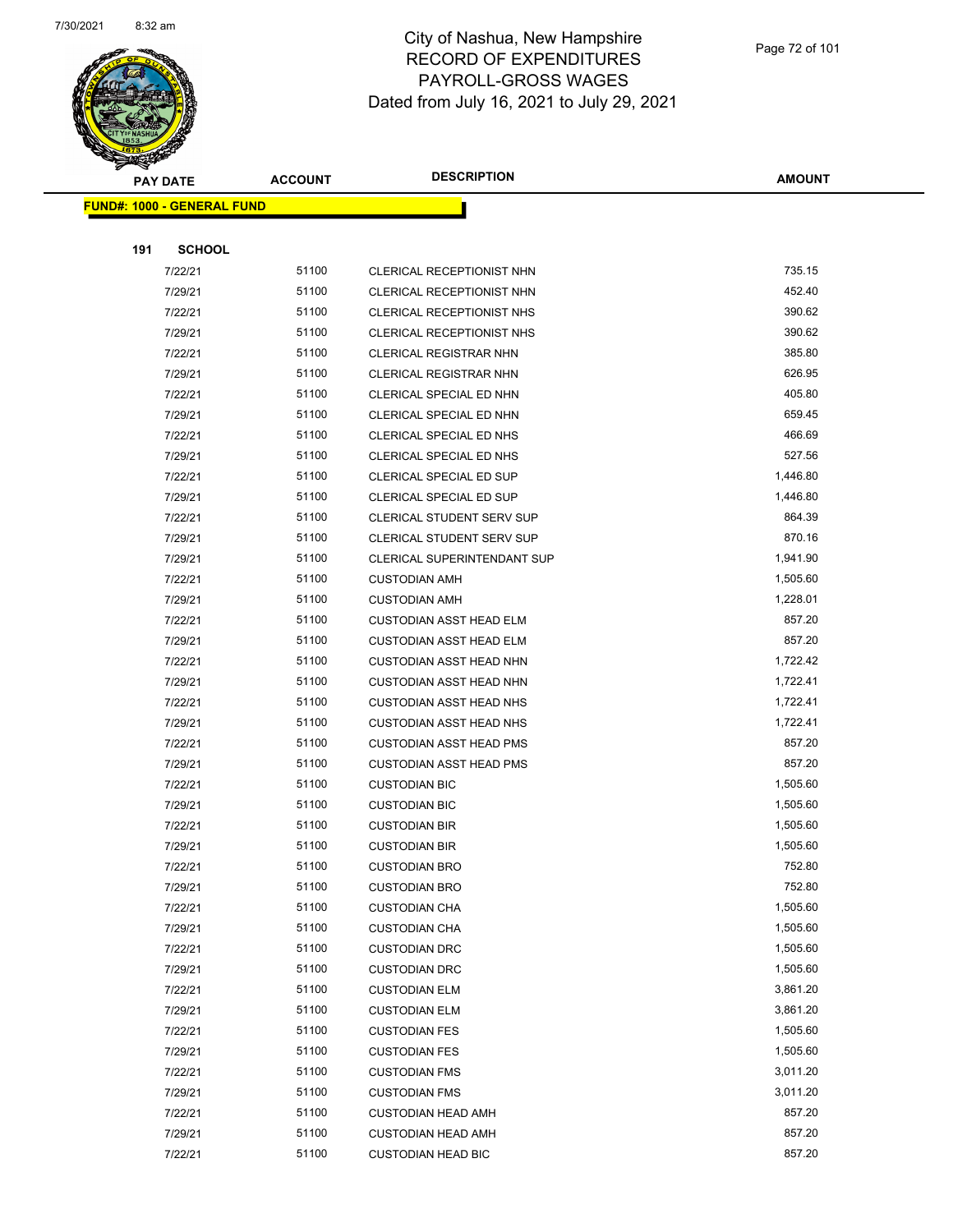

|     | <b>PAY DATE</b>                    | <b>ACCOUNT</b> | <b>DESCRIPTION</b>        | <b>AMOUNT</b> |
|-----|------------------------------------|----------------|---------------------------|---------------|
|     | <u> FUND#: 1000 - GENERAL FUND</u> |                |                           |               |
|     |                                    |                |                           |               |
| 191 | <b>SCHOOL</b>                      |                |                           |               |
|     | 7/29/21                            | 51100          | <b>CUSTODIAN HEAD BIC</b> | 857.20        |
|     | 7/22/21                            | 51100          | <b>CUSTODIAN HEAD BIR</b> | 1,610.00      |
|     | 7/29/21                            | 51100          | <b>CUSTODIAN HEAD BIR</b> | 1,610.00      |
|     | 7/22/21                            | 51100          | <b>CUSTODIAN HEAD BRO</b> | 857.20        |
|     | 7/29/21                            | 51100          | <b>CUSTODIAN HEAD BRO</b> | 857.20        |
|     | 7/22/21                            | 51100          | <b>CUSTODIAN HEAD CHA</b> | 857.20        |
|     | 7/29/21                            | 51100          | <b>CUSTODIAN HEAD CHA</b> | 857.20        |
|     | 7/22/21                            | 51100          | <b>CUSTODIAN HEAD DRC</b> | 857.20        |
|     | 7/29/21                            | 51100          | <b>CUSTODIAN HEAD DRC</b> | 857.20        |
|     | 7/22/21                            | 51100          | <b>CUSTODIAN HEAD ELM</b> | 1,016.00      |
|     | 7/29/21                            | 51100          | <b>CUSTODIAN HEAD ELM</b> | 1,016.00      |
|     | 7/22/21                            | 51100          | <b>CUSTODIAN HEAD FES</b> | 857.20        |
|     | 7/29/21                            | 51100          | <b>CUSTODIAN HEAD FES</b> | 857.20        |
|     | 7/22/21                            | 51100          | <b>CUSTODIAN HEAD FMS</b> | 1,016.00      |
|     | 7/29/21                            | 51100          | <b>CUSTODIAN HEAD FMS</b> | 1,016.00      |
|     | 7/22/21                            | 51100          | <b>CUSTODIAN HEAD LDG</b> | 857.20        |
|     | 7/29/21                            | 51100          | <b>CUSTODIAN HEAD LDG</b> | 857.20        |
|     | 7/22/21                            | 51100          | <b>CUSTODIAN HEAD MDE</b> | 857.20        |
|     | 7/29/21                            | 51100          | <b>CUSTODIAN HEAD MDE</b> | 857.20        |
|     | 7/22/21                            | 51100          | <b>CUSTODIAN HEAD MTP</b> | 857.20        |
|     | 7/29/21                            | 51100          | <b>CUSTODIAN HEAD MTP</b> | 857.20        |
|     | 7/22/21                            | 51100          | <b>CUSTODIAN HEAD NHN</b> | 1,022.00      |
|     | 7/29/21                            | 51100          | <b>CUSTODIAN HEAD NHN</b> | 1,022.00      |
|     | 7/22/21                            | 51100          | <b>CUSTODIAN HEAD NHS</b> | 1,022.00      |
|     | 7/29/21                            | 51100          | <b>CUSTODIAN HEAD NHS</b> | 1,022.00      |
|     | 7/22/21                            | 51100          | <b>CUSTODIAN HEAD NSE</b> | 865.20        |
|     | 7/29/21                            | 51100          | <b>CUSTODIAN HEAD NSE</b> | 865.20        |
|     | 7/29/21                            | 51100          | <b>CUSTODIAN HEAD PMS</b> | 812.80        |
|     | 7/22/21                            | 51100          | <b>CUSTODIAN HEAD SHE</b> | 760.80        |
|     | 7/29/21                            | 51100          | <b>CUSTODIAN HEAD SHE</b> | 857.20        |
|     | 7/22/21                            | 51100          | <b>CUSTODIAN LDG</b>      | 1,505.60      |
|     | 7/29/21                            | 51100          | <b>CUSTODIAN LDG</b>      | 752.80        |
|     | 7/22/21                            | 51100          | <b>CUSTODIAN MDE</b>      | 1,505.60      |
|     | 7/29/21                            | 51100          | <b>CUSTODIAN MDE</b>      | 1,505.60      |
|     | 7/22/21                            | 51100          | <b>CUSTODIAN MTP</b>      | 1,505.60      |
|     | 7/29/21                            | 51100          | <b>CUSTODIAN MTP</b>      | 1,648.64      |
|     | 7/22/21                            | 51100          | <b>CUSTODIAN NHN</b>      | 54,902.09     |
|     | 7/29/21                            | 51100          | <b>CUSTODIAN NHN</b>      | 10,065.05     |
|     | 7/22/21                            | 51100          | <b>CUSTODIAN NHS</b>      | 8,500.90      |
|     | 7/29/21                            | 51100          | <b>CUSTODIAN NHS</b>      | 8,443.82      |
|     | 7/22/21                            | 51100          | <b>CUSTODIAN NSE</b>      | 1,505.60      |
|     | 7/29/21                            | 51100          | <b>CUSTODIAN NSE</b>      | 1,505.60      |
|     | 7/22/21                            | 51100          | <b>CUSTODIAN PMS</b>      | 2,258.40      |
|     | 7/29/21                            | 51100          | <b>CUSTODIAN PMS</b>      | 2,258.40      |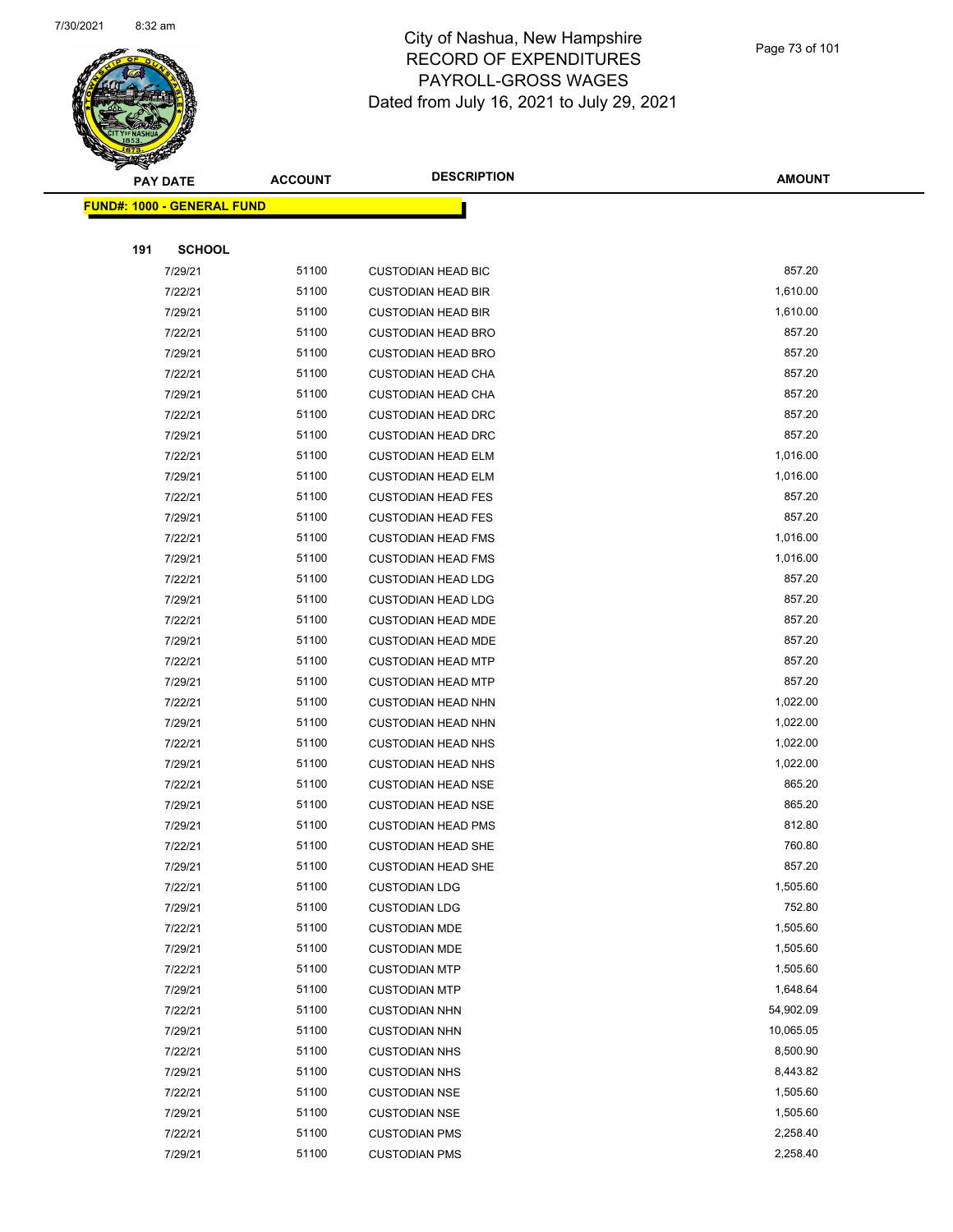

| <b>Anthon</b> |                            |                | <b>DESCRIPTION</b>              |               |
|---------------|----------------------------|----------------|---------------------------------|---------------|
|               | <b>PAY DATE</b>            | <b>ACCOUNT</b> |                                 | <b>AMOUNT</b> |
|               | FUND#: 1000 - GENERAL FUND |                |                                 |               |
|               |                            |                |                                 |               |
| 191           | <b>SCHOOL</b>              |                |                                 |               |
|               | 7/22/21                    | 51100          | <b>CUSTODIAN SHE</b>            | 1,505.60      |
|               | 7/29/21                    | 51100          | <b>CUSTODIAN SHE</b>            | 1,505.60      |
|               | 7/29/21                    | 51100          | <b>CUSTODIAN SUPERVISOR WPO</b> | 4,316.20      |
|               | 7/22/21                    | 51100          | <b>CUSTODIAN WID</b>            | 1,505.60      |
|               | 7/29/21                    | 51100          | <b>CUSTODIAN WID</b>            | 2,220.80      |
|               | 7/29/21                    | 51100          | DATA ANALYST                    | 3,261.20      |
|               | 7/29/21                    | 51100          | DIRECTOR ATHLETICS              | 3,913.30      |
|               | 7/29/21                    | 51100          | DIRECTOR COM GRANTS             | 3,422.10      |
|               | 7/29/21                    | 51100          | <b>DIRECTOR GUIDANCE</b>        | 6,869.40      |
|               | 7/29/21                    | 51100          | DIRECTOR HUMAN RESOURCES        | 4,423.10      |
|               | 7/29/21                    | 51100          | DIRECTOR PLANT OPS              | 4,062.20      |
|               | 7/29/21                    | 51100          | <b>DIRECTOR SPECIAL ED</b>      | 3,801.40      |
|               | 7/29/21                    | 51100          | DIRECTOR STUDENT SERVICES       | 3,568.10      |
|               | 7/29/21                    | 51100          | DIRECTOR TECHNOLOGY             | 3,730.30      |
|               | 7/29/21                    | 51100          | DIRECTOR TRANSPORTATION         | 3,396.70      |
|               | 7/29/21                    | 51100          | DIRECTOR VOCATIONAL             | 4,326.93      |
|               | 7/29/21                    | 51100          | ELL COMMUNICATIONS COORDINATOR  | 2,088.60      |
|               | 7/29/21                    | 51100          | ELL OUTREACH WORKER             | 1,810.21      |
|               | 7/22/21                    | 51100          | <b>GRANT WRITER</b>             | 737.35        |
|               | 7/29/21                    | 51100          | <b>GRANT WRITER</b>             | 737.35        |
|               | 7/29/21                    | 51100          | <b>GUIDANCE COUNSELOR BIC</b>   | 2,168.58      |
|               | 7/29/21                    | 51100          | GUIDANCE COUNSELOR BRO          | 2,036.23      |
|               | 7/29/21                    | 51100          | GUIDANCE COUNSELOR CHA          | 3,071.58      |
|               | 7/29/21                    | 51100          | GUIDANCE COUNSELOR ELM          | 7,922.00      |
|               | 7/29/21                    | 51100          | GUIDANCE COUNSELOR FES          | 2,168.58      |
|               | 7/29/21                    | 51100          | <b>GUIDANCE COUNSELOR FMS</b>   | 3,868.00      |
|               | 7/29/21                    | 51100          | <b>GUIDANCE COUNSELOR LDG</b>   | 3,071.58      |
|               | 7/29/21                    | 51100          | <b>GUIDANCE COUNSELOR MDE</b>   | 2,933.58      |
|               | 7/29/21                    | 51100          | GUIDANCE COUNSELOR NHN          | 14,355.97     |
|               | 7/29/21                    | 51100          | GUIDANCE COUNSELOR NHS          | 12,672.74     |
|               | 7/29/21                    | 51100          | <b>GUIDANCE COUNSELOR NSE</b>   | 2,979.46      |
|               | 7/29/21                    | 51100          | <b>GUIDANCE COUNSELOR PMS</b>   | 8,492.34      |
|               | 7/29/21                    | 51100          | <b>LIBRARIAN AMH</b>            | 2,045.31      |
|               | 7/29/21                    | 51100          | <b>LIBRARIAN BIC</b>            | 1,960.04      |
|               | 7/29/21                    | 51100          | LIBRARIAN ELM                   | 2,162.89      |
|               | 7/29/21                    | 51100          | <b>LIBRARIAN FES</b>            | 2,979.46      |
|               | 7/29/21                    | 51100          | <b>LIBRARIAN LDG</b>            | 1,891.39      |
|               | 7/29/21                    | 51100          | <b>LIBRARIAN MDE</b>            | 2,933.58      |
|               | 7/29/21                    | 51100          | <b>LIBRARIAN MTP</b>            | 1,792.57      |
|               | 7/29/21                    | 51100          | <b>LIBRARIAN NHN</b>            | 4,773.42      |
|               | 7/29/21                    | 51100          | <b>LIBRARIAN NHS</b>            | 2,585.19      |
|               | 7/29/21                    | 51100          | <b>LIBRARIAN SHE</b>            | 2,979.46      |
|               | 7/22/21                    | 51100          | MAINTENANCE ALARM WPO           | 1,048.40      |
|               | 7/29/21                    | 51100          | MAINTENANCE ALARM WPO           | 1,048.40      |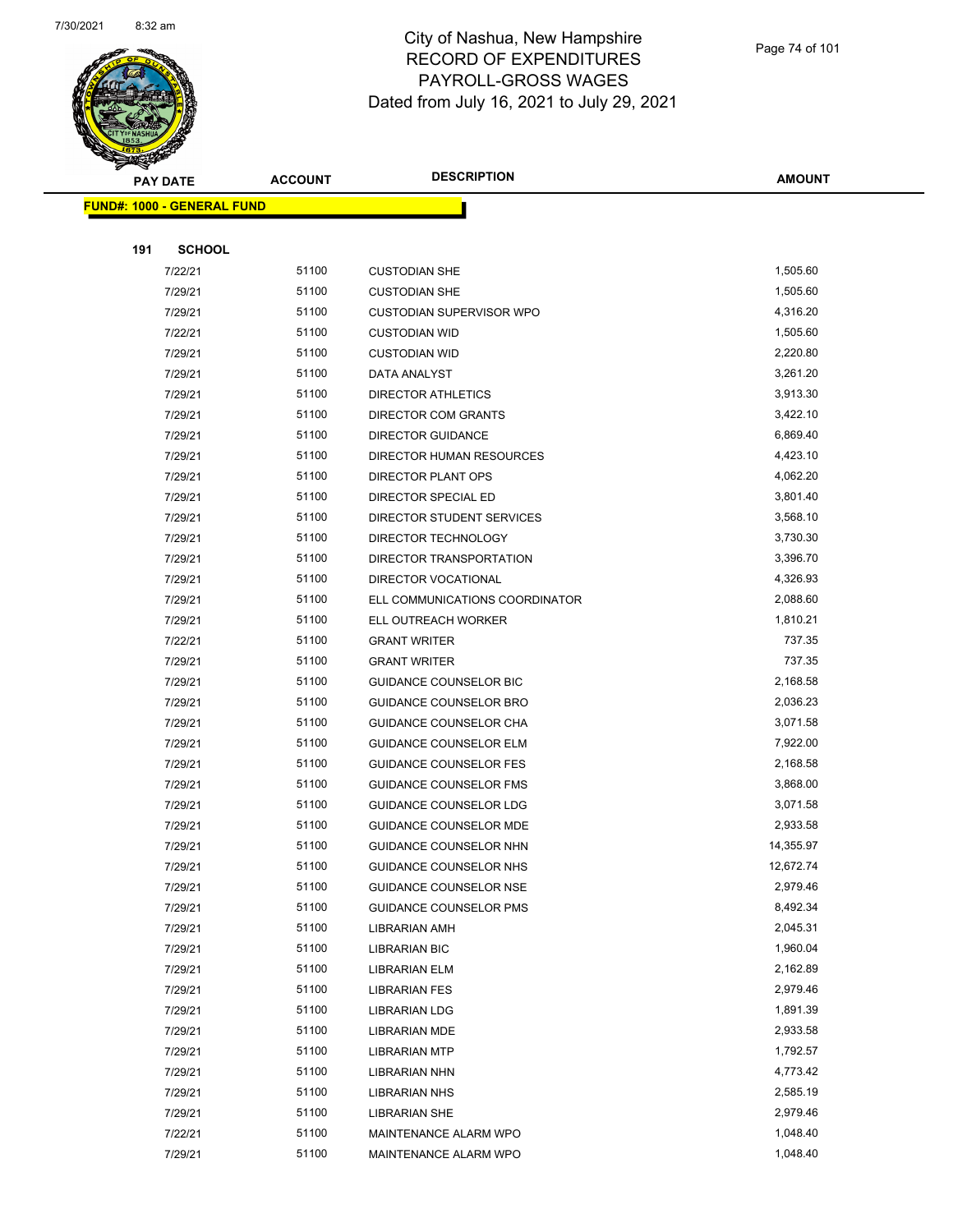

|     | <b>PAY DATE</b>                    | <b>ACCOUNT</b> | <b>DESCRIPTION</b>             | <b>AMOUNT</b> |
|-----|------------------------------------|----------------|--------------------------------|---------------|
|     | <u> FUND#: 1000 - GENERAL FUND</u> |                |                                |               |
|     |                                    |                |                                |               |
| 191 | <b>SCHOOL</b>                      |                |                                |               |
|     | 7/22/21                            | 51100          | MAINTENANCE CARPENTER WPO      | 1,048.40      |
|     | 7/29/21                            | 51100          | MAINTENANCE CARPENTER WPO      | 1,048.40      |
|     | 7/22/21                            | 51100          | MAINTENANCE ELECTRICIAN WPO    | 2,172.40      |
|     | 7/29/21                            | 51100          | MAINTENANCE ELECTRICIAN WPO    | 2,172.40      |
|     | 7/22/21                            | 51100          | MAINTENANCE GRDS FORMEN WPO    | 1,056.40      |
|     | 7/29/21                            | 51100          | MAINTENANCE GRDS FORMEN WPO    | 1,056.40      |
|     | 7/22/21                            | 51100          | MAINTENANCE GROUNDS WPO        | 4,490.80      |
|     | 7/29/21                            | 51100          | MAINTENANCE GROUNDS WPO        | 4,490.80      |
|     | 7/22/21                            | 51100          | MAINTENANCE HVAC WPO           | 6,547.20      |
|     | 7/29/21                            | 51100          | MAINTENANCE HVAC WPO           | 6,492.64      |
|     | 7/22/21                            | 51100          | MAINTENANCE MESSENGER WPO      | 1,016.00      |
|     | 7/29/21                            | 51100          | MAINTENANCE MESSENGER WPO      | 1,016.00      |
|     | 7/22/21                            | 51100          | MAINTENANCE PLUMBER WPO        | 1,118.00      |
|     | 7/29/21                            | 51100          | MAINTENANCE PLUMBER WPO        | 1,118.00      |
|     | 7/22/21                            | 51100          | MAINTENANCE TRADES WPO         | 3,222.81      |
|     | 7/29/21                            | 51100          | MAINTENANCE TRADES WPO         | 3,222.80      |
|     | 7/29/21                            | 51100          | <b>NURSE BIC</b>               | 2,795.39      |
|     | 7/29/21                            | 51100          | <b>NURSE BIR</b>               | 2,751.31      |
|     | 7/29/21                            | 51100          | <b>NURSE BRO</b>               | 2,795.39      |
|     | 7/29/21                            | 51100          | <b>NURSE CHA</b>               | 1,831.96      |
|     | 7/29/21                            | 51100          | <b>NURSE DRC</b>               | 2,795.39      |
|     | 7/29/21                            | 51100          | <b>NURSE FES</b>               | 1,962.54      |
|     | 7/29/21                            | 51100          | <b>NURSE FMS</b>               | 3,432.68      |
|     | 7/29/21                            | 51100          | NURSE LDG                      | 2,632.69      |
|     | 7/29/21                            | 51100          | <b>NURSE MTP</b>               | 1,913.89      |
|     | 7/29/21                            | 51100          | <b>NURSE NHN</b>               | 3,728.42      |
|     | 7/29/21                            | 51100          | <b>NURSE NHS</b>               | 4,397.19      |
|     | 7/29/21                            | 51100          | <b>NURSE NSE</b>               | 2,795.39      |
|     | 7/29/21                            | 51100          | <b>NURSE PMS</b>               | 4,522.81      |
|     | 7/29/21                            | 51100          | <b>NURSE SHE</b>               | 1,888.77      |
|     | 7/29/21                            | 51100          | OFFICE MANAGER BUSINESS        | 2,230.80      |
|     | 7/29/21                            | 51100          | OFFICE MANAGER HUMAN RESOURCES | 2,307.70      |
|     | 7/29/21                            | 51100          | OFFICE MANAGER SPED            | 2,082.90      |
|     | 7/29/21                            | 51100          | OUT DISTRICT COORDINATOR       | 599.23        |
|     | 7/29/21                            | 51100          | PEER COACH                     | 5,093.66      |
|     | 7/29/21                            | 51100          | PRESCHOOL COORDINATOR          | 2,600.90      |
|     | 7/29/21                            | 51100          | PRINCIPAL AMH                  | 4,115.40      |
|     | 7/29/21                            | 51100          | PRINCIPAL BIC                  | 3,942.30      |
|     | 7/29/21                            | 51100          | PRINCIPAL BIR                  | 4,115.40      |
|     | 7/29/21                            | 51100          | PRINCIPAL BRO                  | 4,115.40      |
|     | 7/29/21                            | 51100          | PRINCIPAL CHA                  | 4,076.90      |
|     | 7/29/21                            | 51100          | PRINCIPAL DRC                  | 3,903.80      |
|     | 7/29/21                            | 51100          | PRINCIPAL ELM                  | 4,169.20      |
|     | 7/29/21                            | 51100          | PRINCIPAL FES                  | 3,973.07      |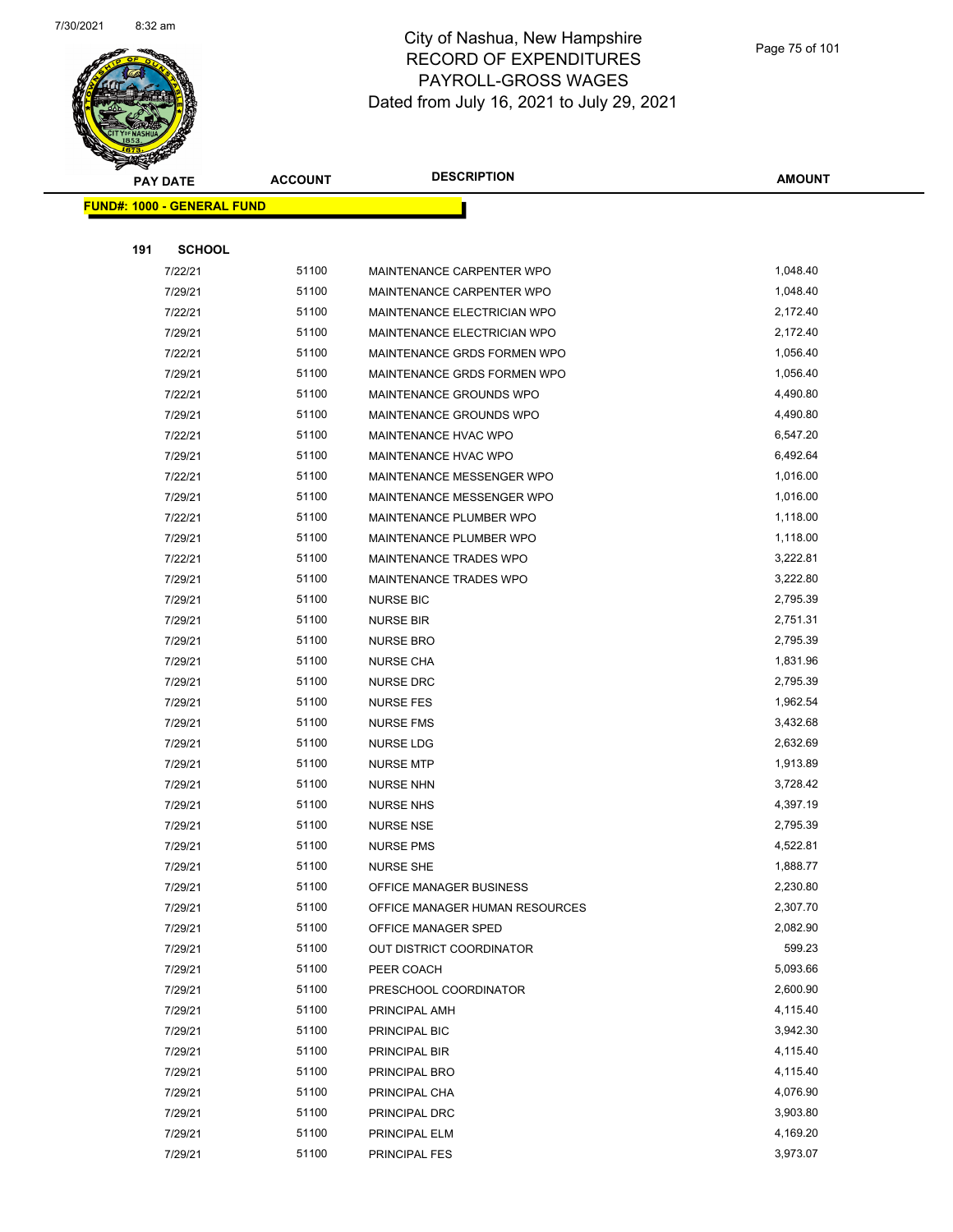

Page 76 of 101

|     | <b>PAY DATE</b>                   | <b>ACCOUNT</b> | <b>DESCRIPTION</b>          | <b>AMOUNT</b> |
|-----|-----------------------------------|----------------|-----------------------------|---------------|
|     | <b>FUND#: 1000 - GENERAL FUND</b> |                |                             |               |
|     |                                   |                |                             |               |
| 191 | <b>SCHOOL</b>                     |                |                             |               |
|     | 7/29/21                           | 51100          | PRINCIPAL FMS               | 4,207.70      |
|     | 7/29/21                           | 51100          | PRINCIPAL LDG               | 4,115.40      |
|     | 7/29/21                           | 51100          | PRINCIPAL MDE               | 3,973.08      |
|     | 7/29/21                           | 51100          | PRINCIPAL MTP               | 3,973.10      |
|     | 7/29/21                           | 51100          | PRINCIPAL NHN               | 4,158.70      |
|     | 7/29/21                           | 51100          | PRINCIPAL NHS               | 4,357.70      |
|     | 7/29/21                           | 51100          | PRINCIPAL NSE               | 3,942.30      |
|     | 7/29/21                           | 51100          | PRINCIPAL PMS               | 3,913.50      |
|     | 7/29/21                           | 51100          | PRINCIPAL SHE               | 1,686.80      |
|     | 7/29/21                           | 51100          | SCHOOL PSYCHOLOGIST WID     | 25,637.99     |
|     | 7/22/21                           | 51100          | SECURITY MONITOR NHN        | 1,035.15      |
|     | 7/29/21                           | 51100          | SECURITY MONITOR NHN        | 1,030.45      |
|     | 7/29/21                           | 51100          | SOCIAL WORKER               | 4,190.66      |
|     | 7/29/21                           | 51100          | SOCIAL WORKER FMS           | 2,979.46      |
|     | 7/29/21                           | 51100          | SPEECH LANG PATHOLOGIST WID | 34,638.05     |
|     | 7/29/21                           | 51100          | <b>SUPERINTENDENT</b>       | 5,894.20      |
|     | 7/29/21                           | 51100          | SYSTEMS ADMIN FULL YEAR     | 11,386.40     |
|     | 7/29/21                           | 51100          | <b>TEACHER ART BIC</b>      | 2,290.96      |
|     | 7/29/21                           | 51100          | <b>TEACHER ART CHA</b>      | 2,227.35      |
|     | 7/29/21                           | 51100          | TEACHER ART DRC             | 2,168.58      |
|     | 7/29/21                           | 51100          | <b>TEACHER ART ELM</b>      | 5,015.69      |
|     | 7/29/21                           | 51100          | <b>TEACHER ART FES</b>      | 1,764.50      |
|     | 7/29/21                           | 51100          | <b>TEACHER ART LDG</b>      | 2,795.39      |
|     | 7/29/21                           | 51100          | <b>TEACHER ART MDE</b>      | 2,168.58      |
|     | 7/29/21                           | 51100          | <b>TEACHER ART NHN</b>      | 5,207.31      |
|     | 7/29/21                           | 51100          | <b>TEACHER ART NHS</b>      | 5,958.92      |
|     | 7/29/21                           | 51100          | <b>TEACHER ART PMS</b>      | 2,168.58      |
|     | 7/29/21                           | 51100          | <b>TEACHER ART SHE</b>      | 2,632.69      |
|     | 7/29/21                           | 51100          | <b>TEACHER AUTO NHN</b>     | 2,795.39      |
|     | 7/29/21                           | 51100          | TEACHER BEHAVIOR SPEC WID   | 19,138.89     |
|     | 7/29/21                           | 51100          | TEACHER BUILD CONST NHS     | 2,795.39      |
|     | 7/29/21                           | 51100          | TEACHER BUSINESS NHN        | 4,626.95      |
|     | 7/29/21                           | 51100          | <b>TEACHER BUSINESS NHS</b> | 5,763.97      |
|     | 7/29/21                           | 51100          | <b>TEACHER COMPUTER ELM</b> | 1,655.62      |
|     | 7/29/21                           | 51100          | <b>TEACHER COMPUTER FMS</b> | 2,979.46      |
|     | 7/29/21                           | 51100          | TEACHER COMPUTER NHS        | 1,655.62      |
|     | 7/29/21                           | 51100          | <b>TEACHER COMPUTER PMS</b> | 4,879.54      |
|     | 7/29/21                           | 51100          | TEACHER COSMETOLOGY NHN     | 4,684.16      |
|     | 7/29/21                           | 51100          | TEACHER CULINARY NHN        | 5,637.85      |
|     | 7/29/21                           | 51100          | <b>TEACHER DEAF NSE</b>     | 4,879.38      |
|     | 7/29/21                           | 51100          | TEACHER DEAF WID            | 4,724.38      |
|     | 7/29/21                           | 51100          | <b>TEACHER DWSE AMH</b>     | 2,979.46      |
|     | 7/29/21                           | 51100          | <b>TEACHER DWSE BIR</b>     | 2,795.39      |
|     | 7/29/21                           | 51100          | <b>TEACHER DWSE BRO</b>     | 3,071.58      |
|     |                                   |                |                             |               |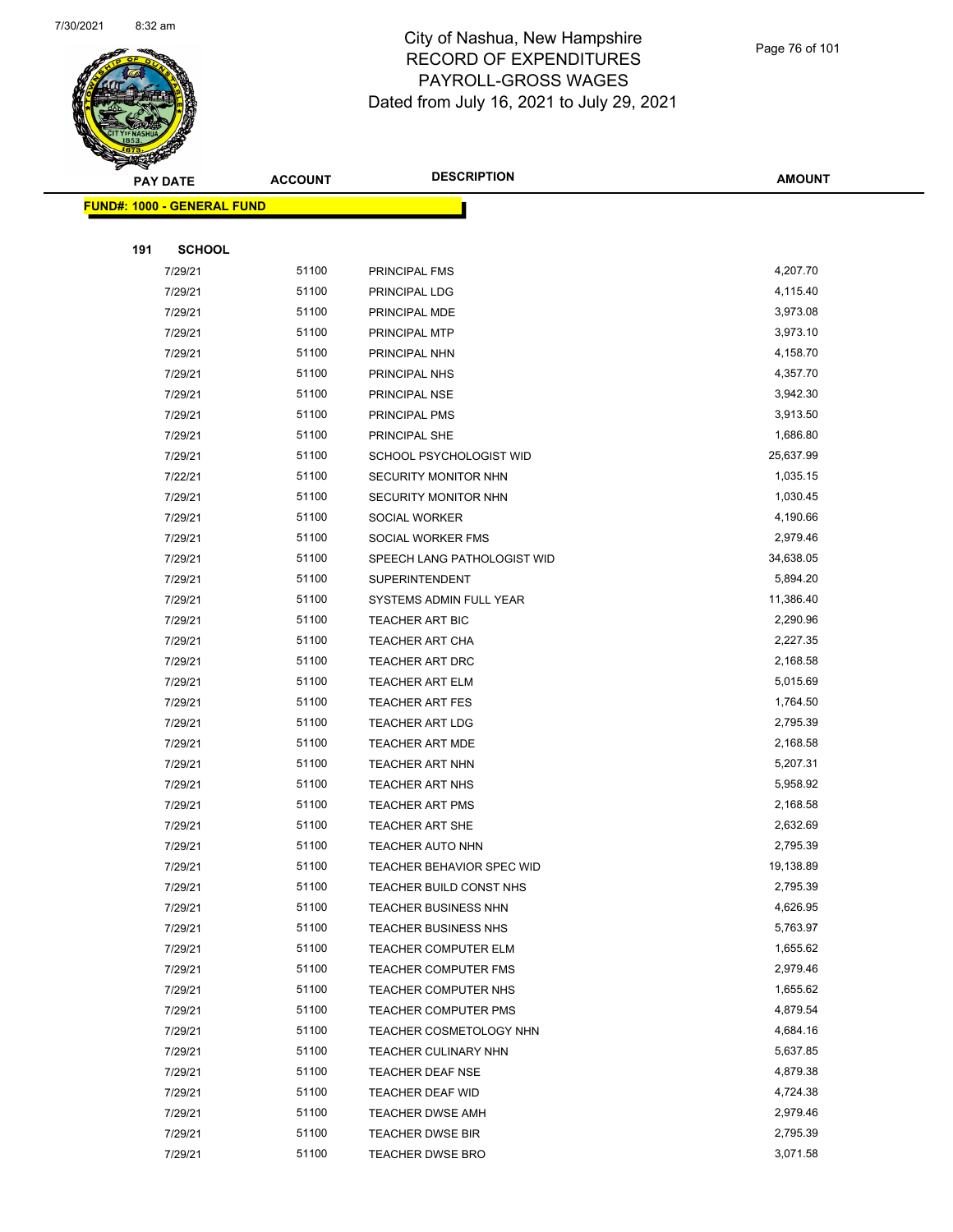

|     | <b>PAY DATE</b>                    | <b>ACCOUNT</b> | <b>DESCRIPTION</b>         | <b>AMOUNT</b> |
|-----|------------------------------------|----------------|----------------------------|---------------|
|     | <u> FUND#: 1000 - GENERAL FUND</u> |                |                            |               |
|     |                                    |                |                            |               |
| 191 | <b>SCHOOL</b>                      |                |                            |               |
|     | 7/29/21                            | 51100          | TEACHER DWSE CHA           | 1,641.46      |
|     | 7/29/21                            | 51100          | <b>TEACHER DWSE ELM</b>    | 12,665.13     |
|     | 7/29/21                            | 51100          | <b>TEACHER DWSE FMS</b>    | 2,168.58      |
|     | 7/29/21                            | 51100          | <b>TEACHER DWSE MDE</b>    | 2,121.59      |
|     | 7/29/21                            | 51100          | <b>TEACHER DWSE NHS</b>    | 2,963.35      |
|     | 7/29/21                            | 51100          | <b>TEACHER DWSE SHE</b>    | 2,045.31      |
|     | 7/29/21                            | 51100          | TEACHER ECE NHS            | 5,958.92      |
|     | 7/29/21                            | 51100          | <b>TEACHER ELL AMH</b>     | 1,549.89      |
|     | 7/29/21                            | 51100          | TEACHER ELL BIC            | 3,982.12      |
|     | 7/29/21                            | 51100          | TEACHER ELL BIR            | 2,979.46      |
|     | 7/29/21                            | 51100          | TEACHER ELL CHA            | 2,359.12      |
|     | 7/29/21                            | 51100          | TEACHER ELL DRC            | 4,702.69      |
|     | 7/29/21                            | 51100          | TEACHER ELL ELM            | 6,595.76      |
|     | 7/29/21                            | 51100          | TEACHER ELL FES            | 4,870.85      |
|     | 7/29/21                            | 51100          | <b>TEACHER ELL FMS</b>     | 4,319.16      |
|     | 7/29/21                            | 51100          | TEACHER ELL LDG            | 3,543.54      |
|     | 7/29/21                            | 51100          | TEACHER ELL MTP            | 2,979.46      |
|     | 7/29/21                            | 51100          | TEACHER ELL NHN            | 7,586.62      |
|     | 7/29/21                            | 51100          | TEACHER ELL NHS            | 10,419.61     |
|     | 7/29/21                            | 51100          | TEACHER ELL PMS            | 1,960.04      |
|     | 7/29/21                            | 51100          | TEACHER ELL SHE            | 4,971.69      |
|     | 7/29/21                            | 51100          | <b>TEACHER ENGLISH ELM</b> | 11,968.97     |
|     | 7/29/21                            | 51100          | <b>TEACHER ENGLISH FMS</b> | 6,168.29      |
|     | 7/29/21                            | 51100          | <b>TEACHER ENGLISH NHN</b> | 34,540.63     |
|     | 7/29/21                            | 51100          | <b>TEACHER ENGLISH NHS</b> | 43,495.00     |
|     | 7/29/21                            | 51100          | <b>TEACHER ENGLISH PMS</b> | 11,445.07     |
|     | 7/29/21                            | 51100          | <b>TEACHER FACS FMS</b>    | 4,868.23      |
|     | 7/29/21                            | 51100          | <b>TEACHER FACS NHN</b>    | 8,003.69      |
|     | 7/29/21                            | 51100          | TEACHER FACS NHS           | 4,758.23      |
|     | 7/29/21                            | 51100          | <b>TEACHER FACS PMS</b>    | 3,654.50      |
|     | 7/29/21                            | 51100          | TEACHER FOREIGN LANG NHN   | 10,858.40     |
|     | 7/29/21                            | 51100          | TEACHER FOREIGN LANG NHS   | 11,057.08     |
|     | 7/29/21                            | 51100          | TEACHER FOREIGN LANG PMS   | 3,024.77      |
|     | 7/29/21                            | 51100          | <b>TEACHER GR1 AMH</b>     | 3,802.66      |
|     | 7/29/21                            | 51100          | <b>TEACHER GR1 BIC</b>     | 8,257.20      |
|     | 7/29/21                            | 51100          | <b>TEACHER GR1 BIR</b>     | 4,762.85      |
|     | 7/29/21                            | 51100          | <b>TEACHER GR1 BRO</b>     | 5,730.77      |
|     | 7/29/21                            | 51100          | <b>TEACHER GR1 CHA</b>     | 7,303.01      |
|     | 7/29/21                            | 51100          | <b>TEACHER GR1 DRC</b>     | 1,792.58      |
|     | 7/29/21                            | 51100          | <b>TEACHER GR1 FES</b>     | 9,508.82      |
|     | 7/29/21                            | 51100          | <b>TEACHER GR1 LDG</b>     | 5,887.66      |
|     | 7/29/21                            | 51100          | <b>TEACHER GR1 MDE</b>     | 6,250.12      |
|     | 7/29/21                            | 51100          | <b>TEACHER GR1 MTP</b>     | 3,846.73      |
|     | 7/29/21                            | 51100          | <b>TEACHER GR1 NSE</b>     | 4,868.23      |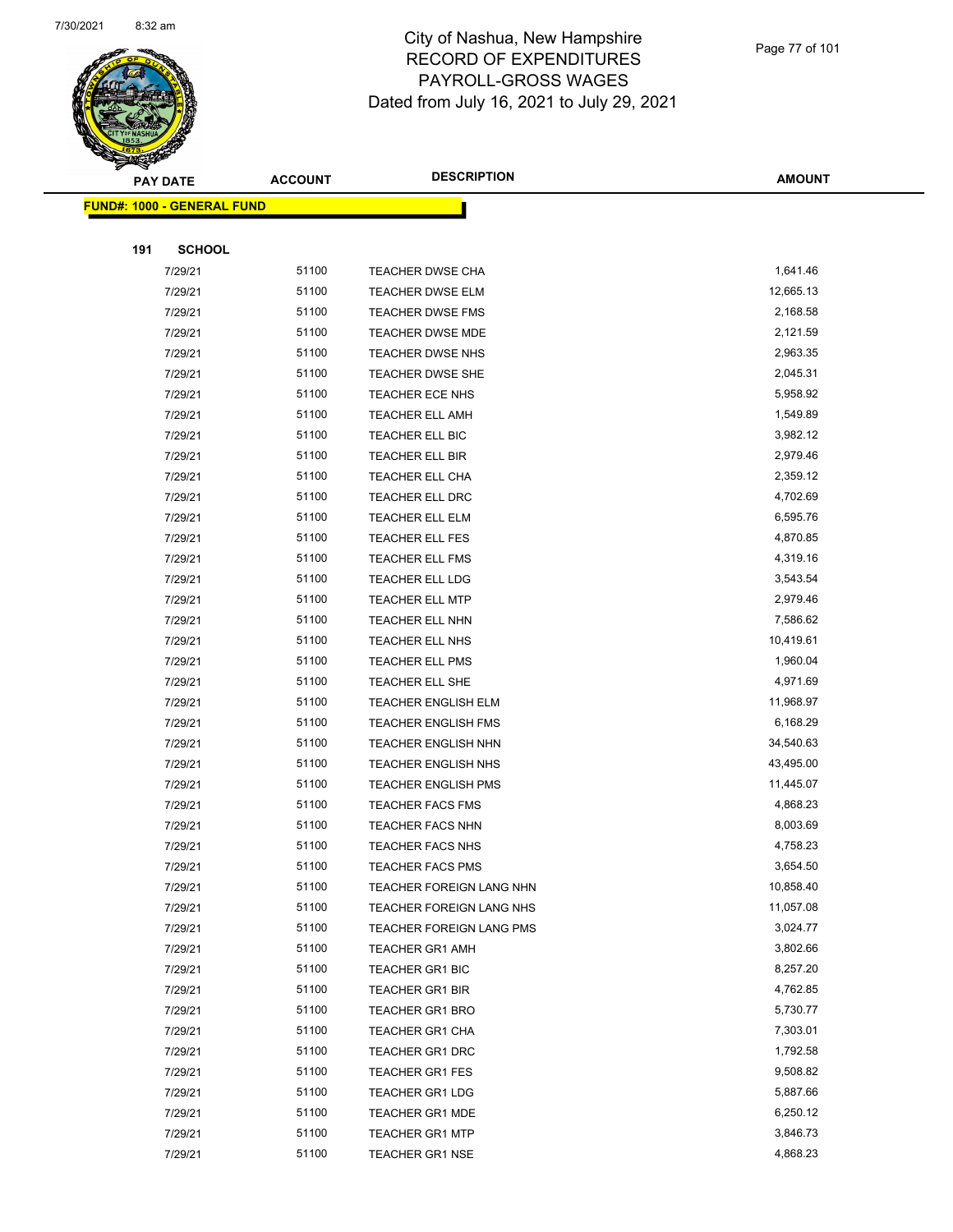

|     | <b>PAY DATE</b>                    | <b>ACCOUNT</b> | <b>DESCRIPTION</b>     | <b>AMOUNT</b> |
|-----|------------------------------------|----------------|------------------------|---------------|
|     | <u> FUND#: 1000 - GENERAL FUND</u> |                |                        |               |
|     |                                    |                |                        |               |
| 191 | <b>SCHOOL</b>                      |                |                        |               |
|     | 7/29/21                            | 51100          | <b>TEACHER GR1 SHE</b> | 8,938.81      |
|     | 7/29/21                            | 51100          | TEACHER GR2 AMH        | 6,186.66      |
|     | 7/29/21                            | 51100          | <b>TEACHER GR2 BIC</b> | 6,042.39      |
|     | 7/29/21                            | 51100          | <b>TEACHER GR2 BIR</b> | 8,004.23      |
|     | 7/29/21                            | 51100          | <b>TEACHER GR2 BRO</b> | 5,913.04      |
|     | 7/29/21                            | 51100          | TEACHER GR2 CHA        | 7,598.41      |
|     | 7/29/21                            | 51100          | <b>TEACHER GR2 DRC</b> | 5,817.04      |
|     | 7/29/21                            | 51100          | <b>TEACHER GR2 FES</b> | 8,753.35      |
|     | 7/29/21                            | 51100          | <b>TEACHER GR2 LDG</b> | 3,228.08      |
|     | 7/29/21                            | 51100          | <b>TEACHER GR2 MDE</b> | 7,398.77      |
|     | 7/29/21                            | 51100          | <b>TEACHER GR2 MTP</b> | 2,290.96      |
|     | 7/29/21                            | 51100          | <b>TEACHER GR2 NSE</b> | 5,590.78      |
|     | 7/29/21                            | 51100          | <b>TEACHER GR2 SHE</b> | 4,963.97      |
|     | 7/29/21                            | 51100          | <b>TEACHER GR3 AMH</b> | 2,795.39      |
|     | 7/29/21                            | 51100          | <b>TEACHER GR3 BIC</b> | 4,804.11      |
|     | 7/29/21                            | 51100          | <b>TEACHER GR3 BIR</b> | 3,927.58      |
|     | 7/29/21                            | 51100          | <b>TEACHER GR3 BRO</b> | 4,559.89      |
|     | 7/29/21                            | 51100          | <b>TEACHER GR3 CHA</b> | 7,530.38      |
|     | 7/29/21                            | 51100          | <b>TEACHER GR3 DRC</b> | 9,478.27      |
|     | 7/29/21                            | 51100          | <b>TEACHER GR3 FES</b> | 9,790.84      |
|     | 7/29/21                            | 51100          | <b>TEACHER GR3 LDG</b> | 5,001.54      |
|     | 7/29/21                            | 51100          | <b>TEACHER GR3 MDE</b> | 2,979.46      |
|     | 7/29/21                            | 51100          | <b>TEACHER GR3 MTP</b> | 4,213.89      |
|     | 7/29/21                            | 51100          | <b>TEACHER GR3 NSE</b> | 5,086.35      |
|     | 7/29/21                            | 51100          | <b>TEACHER GR4 AMH</b> | 1,744.92      |
|     | 7/29/21                            | 51100          | <b>TEACHER GR4 BIC</b> | 8,825.97      |
|     | 7/29/21                            | 51100          | <b>TEACHER GR4 BIR</b> | 3,589.15      |
|     | 7/29/21                            | 51100          | <b>TEACHER GR4 BRO</b> | 2,979.46      |
|     | 7/29/21                            | 51100          | <b>TEACHER GR4 CHA</b> | 5,102.16      |
|     | 7/29/21                            | 51100          | <b>TEACHER GR4 DRC</b> | 5,508.61      |
|     | 7/29/21                            | 51100          | <b>TEACHER GR4 FES</b> | 4,811.42      |
|     | 7/29/21                            | 51100          | TEACHER GR4 LDG        | 1,960.04      |
|     | 7/29/21                            | 51100          | <b>TEACHER GR4 MDE</b> | 6,407.72      |
|     | 7/29/21                            | 51100          | TEACHER GR4 MTP        | 3,959.65      |
|     | 7/29/21                            | 51100          | <b>TEACHER GR4 SHE</b> | 4,691.69      |
|     | 7/29/21                            | 51100          | <b>TEACHER GR5 AMH</b> | 5,774.85      |
|     | 7/29/21                            | 51100          | TEACHER GR5 BIC        | 8,868.58      |
|     | 7/29/21                            | 51100          | <b>TEACHER GR5 BIR</b> | 7,257.01      |
|     | 7/29/21                            | 51100          | TEACHER GR5 BRO        | 2,692.39      |
|     | 7/29/21                            | 51100          | <b>TEACHER GR5 CHA</b> | 6,212.83      |
|     | 7/29/21                            | 51100          | <b>TEACHER GR5 DRC</b> | 1,831.77      |
|     | 7/29/21                            | 51100          | <b>TEACHER GR5 FES</b> | 6,299.09      |
|     | 7/29/21                            | 51100          | <b>TEACHER GR5 LDG</b> | 7,110.46      |
|     | 7/29/21                            | 51100          | <b>TEACHER GR5 MDE</b> | 7,553.27      |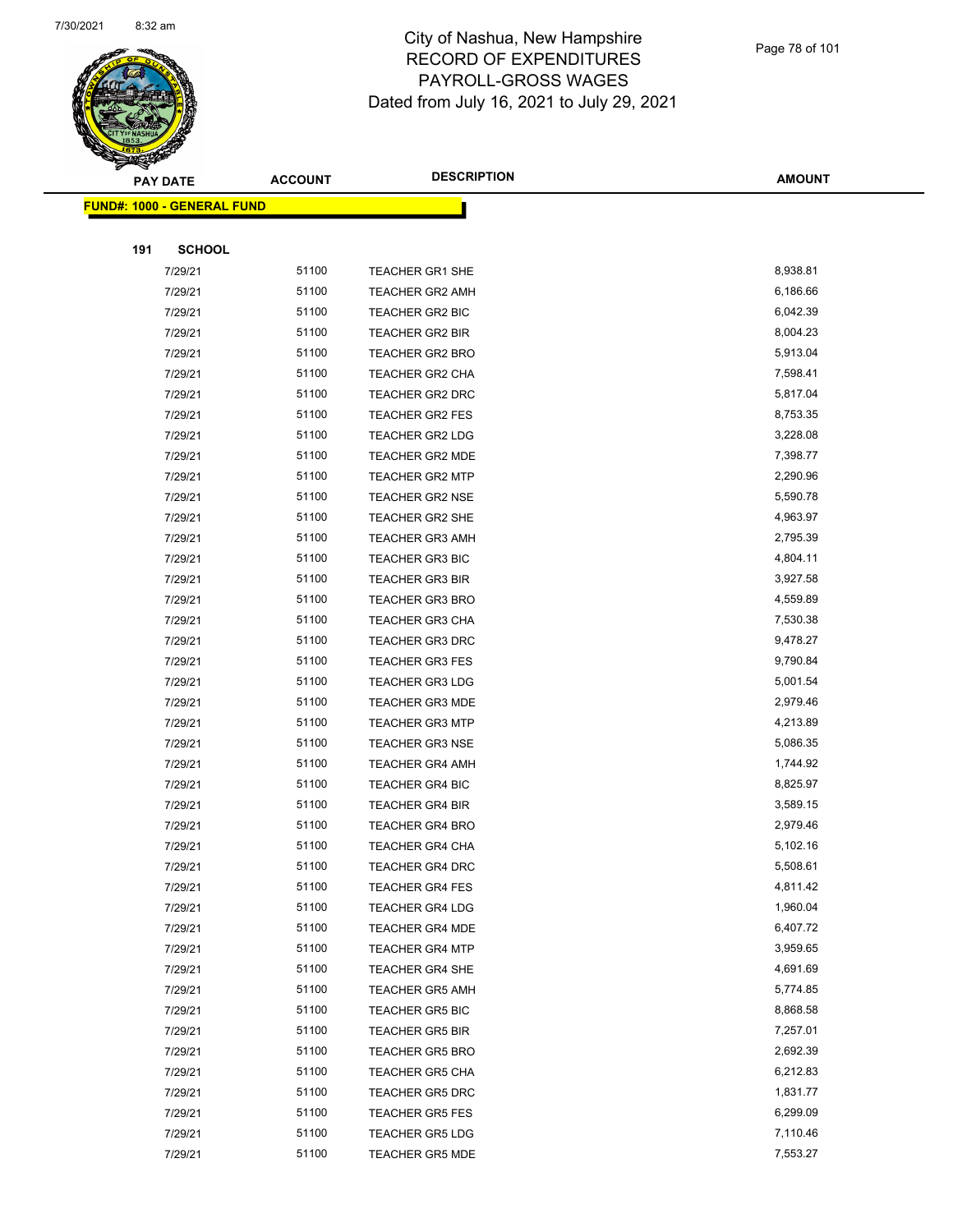

|     | <b>PAY DATE</b>                    | <b>ACCOUNT</b> | <b>DESCRIPTION</b>            | <b>AMOUNT</b>        |
|-----|------------------------------------|----------------|-------------------------------|----------------------|
|     | <u> FUND#: 1000 - GENERAL FUND</u> |                |                               |                      |
|     |                                    |                |                               |                      |
| 191 | <b>SCHOOL</b>                      |                |                               |                      |
|     | 7/29/21                            | 51100          | <b>TEACHER GR5 MTP</b>        | 1,697.00             |
|     | 7/29/21                            | 51100          | <b>TEACHER GR5 NSE</b>        | 8,846.34             |
|     | 7/29/21                            | 51100          | <b>TEACHER GR5 SHE</b>        | 7,746.54             |
|     | 7/29/21                            | 51100          | <b>TEACHER GR6 ELM</b>        | 20,385.10            |
|     | 7/29/21                            | 51100          | <b>TEACHER GR6 FMS</b>        | 17,147.80            |
|     | 7/29/21                            | 51100          | <b>TEACHER GR6 PMS</b>        | 12,102.08            |
|     | 7/29/21                            | 51100          | <b>TEACHER GRAPH NHS</b>      | 3,599.81             |
|     | 7/29/21                            | 51100          | <b>TEACHER GRAPHICS NHN</b>   | 2,795.39             |
|     | 7/29/21                            | 51100          | TEACHER HEALTH NHN            | 1,792.58             |
|     | 7/29/21                            | 51100          | TEACHER HEALTH NHS            | 2,795.39             |
|     | 7/29/21                            | 51100          | <b>TEACHER HEALTHOC NHS</b>   | 5,246.85             |
|     | 7/29/21                            | 51100          | <b>TEACHER HVAC NHS</b>       | 2,045.31             |
|     | 7/29/21                            | 51100          | TEACHER IN SCH SUSPENSION ELM | 1,899.92             |
|     | 7/29/21                            | 51100          | TEACHER IN SCH SUSPENSION NHN | 2,979.46             |
|     | 7/29/21                            | 51100          | TEACHER IN SCH SUSPENSION NHS | 1,900.08             |
|     | 7/29/21                            | 51100          | TEACHER INST SPED WID         | 2,692.39             |
|     | 7/29/21                            | 51100          | <b>TEACHER KIND AMH</b>       | 4,551.92             |
|     | 7/29/21                            | 51100          | <b>TEACHER KIND BIC</b>       | 4,755.43             |
|     | 7/29/21                            | 51100          | <b>TEACHER KIND BIR</b>       | 7,034.38             |
|     | 7/29/21                            | 51100          | <b>TEACHER KIND BRO</b>       | 3,071.58             |
|     | 7/29/21                            | 51100          | <b>TEACHER KIND CHA</b>       | 7,046.85             |
|     | 7/29/21                            | 51100          | <b>TEACHER KIND DRC</b>       | 10,255.11            |
|     | 7/29/21                            | 51100          | <b>TEACHER KIND FES</b>       | 9,148.58             |
|     | 7/29/21                            | 51100          | <b>TEACHER KIND LDG</b>       | 9,139.89             |
|     | 7/29/21                            | 51100          | <b>TEACHER KIND MDE</b>       | 10,729.54            |
|     | 7/29/21                            | 51100          | <b>TEACHER KIND MTP</b>       | 6,377.19             |
|     | 7/29/21                            | 51100          | <b>TEACHER KIND NSE</b>       | 2,394.81             |
|     | 7/29/21                            | 51100          | <b>TEACHER KIND SHE</b>       | 4,439.01             |
|     | 7/29/21                            | 51100          | <b>TEACHER MATH ELM</b>       | 13,991.35            |
|     | 7/29/21                            | 51100          | TEACHER MATH FMS              | 14,008.36            |
|     | 7/29/21                            | 51100          | <b>TEACHER MATH NHN</b>       | 27,120.59            |
|     | 7/29/21                            | 51100          | <b>TEACHER MATH NHS</b>       | 30,912.56            |
|     | 7/29/21                            | 51100          | <b>TEACHER MATH PMS</b>       | 13,294.16            |
|     | 7/29/21                            | 51100          | <b>TEACHER MUSIC AMH</b>      | 1,913.89             |
|     | 7/29/21                            | 51100          | <b>TEACHER MUSIC BIR</b>      | 1,824.65             |
|     | 7/29/21                            | 51100          | <b>TEACHER MUSIC BRO</b>      | 1,831.77             |
|     | 7/29/21                            | 51100          | <b>TEACHER MUSIC CHA</b>      | 2,979.46             |
|     | 7/29/21                            | 51100          | <b>TEACHER MUSIC DRC</b>      | 2,887.42             |
|     | 7/29/21                            | 51100          | TEACHER MUSIC ELM             | 1,831.77             |
|     | 7/29/21                            | 51100          | <b>TEACHER MUSIC FES</b>      | 1,764.50             |
|     | 7/29/21                            | 51100          | <b>TEACHER MUSIC FMS</b>      | 5,958.92             |
|     | 7/29/21                            | 51100          | <b>TEACHER MUSIC LDG</b>      | 1,643.62             |
|     | 7/29/21                            | 51100          | <b>TEACHER MUSIC MDE</b>      | 2,359.12<br>4,879.38 |
|     | 7/29/21                            | 51100          | TEACHER MUSIC NHN             |                      |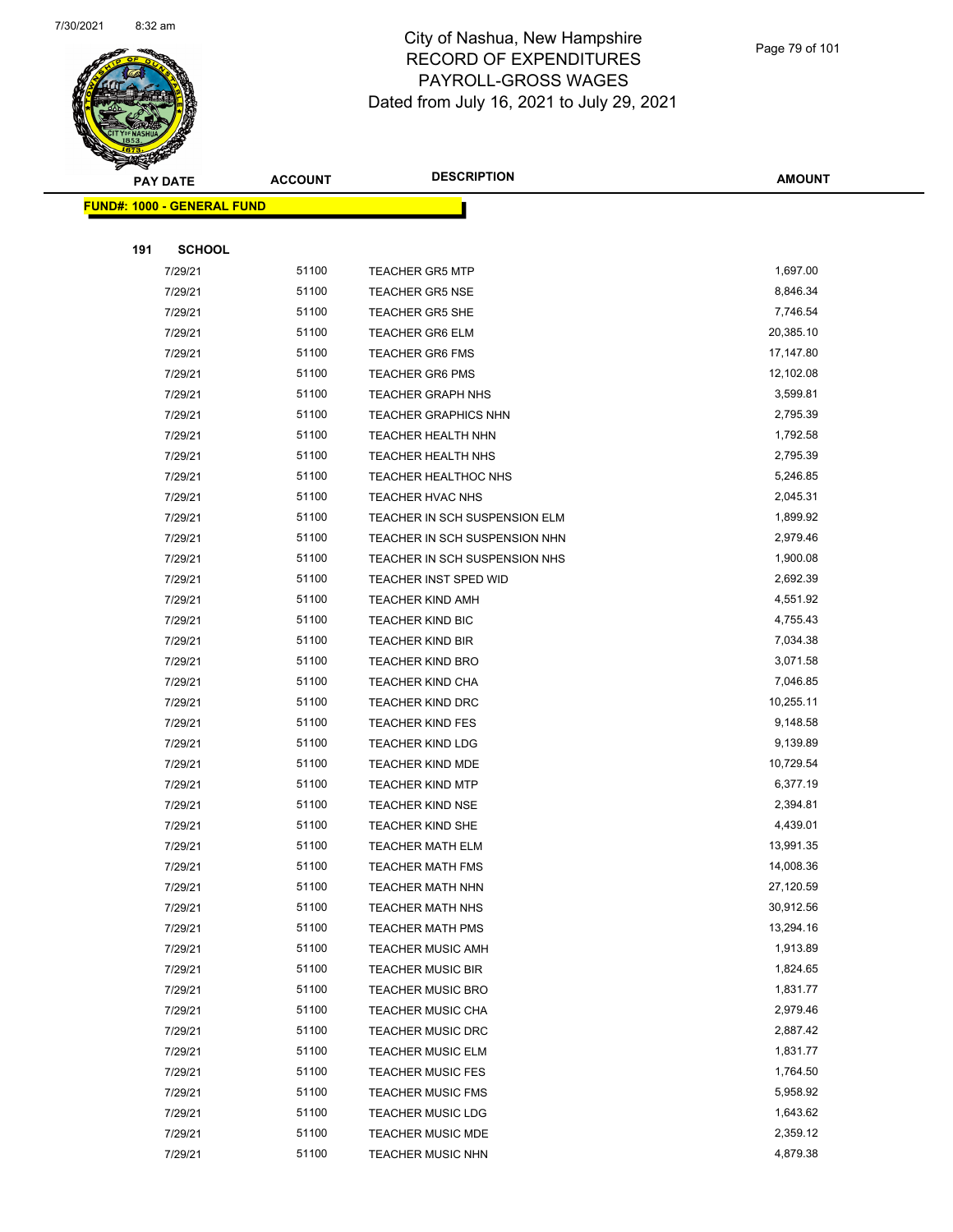

Page 80 of 101

| A.<br><b>PAY DATE</b>             | <b>ACCOUNT</b> | <b>DESCRIPTION</b>                                       | <b>AMOUNT</b>          |
|-----------------------------------|----------------|----------------------------------------------------------|------------------------|
| <b>FUND#: 1000 - GENERAL FUND</b> |                |                                                          |                        |
|                                   |                |                                                          |                        |
| 191<br><b>SCHOOL</b>              |                |                                                          |                        |
| 7/29/21                           | 51100          | <b>TEACHER MUSIC NHS</b>                                 | 2,022.08               |
| 7/29/21                           | 51100          | <b>TEACHER MUSIC NSE</b>                                 | 943.48                 |
| 7/29/21                           | 51100          | <b>TEACHER MUSIC PMS</b>                                 | 4,439.01               |
| 7/29/21                           | 51100          | <b>TEACHER MUSIC SHE</b>                                 | 1,744.92               |
| 7/29/21                           | 51100          | TEACHER PE BIR                                           | 3,071.58               |
| 7/29/21                           | 51100          | TEACHER PE BRO                                           | 2,887.42               |
| 7/29/21                           | 51100          | TEACHER PE DRC                                           | 2,979.46               |
| 7/29/21                           | 51100          | <b>TEACHER PE ELM</b>                                    | 9,944.66               |
| 7/29/21                           | 51100          | TEACHER PE FES                                           | 1,824.65               |
| 7/29/21                           | 51100          | <b>TEACHER PE FMS</b>                                    | 2,795.39               |
| 7/29/21                           | 51100          | TEACHER PE LDG                                           | 2,155.04               |
| 7/29/21                           | 51100          | <b>TEACHER PE MTP</b>                                    | 2,089.58               |
| 7/29/21                           | 51100          | TEACHER PE NHN                                           | 5,774.85               |
| 7/29/21                           | 51100          | TEACHER PE NHS                                           | 6,908.52               |
| 7/29/21                           | 51100          | TEACHER PE PMS                                           | 5,239.42               |
| 7/29/21                           | 51100          | TEACHER PRE SCHOOL BIR                                   | 4,758.47               |
| 7/29/21                           | 51100          | <b>TEACHER PRESCHOOL BIC</b>                             | 5,866.88               |
| 7/29/21                           | 51100          | <b>TEACHER PRESCHOOL BRO</b>                             | 11,489.59              |
| 7/29/21                           | 51100          | <b>TEACHER PRESCHOOL MTP</b>                             | 1,824.65               |
| 7/29/21                           | 51100          | TEACHER PRESCHOOL NHS                                    | 467.72                 |
| 7/29/21                           | 51100          | <b>TEACHER PRESCHOOL NSE</b>                             | 4,473.54               |
| 7/29/21                           | 51100          | TEACHER READ BIR                                         | 2,979.46               |
| 7/29/21                           | 51100          | <b>TEACHER READ BRO</b>                                  | 2,979.46               |
| 7/29/21                           | 51100          | TEACHER READ CHA                                         | 2,632.69               |
| 7/29/21                           | 51100          | <b>TEACHER READ ELM</b>                                  | 6,051.04               |
| 7/29/21                           | 51100          | <b>TEACHER READ FES</b>                                  | 2,979.46               |
| 7/29/21                           | 51100          | <b>TEACHER READ FMS</b>                                  | 2,979.46               |
| 7/29/21                           | 51100          | <b>TEACHER READ MDE</b>                                  | 2,979.46               |
| 7/29/21                           | 51100          | <b>TEACHER READ MTP</b>                                  | 2,482.46               |
| 7/29/21                           | 51100          | TEACHER READ NHN                                         | 2,045.31               |
| 7/29/21                           | 51100          | <b>TEACHER READ NSE</b>                                  | 2,692.39               |
| 7/29/21                           | 51100          | <b>TEACHER READ PMS</b>                                  | 5,338.58               |
| 7/29/21                           | 51100          | <b>TEACHER READ SHE</b>                                  | 2,979.46               |
| 7/29/21                           | 51100          | <b>TEACHER ROTC NHN</b>                                  | 2,546.17               |
| 7/29/21                           | 51100          | TEACHER SCIENCE ELM                                      | 18,175.39              |
| 7/29/21                           | 51100          | TEACHER SCIENCE FMS                                      | 5,868.54               |
| 7/29/21                           | 51100          | <b>TEACHER SCIENCE NHN</b>                               | 26,973.64              |
| 7/29/21                           | 51100          | <b>TEACHER SCIENCE NHS</b>                               | 31,415.64              |
| 7/29/21                           | 51100          | <b>TEACHER SCIENCE PMS</b>                               | 7,644.61               |
| 7/29/21                           | 51100<br>51100 | TEACHER SOCIAL STUDIES ELM                               | 9,011.47               |
| 7/29/21                           | 51100          | TEACHER SOCIAL STUDIES FMS                               | 3,486.89               |
| 7/29/21                           | 51100          | TEACHER SOCIAL STUDIES NHN                               | 25,020.12              |
| 7/29/21<br>7/29/21                | 51100          | TEACHER SOCIAL STUDIES NHS<br>TEACHER SOCIAL STUDIES PMS | 25,428.28<br>10,119.54 |
|                                   |                |                                                          |                        |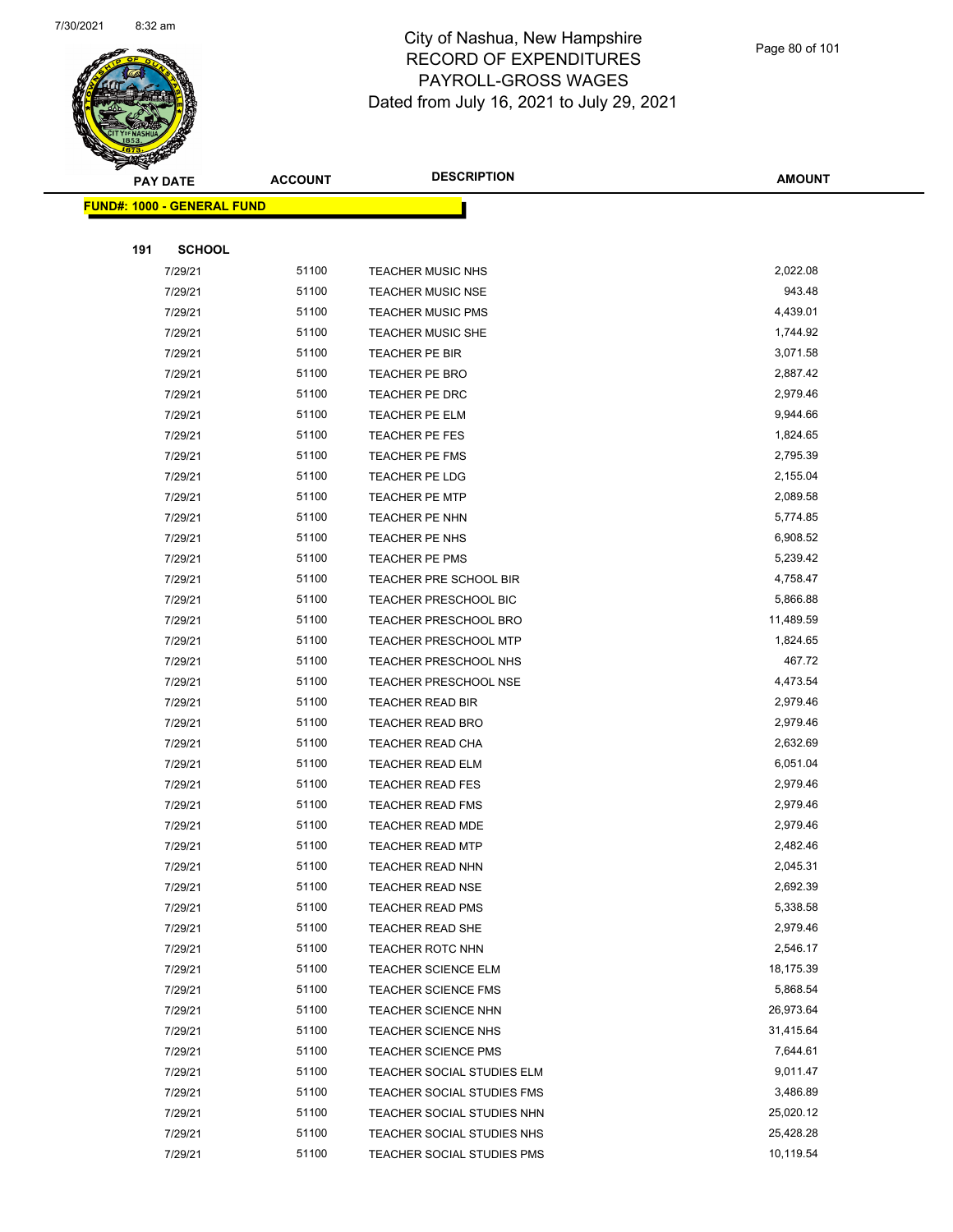

Page 81 of 101

| B.<br><b>PAY DATE</b>             | <b>ACCOUNT</b> | <b>DESCRIPTION</b>                                    | <b>AMOUNT</b>    |
|-----------------------------------|----------------|-------------------------------------------------------|------------------|
| <b>FUND#: 1000 - GENERAL FUND</b> |                |                                                       |                  |
|                                   |                |                                                       |                  |
| 191<br><b>SCHOOL</b>              |                |                                                       |                  |
| 7/29/21                           | 51100          | TEACHER SPED AMH                                      | 7,140.17         |
| 7/29/21                           | 51100          | TEACHER SPED BIC                                      | 5,637.31         |
| 7/29/21                           | 51100          | <b>TEACHER SPED BIR</b>                               | 5,774.85         |
| 7/29/21                           | 51100          | <b>TEACHER SPED BRO</b>                               | 4,903.35         |
| 7/29/21                           | 51100          | TEACHER SPED CHA                                      | 4,367.85         |
| 7/29/21                           | 51100          | <b>TEACHER SPED DRC</b>                               | 5,671.85         |
| 7/29/21                           | 51100          | <b>TEACHER SPED ELM</b>                               | 9,118.92         |
| 7/29/21                           | 51100          | <b>TEACHER SPED FES</b>                               | 3,800.00         |
| 7/29/21                           | 51100          | <b>TEACHER SPED FMS</b>                               | 9,885.19         |
| 7/29/21                           | 51100          | TEACHER SPED LDG                                      | 3,612.15         |
| 7/29/21                           | 51100          | TEACHER SPED MDE                                      | 6,661.07         |
| 7/29/21                           | 51100          | <b>TEACHER SPED MTP</b>                               | 4,058.89         |
| 7/29/21                           | 51100          | TEACHER SPED NHN                                      | 17,650.89        |
| 7/29/21                           | 51100          | <b>TEACHER SPED NHS</b>                               | 32,702.50        |
| 7/29/21                           | 51100          | TEACHER SPED NSE                                      | 1,697.00         |
| 7/29/21                           | 51100          | <b>TEACHER SPED PMS</b>                               | 9,501.36         |
| 7/29/21                           | 51100          | TEACHER SPED SHE                                      | 2,979.46         |
| 7/29/21                           | 51100          | <b>TEACHER TECHED ELM</b>                             | 8,649.08         |
| 7/29/21                           | 51100          | <b>TEACHER TECHED FMS</b>                             | 1,831.96         |
| 7/29/21                           | 51100          | TEACHER TECHED NHS                                    | 11,641.82        |
| 7/29/21                           | 51100          | <b>TEACHER TECHED PMS</b>                             | 5,958.92         |
| 7/29/21                           | 51100          | TEACHER TV PROD NHS                                   | 2,979.46         |
| 7/29/21                           | 51100          | <b>TEACHER VISION WID</b>                             | 1,899.92         |
| 7/22/21                           | 51200          | CLERICAL BOARD OF ED SUP                              | 744.80           |
| 7/29/21                           | 51200          | CLERICAL BOARD OF ED SUP                              | 703.09           |
| 7/29/21                           | 51200          | DIRECTOR ADULT ED                                     | 2,765.70         |
| 7/29/21                           | 51200          | SCHOOL PSYCHOLOGIST WID                               | 2,530.89         |
| 7/29/21                           | 51200          | SPEECH LANG PATHOLOGIST WID                           | 1,787.68         |
| 7/22/21                           | 51200          | SUB CLERICAL                                          | 973.50           |
| 7/29/21                           | 51200          | SUB CLERICAL                                          | 1,176.00         |
| 7/22/21                           | 51200          | <b>SUB TEACHER</b>                                    | 318.50           |
| 7/29/21                           | 51200          | <b>SUB TEACHER</b>                                    | 627.00           |
| 7/29/21                           | 51200          | SUMMER SCHOOL TEACHER EYP                             | 75.00            |
| 7/29/21                           | 51200          | <b>TEACHER ART FMS</b>                                | 2,095.81         |
| 7/29/21                           | 51200          | <b>TEACHER ART NHS</b>                                | 1,022.65         |
| 7/29/21                           | 51200          | <b>TEACHER ENGLISH NHS</b>                            | 1,241.23         |
| 7/29/21                           | 51200          | TEACHER IN SCH SUSPENSION ELM                         | 125.00           |
| 7/29/21                           | 51200          | <b>TEACHER MATH NHN</b><br>TEACHER SOCIAL STUDIES NHN | 200.00           |
| 7/29/21                           | 51200          |                                                       | 387.50           |
| 7/29/21                           | 51200<br>51200 | <b>TEACHER SPED FMS</b>                               | 237.50<br>300.00 |
| 7/29/21<br>7/29/21                | 51200          | <b>TEACHER SPED LDG</b><br><b>TEACHER VISION WID</b>  | 842.82           |
| 7/29/21                           | 51200          | TECHNOLOGY SUMMER HELP                                | 1,075.25         |
| 7/22/21                           | 51300          | <b>CLERICAL BUSINESS</b>                              | 43.38            |
|                                   |                |                                                       |                  |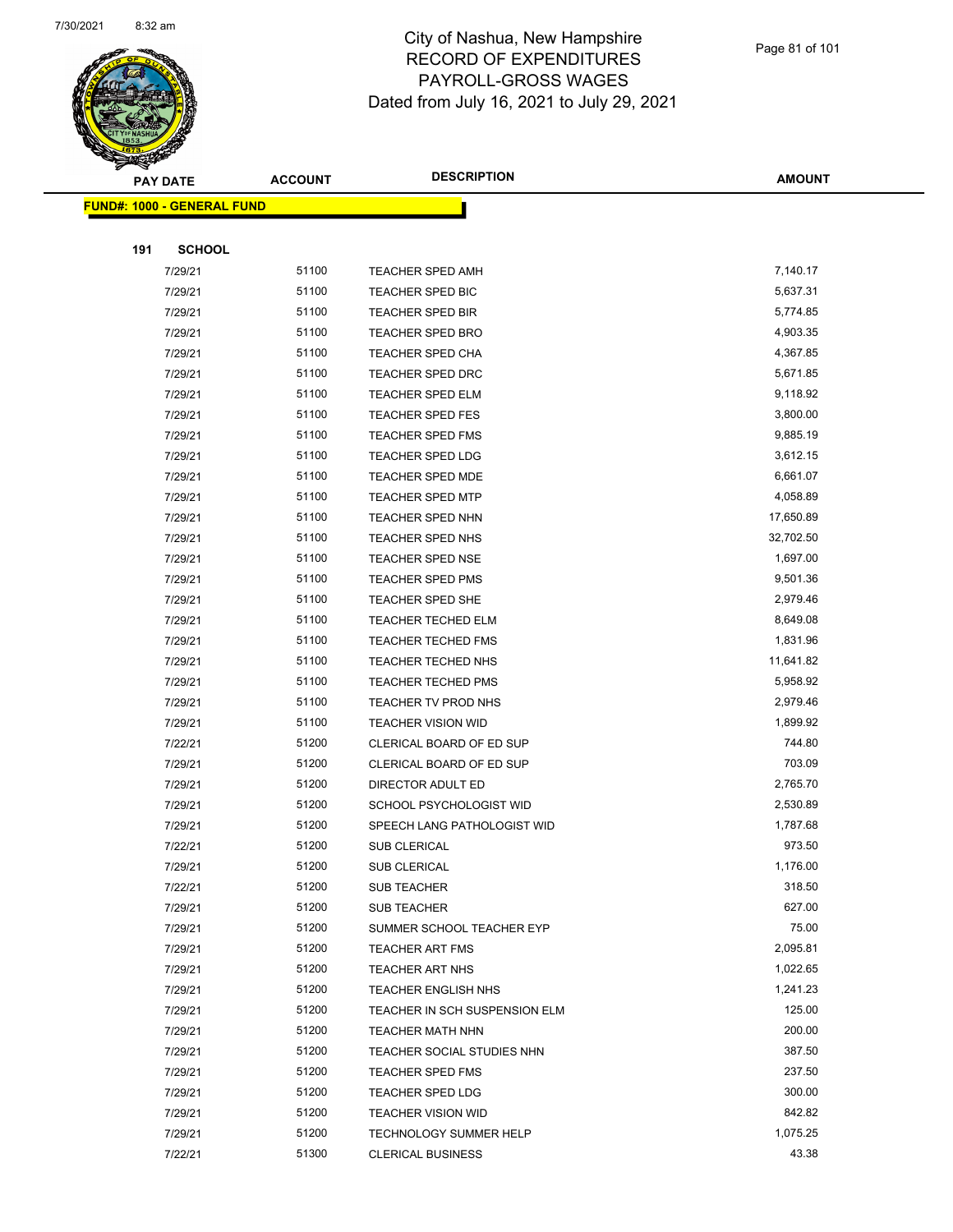

Page 82 of 101

|     | <b>PAY DATE</b>                   | <b>ACCOUNT</b> | <b>DESCRIPTION</b>              | <b>AMOUNT</b> |
|-----|-----------------------------------|----------------|---------------------------------|---------------|
|     | <b>FUND#: 1000 - GENERAL FUND</b> |                |                                 |               |
|     |                                   |                |                                 |               |
| 191 | <b>SCHOOL</b>                     |                |                                 |               |
|     | 7/29/21                           | 51300          | <b>CLERICAL BUSINESS</b>        | 21.70         |
|     | 7/29/21                           | 51300          | CLERICAL GUIDANCE NHN           | 79.58         |
|     | 7/22/21                           | 51300          | <b>CLERICAL HUMAN RESOURCES</b> | 50.63         |
|     | 7/29/21                           | 51300          | <b>CLERICAL HUMAN RESOURCES</b> | 50.63         |
|     | 7/22/21                           | 51300          | <b>CLERICAL PLANT OPS</b>       | 23.93         |
|     | 7/29/21                           | 51300          | <b>CLERICAL PLANT OPS</b>       | 135.54        |
|     | 7/29/21                           | 51300          | CLERICAL PRINCIPAL MDE          | 16.74         |
|     | 7/22/21                           | 51300          | CLERICAL SPECIAL ED SUP         | 14.47         |
|     | 7/29/21                           | 51300          | CLERICAL SPECIAL ED SUP         | 14.46         |
|     | 7/22/21                           | 51300          | <b>CUSTODIAN ASST HEAD NHS</b>  | 259.56        |
|     | 7/29/21                           | 51300          | <b>CUSTODIAN ASST HEAD NHS</b>  | 210.90        |
|     | 7/22/21                           | 51300          | <b>CUSTODIAN FMS</b>            | 112.92        |
|     | 7/29/21                           | 51300          | <b>CUSTODIAN FMS</b>            | 649.29        |
|     | 7/22/21                           | 51300          | <b>CUSTODIAN HEAD BIR</b>       | 490.22        |
|     | 7/29/21                           | 51300          | <b>CUSTODIAN HEAD BIR</b>       | 707.20        |
|     | 7/29/21                           | 51300          | <b>CUSTODIAN HEAD BRO</b>       | 176.80        |
|     | 7/29/21                           | 51300          | <b>CUSTODIAN HEAD FES</b>       | 16.08         |
|     | 7/22/21                           | 51300          | <b>CUSTODIAN HEAD MDE</b>       | 417.89        |
|     | 7/29/21                           | 51300          | <b>CUSTODIAN HEAD MDE</b>       | 417.89        |
|     | 7/22/21                           | 51300          | <b>CUSTODIAN HEAD MTP</b>       | 241.09        |
|     | 7/22/21                           | 51300          | <b>CUSTODIAN HEAD NHS</b>       | 19.16         |
|     | 7/29/21                           | 51300          | <b>CUSTODIAN MDE</b>            | 35.29         |
|     | 7/29/21                           | 51300          | <b>CUSTODIAN NHN</b>            | 310.53        |
|     | 7/22/21                           | 51300          | <b>CUSTODIAN NHS</b>            | 228.24        |
|     | 7/29/21                           | 51300          | <b>CUSTODIAN NHS</b>            | 185.45        |
|     | 7/29/21                           | 51300          | MAINTENANCE ALARM WPO           | 117.95        |
|     | 7/22/21                           | 51300          | MAINTENANCE HVAC WPO            | 245.52        |
|     | 7/29/21                           | 51300          | MAINTENANCE HVAC WPO            | 920.70        |
|     | 7/22/21                           | 51300          | MAINTENANCE TRADES WPO          | 1,182.34      |
|     | 7/29/21                           | 51300          | MAINTENANCE TRADES WPO          | 554.61        |
|     | 7/22/21                           | 51400          | SEASONAL PLANT OPERATIONS       | 2,872.50      |
|     | 7/29/21                           | 51400          | SEASONAL PLANT OPERATIONS       | 2,640.00      |
|     | 7/29/21                           | 51400          | TEACHER SOCIAL STUDIES NHS      | 600.00        |
|     | 7/29/21                           | 51412          | CLERICAL PRINCIPAL MDE          | 138.20        |
|     | 7/29/21                           | 51412          | SCHOOL PSYCHOLOGIST WID         | 4,340.20      |
|     | 7/29/21                           | 51412          | <b>SUB TEACHER</b>              | 195.00        |
|     | 7/29/21                           | 51650          | ADULT ED DIPOLMA TEACHER        | 1,800.00      |
|     | 7/22/21                           | 51650          | CLERICAL ACADEMY NHN            | 67.86         |
|     | 7/29/21                           | 51650          | CLERICAL ACADEMY NHN            | 90.48         |
|     | 7/22/21                           | 51650          | CLERICAL GUIDANCE NHN           | 57.87         |
|     | 7/29/21                           | 51650          | CLERICAL GUIDANCE NHN           | 202.55        |
|     | 7/29/21                           | 51650          | CROSS COUNTRY BOYS NHN          | 1,800.00      |
|     | 7/22/21                           | 51650          | ELL SUMMER SCH TUTOR            | 1,572.00      |
|     | 7/29/21                           | 51650          | ELL SUMMER SCH TUTOR            | 230.00        |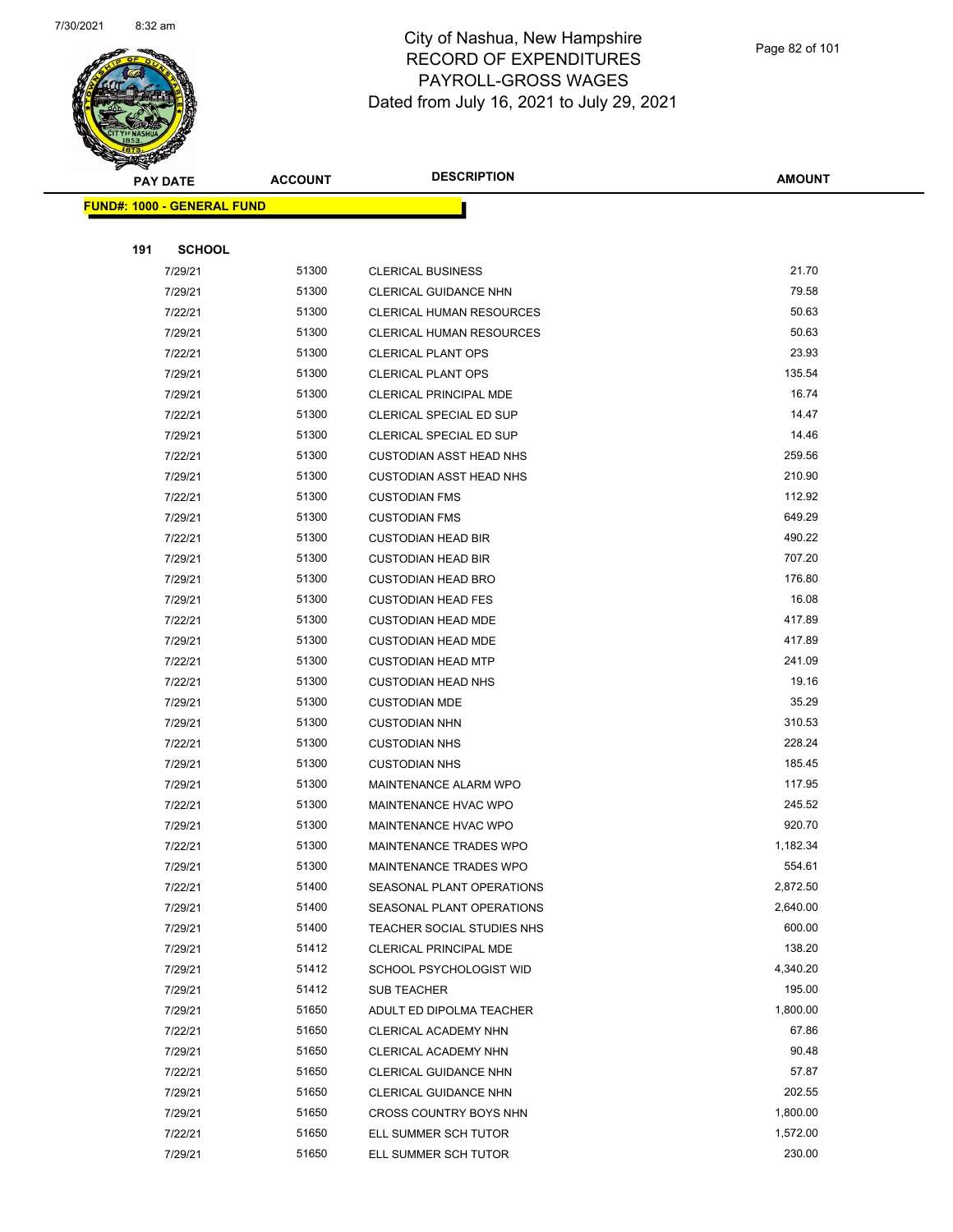

Page 83 of 101

|     | <b>PAY DATE</b>                    | <b>ACCOUNT</b> | <b>DESCRIPTION</b>             | <b>AMOUNT</b>    |
|-----|------------------------------------|----------------|--------------------------------|------------------|
|     | <u> FUND#: 1000 - GENERAL FUND</u> |                |                                |                  |
|     |                                    |                |                                |                  |
| 191 | <b>SCHOOL</b>                      |                |                                |                  |
|     | 7/29/21                            | 51650          | GUIDANCE COUNSELOR NHN         | 3,400.00         |
|     | 7/29/21                            | 51650          | GUIDANCE COUNSELOR NHS         | 1,800.00         |
|     | 7/22/21                            | 51650          | <b>INTERPRETER</b>             | 1,186.00         |
|     | 7/29/21                            | 51650          | <b>INTERPRETER</b>             | 293.75           |
|     | 7/29/21                            | 51650          | LICENSED PRACTICAL NURSE NHS   | 900.00           |
|     | 7/22/21                            | 51650          | LUNCH MONITOR BIR              | 225.06           |
|     | 7/29/21                            | 51650          | LUNCH MONITOR BIR              | 235.45           |
|     | 7/22/21                            | 51650          | LUNCH MONITOR SHE              | 221.60           |
|     | 7/29/21                            | 51650          | LUNCH MONITOR SHE              | 166.20           |
|     | 7/29/21                            | 51650          | <b>NURSE ELM</b>               | 1,250.00         |
|     | 7/29/21                            | 51650          | <b>NURSE NHN</b>               | 600.00           |
|     | 7/22/21                            | 51650          | PARA DW SPEC ED AMH            | 1,505.50         |
|     | 7/29/21                            | 51650          | PARA DW SPEC ED AMH            | 1,536.29         |
|     | 7/22/21                            | 51650          | PARA DW SPEC ED BIR            | 638.80           |
|     | 7/22/21                            | 51650          | PARA DW SPEC ED BRO            | 830.23           |
|     | 7/29/21                            | 51650          | PARA DW SPEC ED BRO            | 879.14           |
|     | 7/22/21                            | 51650          | PARA DW SPEC ED CHA            | 1,822.67         |
|     | 7/29/21                            | 51650          | PARA DW SPEC ED CHA            | 1,909.41         |
|     | 7/22/21                            | 51650          | PARA DW SPEC ED FMS            | 1,678.77         |
|     | 7/29/21                            | 51650          | PARA DW SPEC ED FMS            | 1,570.58         |
|     | 7/22/21                            | 51650          | PARA DW SPEC ED MDE            | 2,085.71         |
|     | 7/29/21                            | 51650          | PARA DW SPEC ED MDE            | 1,768.81         |
|     | 7/22/21                            | 51650          | PARA DW SPEC ED MTP            | 153.93           |
|     | 7/22/21                            | 51650          | PARA DW SPEC ED NHN            | 634.03           |
|     | 7/29/21                            | 51650          | PARA DW SPEC ED NHN            | 321.82           |
|     | 7/22/21                            | 51650          | PARA DW SPEC ED NHS            | 1,695.35         |
|     | 7/29/21                            | 51650          | PARA DW SPEC ED NHS            | 1,441.76         |
|     | 7/22/21                            | 51650          | PARA DW SPEC ED NSE            | 661.35           |
|     | 7/29/21                            | 51650          | PARA DW SPEC ED NSE            | 987.61           |
|     | 7/22/21                            | 51650          | PARA DW SPEC ED SHE            | 2,742.93         |
|     | 7/29/21                            | 51650          | PARA DW SPEC ED SHE            | 2,837.38         |
|     | 7/22/21                            | 51650          | PARA DW SPEC ELM               | 1,300.40         |
|     | 7/29/21                            | 51650          | PARA DW SPEC ELM               | 1,183.12         |
|     | 7/22/21                            | 51650          | PARA ELL BIR                   | 396.60           |
|     | 7/22/21                            | 51650          | PARA ELL DRC                   | 396.60           |
|     | 7/22/21                            | 51650          | PARA ELL LDG                   | 416.43           |
|     | 7/22/21                            | 51650          | PARA INST AMH                  | 221.60           |
|     | 7/29/21                            | 51650          | PARA INST AMH                  | 166.20           |
|     | 7/22/21                            | 51650          | PARA INST BIC                  | 188.39           |
|     | 7/29/21                            | 51650          | PARA INST BIC                  | 188.39           |
|     | 7/22/21                            | 51650          | PARA INST CHA                  | 555.24           |
|     | 7/29/21                            | 51650          | PARA INST CHA                  | 723.80<br>780.53 |
|     | 7/22/21<br>7/29/21                 | 51650<br>51650 | PARA INST ELM<br>PARA INST ELM | 708.53           |
|     |                                    |                |                                |                  |
|     |                                    |                |                                |                  |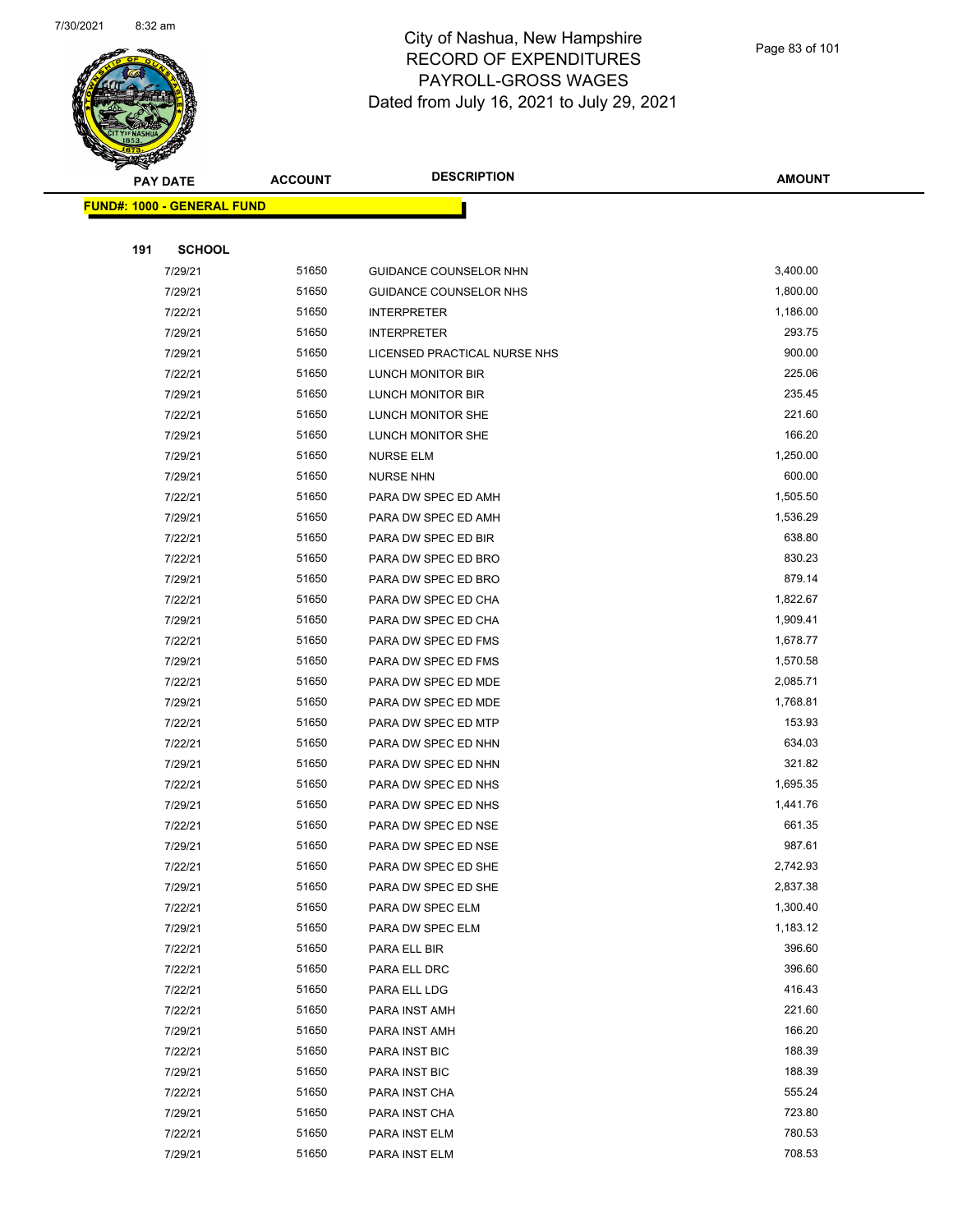

|     | <b>PAY DATE</b>                   | <b>ACCOUNT</b> | <b>DESCRIPTION</b>           | <b>AMOUNT</b>    |  |
|-----|-----------------------------------|----------------|------------------------------|------------------|--|
|     | <b>FUND#: 1000 - GENERAL FUND</b> |                |                              |                  |  |
|     |                                   |                |                              |                  |  |
| 191 | <b>SCHOOL</b>                     |                |                              |                  |  |
|     | 7/22/21                           | 51650          | PARA INST FES                | 639.36           |  |
|     | 7/29/21                           | 51650          | PARA INST FES                | 639.36           |  |
|     | 7/22/21                           | 51650          | PARA INST MDE                | 718.86           |  |
|     | 7/29/21                           | 51650          | PARA INST MDE                | 808.56           |  |
|     | 7/22/21                           | 51650          | PARA INST MTP                | 221.60           |  |
|     | 7/29/21                           | 51650          | PARA INST MTP                | 166.20           |  |
|     | 7/22/21                           | 51650          | PARA INST NHN                | 206.64           |  |
|     | 7/29/21                           | 51650          | PARA INST NHN                | 191.88           |  |
|     | 7/22/21                           | 51650          | PARA INST PMS                | 317.12           |  |
|     | 7/29/21                           | 51650          | PARA INST PMS                | 538.72           |  |
|     | 7/22/21                           | 51650          | PARA INST SHE                | 488.60           |  |
|     | 7/29/21                           | 51650          | PARA INST SHE                | 575.85           |  |
|     | 7/22/21                           | 51650          | PARA JOB COACH               | 207.36           |  |
|     | 7/29/21                           | 51650          | PARA JOB COACH               | 276.48           |  |
|     | 7/29/21                           | 51650          | PARA KIND BIC                | 525.00           |  |
|     | 7/22/21                           | 51650          | PARA KIND BIR                | 124.65           |  |
|     | 7/29/21                           | 51650          | PARA KIND BIR                | 131.58           |  |
|     | 7/22/21                           | 51650          | PARA KIND CHA                | 238.91           |  |
|     | 7/29/21                           | 51650          | PARA KIND CHA                | 218.14           |  |
|     | 7/22/21                           | 51650          | PARA KIND DRC                | 315.04           |  |
|     | 7/29/21                           | 51650          | PARA KIND DRC                | 315.04           |  |
|     | 7/22/21                           | 51650          | PARA KIND LDG                | 317.28           |  |
|     | 7/29/21                           | 51650          | PARA KIND LDG                | 317.28           |  |
|     | 7/22/21                           | 51650          | PARA KIND NSE                | 500.00           |  |
|     | 7/29/21                           | 51650          | PARA KIND NSE                | 500.00           |  |
|     | 7/22/21                           | 51650          | PARA PRE SCH BRO             | 168.48           |  |
|     | 7/29/21                           | 51650          | PARA PRE SCH BRO             | 116.64           |  |
|     | 7/22/21                           | 51650          | PARA PRE SCH MTP             | 234.56           |  |
|     | 7/29/21                           | 51650          | PARA PRE SCH MTP             | 234.56           |  |
|     | 7/22/21                           | 51650          | PARA SCI NHN                 | 324.48           |  |
|     | 7/29/21                           | 51650          | PARA SCI NHN                 | 324.48<br>569.80 |  |
|     | 7/22/21                           | 51650<br>51650 | PARA TTI LDG                 | 980.56           |  |
|     | 7/29/21<br>7/22/21                | 51650          | PARA TTI LDG<br>PARA TTI MTP | 943.20           |  |
|     | 7/29/21                           | 51650          | PARA TTI MTP                 | 943.20           |  |
|     | 7/22/21                           | 51650          | SIGN LANGUAGE INTERPRETER    | 1,723.84         |  |
|     | 7/29/21                           | 51650          | SIGN LANGUAGE INTERPRETER    | 1,740.53         |  |
|     | 7/22/21                           | 51650          | SPEECH LANG PATHOLOGIST WID  | 1,209.40         |  |
|     | 7/29/21                           | 51650          | SPEECH LANG PATHOLOGIST WID  | 10,338.18        |  |
|     | 7/22/21                           | 51650          | SUB PARA PROFESSIONAL        | 692.50           |  |
|     | 7/29/21                           | 51650          | SUB PARA PROFESSIONAL        | 678.65           |  |
|     | 7/22/21                           | 51650          | SUB TEACHER                  | 2,189.70         |  |
|     | 7/29/21                           | 51650          | <b>SUB TEACHER</b>           | 5,727.38         |  |
|     | 7/22/21                           | 51650          | SUB TEACHER LONG TERM        | 500.00           |  |
|     |                                   |                |                              |                  |  |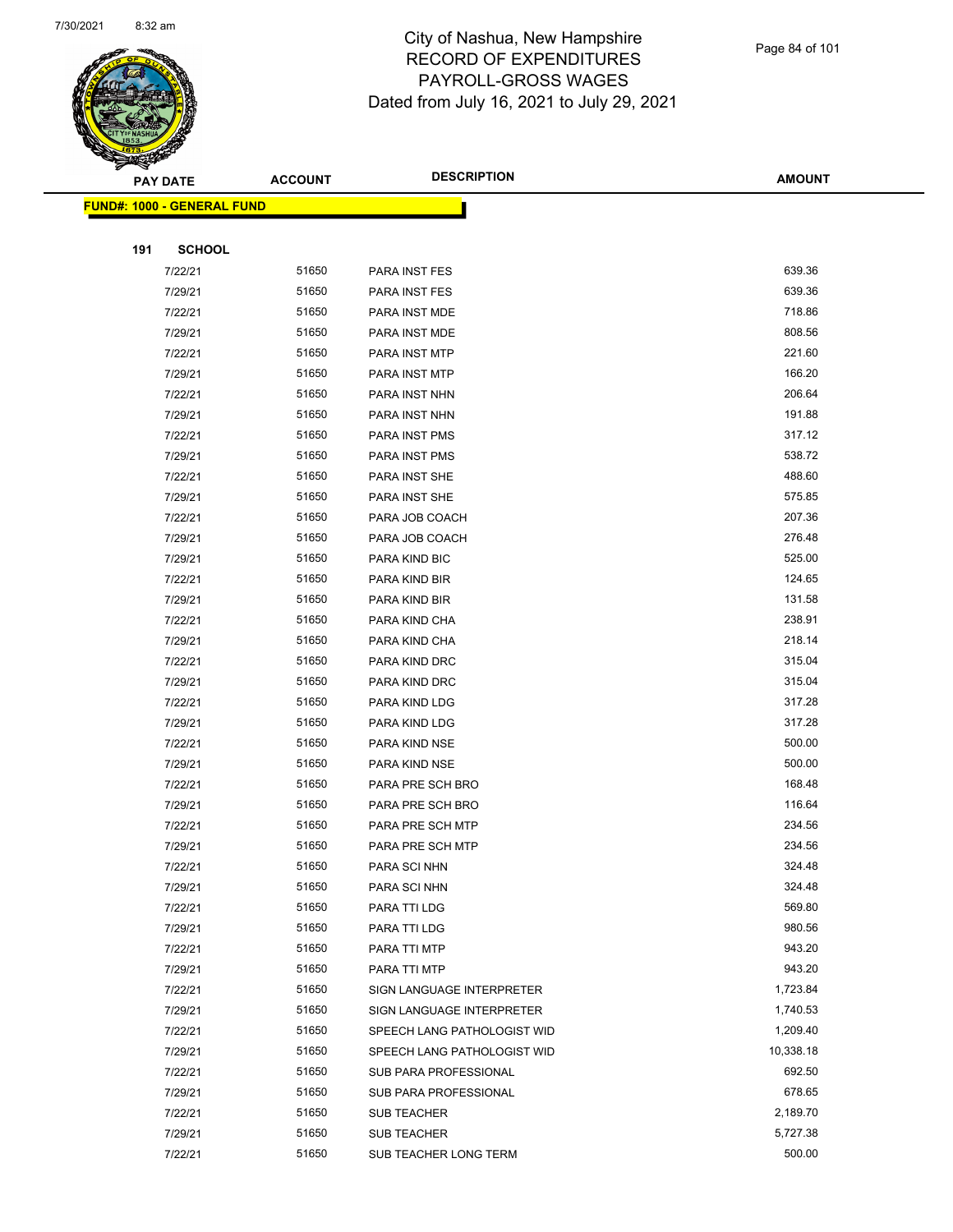

Page 85 of 101

| rille de la compagne de la compagne de la compagne de la compagne de la compagne de la compagne de la compagne<br>La compagne de la compagne de la compagne de la compagne de la compagne de la compagne de la compagne de la co |                                         | <b>ACCOUNT</b> | <b>DESCRIPTION</b>            | <b>AMOUNT</b> |
|----------------------------------------------------------------------------------------------------------------------------------------------------------------------------------------------------------------------------------|-----------------------------------------|----------------|-------------------------------|---------------|
|                                                                                                                                                                                                                                  | <b>PAY DATE</b>                         |                |                               |               |
|                                                                                                                                                                                                                                  | <mark>FUND#: 1000 - GENERAL FUND</mark> |                |                               |               |
|                                                                                                                                                                                                                                  |                                         |                |                               |               |
| 191                                                                                                                                                                                                                              | <b>SCHOOL</b>                           |                |                               |               |
|                                                                                                                                                                                                                                  | 7/29/21                                 | 51650          | SUB TEACHER LONG TERM         | 3,050.00      |
|                                                                                                                                                                                                                                  | 7/22/21                                 | 51650          | SUMMER SCH PAR K-5            | 290.85        |
|                                                                                                                                                                                                                                  | 7/29/21                                 | 51650          | SUMMER SCH TCH 9-12           | 4,162.50      |
|                                                                                                                                                                                                                                  | 7/29/21                                 | 51650          | SUMMER SCH TCH K-5            | 4,600.00      |
|                                                                                                                                                                                                                                  | 7/22/21                                 | 51650          | SUMMER SCHOOL PARA EYP        | 9,023.98      |
|                                                                                                                                                                                                                                  | 7/29/21                                 | 51650          | SUMMER SCHOOL PARA EYP        | 9,086.66      |
|                                                                                                                                                                                                                                  | 7/22/21                                 | 51650          | SUMMER SCHOOL PYS EYP         | 685.60        |
|                                                                                                                                                                                                                                  | 7/29/21                                 | 51650          | SUMMER SCHOOL PYS EYP         | 857.00        |
|                                                                                                                                                                                                                                  | 7/22/21                                 | 51650          | SUMMER SCHOOL SLP EYP         | 1,179.17      |
|                                                                                                                                                                                                                                  | 7/29/21                                 | 51650          | SUMMER SCHOOL SLP EYP         | 1,118.70      |
|                                                                                                                                                                                                                                  | 7/22/21                                 | 51650          | SUMMER SCHOOL TEACHER EYP     | 4,975.00      |
|                                                                                                                                                                                                                                  | 7/29/21                                 | 51650          | SUMMER SCHOOL TEACHER EYP     | 6,712.50      |
|                                                                                                                                                                                                                                  | 7/29/21                                 | 51650          | TEACHER BEHAVIOR SPEC WID     | 625.00        |
|                                                                                                                                                                                                                                  | 7/29/21                                 | 51650          | <b>TEACHER BUSINESS NHS</b>   | 562.50        |
|                                                                                                                                                                                                                                  | 7/29/21                                 | 51650          | TEACHER COMPUTER NHN          | 3,600.00      |
|                                                                                                                                                                                                                                  | 7/29/21                                 | 51650          | <b>TEACHER DWSE CHA</b>       | 1,000.00      |
|                                                                                                                                                                                                                                  | 7/29/21                                 | 51650          | <b>TEACHER DWSE FMS</b>       | 1,000.00      |
|                                                                                                                                                                                                                                  | 7/29/21                                 | 51650          | <b>TEACHER DWSE NHS</b>       | 250.00        |
|                                                                                                                                                                                                                                  | 7/29/21                                 | 51650          | <b>TEACHER DWSE SHE</b>       | 1,000.00      |
|                                                                                                                                                                                                                                  | 7/29/21                                 | 51650          | <b>TEACHER ELL AMH</b>        | 100.00        |
|                                                                                                                                                                                                                                  | 7/29/21                                 | 51650          | TEACHER ELL BIC               | 500.00        |
|                                                                                                                                                                                                                                  | 7/29/21                                 | 51650          | TEACHER ELL ELM               | 500.00        |
|                                                                                                                                                                                                                                  | 7/29/21                                 | 51650          | <b>TEACHER ELL FMS</b>        | 500.00        |
|                                                                                                                                                                                                                                  | 7/29/21                                 | 51650          | <b>TEACHER ELL LDG</b>        | 1,562.50      |
|                                                                                                                                                                                                                                  | 7/29/21                                 | 51650          | TEACHER ELL NHN               | 117.73        |
|                                                                                                                                                                                                                                  | 7/29/21                                 | 51650          | TEACHER ELL NHS               | 662.50        |
|                                                                                                                                                                                                                                  | 7/29/21                                 | 51650          | <b>TEACHER ENGLISH FMS</b>    | 637.50        |
|                                                                                                                                                                                                                                  | 7/29/21                                 | 51650          | <b>TEACHER ENGLISH NHN</b>    | 4,400.00      |
|                                                                                                                                                                                                                                  | 7/29/21                                 | 51650          | <b>TEACHER ENGLISH NHS</b>    | 2,600.00      |
|                                                                                                                                                                                                                                  | 7/29/21                                 | 51650          | <b>TEACHER ENGLISH PMS</b>    | 1,000.00      |
|                                                                                                                                                                                                                                  | 7/29/21                                 | 51650          | <b>TEACHER FACS NHS</b>       | 1,025.00      |
|                                                                                                                                                                                                                                  | 7/29/21                                 | 51650          | TEACHER FOREIGN LANG NHN      | 1,062.50      |
|                                                                                                                                                                                                                                  | 7/29/21                                 | 51650          | <b>TEACHER GR1 BIR</b>        | 1,000.00      |
|                                                                                                                                                                                                                                  | 7/29/21                                 | 51650          | <b>TEACHER GR1 NSE</b>        | 1,000.00      |
|                                                                                                                                                                                                                                  | 7/29/21                                 | 51650          | <b>TEACHER GR3 BIR</b>        | 500.00        |
|                                                                                                                                                                                                                                  | 7/29/21                                 | 51650          | <b>TEACHER GR4 FES</b>        | 500.00        |
|                                                                                                                                                                                                                                  | 7/29/21                                 | 51650          | <b>TEACHER GR5 BIC</b>        | 1,800.00      |
|                                                                                                                                                                                                                                  | 7/29/21                                 | 51650          | TEACHER HEALTH NHN            | 1,800.00      |
|                                                                                                                                                                                                                                  | 7/29/21                                 | 51650          | TEACHER IN SCH SUSPENSION ELM | 187.50        |
|                                                                                                                                                                                                                                  | 7/29/21                                 | 51650          | TEACHER IN SCH SUSPENSION NHN | 1,800.00      |
|                                                                                                                                                                                                                                  | 7/29/21                                 | 51650          | <b>TEACHER KIND LDG</b>       | 300.00        |
|                                                                                                                                                                                                                                  | 7/29/21                                 | 51650          | TEACHER MATH NHN              | 7,400.00      |
|                                                                                                                                                                                                                                  | 7/29/21                                 | 51650          | <b>TEACHER MATH NHS</b>       | 7,900.00      |
|                                                                                                                                                                                                                                  | 7/29/21                                 | 51650          | <b>TEACHER MUSIC BIR</b>      | 400.00        |
|                                                                                                                                                                                                                                  |                                         |                |                               |               |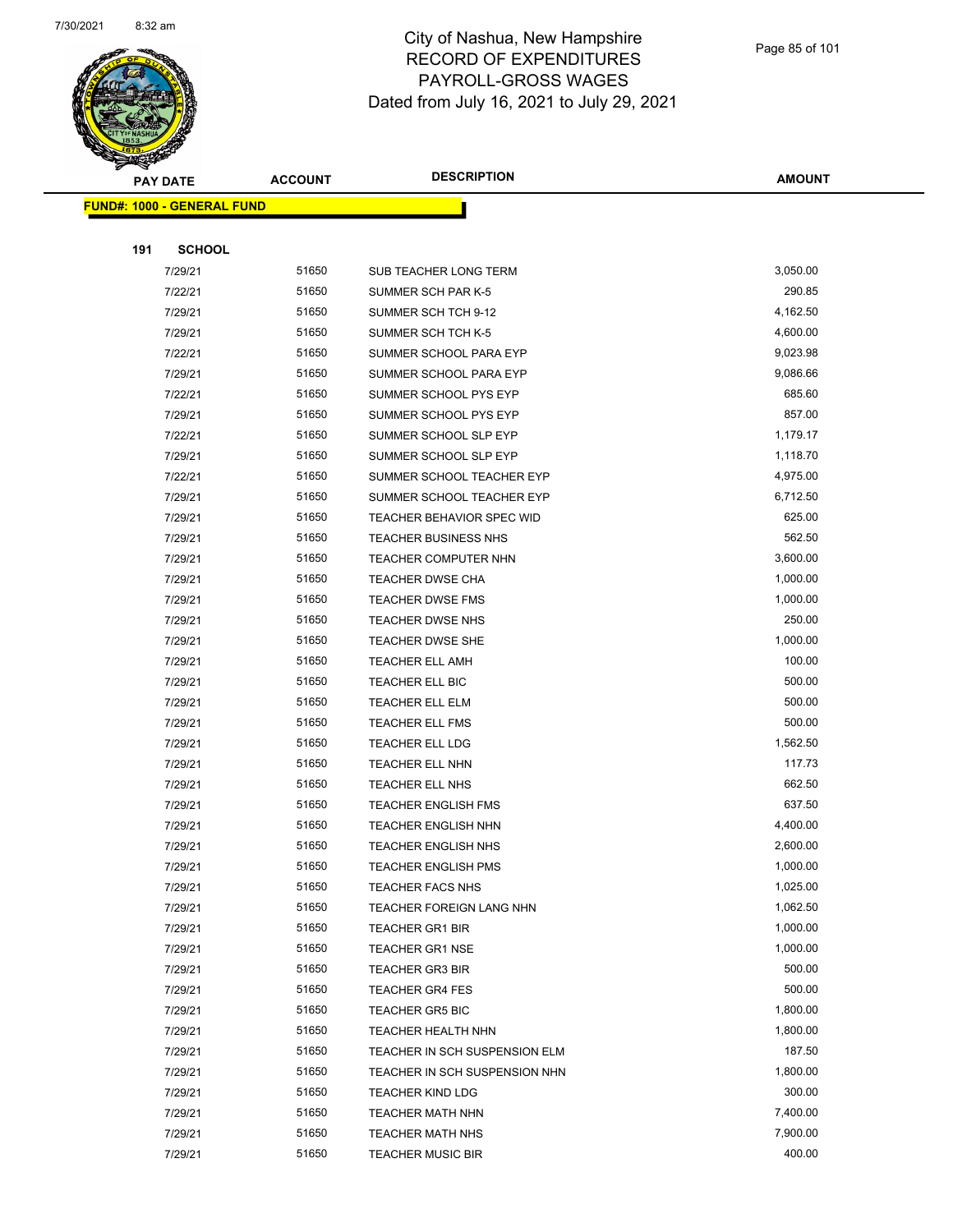

|     | <b>PAY DATE</b>                   | <b>ACCOUNT</b> | <b>DESCRIPTION</b>                        | <b>AMOUNT</b>  |
|-----|-----------------------------------|----------------|-------------------------------------------|----------------|
|     | <b>FUND#: 1000 - GENERAL FUND</b> |                |                                           |                |
|     |                                   |                |                                           |                |
| 191 | <b>SCHOOL</b>                     |                |                                           |                |
|     | 7/29/21                           | 51650          | TEACHER PRE SCHOOL BIR                    | 1,068.75       |
|     | 7/29/21                           | 51650          | <b>TEACHER PRESCHOOL BIC</b>              | 687.50         |
|     | 7/29/21                           | 51650          | <b>TEACHER PRESCHOOL NHS</b>              | 300.00         |
|     | 7/29/21                           | 51650          | <b>TEACHER SCIENCE NHN</b>                | 5,100.00       |
|     | 7/29/21                           | 51650          | TEACHER SCIENCE NHS                       | 4,400.00       |
|     | 7/29/21                           | 51650          | TEACHER SOCIAL STUDIES NHN                | 2,937.50       |
|     | 7/29/21                           | 51650          | TEACHER SOCIAL STUDIES NHS                | 4,200.00       |
|     | 7/29/21                           | 51650          | <b>TEACHER SPED BIR</b>                   | 250.00         |
|     | 7/29/21                           | 51650          | <b>TEACHER SPED BRO</b>                   | 1,000.00       |
|     | 7/29/21                           | 51650          | <b>TEACHER SPED ELM</b>                   | 1,000.00       |
|     | 7/29/21                           | 51650          | <b>TEACHER SPED FMS</b>                   | 1,000.00       |
|     | 7/29/21                           | 51650          | <b>TEACHER SPED LDG</b>                   | 1,000.00       |
|     | 7/29/21                           | 51650          | TEACHER SPED NHN                          | 1,875.00       |
|     | 7/29/21                           | 51650          | TEACHER SPED NHS                          | 1,000.00       |
|     | 7/29/21                           | 51650          | <b>TEACHER SPED NSE</b>                   | 1,000.00       |
|     | 7/29/21                           | 51650          | <b>TEACHER SPED PMS</b>                   | 1,000.00       |
|     | 7/29/21                           | 51650          | TEACHER SPED SHE                          | 1,000.00       |
|     | 7/29/21                           | 51650          | <b>TEACHER VISION WID</b>                 | 1,000.00       |
|     | 7/22/21                           | 51650          | TECH INTERGRATION ASST SHE                | 500.00         |
|     | 7/29/21                           | 51650          | TECH INTERGRATION ASST SHE                | 500.00         |
|     | 7/22/21                           | 51650          | TITLE ONE PARA FES                        | 500.00         |
|     | 7/29/21                           | 51650          | TITLE ONE PARA FES                        | 500.00         |
|     | 7/29/21                           | 51700          | <b>TEACHER ART CHA</b>                    | 34.62          |
|     | 7/29/21                           | 51700          | <b>TEACHER ART NHS</b>                    | 34.62          |
|     | 7/29/21                           | 51700          | <b>TEACHER ENGLISH NHN</b>                | 69.23          |
|     | 7/29/21                           | 51700          | <b>TEACHER ENGLISH NHS</b>                | 69.23          |
|     | 7/29/21                           | 51700          | <b>TEACHER GR6 ELM</b>                    | 69.23          |
|     | 7/29/21                           | 51700          | <b>TEACHER GR6 FMS</b>                    | 69.23          |
|     | 7/29/21                           | 51700          | <b>TEACHER MATH FMS</b>                   | 69.23          |
|     | 7/29/21                           | 51700          | TEACHER MATH NHN                          | 69.23          |
|     | 7/29/21                           | 51700          | <b>TEACHER MATH PMS</b>                   | 69.23<br>69.23 |
|     | 7/29/21                           | 51700<br>51700 | <b>TEACHER MUSIC FMS</b>                  | 34.62          |
|     | 7/29/21<br>7/29/21                | 51700          | TEACHER PE NHN<br><b>TEACHER READ ELM</b> | 34.62          |
|     | 7/29/21                           | 51700          | <b>TEACHER READ FMS</b>                   | 34.62          |
|     | 7/29/21                           | 51700          | <b>TEACHER SCIENCE ELM</b>                | 69.23          |
|     | 7/29/21                           | 51700          | <b>TEACHER SCIENCE FMS</b>                | 69.23          |
|     | 7/29/21                           | 51700          | <b>TEACHER SCIENCE NHN</b>                | 69.23          |
|     | 7/29/21                           | 51700          | <b>TEACHER SCIENCE NHS</b>                | 69.23          |
|     | 7/29/21                           | 51700          | <b>TEACHER SCIENCE PMS</b>                | 69.23          |
|     | 7/29/21                           | 51700          | TEACHER SOCIAL STUDIES ELM                | 69.23          |
|     | 7/29/21                           | 51700          | TEACHER SOCIAL STUDIES FMS                | 69.23          |
|     | 7/29/21                           | 51700          | TEACHER SOCIAL STUDIES NHN                | 69.23          |
|     | 7/29/21                           | 51700          | TEACHER SOCIAL STUDIES PMS                | 69.23          |
|     |                                   |                |                                           |                |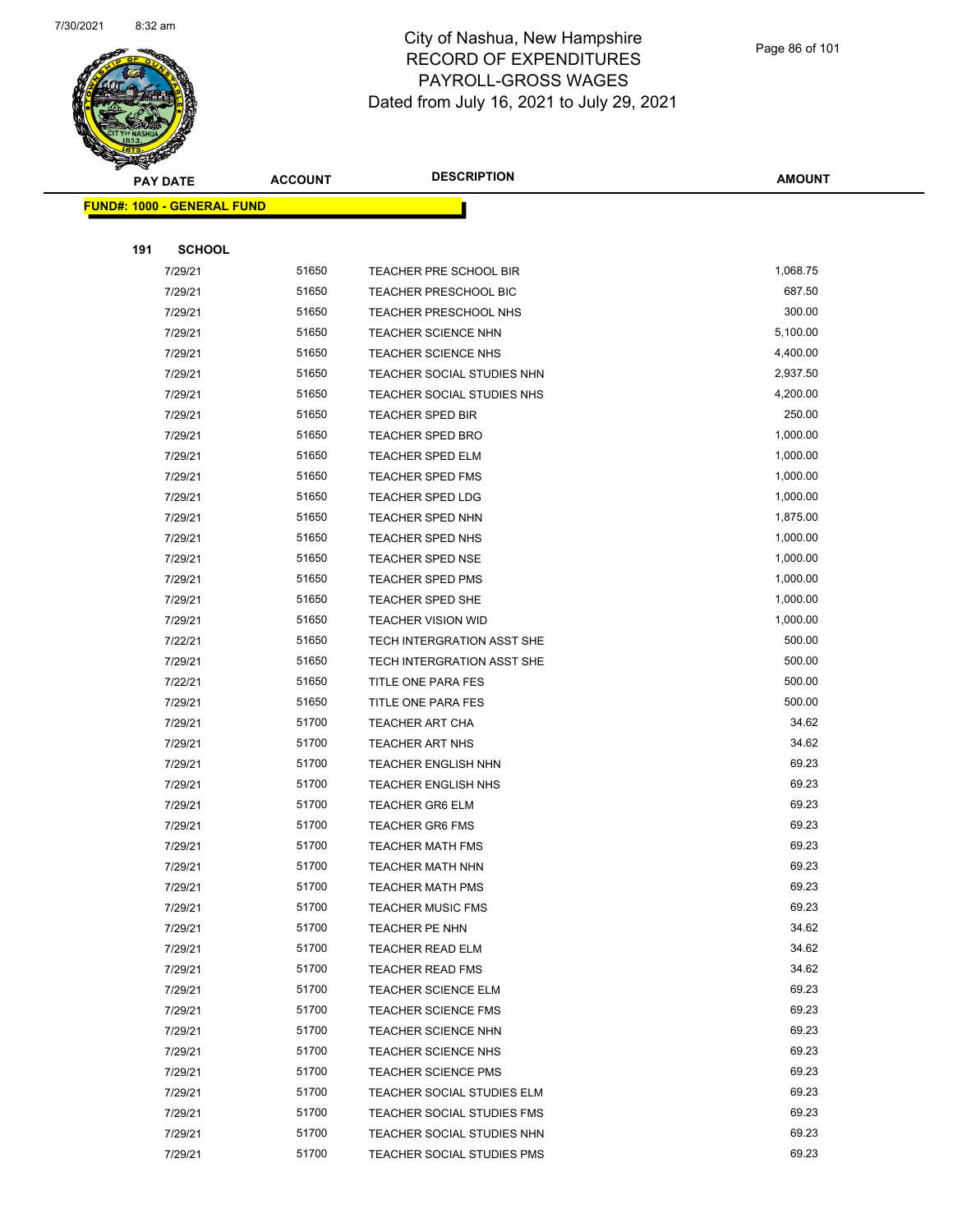

Page 87 of 101

| $\mathscr{D} \cong$<br><b>PAY DATE</b> | <b>ACCOUNT</b> | <b>DESCRIPTION</b>              | <b>AMOUNT</b>  |
|----------------------------------------|----------------|---------------------------------|----------------|
| <b>FUND#: 1000 - GENERAL FUND</b>      |                |                                 |                |
| <b>SCHOOL</b><br>191                   |                |                                 |                |
| 7/29/21                                | 51700          | TEACHER SPED NHN                | 69.23          |
| 7/29/21                                | 51700          | <b>TEACHER SPED NHS</b>         | 69.23          |
| 7/29/21                                | 51750          | <b>ASST DIRECTOR SPED</b>       | 23,235.78      |
| 7/29/21                                | 51750          | <b>OUT DISTRICT COORDINATOR</b> | 4,677.04       |
| 7/29/21                                | 51750          | <b>TEACHER TTI NURSERY</b>      | 23,257.53      |
| 7/29/21                                | 52800          | <b>EDUCATIONAL ASSISTANCE</b>   | 3,768.00       |
| 7/29/21                                | 55118          | TELEPHONE-CELLULAR              | 2,080.00       |
| <b>TOTAL 191 - SCHOOL</b>              |                |                                 | \$2,510,584.64 |
|                                        |                |                                 |                |

**TOTAL FUND 1000 - GENERAL FUND \$4,914,197.72** 

| <b>TOTAL FUND 2100 - FOOD SERVICES FUND</b> |       |                               | \$10,301.47 |
|---------------------------------------------|-------|-------------------------------|-------------|
| 7/29/21                                     | 55118 | TELEPHONE-CELLULAR            | 80.00       |
| 7/29/21                                     | 51100 | FOOD SERVICE SITE CORD        | 1,618.52    |
| 7/22/21                                     | 51100 | FOOD SERVICE SITE CORD        | 1,618.52    |
| 7/29/21                                     | 51100 | FOOD SERVICE BUSINESS MANAGER | 2.309.33    |
| 7/29/21                                     | 51100 | DIRECTOR FOOD SERVICE         | 3.001.10    |
| 7/29/21                                     | 51100 | CLERICAL FOOD SERVICE NHS     | 837.00      |
| 7/22/21                                     | 51100 | CLERICAL FOOD SERVICE NHS     | 837.00      |

## **FUND#: 2120 - SUMMER FEEDING PROGRAM FUND**

| 7/22/21 | 51100 | 21 CENTURY PROGRAM ASSISTANT    | 378.00   |
|---------|-------|---------------------------------|----------|
| 7/29/21 | 51100 | 21 CENTURY PROGRAM ASSISTANT    | 378.00   |
| 7/22/21 | 51100 | DELIVERY DRIVER FOOD SERVICE    | 86.76    |
| 7/22/21 | 51100 | <b>FOOD SERVICE ASST PT BIR</b> | 440.51   |
| 7/29/21 | 51100 | <b>FOOD SERVICE ASST PT BIR</b> | 426.30   |
| 7/22/21 | 51100 | FOOD SERVICE ASST PT CHA        | 378.00   |
| 7/29/21 | 51100 | FOOD SERVICE ASST PT CHA        | 378.00   |
| 7/22/21 | 51100 | FOOD SERVICE ASST PT ELM        | 226.80   |
| 7/29/21 | 51100 | FOOD SERVICE ASST PT ELM        | 378.00   |
| 7/22/21 | 51100 | FOOD SERVICE ASST PT FMS        | 789.12   |
| 7/29/21 | 51100 | FOOD SERVICE ASST PT FMS        | 852.12   |
| 7/22/21 | 51100 | FOOD SERVICE ASST PT NHN        | 1,324.31 |
| 7/29/21 | 51100 | FOOD SERVICE ASST PT NHN        | 1,319.76 |
| 7/22/21 | 51100 | FOOD SERVICE ASST PT NHS        | 1,635.12 |
| 7/29/21 | 51100 | FOOD SERVICE ASST PT NHS        | 1,480.74 |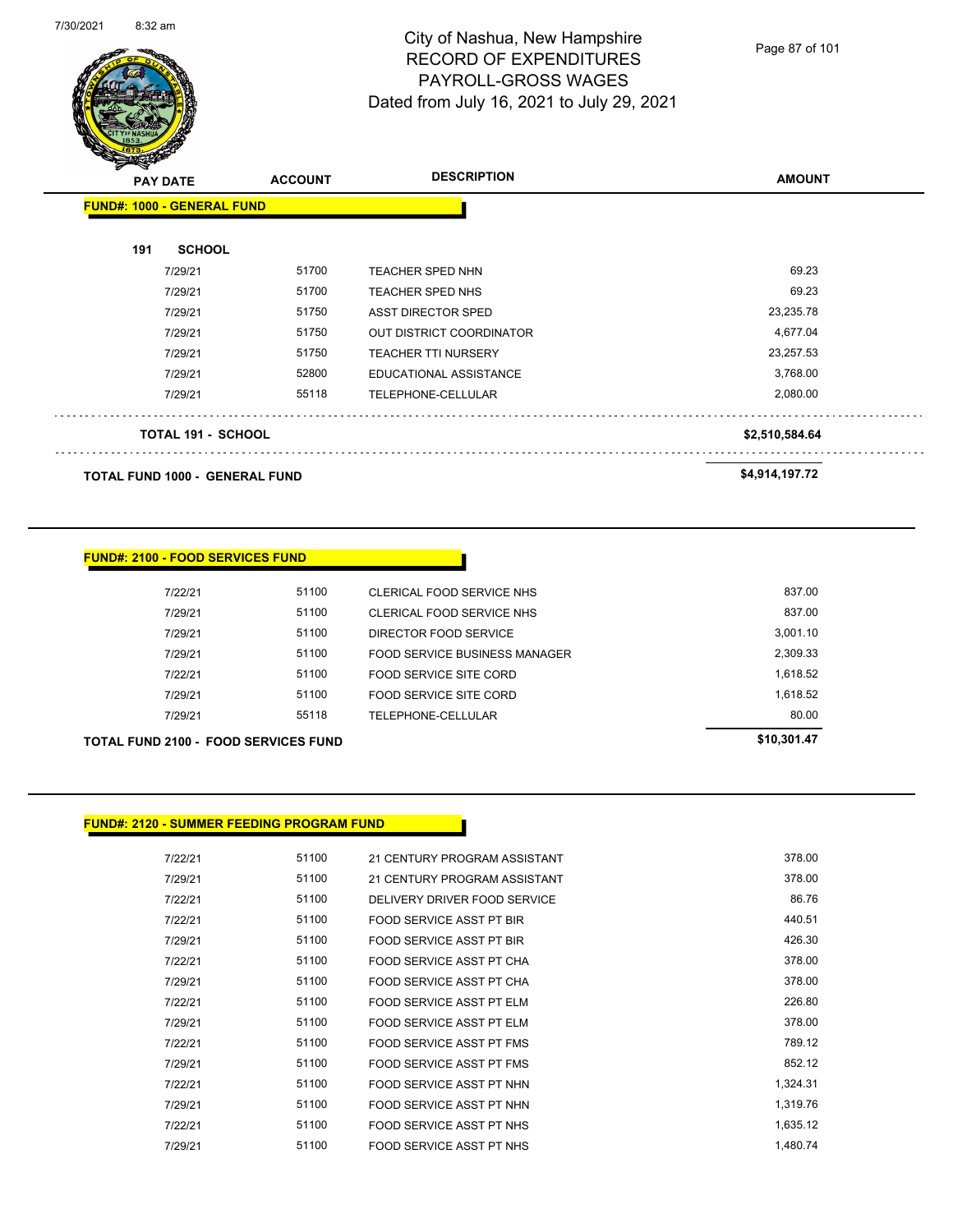

Page 88 of 101

| <b>STATES AND</b><br><b>PAY DATE</b>                                                                                                                                               | <b>ACCOUNT</b> | <b>DESCRIPTION</b>         | <b>AMOUNT</b>        |
|------------------------------------------------------------------------------------------------------------------------------------------------------------------------------------|----------------|----------------------------|----------------------|
| <b>FUND#: 2120 - SUMMER FEEDING PROGRAM FUND</b>                                                                                                                                   |                |                            |                      |
| 7/22/21                                                                                                                                                                            | 51100          | FOOD SERVICE COOK FMS      | 542.85               |
| 7/29/21                                                                                                                                                                            | 51100          | FOOD SERVICE COOK FMS      | 542.85               |
| 7/22/21                                                                                                                                                                            | 51100          | FOOD SERVICE COOK LDG      | 360.72               |
| 7/29/21                                                                                                                                                                            | 51100          | FOOD SERVICE COOK LDG      | 390.78               |
| 7/29/21                                                                                                                                                                            | 51100          | FOOD SERVICE SITE CORD     | 2,150.00             |
| 7/22/21                                                                                                                                                                            | 51100          | FOOD SERVICECOOK MTP       | 450.90               |
| 7/29/21                                                                                                                                                                            | 51100          | FOOD SERVICECOOK MTP       | 450.90               |
| <b>TOTAL FUND 2120 - SUMMER FEEDING PROGRAM FUND</b>                                                                                                                               |                |                            | \$15,360.54          |
|                                                                                                                                                                                    |                |                            |                      |
| <b>FUND#: 2201 - DRIVERS EDUCATION FUND</b>                                                                                                                                        |                |                            |                      |
| 7/22/21                                                                                                                                                                            | 51200          | DRIVER INSTRUCTOR          | 1,680.00             |
| 7/29/21                                                                                                                                                                            | 51200          | DRIVER INSTRUCTOR          | 1,435.00             |
| 7/22/21                                                                                                                                                                            | 51200          | <b>ELL TUTOR</b>           | 150.00               |
| 7/29/21                                                                                                                                                                            | 51200          | ELL TUTOR                  | 50.00                |
|                                                                                                                                                                                    |                |                            |                      |
|                                                                                                                                                                                    |                |                            |                      |
| 7/29/21                                                                                                                                                                            | 51200          | TEACHER ELL FES            | 700.00               |
| 7/29/21                                                                                                                                                                            | 51200          | <b>TEACHER TECHED ELM</b>  | 770.00<br>\$4,785.00 |
|                                                                                                                                                                                    |                |                            |                      |
|                                                                                                                                                                                    |                |                            |                      |
| 7/22/21                                                                                                                                                                            | 51100          | CLERICAL ADULT ED NHN      | 390.60               |
| 7/29/21                                                                                                                                                                            | 51100          | CLERICAL ADULT ED NHN      | 407.34               |
|                                                                                                                                                                                    |                |                            | \$797.94             |
| <b>TOTAL FUND 2201 - DRIVERS EDUCATION FUND</b><br><b>FUND#: 2207 - ADULT ED/CONTINUING ED</b><br><b>TOTAL FUND 2207 - ADULT ED/CONTINUING ED</b><br><b>FUND#: 2252 - DAY CARE</b> |                |                            |                      |
|                                                                                                                                                                                    |                |                            |                      |
| 7/29/21                                                                                                                                                                            | 51100          | PANTHER PRESCHOOL DIRECTOR | 1,151.64             |
| TOTAL FUND 2252 - DAY CARE                                                                                                                                                         |                |                            | \$1,151.64           |
| <b>FUND#: 2257 - SPECIAL ED LOCAL</b>                                                                                                                                              |                |                            |                      |
| 7/22/21                                                                                                                                                                            | 51100          | PARA DW SPEC ED NHS        | 340.68               |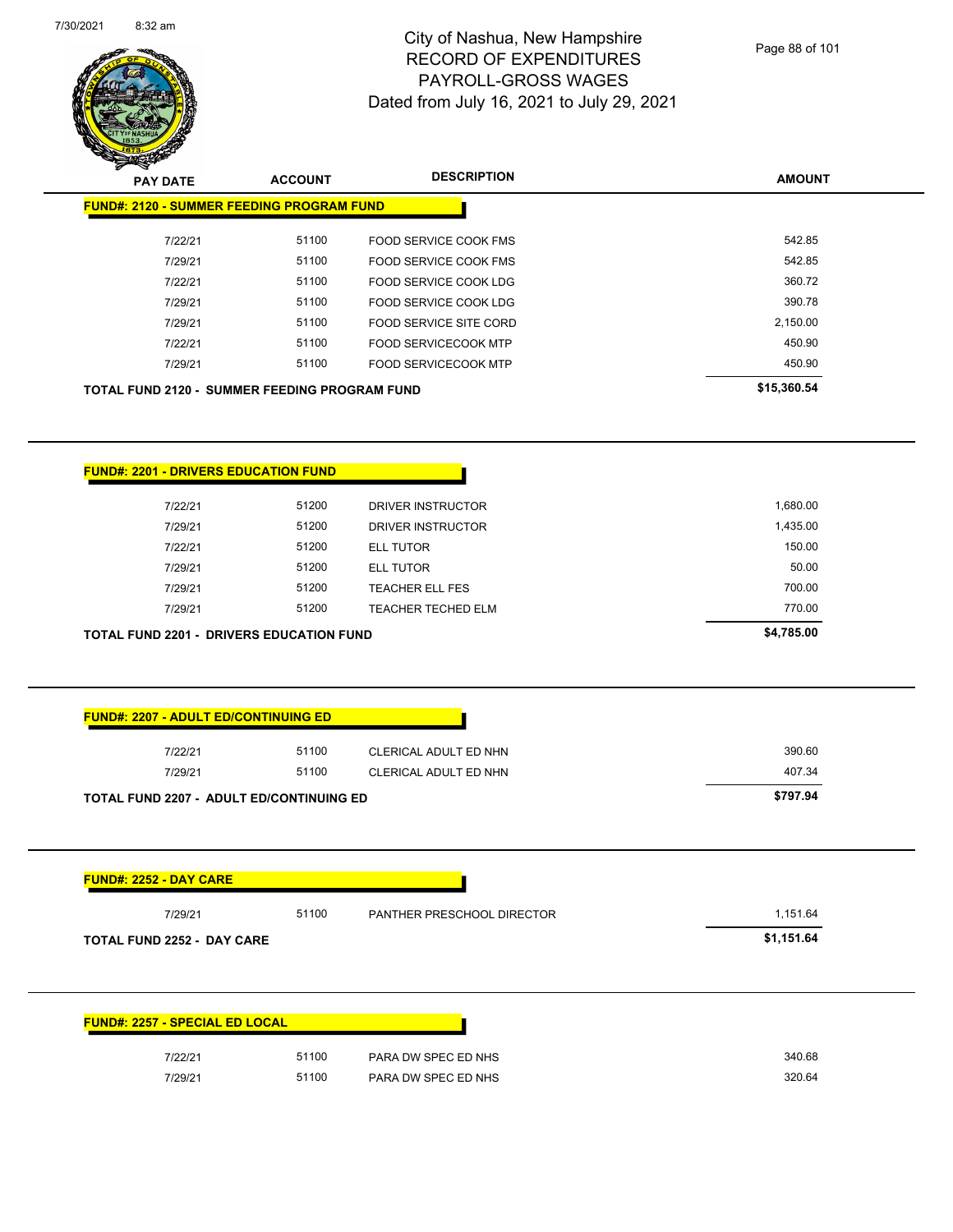

**FUND#: 2503 - PARKS & REC PROGRAMS FUND**

# City of Nashua, New Hampshire RECORD OF EXPENDITURES PAYROLL-GROSS WAGES Dated from July 16, 2021 to July 29, 2021

Page 89 of 101

| <b>PAY DATE</b>                           | <b>ACCOUNT</b> | <b>DESCRIPTION</b> | <b>AMOUNT</b> |
|-------------------------------------------|----------------|--------------------|---------------|
| <b>TOTAL FUND 2257 - SPECIAL ED LOCAL</b> |                |                    | \$661.32      |
|                                           |                |                    |               |
|                                           |                |                    |               |

|         | TOTAL FUND 2503 - PARKS & REC PROGRAMS FUND |                                    | \$21,195.67 |
|---------|---------------------------------------------|------------------------------------|-------------|
| 7/22/21 | 51400                                       | <b>VOLLEYBALL PMS</b>              | 1,050.00    |
| 7/29/21 | 51400                                       | TRACK VS INDR GIRLS NHS            | 480.00      |
| 7/22/21 | 51400                                       | <b>TEACHER SPED PMS</b>            | 457.50      |
| 7/22/21 | 51400                                       | <b>TEACHER SCIENCE NHS</b>         | 135.00      |
| 7/22/21 | 51400                                       | <b>TEACHER SCIENCE ELM</b>         | 457.50      |
| 7/22/21 | 51400                                       | TEACHER PE NHS                     | 1,050.00    |
| 7/29/21 | 51400                                       | <b>TEACHER MATH ELM</b>            | 1,050.00    |
| 7/22/21 | 51400                                       | <b>TEACHER MATH ELM</b>            | 1,050.00    |
| 7/29/21 | 51400                                       | <b>TEACHER ENGLISH NHS</b>         | 1,500.00    |
| 7/29/21 | 51400                                       | <b>SUB TEACHER</b>                 | 240.00      |
| 7/22/21 | 51400                                       | <b>SUB TEACHER</b>                 | 390.00      |
| 7/29/21 | 51400                                       | <b>SUB PARA PROFESSIONAL</b>       | 30.00       |
| 7/29/21 | 51400                                       | SOFTBALL JR VARSITY NHS            | 300.00      |
| 7/29/21 | 51400                                       | <b>SEL TITLE 1 - LDG</b>           | 120.00      |
| 7/22/21 | 51400                                       | PARA DW SPEC ED MDE                | 700.00      |
| 7/29/21 | 51400                                       | LACROSSE JR VARSITY BOYS NHS       | 600.00      |
| 7/22/21 | 51400                                       | FOOTBALL ASST JR VARSITY NHS       | 180.00      |
| 7/22/21 | 51400                                       | <b>DIVISION OPERATIONS MANAGER</b> | 135.00      |
| 7/29/21 | 51400                                       | <b>CAMP COUNSELORS</b>             | 5,832.50    |
| 7/22/21 | 51400                                       | <b>CAMP COUNSELORS</b>             | 4,605.00    |
| 7/29/21 | 51300                                       | PROGRAM COORDINATOR                | 3.86        |
| 7/22/21 | 51300                                       | PROGRAM COORDINATOR                | 7.71        |
| 7/29/21 | 51100                                       | PROGRAM COORDINATOR                | 410.80      |
| 7/22/21 | 51100                                       | PROGRAM COORDINATOR                | 410.80      |

### **FUND#: 2505 - PEG ACCESS CHANNELS FUND**

| 7/22/21 | 51100 | ECHANNEL ACCESS ADMINISTRATOR | 1.227.05 |
|---------|-------|-------------------------------|----------|
| 7/29/21 | 51100 | ECHANNEL ACCESS ADMINISTRATOR | 1.227.05 |
| 7/22/21 | 51100 | PEG PROGRAM MANAGER           | 1.329.30 |
| 7/29/21 | 51100 | PEG PROGRAM MANAGER           | 1.329.29 |
| 7/29/21 | 51200 | TFACHER PF NHN                | 60.00    |
| 7/22/21 | 51200 | <b>VIDEOGRAPHER</b>           | 480.00   |
| 7/29/21 | 51200 | <b>VIDEOGRAPHER</b>           | 438.75   |
| 7/29/21 | 53432 | <b>TRANSCRIPTION SERVICES</b> | 158.33   |
| 7/29/21 | 55118 | TELEPHONE-CELLULAR            | 100.00   |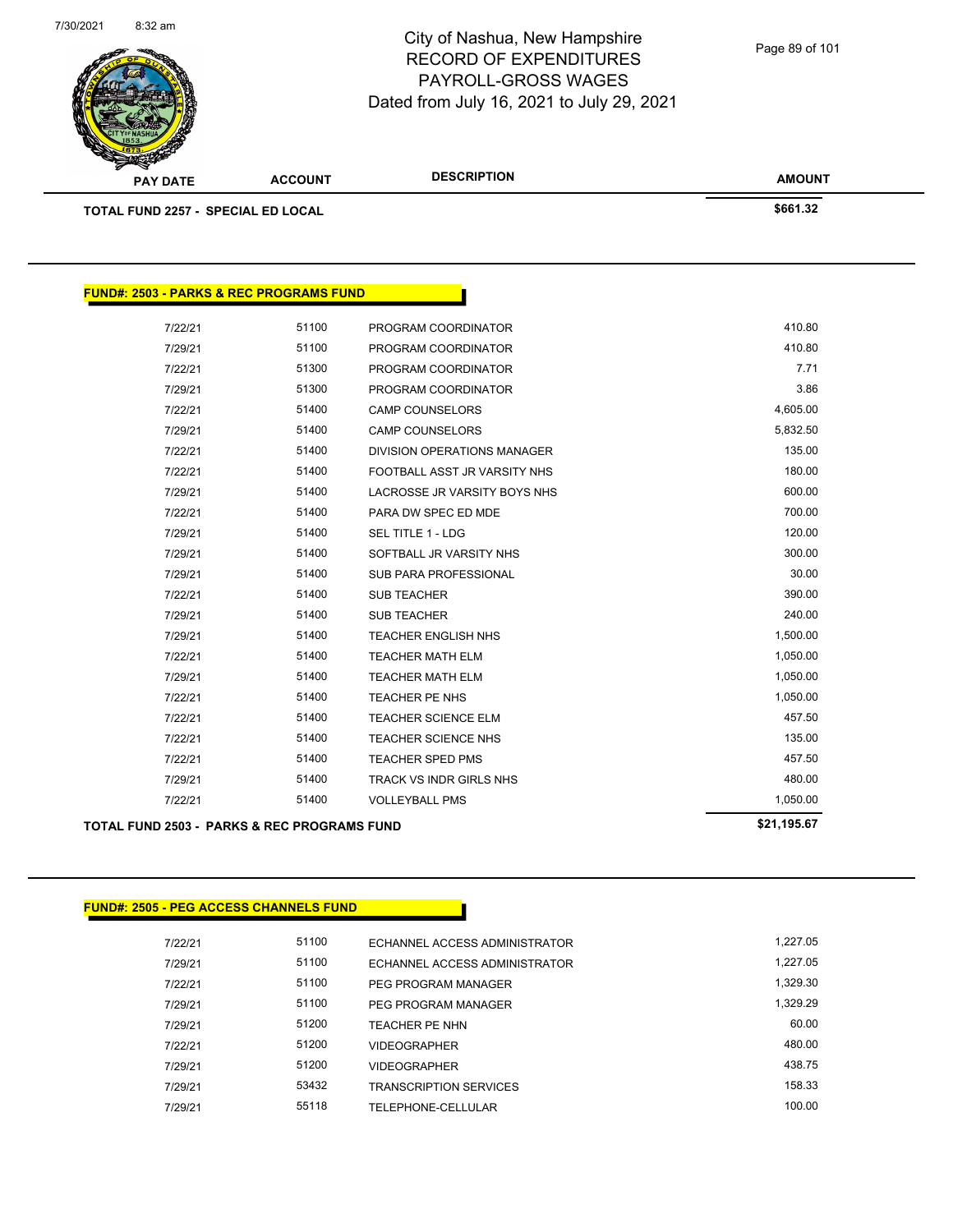|                                                                                                                          |                | City of Nashua, New Hampshire<br><b>RECORD OF EXPENDITURES</b><br>PAYROLL-GROSS WAGES | Page 90 of 101     |
|--------------------------------------------------------------------------------------------------------------------------|----------------|---------------------------------------------------------------------------------------|--------------------|
|                                                                                                                          |                | Dated from July 16, 2021 to July 29, 2021                                             |                    |
| <b>PAY DATE</b>                                                                                                          | <b>ACCOUNT</b> | <b>DESCRIPTION</b>                                                                    | <b>AMOUNT</b>      |
| <b>TOTAL FUND 2505 - PEG ACCESS CHANNELS FUND</b>                                                                        |                |                                                                                       | \$6,349.77         |
| FUND#: 2506 - HUNT BLDG FACILITY RENTAL FUND                                                                             |                |                                                                                       |                    |
| 7/29/21                                                                                                                  | 55118          | TELEPHONE-CELLULAR                                                                    | 17.00              |
| TOTAL FUND 2506 - HUNT BLDG FACILITY RENTAL FUND                                                                         |                |                                                                                       | \$17.00            |
| <b>FUND#: 3035 - FEMA DISASTER ASSIST GRANTS</b>                                                                         |                |                                                                                       |                    |
| 7/22/21                                                                                                                  | 51300          | <b>MVR CLERK I</b>                                                                    | 6.00               |
| 7/22/21                                                                                                                  | 51400          | <b>MVR CLERK I</b>                                                                    | 640.00             |
| 7/29/21                                                                                                                  | 51400          | <b>MVR CLERK I</b>                                                                    | 666.55             |
|                                                                                                                          |                |                                                                                       |                    |
|                                                                                                                          |                |                                                                                       |                    |
| 7/22/21                                                                                                                  | 51100          | DOMESTIC VIOLENCE ADVOCATE                                                            | 1,049.80           |
| 7/29/21                                                                                                                  | 51100          | DOMESTIC VIOLENCE ADVOCATE                                                            | 1,049.80           |
| 7/22/21                                                                                                                  | 51100          | PATROLMAN ALL RANKS                                                                   | 1,597.55           |
| 7/29/21                                                                                                                  | 51100          | PATROLMAN ALL RANKS                                                                   | 1,597.55           |
| 7/22/21                                                                                                                  | 51300          | PATROLMAN ALL RANKS                                                                   | 656.09             |
| <b>FUND#: 3050 - POLICE GRANTS FUND</b><br>7/29/21                                                                       | 51300          | PATROLMAN ALL RANKS                                                                   | 886.07             |
|                                                                                                                          |                |                                                                                       | \$6,836.86         |
|                                                                                                                          |                |                                                                                       |                    |
| 7/22/21                                                                                                                  | 51100          | BEHAVIORAL HEALTH STRATEGIST                                                          | 1,211.90           |
| 7/29/21                                                                                                                  | 51100          | BEHAVIORAL HEALTH STRATEGIST                                                          | 1,211.89           |
| 7/22/21                                                                                                                  | 51100          | BILINGUAL BICULTURAL COMMUNITY HEALTH WORKER                                          | 3,353.55           |
| 7/29/21                                                                                                                  | 51100          | BILINGUAL BICULTURAL COMMUNITY HEALTH WORKER                                          | 3,417.83           |
| 7/22/21                                                                                                                  | 51100          | BILINGUAL COMM HEALTH WORKER                                                          | 546.20             |
| 7/29/21                                                                                                                  | 51100          | BILINGUAL COMM HEALTH WORKER                                                          | 546.20             |
| 7/22/21                                                                                                                  | 51100          | COMMUNITY SERVICES PROGRAM ADMINISTRATIVE ASSIS                                       | 888.70             |
| 7/29/21                                                                                                                  | 51100          | COMMUNITY SERVICES PROGRAM ADMINISTRATIVE ASSIS                                       | 888.70             |
| 7/22/21                                                                                                                  | 51100          | <b>EPIDEMIOLOGIST</b>                                                                 | 173.35             |
| <b>TOTAL FUND 3050 - POLICE GRANTS FUND</b><br><b>FUND#: 3068 - COMMUNITY SERVICES GRANTS FUND</b><br>7/29/21<br>7/22/21 | 51100<br>51100 | <b>EPIDEMIOLOGIST</b><br>PUBLIC HEALTH STRATEGIST                                     | 173.35<br>1,278.10 |

7/16/21 51300 BILINGUAL BICULTURAL COMMUNITY HEALTH WORKER 194.04

7/30/2021 8:32 am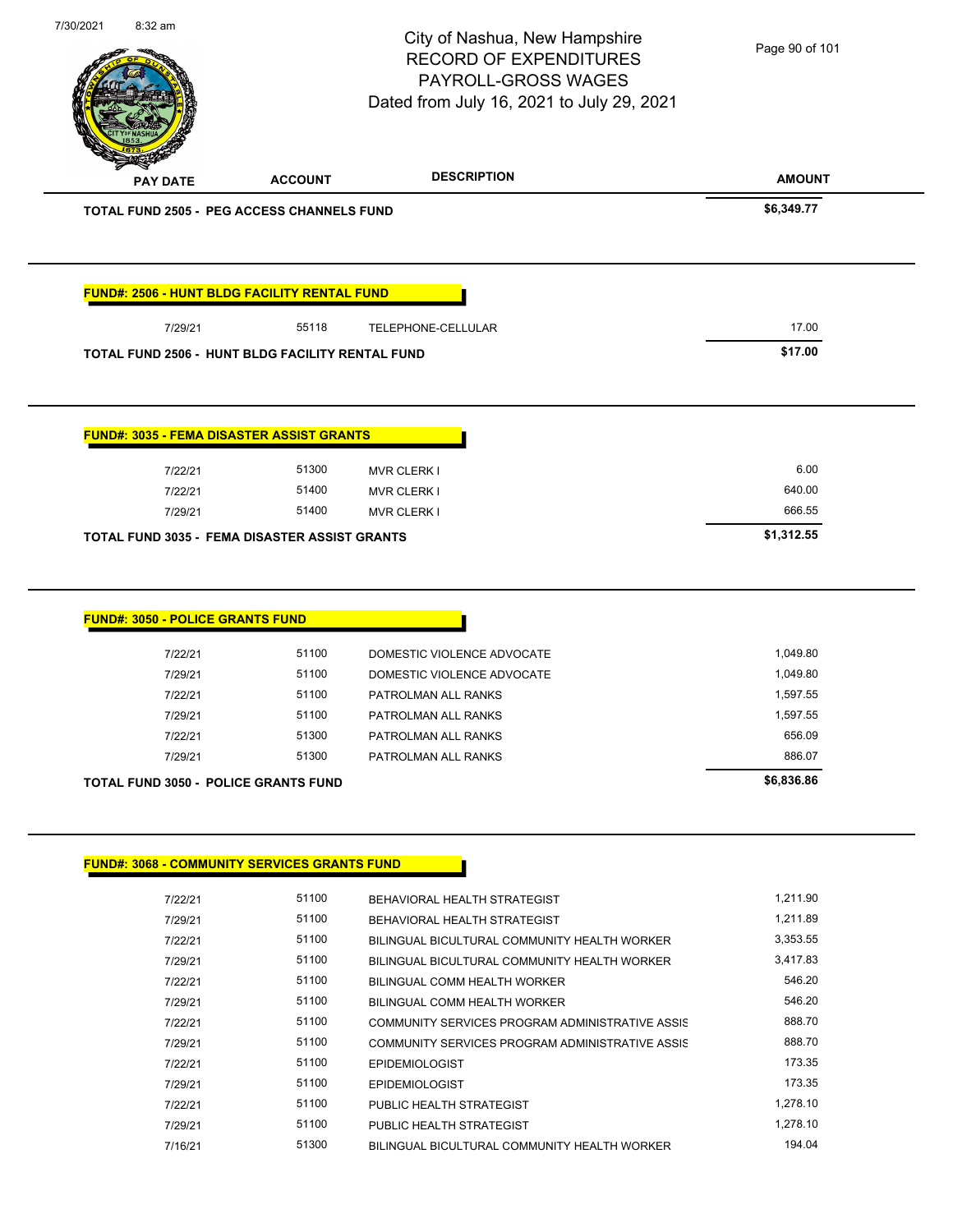

| <b>PAY DATE</b>                                         | <b>ACCOUNT</b> | <b>DESCRIPTION</b>                              | <b>AMOUNT</b> |
|---------------------------------------------------------|----------------|-------------------------------------------------|---------------|
| <b>FUND#: 3068 - COMMUNITY SERVICES GRANTS FUND</b>     |                |                                                 |               |
| 7/29/21                                                 | 51300          | BILINGUAL BICULTURAL COMMUNITY HEALTH WORKER    | 73.71         |
| 7/29/21                                                 | 51300          | COMMUNITY SERVICES PROGRAM ADMINISTRATIVE ASSIS | 11.68         |
| 7/22/21                                                 | 51412          | COM SVS COVID-19 VACCINE RESPONSE SUPPORT       | 282.79        |
| 7/22/21                                                 | 51412          | COMMUNITY SERVICES ELC COVID-19 RESPONSE SUPPOF | 489.12        |
| 7/29/21                                                 | 51412          | COMMUNITY SERVICES ELC COVID-19 RESPONSE SUPPOF | 978.24        |
| 7/29/21                                                 | 51412          | <b>NURSE ELM</b>                                | 129.24        |
| 7/22/21                                                 | 51412          | <b>NURSE PER DIEM</b>                           | 258.48        |
| 7/29/21                                                 | 51412          | NURSE PER DIEM                                  | 465.27        |
| 7/29/21                                                 | 55118          | TELEPHONE-CELLULAR                              | 50.00         |
| <b>TOTAL FUND 3068 - COMMUNITY SERVICES GRANTS FUND</b> |                |                                                 | \$17.900.44   |

### **FUND#: 3070 - COMMUNITY HEALTH GRANTS FUND**

| TAI_FIIND 3070 - COMMIINITY HEAI TH GRANTS FIIND. |       |                              | \$3,381.64 |
|---------------------------------------------------|-------|------------------------------|------------|
| 7/29/21                                           | 51412 | NURSE PER DIEM (PRACTIONER)  | 104.45     |
| 7/29/21                                           | 51100 | PUB HEALTH NURSE             | 1,310.89   |
| 7/22/21                                           | 51100 | PUB HEALTH NURSE             | 1,310.90   |
| 7/29/21                                           | 51100 | BILINGUAL COMM HEALTH WORKER | 327.70     |
| 7/22/21                                           | 51100 | BILINGUAL COMM HEALTH WORKER | 327.70     |
|                                                   |       |                              |            |

| 7/29/21                                               | 1,310.89   |
|-------------------------------------------------------|------------|
| 7/29/21                                               | 104.45     |
| <b>TOTAL FUND 3070 - COMMUNITY HEALTH GRANTS FUND</b> | \$3,381.64 |

### **FUND#: 3090 - URBAN PROGRAM GRANTS FUND**

| 7/22/21 | 51100 | CODE ENFORCEMENT OFFICER II    | 513.95   |
|---------|-------|--------------------------------|----------|
| 7/29/21 | 51100 | CODE ENFORCEMENT OFFICER II    | 513.95   |
| 7/22/21 | 51100 | <b>GRANT MGMT SPECIALIST</b>   | 1,159.70 |
| 7/29/21 | 51100 | <b>GRANT MGMT SPECIALIST</b>   | 1,159.70 |
| 7/22/21 | 51100 | <b>MANAGER URBAN PROGRAMS</b>  | 1.738.30 |
| 7/29/21 | 51100 | <b>MANAGER URBAN PROGRAMS</b>  | 1.738.30 |
| 7/22/21 | 51100 | PROGRAM COORDINATOR LP&HH      | 1.347.50 |
| 7/29/21 | 51100 | PROGRAM COORDINATOR LP&HH      | 1,347.50 |
| 7/22/21 | 51100 | PROJECT ADMINISTRATOR LP&HH    | 1,321.05 |
| 7/29/21 | 51100 | PROJECT ADMINISTRATOR LP&HH    | 1,321.05 |
| 7/22/21 | 51100 | PROJECT SPECIALIST URBAN PROGR | 1.257.10 |
| 7/29/21 | 51100 | PROJECT SPECIALIST URBAN PROGR | 1.257.10 |
| 7/29/21 | 55118 | TELEPHONE-CELLULAR             | 258.50   |
|         |       |                                |          |

# **TOTAL FUND 3090 - URBAN PROGRAM GRANTS FUND \$14,933.70**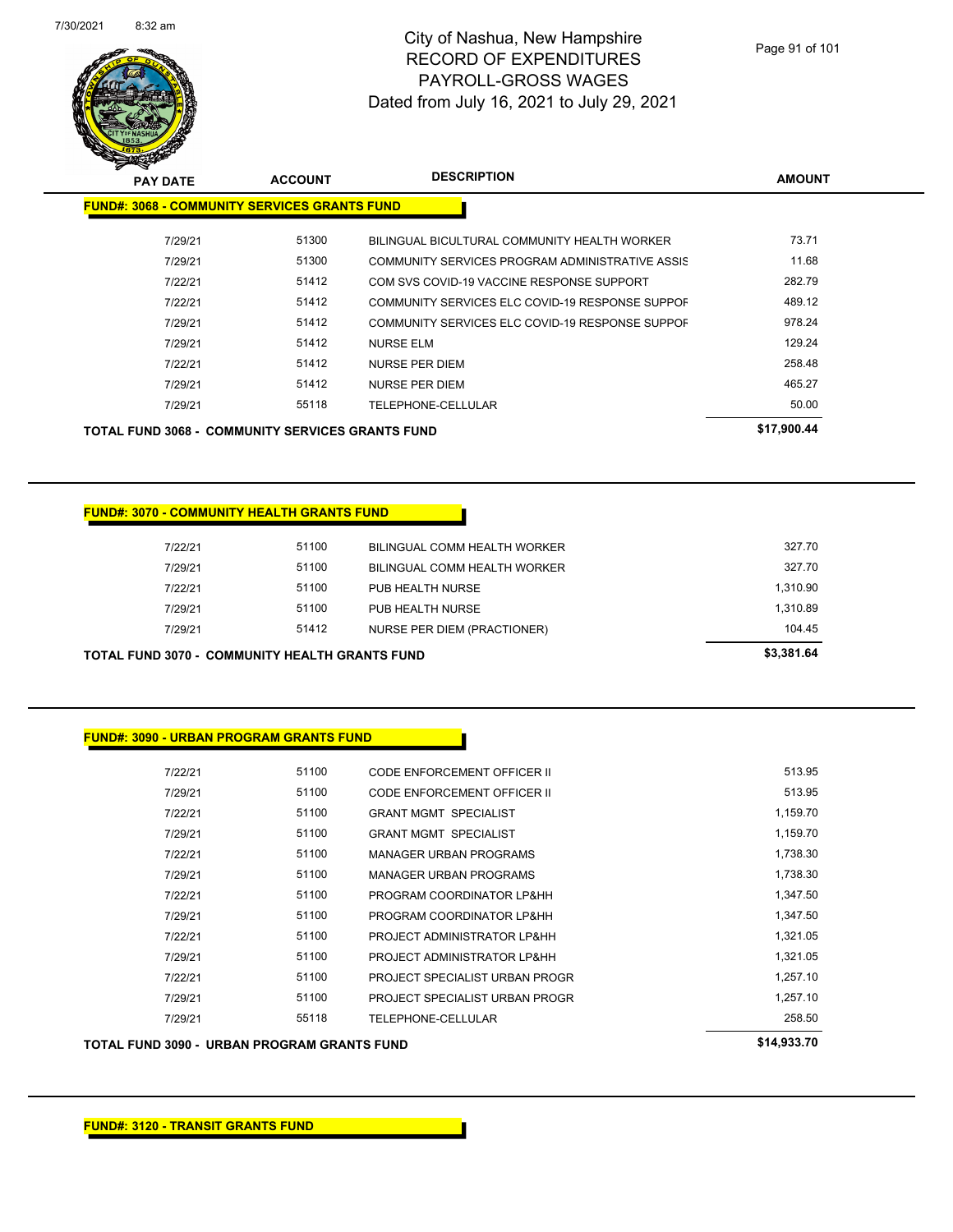

| <b>PAY DATE</b>                          | <b>ACCOUNT</b> | <b>DESCRIPTION</b>                    | <b>AMOUNT</b> |
|------------------------------------------|----------------|---------------------------------------|---------------|
| <b>FUND#: 3120 - TRANSIT GRANTS FUND</b> |                |                                       |               |
| 7/22/21                                  | 51100          | <b>COMMUNICATION SPEC</b>             | 1,214.20      |
| 7/29/21                                  | 51100          | <b>COMMUNICATION SPEC</b>             | 1,214.20      |
| 7/22/21                                  | 51100          | <b>TRANSIT ADMINISTRATOR</b>          | 1,890.60      |
| 7/29/21                                  | 51100          | <b>TRANSIT ADMINISTRATOR</b>          | 1,890.60      |
| 7/22/21                                  | 51100          | <b>TRANSIT FINANCE COORDINATOR</b>    | 1,374.40      |
| 7/29/21                                  | 51100          | <b>TRANSIT FINANCE COORDINATOR</b>    | 1,374.40      |
| 7/22/21                                  | 51100          | <b>TRANSIT FLEET FACILITIES SUPV</b>  | 1,159.70      |
| 7/29/21                                  | 51100          | <b>TRANSIT FLEET FACILITIES SUPV</b>  | 1,159.70      |
| 7/22/21                                  | 51100          | <b>TRANSIT MECHANICS</b>              | 1,543.14      |
| 7/29/21                                  | 51100          | <b>TRANSIT MECHANICS</b>              | 2,130.67      |
| 7/22/21                                  | 51100          | <b>TRANSIT MOBILITY MANAGER</b>       | 1,050.30      |
| 7/29/21                                  | 51100          | <b>TRANSIT MOBILITY MANAGER</b>       | 1,050.30      |
| 7/22/21                                  | 51100          | TRANSIT OPERATIONS COORDINATOR        | 1,093.30      |
| 7/29/21                                  | 51100          | <b>TRANSIT OPERATIONS COORDINATOR</b> | 1,093.30      |
| 6/30/21                                  | 51100          | <b>TRANSIT UTILITY SERVICE WORKER</b> | 728.65        |
| 7/22/21                                  | 51100          | <b>TRANSIT UTILITY SERVICE WORKER</b> | 798.35        |
| 7/29/21                                  | 51100          | <b>TRANSIT UTILITY SERVICE WORKER</b> | 798.35        |
| 7/22/21                                  | 51100          | <b>TRANSPORTATION ANALYST</b>         | 193.50        |
| 7/29/21                                  | 51100          | <b>TRANSPORTATION ANALYST</b>         | 193.50        |
| 7/29/21                                  | 51300          | <b>COMMUNICATION SPEC</b>             | 11.40         |
| 7/22/21                                  | 51300          | <b>TRANSIT MECHANICS</b>              | 801.63        |
| 7/29/21                                  | 51300          | <b>TRANSIT MECHANICS</b>              | 400.64        |
| 7/22/21                                  | 51300          | <b>TRANSIT OPERATIONS COORDINATOR</b> | 20.50         |
| 7/29/21                                  | 51300          | <b>TRANSIT UTILITY SERVICE WORKER</b> | 37.42         |
| 7/29/21                                  | 55118          | TELEPHONE-CELLULAR                    | 120.75        |
|                                          |                |                                       |               |

**TOTAL FUND 3120 - TRANSIT GRANTS FUND \$23,343.50** 

### **FUND#: 3800 - SCHOOL GRANTS FUND**

| 7/29/21 | 51100 | 21 CENTURY ASST COORDINATOR    | 1,923.10 |
|---------|-------|--------------------------------|----------|
| 7/29/21 | 51100 | 21 CENTURY ELEM MFAM RES COORD | 5,073.20 |
| 7/29/21 | 51100 | ASSISTANT PRINCIPAL BIR        | 1,557.69 |
| 7/29/21 | 51100 | ASSISTANT PRINCIPAL DR CRSP    | 1,461.52 |
| 7/29/21 | 51100 | ASSISTANT PRINCIPAL MTP        | 1,485.58 |
| 7/22/21 | 51100 | CLERICAL 21 CENTURY            | 491.04   |
| 7/29/21 | 51100 | CLERICAL 21 CENTURY            | 463.14   |
| 7/29/21 | 51100 | <b>DIRECTOR TITLE 1</b>        | 3,379.30 |
| 7/22/21 | 51100 | <b>HOMELESS LIASION</b>        | 395.34   |
| 7/29/21 | 51100 | <b>HOMELESS LIASION</b>        | 395.34   |
| 7/29/21 | 51100 | <b>OFFICE MANAGER TITLE 1</b>  | 1,607.60 |
| 7/29/21 | 51100 | PEER COACH                     | 6,411.07 |
| 7/29/21 | 51100 | PRINCIPAL SHE                  | 1,686.80 |
| 7/29/21 | 51100 | SEL TITLE 1 - LDG              | 3.474.56 |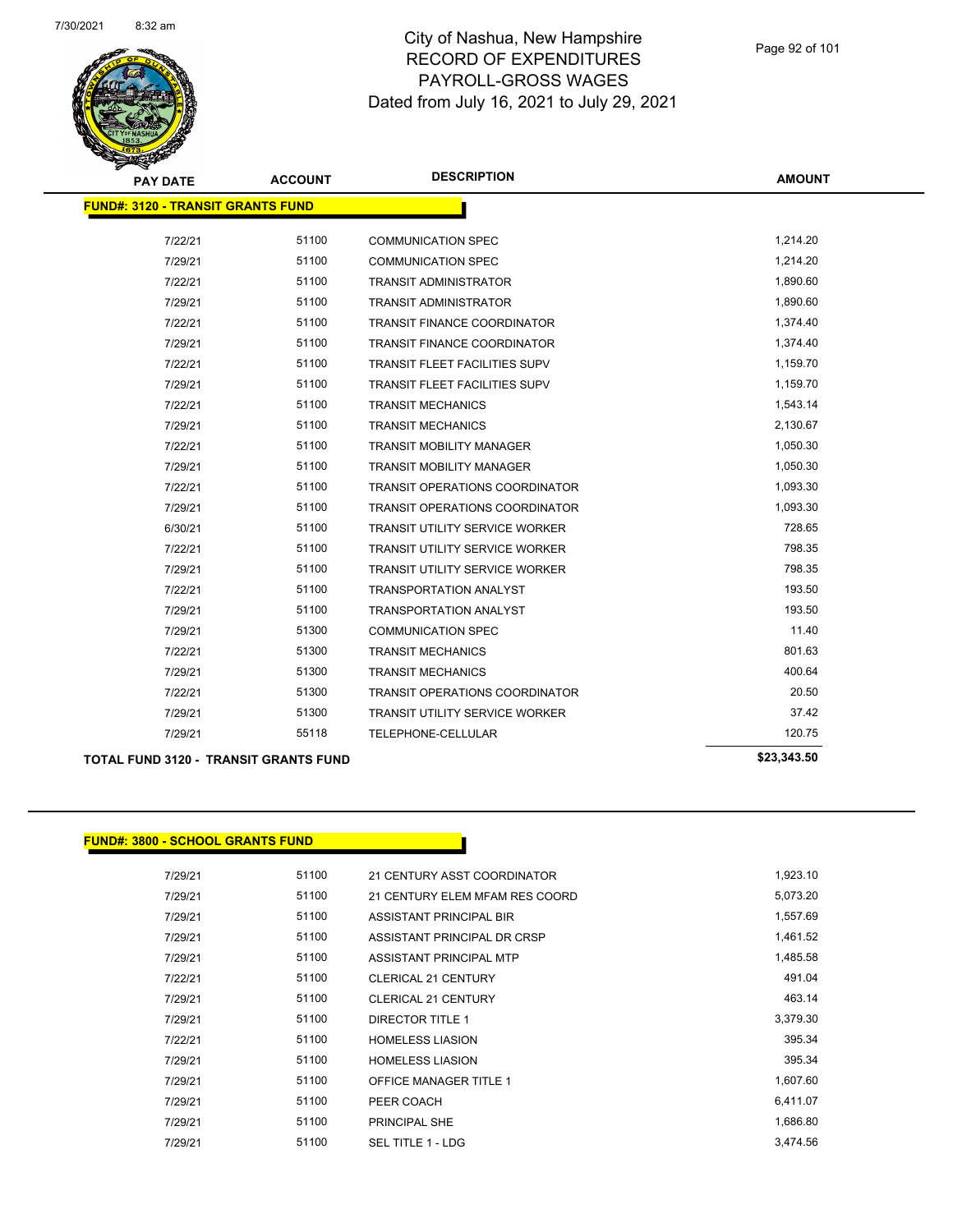

| <b>PAY DATE</b>                         | <b>ACCOUNT</b> | <b>DESCRIPTION</b>            | <b>AMOUNT</b> |
|-----------------------------------------|----------------|-------------------------------|---------------|
| <b>FUND#: 3800 - SCHOOL GRANTS FUND</b> |                |                               |               |
| 7/29/21                                 | 51100          | SOCIAL WORKER                 | 7,434.15      |
| 7/29/21                                 | 51100          | TEACHER BEHAVIOR SPEC WID     | 2,979.46      |
| 7/29/21                                 | 51100          | <b>TEACHER DWSE BRO</b>       | 1,888.77      |
| 7/29/21                                 | 51100          | <b>TEACHER DWSE CHA</b>       | 2,290.96      |
| 7/29/21                                 | 51100          | <b>TEACHER DWSE NHS</b>       | 2,359.12      |
| 7/29/21                                 | 51100          | TEACHER PRESCHOOL NHS         | 2,283.59      |
| 7/29/21                                 | 51100          | <b>TEACHER SPED AMH</b>       | 1,744.92      |
| 7/29/21                                 | 51100          | TEACHER SPED BIC              | 2,168.58      |
| 7/29/21                                 | 51100          | <b>TEACHER SPED BRO</b>       | 1,792.58      |
| 7/29/21                                 | 51100          | TEACHER SPED DRC              | 1,899.92      |
| 7/29/21                                 | 51100          | <b>TEACHER SPED ELM</b>       | 3,622.87      |
| 7/29/21                                 | 51100          | <b>TEACHER SPED FES</b>       | 3,420.23      |
| 7/29/21                                 | 51100          | <b>TEACHER SPED LDG</b>       | 1,605.15      |
| 7/29/21                                 | 51100          | TEACHER SPED MDE              | 2,168.58      |
| 7/29/21                                 | 51100          | TEACHER SPED NHN              | 9,767.18      |
| 7/29/21                                 | 51100          | <b>TEACHER SPED NHS</b>       | 4,509.50      |
| 7/29/21                                 | 51100          | <b>TEACHER SPED NSE</b>       | 6,624.70      |
| 7/29/21                                 | 51100          | <b>TEACHER SPED PMS</b>       | 3,662.14      |
| 7/29/21                                 | 51200          | <b>TEACHER TTI AMH</b>        | 3,871.91      |
| 7/29/21                                 | 51200          | <b>TEACHER TTI BIR</b>        | 2,457.26      |
| 7/15/21                                 | 51200          | <b>TEACHER TTI FES</b>        | (1,452.33)    |
| 7/29/21                                 | 51200          | <b>TEACHER TTI LDG</b>        | 2,888.74      |
| 7/29/21                                 | 51200          | <b>TEACHER TTI MTP</b>        | 6,995.00      |
| 7/29/21                                 | 51200          | <b>TEACHER TTI NURSERY</b>    | 4,103.97      |
| 7/29/21                                 | 51200          | TEACHER TTI SHE               | 2,383.57      |
| 7/29/21                                 | 51200          | <b>TECHNOLOGY SUMMER HELP</b> | 952.50        |
| 7/29/21                                 | 51200          | TITLE ONE TUTOR               | 50.00         |
| 7/29/21                                 | 51650          | ELL SUMMER SCH TUTOR          | 1,047.00      |
| 7/22/21                                 | 51650          | HOME SCHOOL CORD TTI          | 3,150.00      |
| 7/29/21                                 | 51650          | HOME SCHOOL CORD TTI          | 3,156.25      |
| 7/22/21                                 | 51650          | <b>INTERPRETER</b>            | 625.00        |
| 7/29/21                                 | 51650          | <b>INTERPRETER</b>            | 575.00        |
| 7/29/21                                 | 51650          | PARA DW SPEC ED BIR           | 638.80        |
| 7/29/21                                 | 51650          | PARA DW SPEC ED NHN           | 278.54        |
| 7/29/21                                 | 51650          | PARA ELL BIR                  | 396.60        |
| 7/29/21                                 | 51650          | PARA ELL DRC                  | 317.28        |
| 7/22/21                                 | 51650          | PARA ELL FES                  | 481.75        |
| 7/29/21                                 | 51650          | PARA ELL FES                  | 481.75        |
| 7/29/21                                 | 51650          | PARA ELL LDG                  | 396.60        |
| 7/22/21                                 | 51650          | PARA INST DRC                 | 311.63        |
| 7/29/21                                 | 51650          | PARA INST DRC                 | 311.63        |
| 7/22/21                                 | 51650          | PARA INST FES                 | 991.50        |
| 7/29/21                                 | 51650          | PARA INST FES                 | 892.35        |
| 7/22/21                                 | 51650          | PARA KIND MTP                 | 481.75        |
| 7/29/21                                 | 51650          | PARA KIND MTP                 | 481.75        |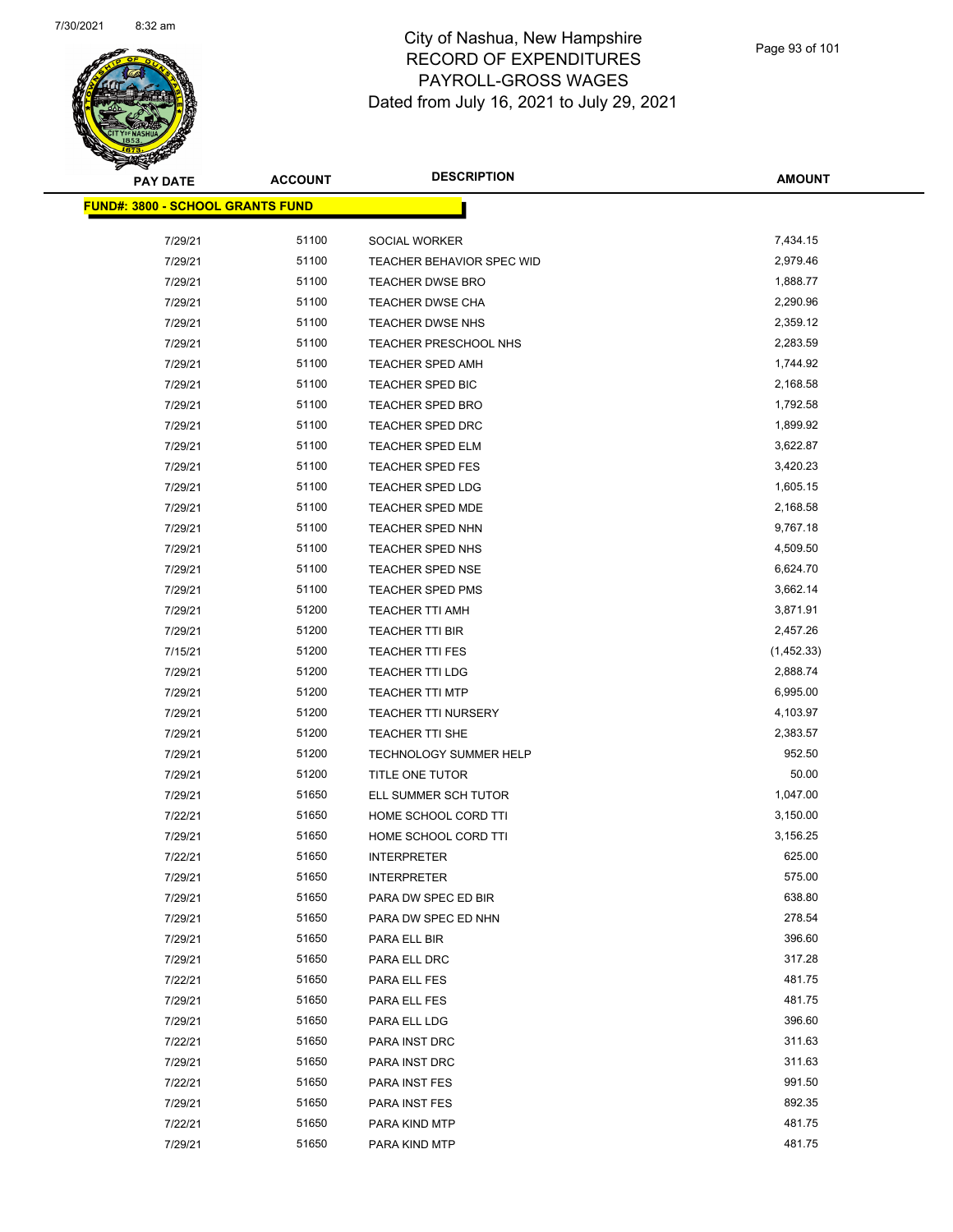

| <b>PAY DATE</b>                         | <b>ACCOUNT</b> | <b>DESCRIPTION</b>          | <b>AMOUNT</b> |
|-----------------------------------------|----------------|-----------------------------|---------------|
| <b>FUND#: 3800 - SCHOOL GRANTS FUND</b> |                |                             |               |
| 7/22/21                                 | 51650          | PARA PRE SCH BRO            | 442.75        |
| 7/29/21                                 | 51650          | PARA PRE SCH BRO            | 442.75        |
| 7/29/21                                 | 51650          | PARA TTI LDG                | 500.00        |
| 7/29/21                                 | 51650          | SOCIAL WORKER               | 100.00        |
| 7/22/21                                 | 51650          | <b>SUB TEACHER</b>          | 167.85        |
| 7/29/21                                 | 51650          | SUB TEACHER                 | 1,300.00      |
| 7/29/21                                 | 51650          | SUB TEACHER LONG TERM       | 1,250.00      |
| 7/29/21                                 | 51650          | SUMMER SCH PAR K-5          | 277.00        |
| 7/29/21                                 | 51650          | SUMMER SCH TCH 9-12         | 562.50        |
| 7/22/21                                 | 51650          | SUMMER SCH TCH K-5          | 612.50        |
| 7/29/21                                 | 51650          | SUMMER SCH TCH K-5          | 1,875.00      |
| 7/29/21                                 | 51650          | SUMMER SCHOOL TEACHER EYP   | 562.50        |
| 7/29/21                                 | 51650          | <b>TEACHER BUSINESS NHS</b> | 562.50        |
| 7/29/21                                 | 51650          | <b>TEACHER DWSE MDE</b>     | 1,250.00      |
| 7/29/21                                 | 51650          | TEACHER ELL BIC             | 500.00        |
| 7/29/21                                 | 51650          | TEACHER ELL ELM             | 100.00        |
| 7/29/21                                 | 51650          | <b>TEACHER ELL FMS</b>      | 500.00        |
| 7/29/21                                 | 51650          | TEACHER ELL LDG             | 1,562.50      |
| 7/29/21                                 | 51650          | TEACHER ELL NHN             | 277.00        |
| 7/29/21                                 | 51650          | TEACHER ELL NHS             | 637.50        |
| 7/29/21                                 | 51650          | <b>TEACHER ENGLISH FMS</b>  | 562.50        |
| 7/29/21                                 | 51650          | TEACHER FOREIGN LANG NHN    | 562.50        |
| 7/29/21                                 | 51650          | <b>TEACHER GR1 BIR</b>      | 1,000.00      |
| 7/29/21                                 | 51650          | <b>TEACHER GR1 DRC</b>      | 100.00        |
| 7/29/21                                 | 51650          | <b>TEACHER GR1 LDG</b>      | 1,787.50      |
| 7/29/21                                 | 51650          | <b>TEACHER GR2 AMH</b>      | 2,118.75      |
| 7/29/21                                 | 51650          | <b>TEACHER GR2 CHA</b>      | 1,250.00      |
| 7/29/21                                 | 51650          | <b>TEACHER GR2 DRC</b>      | 1,350.00      |
| 7/29/21                                 | 51650          | <b>TEACHER GR3 AMH</b>      | 1,150.00      |
| 7/29/21                                 | 51650          | <b>TEACHER GR3 BIR</b>      | 500.00        |
| 7/29/21                                 | 51650          | <b>TEACHER GR3 DRC</b>      | 100.00        |
| 7/29/21                                 | 51650          | <b>TEACHER GR4 DRC</b>      | 100.00        |
| 7/29/21                                 | 51650          | <b>TEACHER GR4 FES</b>      | 2,000.00      |
| 7/29/21                                 | 51650          | <b>TEACHER GR5 DRC</b>      | 100.00        |
| 7/29/21                                 | 51650          | <b>TEACHER GR5 FES</b>      | 1,500.00      |
| 7/29/21                                 | 51650          | <b>TEACHER KIND DRC</b>     | 100.00        |
| 7/29/21                                 | 51650          | <b>TEACHER KIND FES</b>     | 1,275.00      |
| 7/29/21                                 | 51650          | <b>TEACHER KIND LDG</b>     | 1,675.00      |
| 7/29/21                                 | 51650          | <b>TEACHER MATH NHS</b>     | 50.00         |
| 7/29/21                                 | 51650          | <b>TEACHER MUSIC BIR</b>    | 400.00        |
| 7/29/21                                 | 51650          | TEACHER SOCIAL STUDIES NHN  | 500.00        |
| 7/29/21                                 | 51650          | TEACHER SPED DRC            | 100.00        |
| 7/29/21                                 | 51650          | TEACHER SPED NHS            | 2,400.00      |
| 7/29/21                                 | 51650          | TEACHER TECHED NHN          | 862.50        |
| 7/29/21                                 | 51650          | TEACHER TTI AMH             | 1,331.25      |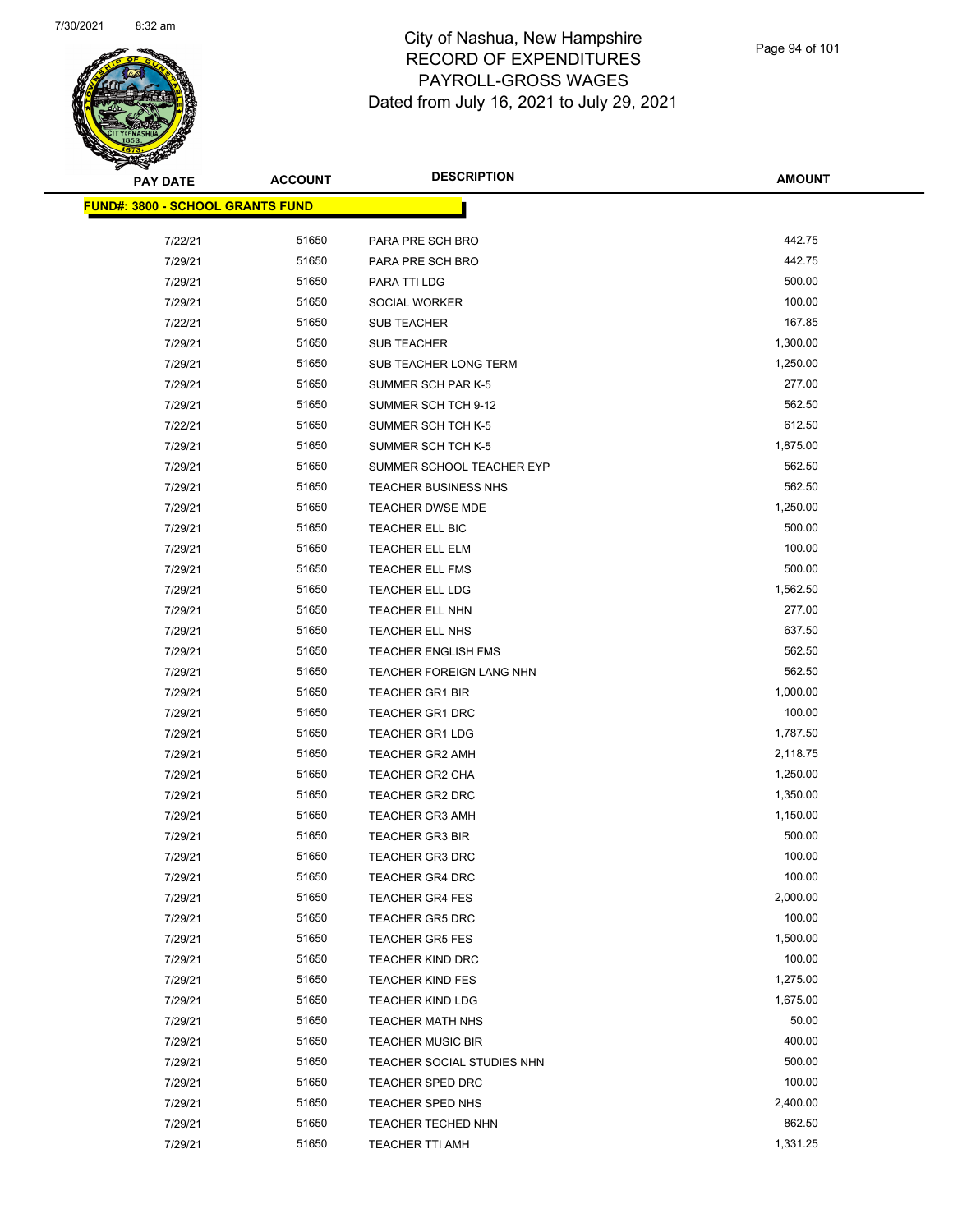

**FUND#: 3800 - SCHOOL GRANTS FUND**

# City of Nashua, New Hampshire RECORD OF EXPENDITURES PAYROLL-GROSS WAGES Dated from July 16, 2021 to July 29, 2021

Page 95 of 101

**AMOUNT**

| <b>FUND#: 4010 - MOTOR VEHICLE ADMIN FUND</b><br>7/22/21<br>51100<br><b>MVR CLERK I</b><br>7/29/21<br>51100<br><b>MVR CLERK I</b><br>51300<br>7/29/21<br><b>MVR CLERK I</b><br><b>TOTAL FUND 4010 - MOTOR VEHICLE ADMIN FUND</b><br>FUND#: 4030 - POLICE SPECIAL DETAILS FUND<br>51710<br>7/22/21<br><b>1ST YEAR OFFICERS</b><br>51710<br>7/22/21<br>1st YR SPECIAL OFFICER CERTIFIED II<br>7/29/21<br>51710<br>1st YR SPECIAL OFFICER CERTIFIED II<br>7/22/21<br>51710<br>PATROLMAN ALL RANKS<br>51710<br>7/29/21<br>PATROLMAN ALL RANKS<br>51712<br>7/22/21<br>PATROLMAN ALL RANKS<br>51712<br>7/29/21<br>PATROLMAN ALL RANKS<br>TOTAL FUND 4030 - POLICE SPECIAL DETAILS FUND | 333.25<br>333.25<br>12.49<br>\$678.99<br>503.18<br>369.00<br>1,693.83<br>6,270.30<br>3,814.65<br>726.60 |
|----------------------------------------------------------------------------------------------------------------------------------------------------------------------------------------------------------------------------------------------------------------------------------------------------------------------------------------------------------------------------------------------------------------------------------------------------------------------------------------------------------------------------------------------------------------------------------------------------------------------------------------------------------------------------------|---------------------------------------------------------------------------------------------------------|
|                                                                                                                                                                                                                                                                                                                                                                                                                                                                                                                                                                                                                                                                                  |                                                                                                         |
|                                                                                                                                                                                                                                                                                                                                                                                                                                                                                                                                                                                                                                                                                  |                                                                                                         |
|                                                                                                                                                                                                                                                                                                                                                                                                                                                                                                                                                                                                                                                                                  |                                                                                                         |
|                                                                                                                                                                                                                                                                                                                                                                                                                                                                                                                                                                                                                                                                                  |                                                                                                         |
|                                                                                                                                                                                                                                                                                                                                                                                                                                                                                                                                                                                                                                                                                  |                                                                                                         |
|                                                                                                                                                                                                                                                                                                                                                                                                                                                                                                                                                                                                                                                                                  |                                                                                                         |
|                                                                                                                                                                                                                                                                                                                                                                                                                                                                                                                                                                                                                                                                                  |                                                                                                         |
|                                                                                                                                                                                                                                                                                                                                                                                                                                                                                                                                                                                                                                                                                  |                                                                                                         |
|                                                                                                                                                                                                                                                                                                                                                                                                                                                                                                                                                                                                                                                                                  |                                                                                                         |
|                                                                                                                                                                                                                                                                                                                                                                                                                                                                                                                                                                                                                                                                                  |                                                                                                         |
|                                                                                                                                                                                                                                                                                                                                                                                                                                                                                                                                                                                                                                                                                  |                                                                                                         |
|                                                                                                                                                                                                                                                                                                                                                                                                                                                                                                                                                                                                                                                                                  |                                                                                                         |
|                                                                                                                                                                                                                                                                                                                                                                                                                                                                                                                                                                                                                                                                                  | 200.44                                                                                                  |
|                                                                                                                                                                                                                                                                                                                                                                                                                                                                                                                                                                                                                                                                                  | \$13,578.00                                                                                             |
| <b>FUND#: 4035 - POLICE OVERTIME BILLING FUND</b>                                                                                                                                                                                                                                                                                                                                                                                                                                                                                                                                                                                                                                |                                                                                                         |
| 51300<br>7/22/21<br>PATROLMAN ALL RANKS                                                                                                                                                                                                                                                                                                                                                                                                                                                                                                                                                                                                                                          | 1,817.27                                                                                                |
| 7/29/21<br>51300<br>PATROLMAN ALL RANKS                                                                                                                                                                                                                                                                                                                                                                                                                                                                                                                                                                                                                                          |                                                                                                         |
| TOTAL FUND 4035 - POLICE OVERTIME BILLING FUND                                                                                                                                                                                                                                                                                                                                                                                                                                                                                                                                                                                                                                   | 927.98                                                                                                  |
|                                                                                                                                                                                                                                                                                                                                                                                                                                                                                                                                                                                                                                                                                  | \$2,745.25                                                                                              |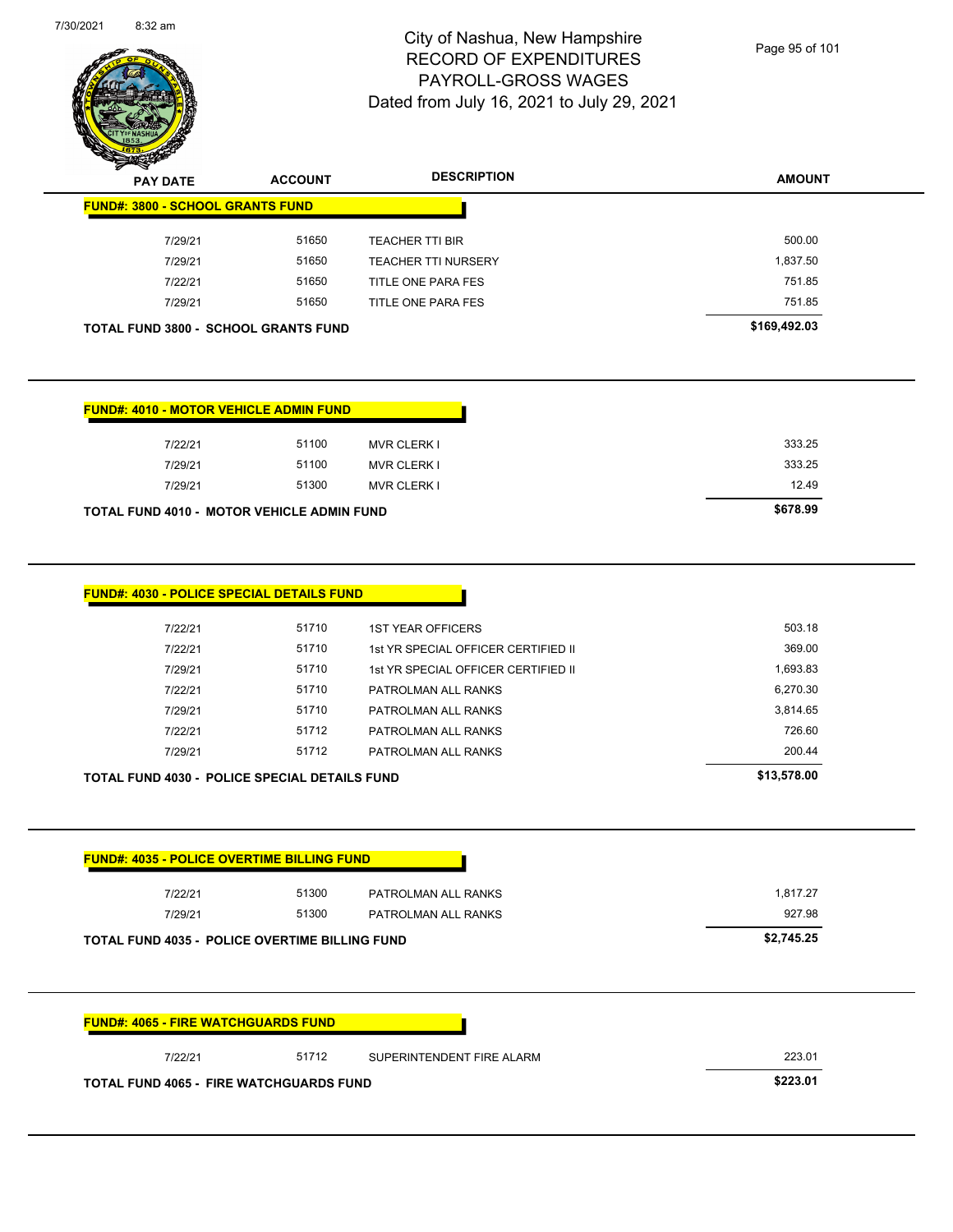

| <b>PAY DATE</b>                            | <b>ACCOUNT</b> | <b>DESCRIPTION</b>              | <b>AMOUNT</b> |
|--------------------------------------------|----------------|---------------------------------|---------------|
| <b>FUND#: 4601 - EDA CARES ACT RLF</b>     |                |                                 |               |
| 7/16/21                                    | 51200          | REVOLVING LOAN FUND COORDINATOR | 731.60        |
| 7/22/21                                    | 51200          | REVOLVING LOAN FUND COORDINATOR | 460.86        |
| 7/29/21                                    | 51200          | REVOLVING LOAN FUND COORDINATOR | 534.59        |
| 7/29/21                                    | 55118          | TELEPHONE-CELLULAR              | 50.00         |
| <b>TOTAL FUND 4601 - EDA CARES ACT RLF</b> |                |                                 | \$1,777.05    |

| <b>FUND#: 4610 - ECON DEV-BROWNFIELDS RLF</b> |
|-----------------------------------------------|
|-----------------------------------------------|

| 7/16/21                                           | (129.10)   |
|---------------------------------------------------|------------|
| <b>TOTAL FUND 4610 - ECON DEV-BROWNFIELDS RLF</b> | (\$129.10) |

## **FUND#: 6000 - SOLID WASTE FUND**

| 7/22/21 | 51100 | ADMINISTRATIVE ASSISTANT II          | 1,720.75 |
|---------|-------|--------------------------------------|----------|
| 7/29/21 | 51100 | ADMINISTRATIVE ASSISTANT II          | 1.720.75 |
| 7/22/21 | 51100 | ASSISTANT DIRECTOR OF PUBLIC WORKS   | 229.05   |
| 7/29/21 | 51100 | ASSISTANT DIRECTOR OF PUBLIC WORKS   | 229.05   |
| 7/22/21 | 51100 | AUTOMATED TRASH COLLECTION OPR       | 5,302.00 |
| 7/29/21 | 51100 | AUTOMATED TRASH COLLECTION OPR       | 5,302.00 |
| 7/22/21 | 51100 | <b>CITY ENGINEER</b>                 | 392.65   |
| 7/29/21 | 51100 | <b>CITY ENGINEER</b>                 | 392.65   |
| 7/22/21 | 51100 | <b>COLLECTION EQUIP OPR</b>          | 9,040.24 |
| 7/29/21 | 51100 | <b>COLLECTION EQUIP OPR</b>          | 9,074.56 |
| 7/22/21 | 51100 | <b>COLLECTION EQUIP OPR LANDFILL</b> | 2,101.61 |
| 7/29/21 | 51100 | <b>COLLECTION EQUIP OPR LANDFILL</b> | 2,095.04 |
| 7/22/21 | 51100 | <b>DEPUTY CITY ENGINEER</b>          | 92.05    |
| 7/29/21 | 51100 | <b>DEPUTY CITY ENGINEER</b>          | 92.05    |
| 7/22/21 | 51100 | <b>DIRECTOR PUBLIC WORKS</b>         | 286.30   |
| 7/29/21 | 51100 | <b>DIRECTOR PUBLIC WORKS</b>         | 286.30   |
| 7/22/21 | 51100 | DIVISION OPERATIONS MANAGER          | 1,391.90 |
| 7/29/21 | 51100 | <b>DIVISION OPERATIONS MANAGER</b>   | 1,391.90 |
| 7/22/21 | 51100 | DPW BILLING ACCOUNTANT               | 535.70   |
| 7/29/21 | 51100 | DPW BILLING ACCOUNTANT               | 535.70   |
| 7/22/21 | 51100 | DPW COLLECTIONS SPEC III             | 721.84   |
| 7/29/21 | 51100 | DPW COLLECTIONS SPEC III             | 721.84   |
| 7/22/21 | 51100 | DPW CONTRACT ADMINISTRATOR           | 130.60   |
| 7/29/21 | 51100 | DPW CONTRACT ADMINISTRATOR           | 130.57   |
| 7/22/21 | 51100 | <b>ENVIRONMENTAL ENGINEER</b>        | 1,636.05 |
| 7/29/21 | 51100 | <b>ENVIRONMENTAL ENGINEER</b>        | 1,636.05 |
| 7/22/21 | 51100 | <b>EQUIPMENT OPR LANDFILL</b>        | 5,338.01 |
| 7/29/21 | 51100 | <b>EQUIPMENT OPR LANDFILL</b>        | 5,338.00 |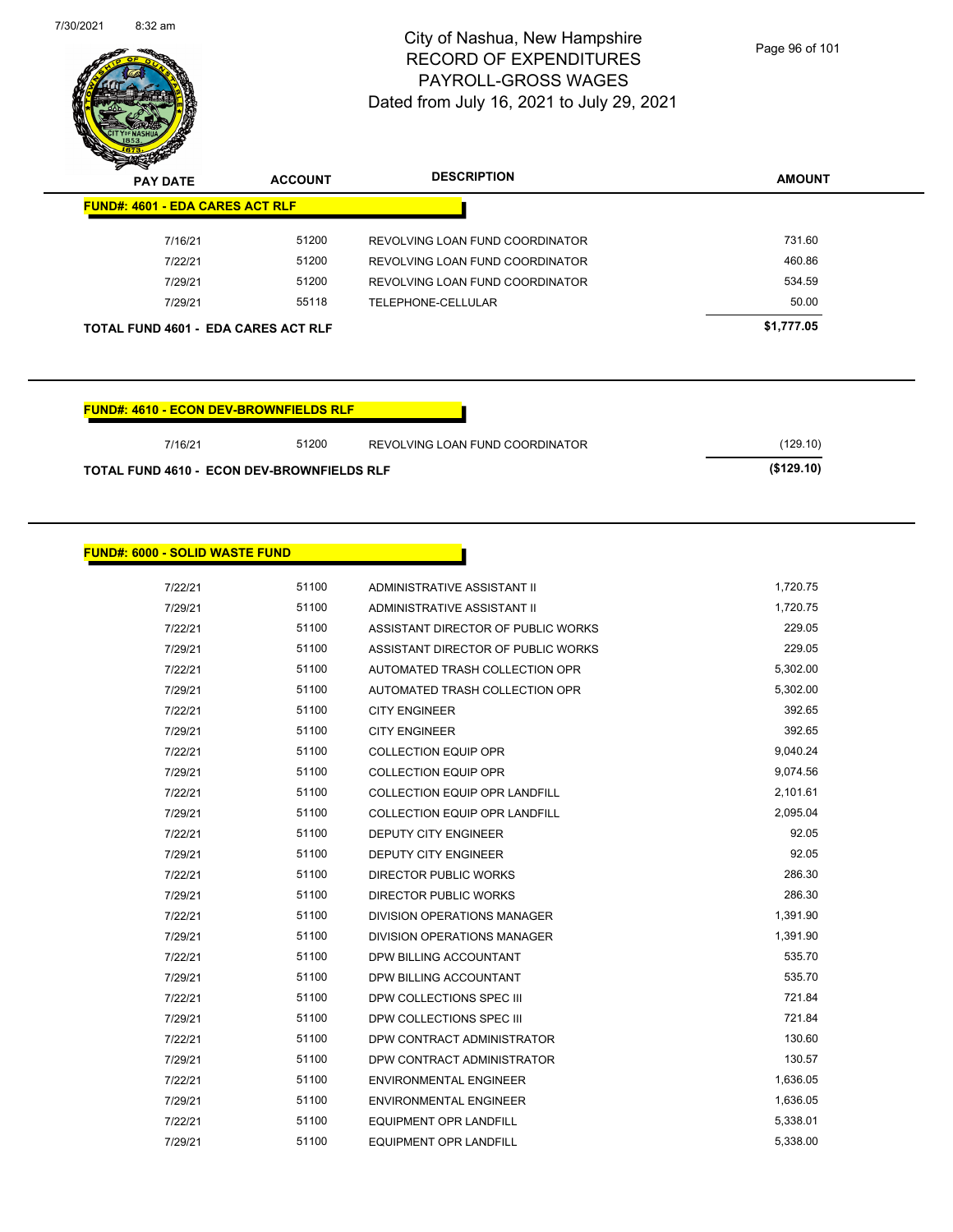

| <b>PAY DATE</b>                       | <b>ACCOUNT</b> | <b>DESCRIPTION</b>                   | AMOUNT   |
|---------------------------------------|----------------|--------------------------------------|----------|
| <b>FUND#: 6000 - SOLID WASTE FUND</b> |                |                                      |          |
| 7/22/21                               | 51100          | <b>EXECUTIVE ASSISTANT</b>           | 184.04   |
| 7/29/21                               | 51100          | <b>EXECUTIVE ASSISTANT</b>           | 184.05   |
| 7/22/21                               | 51100          | FINANCE AND ADMIN MANAGER            | 460.15   |
| 7/29/21                               | 51100          | FINANCE AND ADMIN MANAGER            | 460.15   |
| 7/22/21                               | 51100          | FLEET MANAGER STREET DEPT            | 365.00   |
| 7/29/21                               | 51100          | FLEET MANAGER STREET DEPT            | 365.00   |
| 7/22/21                               | 51100          | LICENSED SCALE OPERATOR              | 1,864.51 |
| 7/29/21                               | 51100          | LICENSED SCALE OPERATOR              | 1,864.50 |
| 7/22/21                               | 51100          | PUBLIC RELATIONS ADMINISTRATOR       | 184.05   |
| 7/29/21                               | 51100          | PUBLIC RELATIONS ADMINISTRATOR       | 184.05   |
| 7/22/21                               | 51100          | RECYCLING COORDINATOR                | 1,280.40 |
| 7/29/21                               | 51100          | RECYCLING COORDINATOR                | 1,280.40 |
| 7/22/21                               | 51100          | SENIOR STAFF ENGINEER                | 163.60   |
| 7/29/21                               | 51100          | <b>SENIOR STAFF ENGINEER</b>         | 163.60   |
| 7/22/21                               | 51100          | SOLID WASTE FOREMAN                  | 1,391.90 |
| 7/29/21                               | 51100          | <b>SOLID WASTE FOREMAN</b>           | 1,391.90 |
| 7/22/21                               | 51100          | <b>SOLID WASTE TECHNICIAN</b>        | 1,227.05 |
| 7/29/21                               | 51100          | SOLID WASTE TECHNICIAN               | 1,227.05 |
| 7/22/21                               | 51100          | SR MGR ACCT FIN REPORTING            | 204.50   |
| 7/29/21                               | 51100          | SR MGR ACCT FIN REPORTING            | 204.50   |
| 7/22/21                               | 51100          | SUPERINTENDENT OF SOLID WASTE        | 2,045.05 |
| 7/29/21                               | 51100          | SUPERINTENDENT OF SOLID WASTE        | 2,045.05 |
| 7/22/21                               | 51300          | AUTOMATED TRASH COLLECTION OPR       | 395.03   |
| 7/29/21                               | 51300          | AUTOMATED TRASH COLLECTION OPR       | 152.00   |
| 7/22/21                               | 51300          | <b>COLLECTION EQUIP OPR</b>          | 383.40   |
| 7/29/21                               | 51300          | <b>COLLECTION EQUIP OPR</b>          | 572.18   |
| 7/22/21                               | 51300          | <b>COLLECTION EQUIP OPR LANDFILL</b> | 201.38   |
| 7/29/21                               | 51300          | <b>COLLECTION EQUIP OPR LANDFILL</b> | 251.65   |
| 7/22/21                               | 51300          | <b>DIVISION OPERATIONS MANAGER</b>   | 78.30    |
| 7/29/21                               | 51300          | DIVISION OPERATIONS MANAGER          | 78.30    |
| 7/22/21                               | 51300          | DPW COLLECTIONS SPEC III             | 102.15   |
| 7/29/21                               | 51300          | DPW COLLECTIONS SPEC III             | 98.05    |
| 7/22/21                               | 51300          | <b>EQUIPMENT OPR LANDFILL</b>        | 1,063.69 |
| 7/29/21                               | 51300          | <b>EQUIPMENT OPR LANDFILL</b>        | 1,241.84 |
| 7/22/21                               | 51300          | LICENSED SCALE OPERATOR              | 339.64   |
| 7/29/21                               | 51300          | LICENSED SCALE OPERATOR              | 240.64   |
| 7/22/21                               | 51300          | <b>SOLID WASTE FOREMAN</b>           | 300.12   |
| 7/29/21                               | 51300          | <b>SOLID WASTE FOREMAN</b>           | 443.68   |
| 7/22/21                               | 51300          | SOLID WASTE TECHNICIAN               | 138.04   |
| 7/22/21                               | 51400          | <b>INTERN</b>                        | 204.00   |
| 7/29/21                               | 51400          | <b>INTERN</b>                        | 284.75   |
| 7/22/21                               | 51400          | <b>TEMPORARY RUBBISH COLLECTOR</b>   | 6,375.00 |
| 7/29/21                               | 51400          | <b>TEMPORARY RUBBISH COLLECTOR</b>   | 6,077.50 |
| 7/29/21                               | 55118          | TELEPHONE-CELLULAR                   | 135.50   |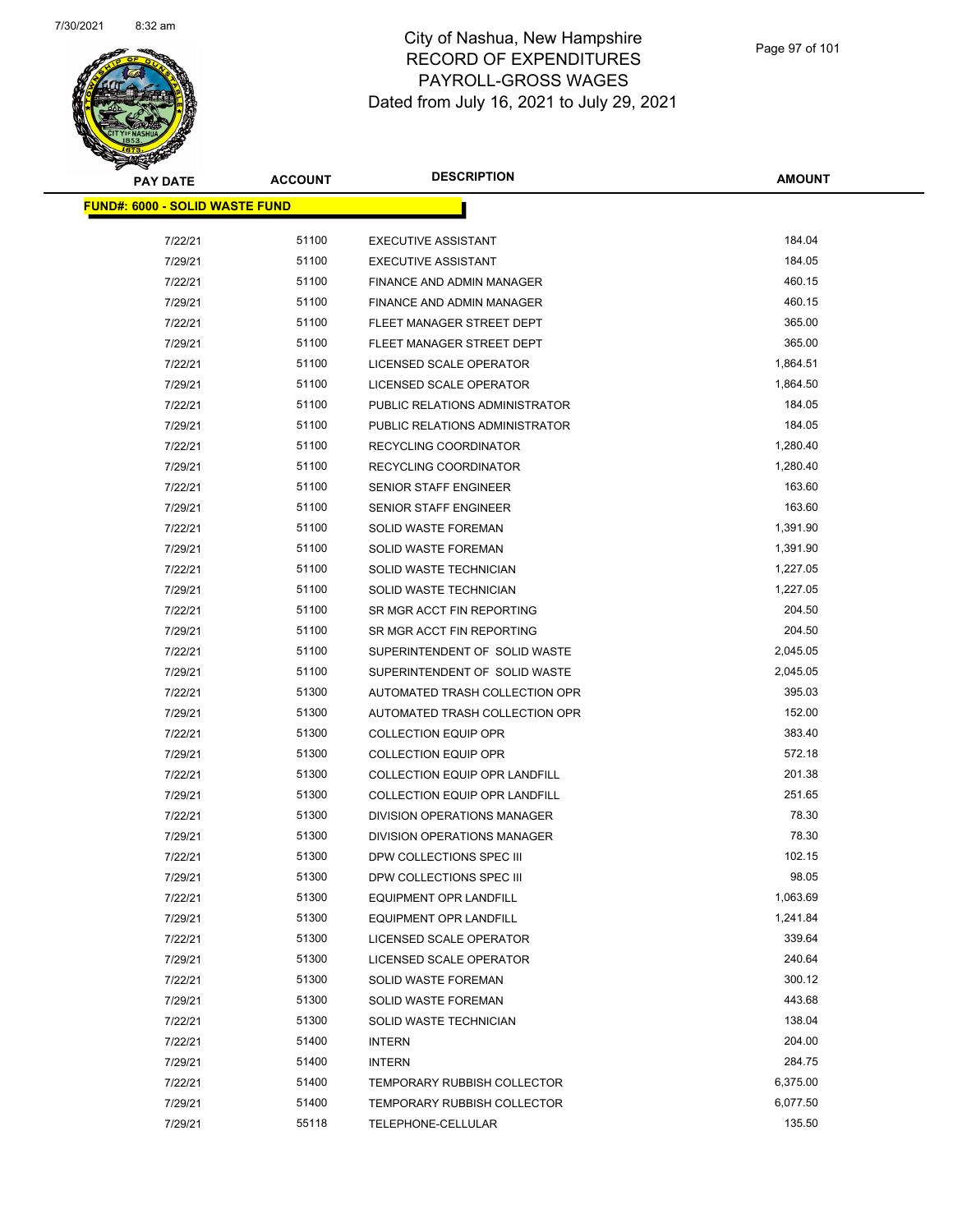

Page 98 of 101

**AMOUNT**

| TOTAL FUND 6000 - SOLID WASTE FUND   |       |                                             | \$95,762.55 |
|--------------------------------------|-------|---------------------------------------------|-------------|
|                                      |       |                                             |             |
| <b>FUND#: 6200 - WASTEWATER FUND</b> |       |                                             |             |
| 7/22/21                              | 51100 | ADMINISTRATIVE ASSISTANT II                 | 798.85      |
| 7/29/21                              | 51100 | ADMINISTRATIVE ASSISTANT II                 | 798.85      |
| 7/22/21                              | 51100 | ANALYTICAL CHEMIST                          | 889.30      |
| 7/29/21                              | 51100 | <b>ANALYTICAL CHEMIST</b>                   | 889.30      |
| 7/22/21                              | 51100 | ASSISTANT DIRECTOR OF PUBLIC WORKS          | 229.05      |
| 7/29/21                              | 51100 | ASSISTANT DIRECTOR OF PUBLIC WORKS          | 229.05      |
| 7/22/21                              | 51100 | <b>CITY ENGINEER</b>                        | 916.15      |
| 7/29/21                              | 51100 | <b>CITY ENGINEER</b>                        | 916.15      |
| 7/22/21                              | 51100 | <b>COLLECTION SYSTEMS OPERATOR</b>          | 4,877.85    |
| 7/29/21                              | 51100 | <b>COLLECTION SYSTEMS OPERATOR</b>          | 5,302.00    |
| 7/22/21                              | 51100 | COLLECTION SYSTEMS TECHNICIAN               | 2,276.80    |
| 7/29/21                              | 51100 | COLLECTION SYSTEMS TECHNICIAN               | 2,276.82    |
| 7/22/21                              | 51100 | <b>COLLECTIONS SPEC II</b>                  | 864.70      |
| 7/29/21                              | 51100 | <b>COLLECTIONS SPEC II</b>                  | 864.70      |
| 7/22/21                              | 51100 | DEPUTY CITY ENGINEER                        | 920.25      |
| 7/29/21                              | 51100 | <b>DEPUTY CITY ENGINEER</b>                 | 920.25      |
| 7/22/21                              | 51100 | DIRECTOR PUBLIC WORKS                       | 572.60      |
| 7/29/21                              | 51100 | DIRECTOR PUBLIC WORKS                       | 572.60      |
| 7/22/21                              | 51100 | DPW BILLING ACCOUNTANT                      | 535.70      |
| 7/29/21                              | 51100 | DPW BILLING ACCOUNTANT                      | 535.70      |
| 7/22/21                              | 51100 | DPW COLLECTIONS SPEC III                    | 721.87      |
| 7/29/21                              | 51100 | DPW COLLECTIONS SPEC III                    | 721.87      |
| 7/22/21                              | 51100 | DPW CONTRACT ADMINISTRATOR                  | 783.60      |
| 7/29/21                              | 51100 | DPW CONTRACT ADMINISTRATOR                  | 783.62      |
| 7/22/21                              | 51100 | ELECTRICAL DIAGNOSTIC TECH I                | 2,856.00    |
| 7/29/21                              | 51100 | ELECTRICAL DIAGNOSTIC TECH I                | 2,856.00    |
| 7/22/21                              | 51100 | ENVIRONMENTAL PERMIT & PROGRAMS COORDINATOR | 1,429.90    |
| 7/29/21                              | 51100 | ENVIRONMENTAL PERMIT & PROGRAMS COORDINATOR | 1,429.90    |
| 7/22/21                              | 51100 | EXECUTIVE ASSISTANT                         | 184.05      |
| 7/29/21                              | 51100 | <b>EXECUTIVE ASSISTANT</b>                  | 184.05      |
| 7/22/21                              | 51100 | FINANCE AND ADMIN MANAGER                   | 460.15      |
| 7/29/21                              | 51100 | FINANCE AND ADMIN MANAGER                   | 460.15      |
| 7/22/21                              | 51100 | FLEET MANAGER STREET DEPT                   | 121.70      |
| 7/29/21                              | 51100 | FLEET MANAGER STREET DEPT                   | 121.70      |
| 7/22/21                              | 51100 | <b>GIS SPECIALIST</b>                       | 806.65      |
| 7/29/21                              | 51100 | <b>GIS SPECIALIST</b>                       | 806.65      |
| 7/22/21                              | 51100 | MECHANIC WWTP 1ST CLASS                     | 4,670.42    |
| 7/29/21                              | 51100 | MECHANIC WWTP 1ST CLASS                     | 4,670.40    |
| 7/22/21                              | 51100 | OPERATOR II WWTP 1st                        | 5,816.00    |
| 7/29/21                              | 51100 | OPERATOR II WWTP 1st                        | 5,816.00    |
|                                      |       |                                             |             |

7/22/21 51100 OPERATOR II WWTP 2nd 1,175.20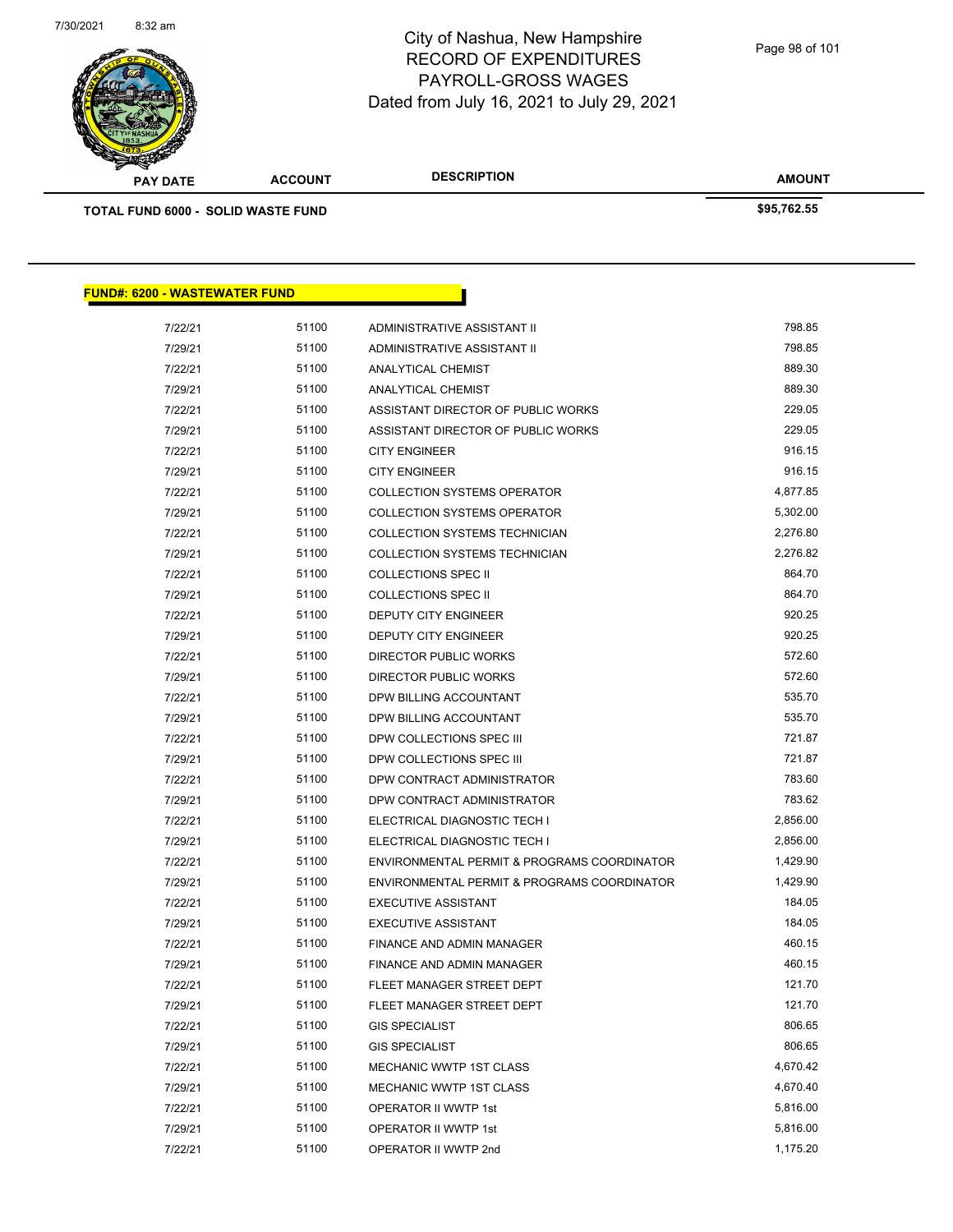

| <b>PAY DATE</b>                       | <b>ACCOUNT</b> | <b>DESCRIPTION</b>                 | <b>AMOUNT</b> |
|---------------------------------------|----------------|------------------------------------|---------------|
| <u> FUND#: 6200 - WASTEWATER FUND</u> |                |                                    |               |
|                                       |                |                                    |               |
| 7/29/21                               | 51100          | OPERATOR II WWTP 2nd               | 1,175.20      |
| 7/22/21                               | 51100          | OPERATOR II WWTP 3rd               | 2,358.40      |
| 7/29/21                               | 51100          | OPERATOR II WWTP 3rd               | 2,358.40      |
| 7/22/21                               | 51100          | OPERATOR III WWTP 1st              | 2,456.00      |
| 7/29/21                               | 51100          | OPERATOR III WWTP 1st              | 2,452.80      |
| 7/22/21                               | 51100          | PLANT OPERATIONS SUPERVISOR        | 1,601.65      |
| 7/29/21                               | 51100          | PLANT OPERATIONS SUPERVISOR        | 1,601.65      |
| 7/22/21                               | 51100          | PROCESS CHEMIST                    | 1,053.45      |
| 7/29/21                               | 51100          | PROCESS CHEMIST                    | 1,053.45      |
| 7/22/21                               | 51100          | PUBLIC RELATIONS ADMINISTRATOR     | 245.41        |
| 7/29/21                               | 51100          | PUBLIC RELATIONS ADMINISTRATOR     | 245.40        |
| 7/22/21                               | 51100          | SENIOR STAFF ENGINEER              | 2,631.54      |
| 7/29/21                               | 51100          | SENIOR STAFF ENGINEER              | 2,631.55      |
| 7/22/21                               | 51100          | SR MGR ACCT FIN REPORTING          | 409.00        |
| 7/29/21                               | 51100          | SR MGR ACCT FIN REPORTING          | 409.00        |
| 7/22/21                               | 51100          | <b>STAFF ENGINEER</b>              | 1,258.80      |
| 7/29/21                               | 51100          | <b>STAFF ENGINEER</b>              | 1,258.80      |
| 7/22/21                               | 51100          | SUPERINTENDENT OF WASTEWATER       | 2,236.59      |
| 7/29/21                               | 51100          | SUPERINTENDENT OF WASTEWATER       | 2,236.60      |
| 7/22/21                               | 51100          | <b>SUPV LABORATORY</b>             | 1,300.50      |
| 7/29/21                               | 51100          | <b>SUPV LABORATORY</b>             | 1,300.50      |
| 7/22/21                               | 51100          | TRUCK DRIVER STREET REPAIR         | 582.24        |
| 7/29/21                               | 51100          | TRUCK DRIVER STREET REPAIR         | 582.24        |
| 7/22/21                               | 51100          | <b>WASTEWATER ASSISTANT</b>        | 1,940.80      |
| 7/29/21                               | 51100          | <b>WASTEWATER ASSISTANT</b>        | 1,940.80      |
| 7/22/21                               | 51100          | <b>WASTEWATER FOREMAN</b>          | 2,783.78      |
| 7/29/21                               | 51100          | <b>WASTEWATER FOREMAN</b>          | 2,783.80      |
| 7/22/21                               | 51100          | <b>WASTEWATER PROJECT ENGINEER</b> | 1,636.05      |
| 7/29/21                               | 51100          | WASTEWATER PROJECT ENGINEER        | 1,636.05      |
| 7/22/21                               | 51300          | <b>COLLECTION SYSTEMS OPERATOR</b> | 340.43        |
| 7/29/21                               | 51300          | <b>COLLECTION SYSTEMS OPERATOR</b> | 340.43        |
| 7/22/21                               | 51300          | DPW COLLECTIONS SPEC III           | 102.19        |
| 7/29/21                               | 51300          | DPW COLLECTIONS SPEC III           | 98.10         |
| 7/22/21                               | 51300          | ELECTRICAL DIAGNOSTIC TECH I       | 160.65        |
| 7/29/21                               | 51300          | ELECTRICAL DIAGNOSTIC TECH I       | 160.65        |
| 7/22/21                               | 51300          | MECHANIC WWTP 1ST CLASS            | 242.39        |
| 7/29/21                               | 51300          | MECHANIC WWTP 1ST CLASS            | 132.21        |
| 7/22/21                               | 51300          | OPERATOR II WWTP 1st               | 874.68        |
| 7/29/21                               | 51300          | OPERATOR II WWTP 1st               | 392.58        |
| 7/22/21                               | 51300          | OPERATOR II WWTP 2nd               | 11.02         |
| 7/22/21                               | 51300          | OPERATOR II WWTP 3rd               | 711.00        |
| 7/29/21                               | 51300          | OPERATOR II WWTP 3rd               | 353.76        |
| 7/22/21                               | 51300          | OPERATOR III WWTP 1st              | (245.52)      |
| 7/29/21                               | 51300          | PROCESS CHEMIST                    | 177.77        |
| 7/29/21                               | 51300          | <b>SUPV LABORATORY</b>             | 73.15         |
|                                       |                |                                    |               |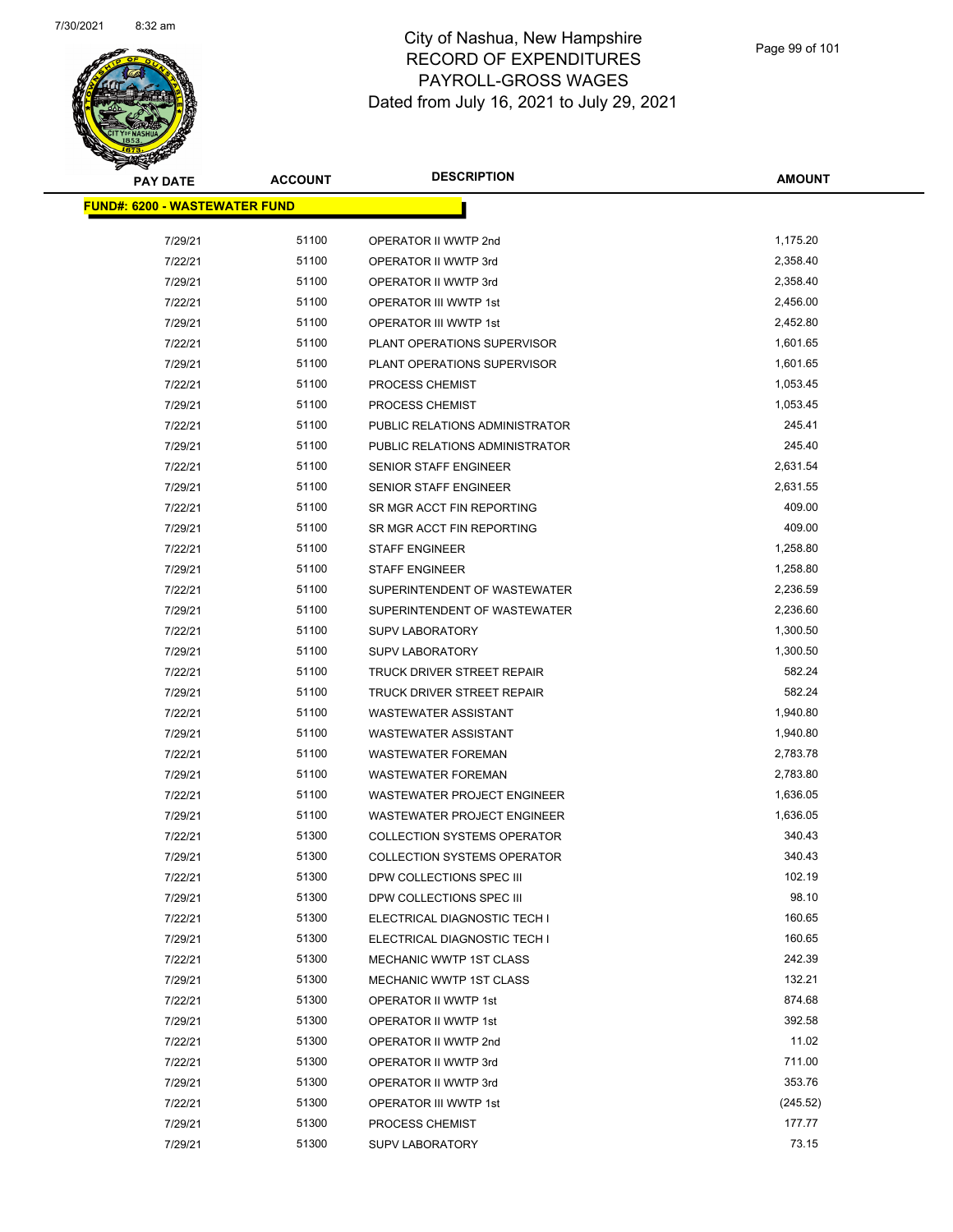

| $\mathbf{z}$<br><b>PAY DATE</b>          | <b>ACCOUNT</b> | <b>DESCRIPTION</b>        | <b>AMOUNT</b> |
|------------------------------------------|----------------|---------------------------|---------------|
| <b>FUND#: 6200 - WASTEWATER FUND</b>     |                |                           |               |
| 7/22/21                                  | 51300          | <b>WASTEWATER FOREMAN</b> | 561.12        |
| 7/29/21                                  | 51300          | <b>WASTEWATER FOREMAN</b> | 469.77        |
| 7/22/21                                  | 51400          | <b>INTERN</b>             | 340.00        |
| 7/29/21                                  | 51400          | <b>INTERN</b>             | 391.00        |
| 7/22/21                                  | 51400          | <b>SEASONAL</b>           | 1,043.75      |
| 7/29/21                                  | 51400          | <b>SEASONAL</b>           | 1,160.00      |
| 7/22/21                                  | 51400          | TEMPORARY LAB ASSISTANT   | 588.75        |
| 7/29/21                                  | 51400          | TEMPORARY LAB ASSISTANT   | 596.25        |
| 7/29/21                                  | 55118          | TELEPHONE-CELLULAR        | 325.05        |
| <b>TOTAL FUND 6200 - WASTEWATER FUND</b> |                |                           | \$118,624.18  |

| <u> FUND#: 6500 - PROPERTY &amp; CASUALTY FUND</u> |       |                                    |             |
|----------------------------------------------------|-------|------------------------------------|-------------|
|                                                    |       |                                    |             |
| 7/22/21                                            | 51100 | <b>DEPUTY RISK MANAGER</b>         | 1,607.00    |
| 7/29/21                                            | 51100 | <b>DEPUTY RISK MANAGER</b>         | 1,607.00    |
| 7/22/21                                            | 51100 | <b>LOSS &amp; ADA SPECIALIST</b>   | 1,442.35    |
| 7/29/21                                            | 51100 | <b>LOSS &amp; ADA SPECIALIST</b>   | 1,442.35    |
| 7/22/21                                            | 51100 | <b>PROGRAM SUPV</b>                | 1,533.80    |
| 7/29/21                                            | 51100 | <b>PROGRAM SUPV</b>                | 1,533.80    |
| 7/22/21                                            | 51100 | PROPERTY AND CASUALTY ADJUSTER     | 1,329.30    |
| 7/29/21                                            | 51100 | PROPERTY AND CASUALTY ADJUSTER     | 1,329.30    |
| 7/22/21                                            | 51100 | <b>RISK MANAGER</b>                | 2,117.50    |
| 7/29/21                                            | 51100 | <b>RISK MANAGER</b>                | 2,117.50    |
| 7/29/21                                            | 55118 | <b>TELEPHONE-CELLULAR</b>          | 100.00      |
| 7/22/21                                            | 59207 | <b>WORKERS COMPENSATION CLAIMS</b> | 16,838.10   |
| 7/29/21                                            | 59207 | <b>WORKERS COMPENSATION CLAIMS</b> | 11,529.29   |
| 7/29/21                                            | 59290 | LONG TERM DISABILITY CLAIMS        | 692.31      |
| TOTAL FUND 6500 - PROPERTY & CASUALTY FUND         |       |                                    | \$45,219.60 |
|                                                    |       |                                    |             |

| 894.47   | <b>EMPLOYEE BENEFITS ASSISTANT</b> | 51100 | 7/22/21 |
|----------|------------------------------------|-------|---------|
| 863.45   | EMPLOYEE BENEFITS ASSISTANT        | 51100 | 7/29/21 |
| 1.636.05 | <b>EMPLOYEE BENEFITS MANAGER</b>   | 51100 | 7/22/21 |
| 545.21   | <b>EMPLOYEE BENEEITS MANAGER</b>   | 51100 | 7/29/21 |
| 1.228.90 | EMPLOYEE BENEFITS SPEC             | 51100 | 7/22/21 |
| 1.228.89 | EMPLOYEE BENEFITS SPEC             | 51100 | 7/29/21 |
| 48.57    | <b>FMPLOYEE BENEEITS ASSISTANT</b> | 51300 | 7/22/21 |
| 472.35   | <b>EMPLOYEE BENEEITS SPEC</b>      | 51300 | 7/22/21 |
| 253.45   | EMPLOYEE BENEFITS SPEC             | 51300 | 7/29/21 |
| 1.500.00 | EMPLOYER HDHP HSA CONTRIBUTIONS    | 59520 | 7/1/21  |